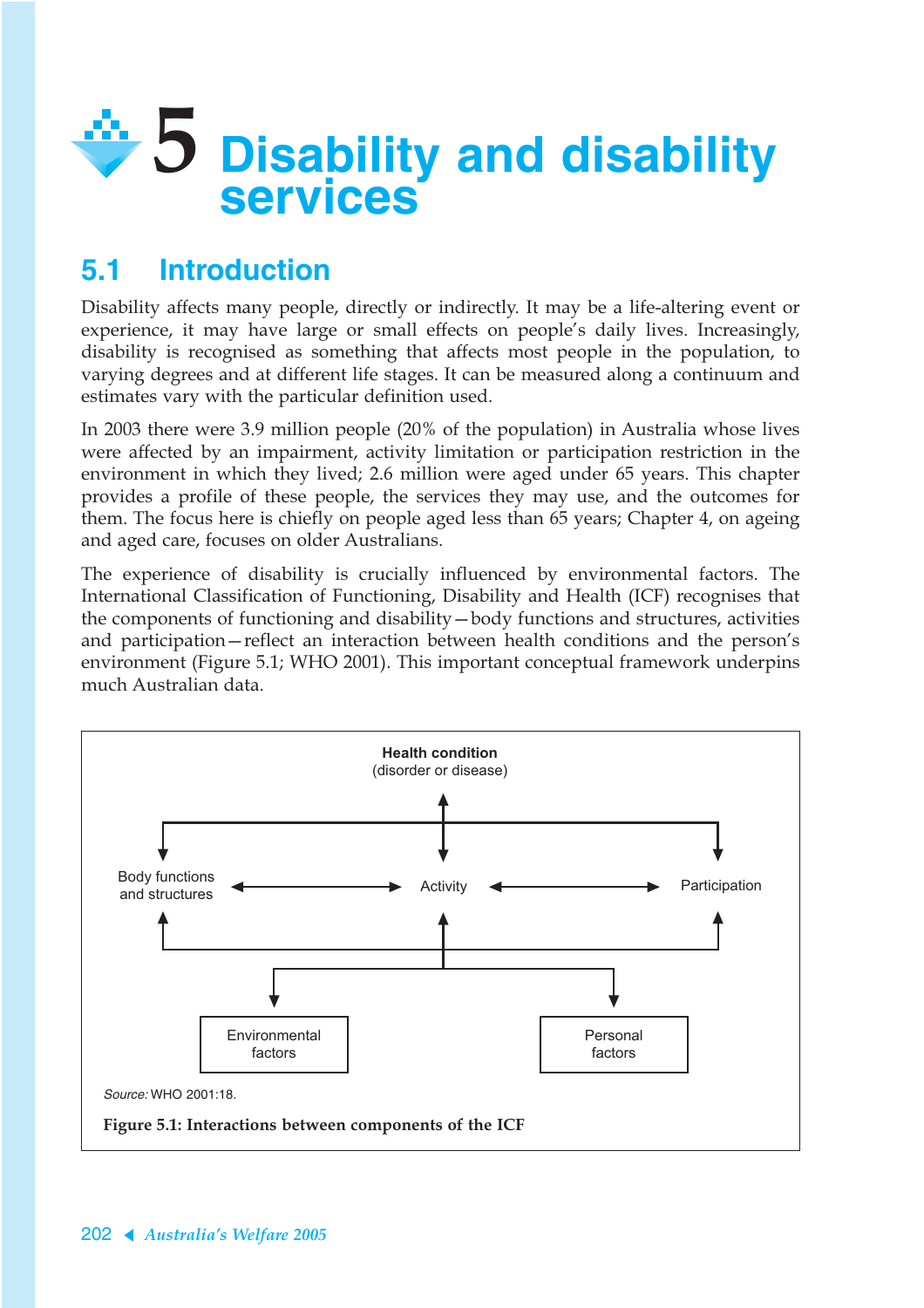Section 5.2 outlines recent developments in the disability field, including data developments. Section 5.3 gives an overview of disability in the Australian population, including a brief discussion of disability and ageing, childhood disability, and disability among Aboriginal and Torres Strait Islander peoples. Data on services and assistance are presented in Section 5.4. Section 5.5 outlines participation outcomes for people with disabilities. Section 5.6 summarises and concludes the chapter.

# **5.2 Recent developments**

The lives of people with a disability are affected by many social trends and policies. This section provides a brief picture of recent developments affecting people with a disability and the disability services field.

## **Human rights and ethics**

Many policies in the disability field in Australia are grounded in a human rights philosophy, reflecting the basic principle that people with disabilities should have the same opportunities to participate in society as do others (see, for example, AIHW 1993:266–79; UN 1994). Australia is now participating in the work of a United Nations committee developing proposals for a Convention on the rights of people with disabilities; drafting covers a wide range of rights and freedoms relevant to all areas of life and all age groups. The Human Rights and Equal Opportunity Commission (HREOC) has conducted relevant seminars and consultations in Sydney and Canberra (HREOC 2005a).

The Biwako Millennium Framework for Action was adopted by the UN Economic and Social Commission for Asia and the Pacific in 2002, setting out a 'framework for action towards an inclusive, barrier-free and rights-based society for persons with disabilities' (UNESCAP 2002). The framework proposes action in a number of target areas, including early intervention, training and employment, access to built environments and to information, poverty alleviation, self-help organisations, families and women. The Department of Family and Community Services and the AIHW both participated in a regional forum on employment, in April 2004, contributing (respectively) on Australian government policies and initiatives, and on data developments focusing on rights and participation. The relevance of the ICF for data development was recognised, with its focus on participation and the key role of environment in the creation and experience of disability. The ICF 'has been accepted as one of the United Nations social classifications and is referred to in and incorporates the Standard Rules on the Equalization of Opportunities for Persons with Disabilities' (WHO 2001:5).

In May 2005 the World Health Assembly passed a resolution on 'Disability, including prevention, management and rehabilitation' (WHA 2005). This resolution recognised the important contribution of people with disabilities, the need for prevention, health, rehabilitation and support services, and the need to provide equipment and recognise environmental (including cultural) barriers. Member states were urged to act on these matters, and to gather 'more reliable data'; the ICF was specifically recognised in the resolution.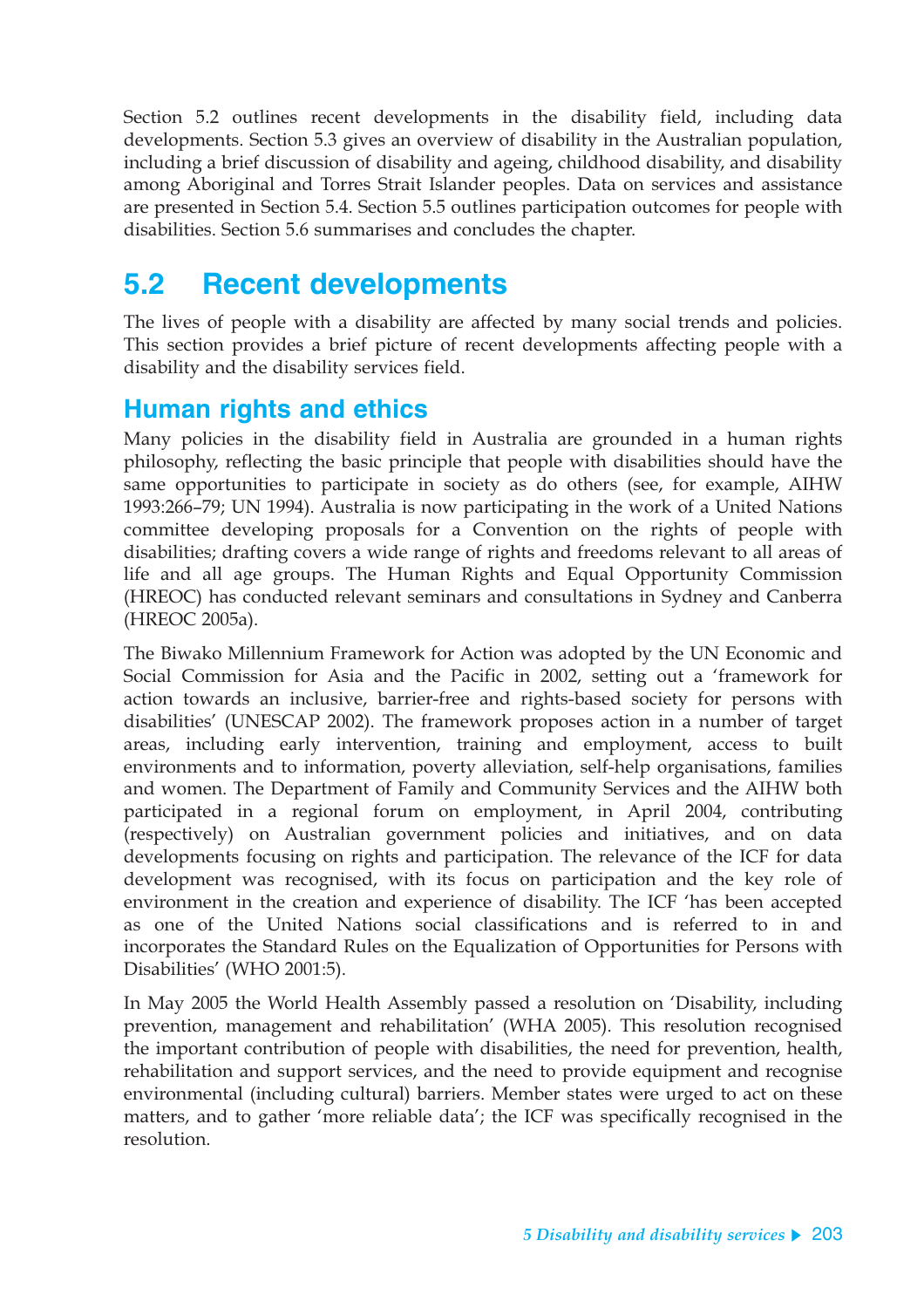### **Disability Discrimination Act**

The *Disability Discrimination Act (DDA) 1992* is one of the major national expressions of the human rights approach to disability, making discrimination on the grounds of disability unlawful, and providing a framework and process for the setting of disability standards (Box 5.1).

### **Box 5.1: Recent progress in implementing the**  *Disability Discrimination Act 1992*

#### *Disability Standards for Access to Premises*

*A draft standard was released for public comment and consultation on 9 January 2004. A large number of submissions (almost 300) were received relating to the draft standards. Work on finalising these standards is continuing during 2005.*

#### *Disability Standards for Education*

*Education standards were tabled in Parliament on 17 March 2005 and came into effect on 18 August 2005. These Standards clarify the obligations of education and training providers in relation to students with disabilities, including providing guidance as to how these obligations can be met.*

#### *Insurance and superannuation*

*Revised guidelines are designed to assist providers of insurance and superannuation in complying with the DDA.*

#### *Mental health consultations*

*A report on the experiences of mental health consumers in each state and territory is due for release in late 2005. This report is being produced by the Mental Health Council of Australia and the Brain and Mind Research Institute, with guidance from HREOC.*

#### *Voluntary banking standards*

*HREOC has recently reviewed voluntary banking standards (released in April 2002) for electronic banking services such as ATMs, Internet banking and EFTPOS. Preliminary results showed some progress towards achievement of accessibility to these products for people with disabilities, but a lack of awareness of the availability of these products.*

Sources: DEST 2005a; HREOC 2005b; Ruddock 2005.

A review of the Act was conducted by the Productivity Commission in 2004 (Box 5.2). In response to the review, the government accepted '26 of those recommendations either in full, in part or in principle' (Attorney-General's Department 2005). Recommendations not accepted include those relating to insurance, wages and immigration.

### **Whole-of-government policies**

Whole-of-government approaches to disability have been recognised as essential for some years. The Commonwealth Disability Strategy, in existence for more than a decade, provides a whole-of-government strategy aimed at 'enabling full participation of people with disabilities' (FaCS 2005a). In 1997 a whole-of-government Disability Policy Framework was developed in New South Wales to promote a holistic approach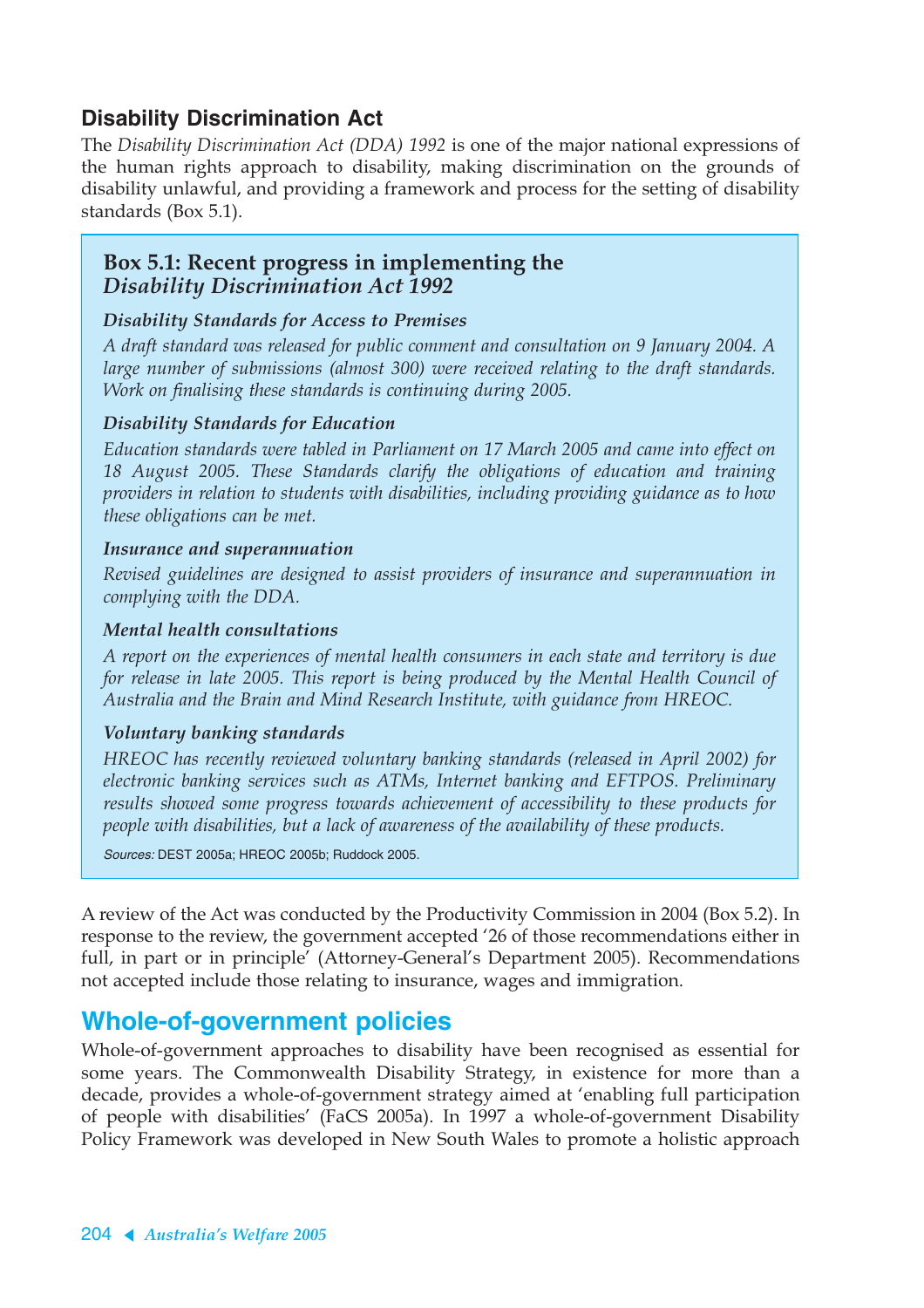to service delivery, addressing the diverse needs of people with a disability (NSW Government 1997). The framework was initially based on a categorisation of needs and services, developed by the Institute for its study of unmet demand for disability support services (AIHW 1997). This study reflected the 'whole person' approach which is at the heart of whole-of-government approaches to human need. The ICF (then in draft) provided an essential framework for understanding the needs of people with disabilities across the spectrum of activities, participation and the life-cycle.

### **Box 5.2: Main findings of the review of the**  *Disability Discrimination Act 1992*

*Overall, the DDA has been reasonably effective in reducing discrimination. But its report card is mixed and there is some way to go before its objectives are achieved.*

- *Access to public transport and education has improved more than employment opportunities. (Finding 5.1 states that 'disability discrimination in employment remains a significant issue' and Finding 5.7 that the 'Commonwealth Disability Strategy … has been ineffective in improving employment opportunities for people with disabilities in the Australian Public Service'.)*
- *People with physical disabilities have been helped more than those with mental illness or intellectual disabilities—but other factors might be relevant.*
- *People with disabilities in regional areas, from non-English-speaking backgrounds and Indigenous Australians still face particular disadvantages—but race discrimination, language, socioeconomic background and remoteness also play a part.*
- *The nature of the challenge facing the DDA will change as the focus shifts from removing physical barriers to addressing attitudinal barriers.*

*The DDA meets the Competition Principles Agreement legislation review requirements.*

- *Many benefits are intangible but widespread.*
- *Costs of compliance are likely to be quite small for many organisations.*
- *In-built safeguards help ensure a net benefit to the Australian community.*
- *Its impact on competition appears to have been limited.*
- *No satisfactory alternatives for achieving its objectives exist.*

*Care needs to be taken in the way the DDA is implemented through disability standards if it is to continue to produce net benefits. While the DDA should be amended to allow standards to be developed for all areas of the Act, they should not be able to alter the fundamental scope of the Act.*

*The unjustifiable hardship defence should be strengthened and extended to all areas of the Act. It should also apply to all standards.*

*An explicit duty to make 'reasonable adjustments' should be included in the DDA.*

- *It should cover all areas of the Act.*
- *It should exclude adjustments that would cause unjustifiable hardship.*
- *Its costs should be shared between affected organisations and government.*

Source: Productivity Commission 2004a.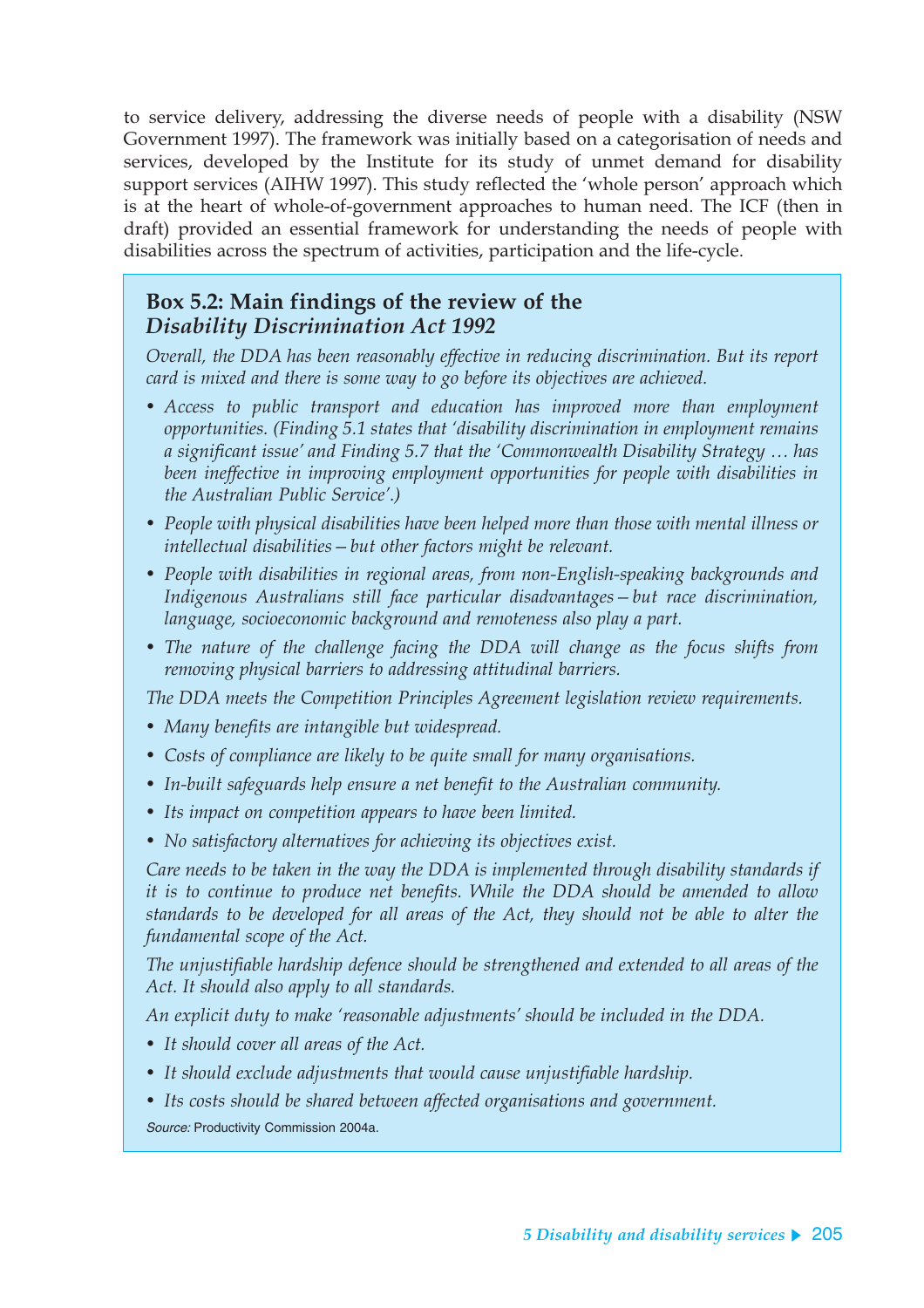Across Australia, disability services are delivered under the Commonwealth State/ Territory Disability Agreement (CSTDA 2003). The 2002–07 Agreement has five key policy priorities which reflect this understanding, placing specialist disability services within the broad field of human services for all people:

- to strengthen access to generic services by people with disabilities;
- to strengthen across-government linkages;
- to strengthen individuals, families and carers:
- to improve long-term strategies to respond to, and manage demand for, specialist disability services; and
- to improve accountability, performance reporting and quality.

The Australian Government is now placing considerable emphasis on the need to develop and implement whole-of-government approaches: 'Most of the pressing problems of public policy do not respect organisational boundaries. Nor do most citizens' (Shergold 2004).

### **Income support and economic participation**

Reducing welfare dependence and increasing workforce participation was flagged as a priority of the Australian Government after its re-election in October 2004 (Howard 2004). Two of the complementary goals of welfare reform were to encourage workforce participation for people with disabilities, and to limit the growth in the number of people receiving the Disability Support Pension (DSP). For several years, change has been flagged and discussed in a series of reports (outlined in AIHW 2001:270–1, 2003a:333–6). The underlying philosophy is one of mutual obligation of government and citizens, and there has been consultation and debate over these years to attempt to balance and implement these obligations appropriately (see, for instance, Disability and Participation Alliance 2005). Employment retention, not just obtaining a job, is seen as an essential component of reform, especially by disability advocates (Diamond 2005).

It was announced in May 2005 Budget statements that, from 1 July 2006, people with disabilities who are new claimants of income support and are able to work between 15 and 29 hours per week within a 2-year period at award wages in the open labour market would receive an enhanced Newstart Allowance or Youth Allowance (rather than DSP) and be subject to part-time mutual obligation requirements. These people would be eligible for the Pensioner Concession Card, Pharmaceutical Allowance and Telephone Allowance (Dutton 2005). The planned changes to DSP were accompanied by extra employment services designed to promote workforce participation: disability open employment services, the Job Network, vocational rehabilitation and the Personal Support Program. These initiatives are being introduced at a time of population ageing and projected slowing in labour force growth (Andrews 2005). Efforts are being made by government to encourage employers to expand work opportunities for people with disabilities.

In its 2005 Budget submission, ACROD advocated the need for related initiatives, including removing the ceiling on employment assistance places in specialist disability services, increasing vocational training participation rates among people with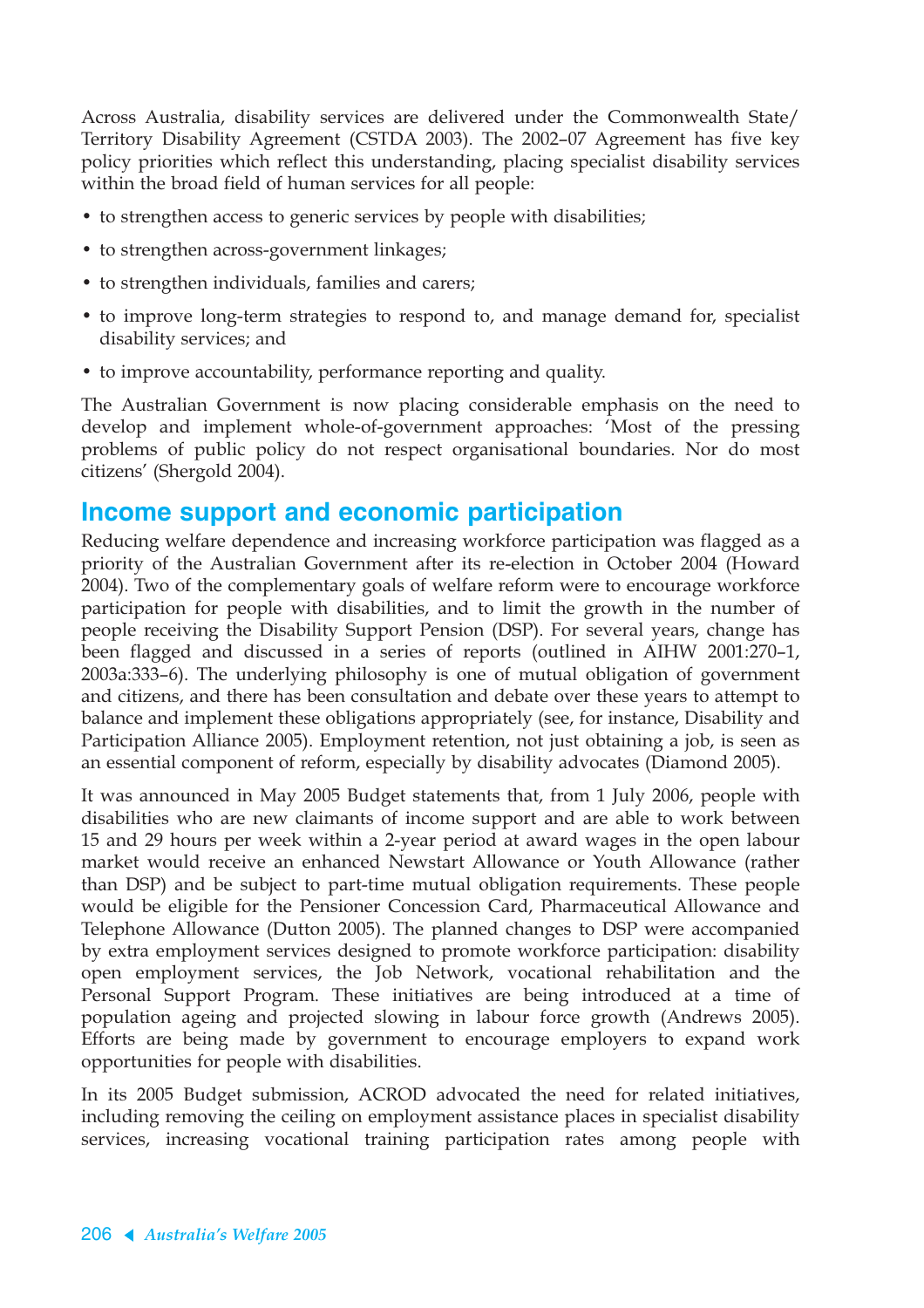disabilities, and for Australian governments themselves to improve their record of employing people with disabilities (ACROD 2005). Australia's relatively poor performance in employing people with 'mental health disorders' has been pointed to by the Mental Health Council of Australia which has stated its intention to be 'a very active player' in the promised consultation process (MHCA 2005).

A national inquiry on employment and disability is due to report in November 2005 (HREOC 2005c). In launching its inquiry, HREOC pointed to the lower participation rates of people with disability, their higher unemployment rates, and lower earnings (see also Section 5.5).

## **Advocacy and advice**

A range of advocacy and advisory bodies provide advice to Australian governments as well as information to policy makers and the public more generally.

Nationally-focused non-government organisations include:

- National Advisory Council on Disability and Carer Issues, which will meet for the first time in late 2005. This new body will provide the government with advice on issues affecting people with disability, carers and the caring process (FaCS 2005b). It replaces two former advisory groups, the National Disability Advisory Council and National Family Carers Voice.
- Australian Federation of Disability Organisations, which was established in November 2004. Its mission is 'to champion the rights of people with disability in Australia, and help them participate fully in Australian life' (AFDO 2005).
- ACROD, which describes itself as the national industry association for disability services, with a network of state, territory and national offices. Its areas of interest are indicated in its recent budget submission, covering topics such as: open and supported employment services and policies for government funding, regulation and support thereof; the need for benchmarks for the provision of disability services; the need for a 'properly resourced national equipment strategy'; and strategies to address disability and ageing (ACROD 2005).
- Association of Competitive Employment (ACE), which is the national peak body for open employment services for people with disabilities.

There are state counterparts of many of these organisations, as well as specific groups representing, for instance, people with particular disabilities or health conditions.

## **National developments in disability support services**

The 2002–07 CSTDA and the previous two agreements provide the national framework for the funding and provision of disability support services. The Australian Government is responsible for the planning, policy setting and management of employment services under this agreement, while the states and territories are responsible for all other disability support services. Advocacy, information and print disability services are considered shared responsibilities under the Agreement. The five key policy priorities under the CSTDA are listed previously in this chapter.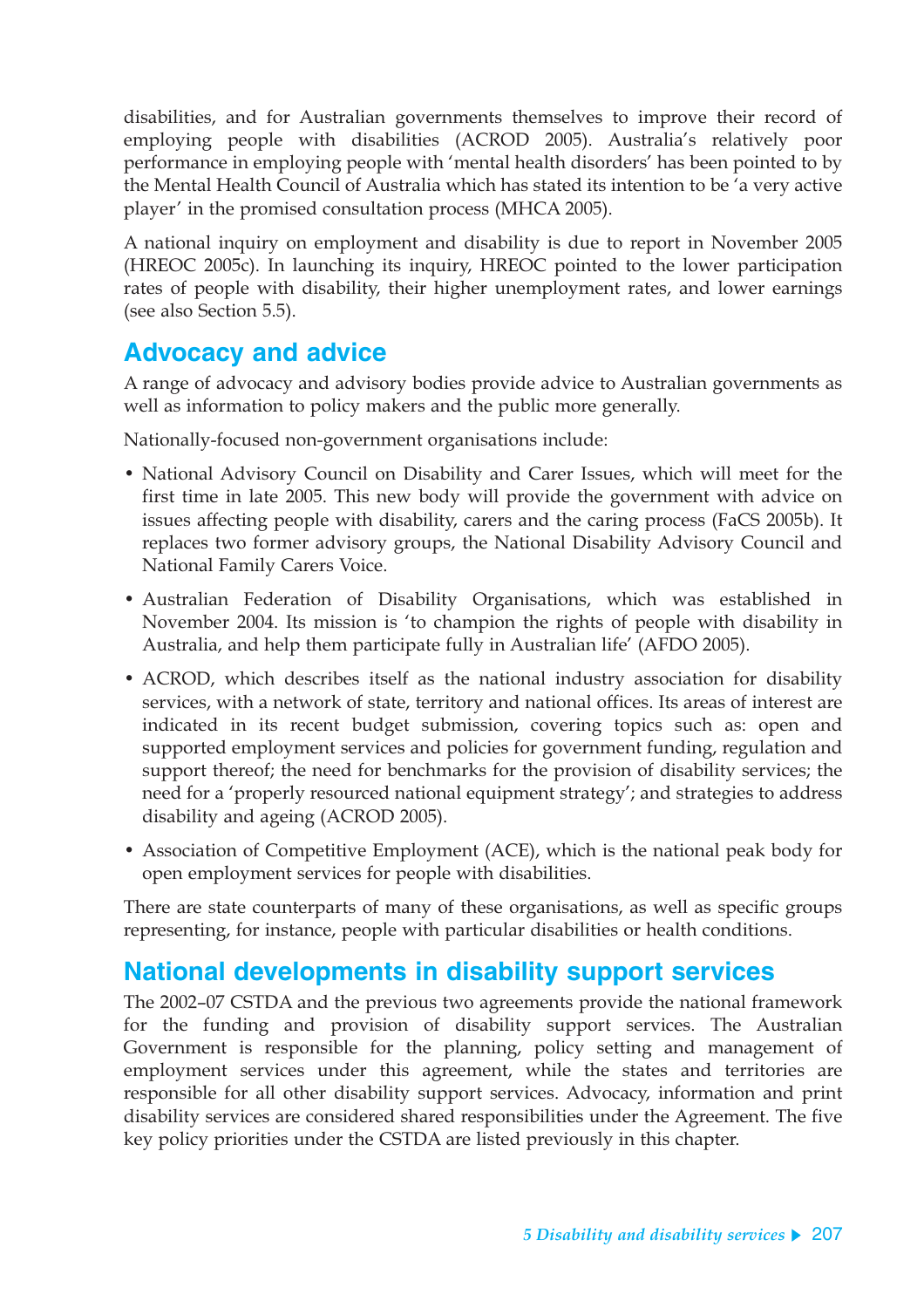The third CSTDA introduced a schedule that specifies the annual production of performance indicators as part of the accountability measures for all governments, indicators relating to service access and expenditure. These were produced for the first time in 2002–03 and published in the National Disability Administrators' (NDA) first CSTDA Public Report (NDA 2004; see also AIHW 2004c). The second CSTDA Public Report, using 2003–04 data, was released in 2005 (NDA 2005).

The agreements commit the parties to work together to address key issues for people with a disability, including:

- flexibility between service provision by different levels of government;
- the situation of young people living in Australian Government-funded residential aged care facilities; and
- issues facing people with a disability who are ageing (FaCS 2005c).

The situation of younger people in residential aged care facilities was also given attention by a Senate Committee. Such accommodation was found 'unacceptable in most instances' and it was recommended that individual situations be assessed and alternative accommodation be provided (Senate Community Affairs Committee 2005).

The current CSTDA is a two-tiered arrangement of multilateral and bilateral agreements. The 2004–05 federal budget included a bilateral funding offer to all states and territories for additional respite for older carers. Under these bilateral agreements, carers aged 70 years or above who are caring for their son or daughter with a disability would be eligible for up to 4 weeks of respite per year, and carers aged between 65 and 69 years who need to spend time in hospital would be eligible for up to 2 weeks respite per year (FaCS 2004a).

Current state and territory government policy directions for disability support services vary somewhat between jurisdictions (NDA 2004; SCRCSSP 2005). Common areas of focus include:

- family-oriented approach to services—focusing on supporting young people with disabilities and their carers;
- supporting people with disabilities so that they can live in the community;
- provision of flexible services aimed at serving the needs of individuals (sometimes based on individualised funding packages), and the desire to move people out of inappropriate services (e.g. young people in aged care homes); and
- a review of disability legislation being undertaken in a number of states and territories.

In late 2004, responsibility for administration of open employment services operating under the CSTDA moved from the Department of Family and Community Services (FaCS) to the Department of Employment and Workplace Relations (DEWR). As a result, DEWR proposed that, from July 2005:

• open employment services will operate as a specialist network of services (separate from the mainstream Job Network);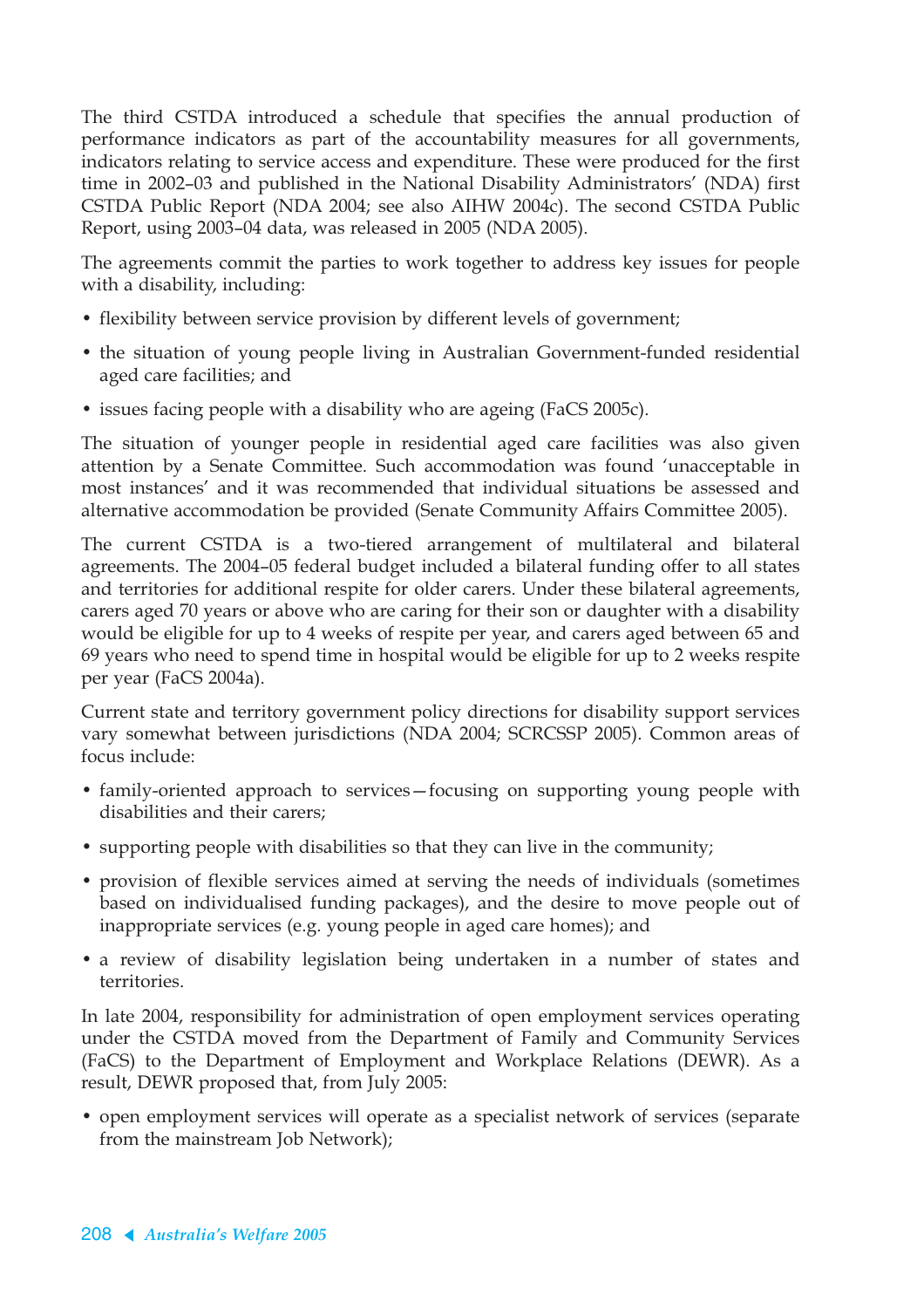- case-based funding will be fully implemented in these services—that is, higher levels of funding will be available for services taking on clients with the highest support needs; and
- Job Network member agencies will be able to register job seekers who receive the DSP (DEWR 2005a).

Consultations on the proposed operation of open employment services under DEWR were held in early 2005. DEWR reported strong support for the case-based funding model. Open employment services are still in a 'transition' period (DEWR 2005b).

The Australian Government's National Respite for Carers Program has resource centres in each capital city which are designed to act as a single point of contact for carers to obtain information and access to relevant services (see also Chapter 4). This program provides respite for carers of young people with a disability, when their needs are not being met by existing state/territory programs.

## **Disability data developments and challenges**

Disability data continue to improve. The National Aboriginal and Torres Strait Islander Social Survey 2002 has now provided information on Indigenous disability. The first full year of data from the redeveloped CSTDA NMDS collection provides a new benchmark collection on disability services for future reference. These enhanced sources, as well as new data from the 2003 Survey of Disability, Ageing and Carers, are reflected in this chapter.

Further developments are in train:

- A disability question in the Australian Census has been developed for 2006. This decision follows some years of representation by the disability sector and the AIHW, and of options testing by the ABS. The collection of basic disability information in the Census will enable small area data to be improved, for service planning purposes, information on subpopulations to be compiled, and disability information to be related to the rich array of other social data from the Census.
- The AIHW (as the Australian Collaborating Centre for the WHO Family of International Classifications) is continuing to work on the implementation of the ICF. A data capture tool has been developed to assist users to apply the classification—the Functioning and Related Health Outcomes Module (AIHW 2005a). The module reflects national data standards that already incorporate the ICF (AIHW 2005b). This tool is intended to support whole-of-government consistency in the identification and measurement of functioning and disability.
- There is considerable interest and activity in implementing the ICF in internationally comparable disability surveys. Both the AIHW and the ABS have been involved in the UN's Washington Group, as well as in UNESCAP work in 2004 on disability statistics in the Asia Pacific region.
- An Australian Forum on improving disability data and the use of the ICF, is planned for February 2006, with an Australian ICF User Guide (version 2) to be produced later in that year, both reflecting the vigorous interest in Australia in the use of the classification. The AIHW is promoting the use of the ICF in a wide range of fields, to improve the quality, relevance and consistency of disability information (see also Chapter 1).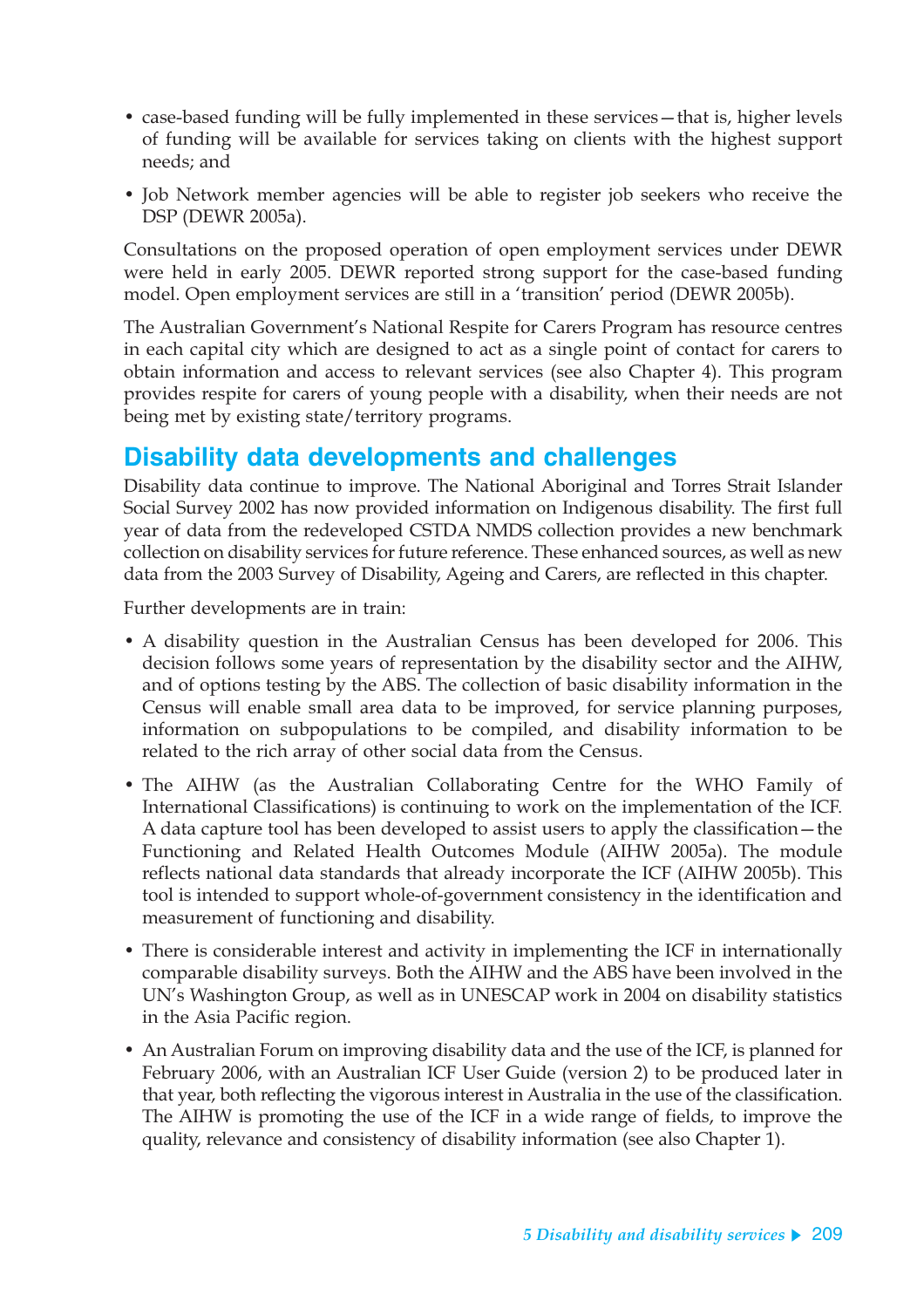• There is increasing adoption of national data standards, based on the ICF, in administrative data collections. The national disability services collection has for several years used the Activities and Participation dimension in a key data item on support needs. For the new national minimum data set for children's services, a relevant data item for disability has been developed which relates to national standards, thus enabling data comparisons with the relevant population survey.

All these developments will provide improved infrastructure for 'disability identification' in generic services, enabling access to and outcomes from these services to be monitored. Some of these initiatives are challenging, particularly when they involve bringing a newer and more holistic conceptualisation of disability into the sphere of health surveys and information systems (Madden et al. 2005), and into the plethora of assessment scales now used in human services fields in Australia. This very variability, however, makes greater consistency (or at least 'inter-operability') all the more an important goal.

The long-term vision is that, with more consistent approaches to disability data across the spectrum of human services, the resulting 'joined up' data will support whole-ofgovernment approaches to the provision of services relevant to people with a disability.

# **5.3 Disability in the Australian population**

This section presents an overview of disability in Australia, drawing on two new sources of population data. The 2003 Survey of Disability, Ageing and Carers is used to profile the population, by updating major analyses carried out since the last survey in 1998. The National Aboriginal and Torres Strait Islander Social Survey provides a first useful picture of disability among Indigenous Australians.

In 2003 there were an estimated 3,946,400 people with a disability—about 20% of the Australian population (Table 5.1).<sup>1</sup> Of these, 2,556,000 people were aged under 65 years, representing 14.8% of the population in that age range. 'Disability', as defined by the survey, is a mix of 17 impairments, activity limitations and participation restrictions identified in the survey screening questions (see Technical Appendix). These estimates cover a broad spectrum of disabilities, in terms of both the nature and extent of the effects on the person.

The extent to which these disabilities affect everyday life is indicated by the presence of a 'profound or severe core activity limitation'. In 2003, 6.3% of the population (1,238,600 people) experienced such limitations, meaning that they always or sometimes needed assistance with activities of self-care, mobility and communication.

<sup>1.</sup> The estimates of disability are based on the confidentialised unit record file (CURF) of the ABS 2003 Survey of Disability, Ageing and Carers. To protect confidentiality, some children's records and any households that were identifiable have been dropped from the CURF. Therefore, the estimates based on the CURF do not exactly match those of ABS published reports. CURF estimates are used throughout the chapter for internal consistency.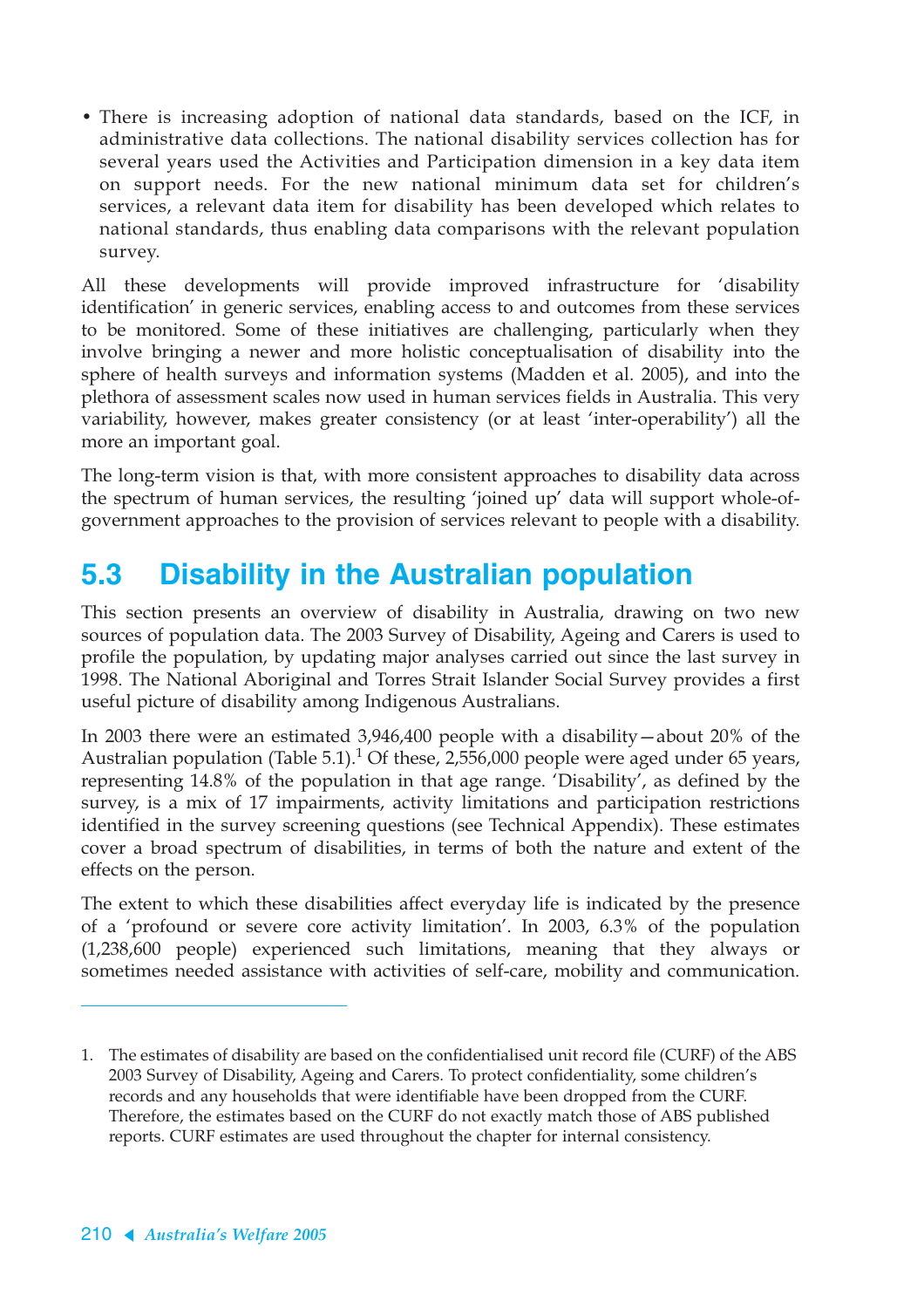This total comprised 677,700 people aged under 65 (3.9% of the population aged under 65) and 560,900 aged 65 and over (22.5% of those 65 and over). Of children aged 0–14 years, 4.3% had profound or severe core activity limitations, compared to 2.2% of people aged 15–24 years; otherwise, the higher the age group, the greater the likelihood of such limitations. Disability and ageing will be discussed in more detail later in this section.

|              |                 | <b>Core activity limitation</b> |                                    |                                 |                            |  |
|--------------|-----------------|---------------------------------|------------------------------------|---------------------------------|----------------------------|--|
| Age group    | <b>Profound</b> | <b>Severe</b>                   | <b>Total profound</b><br>or severe | <b>Total with</b><br>disability | <b>Total</b><br>population |  |
|              |                 | Number ('000)                   |                                    |                                 |                            |  |
| $0 - 14$     | 78.0            | 87.3                            | 165.3                              | 317.9                           | 3,850.6                    |  |
| $15 - 24$    | 24.0            | 36.9                            | 61.0                               | 249.3                           | 2,786.4                    |  |
| $25 - 34$    | 20.6            | 46.8                            | 67.5                               | 314.3                           | 2,948.9                    |  |
| $35 - 44$    | 23.7            | 73.6                            | 97.3                               | 418.5                           | 2,951.8                    |  |
| $45 - 64$    | 86.2            | 200.5                           | 286.7                              | 1,256.0                         | 4,684.7                    |  |
| $65+$        | 359.6           | 201.3                           | 560.9                              | 1,390.4                         | 2,496.8                    |  |
| <b>Total</b> | 592.2           | 646.4                           | 1,238.6                            | 3,946.4                         | 19,719.3                   |  |
| Total $<$ 65 | 232.6           | 445.1                           | 677.7                              | 2,556.0                         | 17,222.5                   |  |
|              |                 | Per cent <sup>(a)</sup>         |                                    |                                 |                            |  |
| $0 - 14$     | 2.0             | 2.3                             | 4.3                                | 8.3                             | $\sim$                     |  |
| $15 - 24$    | 0.9             | 1.3                             | 2.2                                | 8.9                             | έ,                         |  |
| $25 - 34$    | 0.7             | 1.6                             | 2.3                                | 10.7                            | . .                        |  |
| $35 - 44$    | 0.8             | 2.5                             | 3.3                                | 14.2                            | . .                        |  |
| $45 - 64$    | 1.8             | 4.3                             | 6.1                                | 26.8                            | $\ddotsc$                  |  |
| $65+$        | 14.4            | 8.1                             | 22.5                               | 55.7                            | $\ddotsc$                  |  |
| <b>Total</b> | 3.0             | 3.3                             | 6.3                                | 20.0                            | а,                         |  |
| Total $<$ 65 | 1.4             | 2.6                             | 3.9                                | 14.8                            | $\epsilon$                 |  |

| Table 5.1: All persons by disability status and severity of core activity limitation, 2003 |  |  |  |  |
|--------------------------------------------------------------------------------------------|--|--|--|--|
|                                                                                            |  |  |  |  |

(a) Per cent of the Australian population of that age.

Note: See Technical Appendix for definitions of terms used to categorise 'disability status' in the survey.

Sources: Tables A5.1, A5.2; AIHW analysis of ABS 2003 Survey of Disability, Ageing and Carers confidentialised unit record file.

The nature of the disabilities experienced is sometimes described by terms such as 'intellectual' or 'physical' disability, and the AIHW has developed a series of estimates of these groups (see Box 5.3 for terms; and AIHW 2003b for methods and previous estimates). Prevalence estimates vary with the scope and level of disabilities under consideration. Four sets of estimates are accordingly provided, to support different applications and to illustrate the variation arising from the different bases of estimation (Table 5.2). The estimates based on 'main disabling condition' are used when people with multiple conditions are to be counted only once, but not when a full picture of all disabilities—personally or within the population—is needed (see Technical Appendix).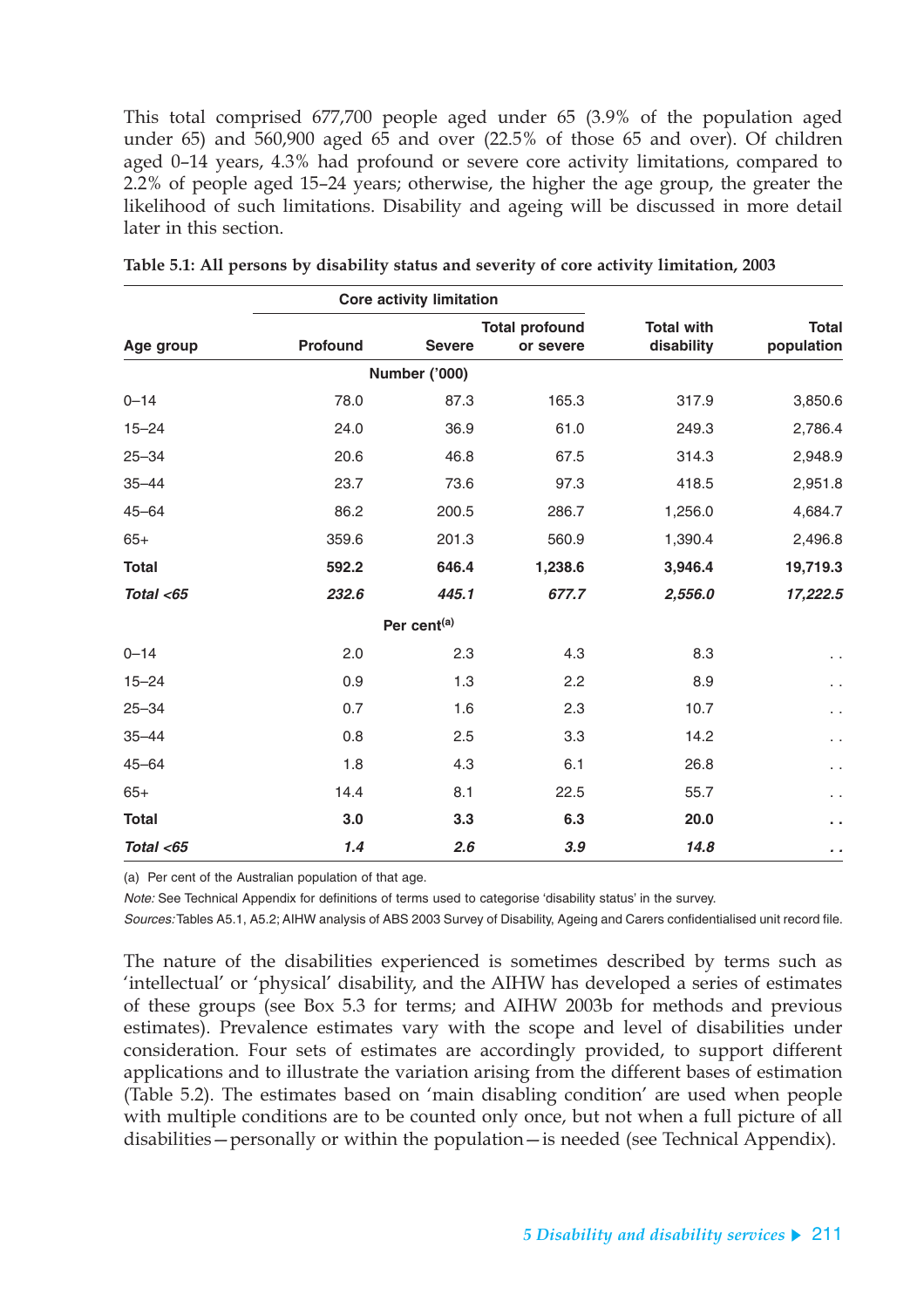### **Box 5.3: Disability groups**

*Intellectual/learning disability is associated with impairment of intellectual functions, with limitations in a range of daily activities and with restriction in participation in various life areas. Support may be needed throughout life, the level of support tending to be consistent over a period of time but may change in association with changes in life circumstances.*

*Psychiatric disability is associated with clinically recognisable symptoms and behaviour patterns frequently associated with distress that may impair personal functioning in normal social activity. Impairments of global or specific mental functions may be experienced, with associated activity limitations and participation restrictions in various areas. Support needed may vary in range, and may be required with intermittent intensity during the course of the condition. Changes in level of support tend to be related to changes in the extent of impairment, or in the environment. Psychiatric disability may be associated with schizophrenia, affective disorders, anxiety disorders, addictive behaviours, personality disorders, stress, psychosis, depression and adjustment disorders.*

*Sensory/speech disability is associated with impairment of the eye, ear and related structures and of speech, structures and functions. The extent of impairment and activity limitation may remain consistent for long periods. Activity limitations may occur in various areas, for instance communication and mobility. A specific range of environmental factors will affect the level of disability experienced by people in this grouping. Once in place, the level of support tends to be relatively consistent.*

*Physical/diverse disability is associated with the presence of an impairment, which may have diverse effects within and among individuals, including effects on physical activities such as mobility. The range and extent of activity limitation and participation restriction will vary with the extent of impairment as well as with environmental factors. Environmental adjustments and support needs are related to areas of activity limitation and participation restriction, and may be required for long periods. Levels of support may vary with both life changes and extent of impairment. Included in this broad category is the subcategory Acquired brain injury which is used to describe multiple disabilities arising from damage to the brain acquired after birth. It can occur as a result of accidents, stroke, brain tumours, infection, poisoning, lack of oxygen, degenerative neurological disease, etc. Effects include deterioration in cognitive, physical, emotional or independent functioning.*

Sources: AIHW 2005b; NCSDC 2004.

Physical/diverse disabilities were the most prevalent, whichever of the four estimates is considered (Table 5.2). Based on consideration of all reported conditions, 2,043,400 people aged under 65 years reported one or more physical/diverse disabilities (12% of the population of that age). Of these, 1,995,300 also reported one or more activity limitations or participation restrictions (12% of the under 65 population) and, using the narrowest scope, 512,600 (3.0%) had a profound or severe core activity limitation.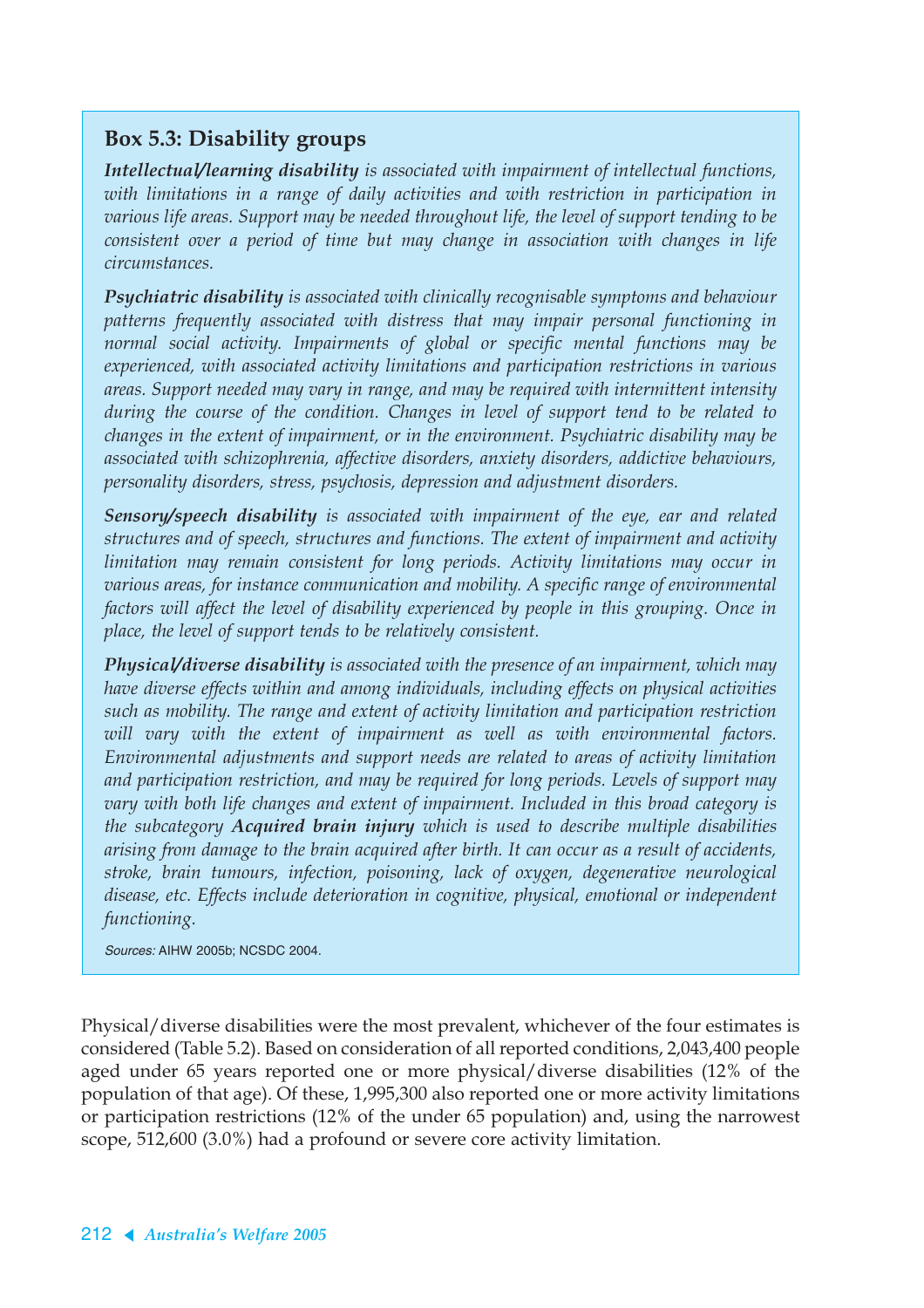One or more sensory/speech disabilities were reported by an estimated 728,300 people aged under 65 years in 2003 (or 4.2% of this age group), based on consideration of all reported conditions. Of these, 713,200 people (4.1%) also reported one or more activity limitations or participation restrictions, and 254,700 (1.5%) had a profound or severe activity limitation.

|                                                                                  |          | Aged under 65                     |         | Aged 65+                         |                        | All ages                 |
|----------------------------------------------------------------------------------|----------|-----------------------------------|---------|----------------------------------|------------------------|--------------------------|
|                                                                                  | (000)    | Number % of people<br>aged $<$ 65 | (000)   | Number % of people<br>aged $65+$ | <b>Number</b><br>(000) | % of total<br>population |
| All disabling conditions                                                         |          |                                   |         |                                  |                        |                          |
| Intellectual                                                                     | 436.2    | 2.5                               | 152.5   | 6.1                              | 588.7                  | 3.0                      |
| Psychiatric                                                                      | 722.1    | 4.2                               | 295.8   | 11.8                             | 1,017.9                | 5.2                      |
| Sensory/speech                                                                   | 728.3    | 4.2                               | 768.0   | 30.8                             | 1,496.3                | 7.6                      |
| Acquired brain injury <sup>(a)</sup>                                             | 317.4    | 1.8                               | 120.9   | 4.8                              | 438.3                  | 2.2                      |
| Physical/diverse                                                                 | 2,043.4  | 11.9                              | 1,307.2 | 52.4                             | 3,350.6                | 17.0                     |
| All disabling conditions and activity limitations and participation restrictions |          |                                   |         |                                  |                        |                          |
| Intellectual                                                                     | 432.0    | 2.5                               | 152.5   | 6.1                              | 584.5                  | 3.0                      |
| Psychiatric                                                                      | 720.0    | 4.2                               | 295.8   | 11.8                             | 1,015.8                | 5.2                      |
| Sensory/speech                                                                   | 713.2    | 4.1                               | 768.0   | 30.8                             | 1,481.2                | 7.5                      |
| Acquired brain injury <sup>(a)</sup>                                             | 311.8    | 1.8                               | 120.9   | 4.8                              | 432.7                  | 2.2                      |
| Physical/diverse                                                                 | 1,995.3  | 11.6                              | 1,307.2 | 52.4                             | 3,302.6                | 16.7                     |
| All disabling conditions and profound or severe core activity limitations        |          |                                   |         |                                  |                        |                          |
| Intellectual                                                                     | 215.1    | 1.2                               | 135.9   | 5.4                              | 351.0                  | 1.8                      |
| Psychiatric                                                                      | 277.7    | 1.6                               | 215.1   | 8.6                              | 492.8                  | 2.5                      |
| Sensory/speech                                                                   | 254.7    | 1.5                               | 325.1   | 13.0                             | 579.8                  | 2.9                      |
| Acquired brain injury <sup>(a)</sup>                                             | 99.9     | 0.6                               | 57.5    | 2.3                              | 157.5                  | 0.8                      |
| Physical/diverse                                                                 | 512.6    | 3.0                               | 538.5   | 21.6                             | 1,051.1                | 5.3                      |
| <b>Main disabling condition</b>                                                  |          |                                   |         |                                  |                        |                          |
| Intellectual                                                                     | 162.7    | 0.9                               | $*3.0$  | $*0.1$                           | 165.7                  | 0.8                      |
| Psychiatric                                                                      | 326.0    | 1.9                               | 106.2   | 4.3                              | 432.2                  | 2.2                      |
| Sensory/speech                                                                   | 247.1    | 1.4                               | 165.2   | 6.6                              | 412.3                  | 2.1                      |
| Acquired brain injury <sup>(a)</sup>                                             | 27.3     | 0.2                               | $**1.4$ | $*$ 0.1                          | 28.7                   | 0.1                      |
| Physical/diverse                                                                 | 1,792.8  | 10.4                              | 1,114.6 | 44.6                             | 2,907.4                | 14.7                     |
| <b>Total with a disability</b>                                                   | 2,556.0  | 14.8                              | 1,390.4 | 55.7                             | 3,946.4                | 20.0                     |
| <b>Total population</b>                                                          | 17,222.5 | $\sim$ $\sim$                     | 2,496.8 | $\sim$ $\sim$                    | 19,719.3               | $\sim$ $\sim$            |

| Table 5.2: Estimates of main disability groups in Australia, 2003 |  |  |
|-------------------------------------------------------------------|--|--|
|-------------------------------------------------------------------|--|--|

(a) Acquired brain injury is included in 'physical/diverse' when only four main disability groups are being considered (see Box 5.3). **Notes** 

1. Estimates marked with \* have an associated relative standard error (RSE) of between 25% and 50% and should be interpreted accordingly.

2. Estimates marked with \*\* have an associated relative standard error (RSE) of greater than 50% and should be interpreted accordingly.

Source: AIHW analysis of ABS 2003 Survey of Disability, Ageing and Carers confidentialised unit record file.

Similarly, focusing on 'all disabling conditions' estimates (Table 5.2):

• psychiatric disability was reported for an estimated 722,100 people aged under 65 (4.2% of the age group), of whom 720,000 (4.2%) had activity limitations or participation restrictions, and 277,700 (1.6%) had a profound or severe activity limitation;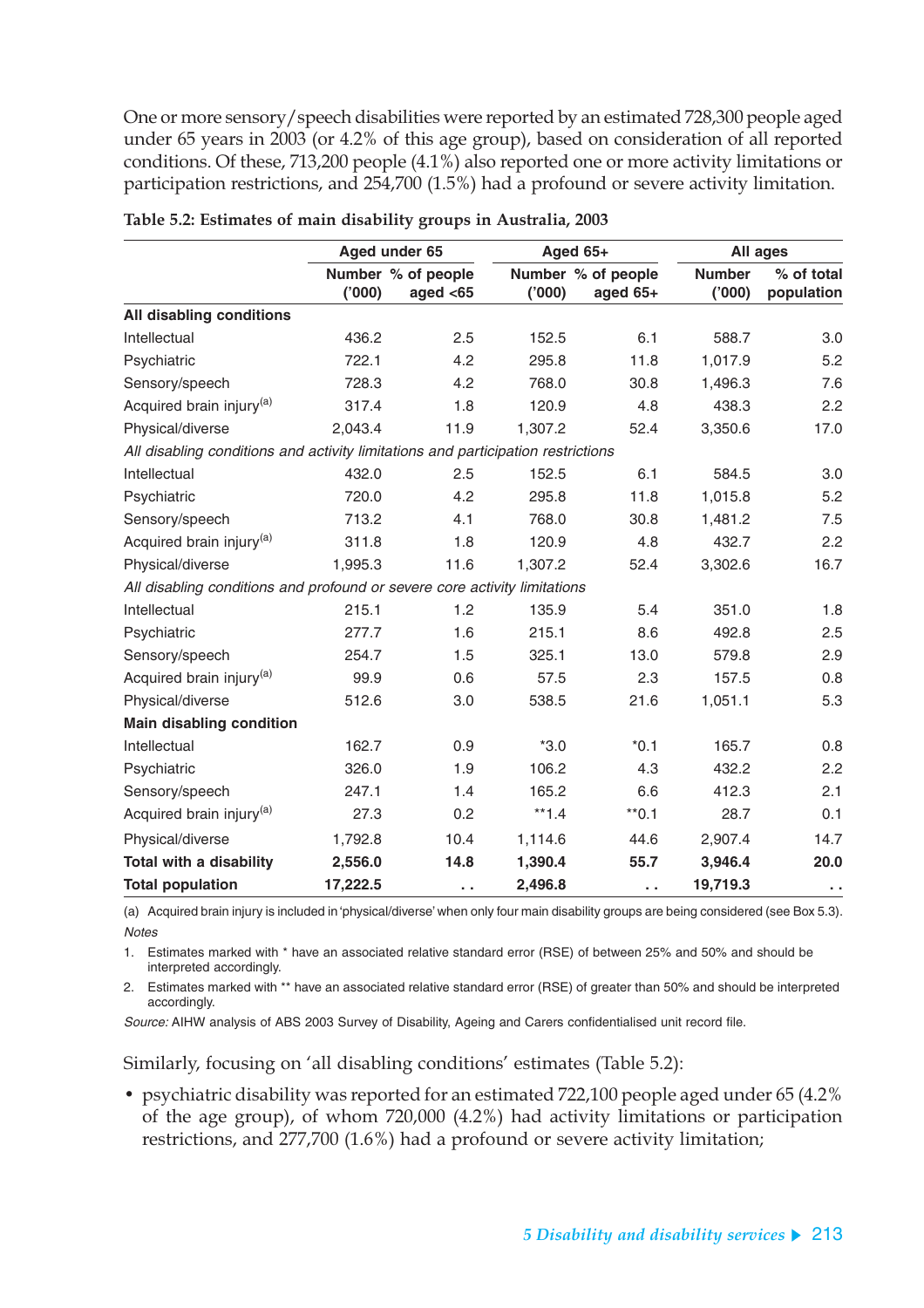- intellectual disability was reported by 436,200 people aged under 65 (2.5% of the age group), of whom 432,000 (2.5%) had activity limitations or participation restrictions, and 215,100 (1.2%) had a profound or severe activity limitation; and
- acquired brain injury was reported by 317,400 people aged under 65 (1.8% of the age group), of whom 311,800 (1.8%) had activity limitations or participation restrictions, and 99,900 (0.6%) had a profound or severe activity limitation associated with acquired brain injury.

Focusing only on the 'main disabling condition' of each person, 15% of the total population reported physical/diverse as the disability most affecting their daily life, as did 10% of people aged under 65. Among those aged under 65, 1.4% had a sensory/ speech main disability, 1.9% psychiatric, 0.9% intellectual disability and 0.2% acquired brain injury.

There is some relationship between the nature of disability, as indicated by these disability groupings, and the extent of disability, as indicated by the frequency of need for assistance with the core activities (Figure 5.2). People with intellectual disability were the most likely to report needing assistance 6 or more times per day (20%), followed by people with psychiatric disability (12%). People reporting physical disabilities were the least likely to report needing such frequent assistance (4.8%). Similar differences among the disability groups held for people needing assistance 1–5 times per day. The differences became less marked when the highest frequency of assistance was less than daily.

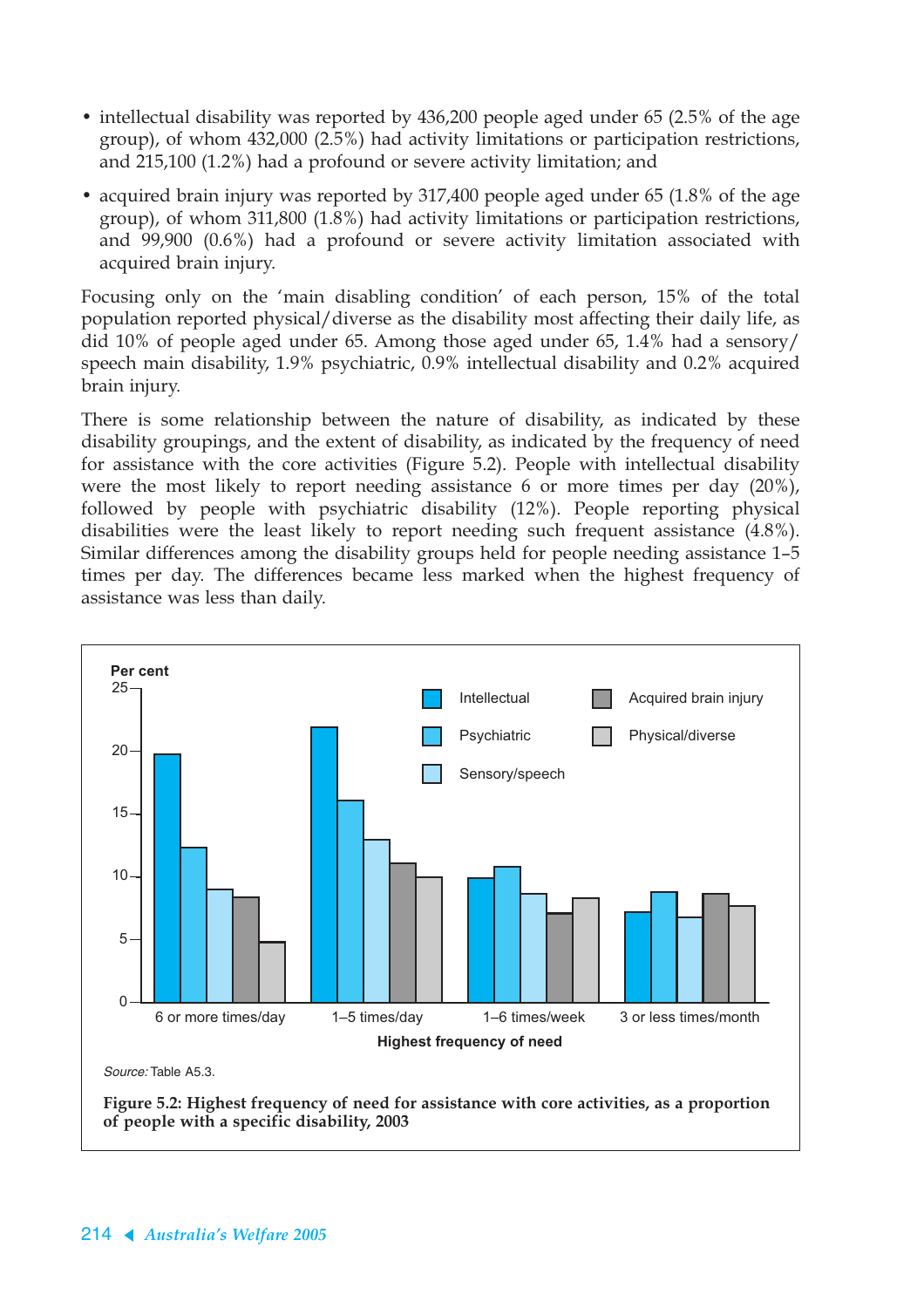People with physical/diverse disabilities were the most likely to report needing no help at all (see Table A5.3) and those with intellectual disabilities the least likely. It was people aged 65+ with intellectual or psychiatric disabilities who were the most likely of all to need assistance 6+ times per day.

## **Disability and ageing**

The relationship between disability and age is not necessarily straightforward, even though at first glance it may seem so because of the general tendency for the likelihood of disability to increase with age (Figure 5.3). Here attention is focused on the age- and sex-specific rates of profound or severe core activity limitations. The graph reflects what happens to people during the life-cycle, their changing environments and the accumulation of risks they encounter.



The peak in early childhood and school years may reflect the environment of family, early intervention services and school, which may combine to identify a greater proportion of disabilities than at later ages. This pattern has been present in previous years, and these and other factors are discussed later in this section (under 'Children with a disability'; see also AIHW 2004a). The prevalence rate was lower among adolescents than children, and remained at a rate just under 2.5% among people in their 20s and early 30s.

From age 35, disability prevalence rates increased with age, as new risk factors for disability impacted on the population. For young adults, injury is a relatively high risk (see Chapter 2). Young adult males, in particular, may experience injuries such as spinal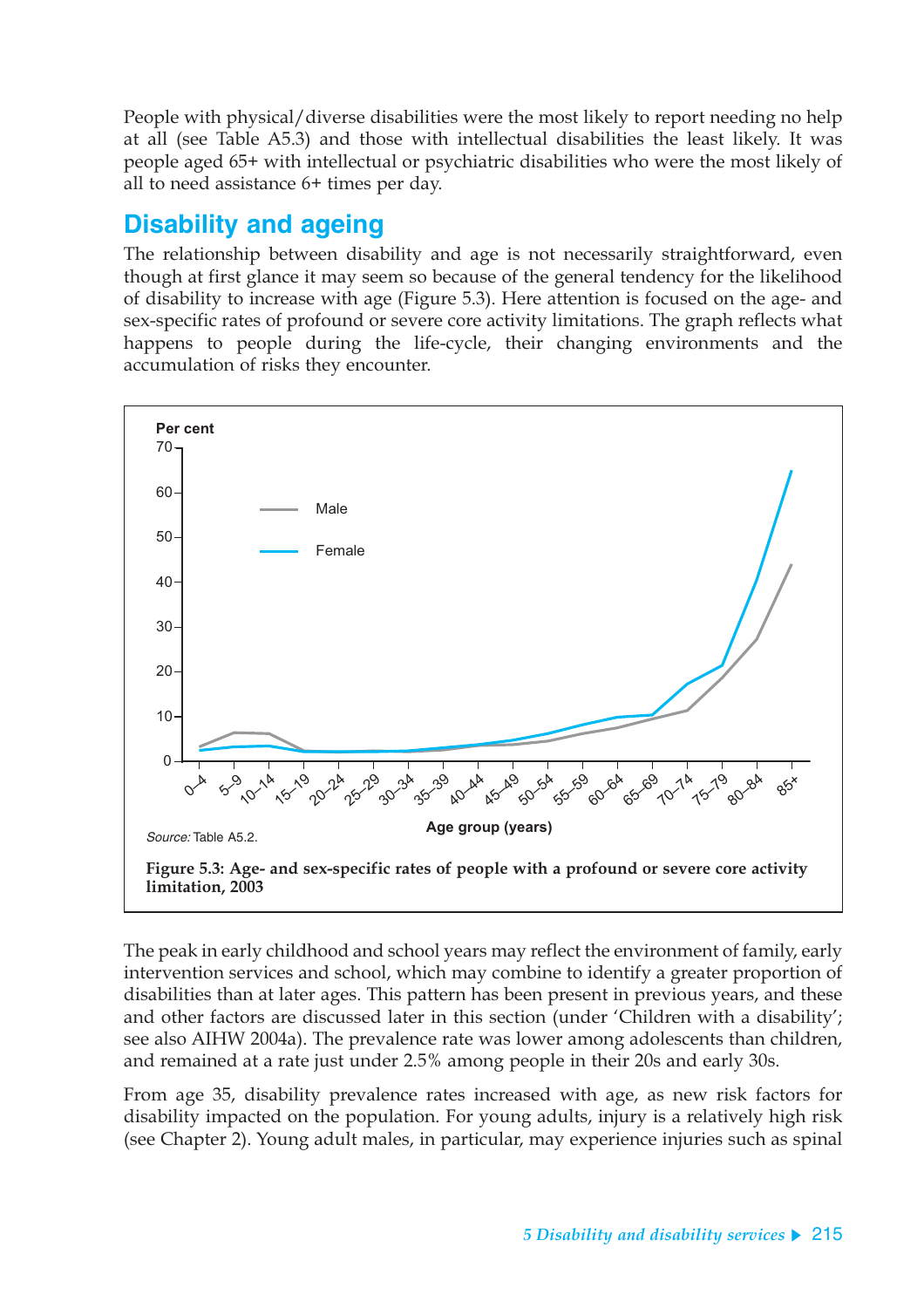cord and brain injuries that can lead to lifelong disability (AIHW NISU: Cripps 2004; AIHW NISU: O'Connor 2002). Working ages may see work-related injuries occur; these middle years are also the years of onset of musculoskeletal and other conditions such as arthritis and heart diseases associated with physical disabilities, as well as hearing and psychiatric disabilities (AIHW 2003b, 2004b). In the older age groups, more illnesses affecting human functioning become prevalent, including cardiovascular diseases, cancers and dementia, and the rates of vision, hearing and movement-related disabilities are higher. (Sex differences at older ages are discussed in Chapter 4, and in childhood under 'Children with a disability' in this chapter.)

The patterns of age at onset of disability are illustrated in Table 5.3. Among people of all ages reporting intellectual disabilities, 94% reported an age at onset of 14 years or younger. Psychiatric disabilities and acquired brain injury were most likely to have started at ages 15–44 years (50% and 56% respectively). The onset of physical disabilities was more evenly spread across the life-cycle; while most likely to start in the age range 15–44 years (39% did so), this was the most likely of the disability groups to have an age of onset 65 years or above. Each of the groupings is quite broad and there is variation within them. For instance, speech disabilities have a likely earlier age of onset than vision disabilities—in 1998, about 87% of people with speech as a main disabling condition first experienced the condition at age 0–4 years, compared with 15% for those with vision disorders (AIHW 2003b:71). (See Box 5.4 on the need for caution when interpreting age-at-onset data.)

|                                      | Age at onset of main condition |           |                      |                    |           |              |  |  |  |  |  |
|--------------------------------------|--------------------------------|-----------|----------------------|--------------------|-----------|--------------|--|--|--|--|--|
|                                      | $0 - 14$                       | $15 - 44$ | $45 - 64$            | $65+$              | Not known | <b>Total</b> |  |  |  |  |  |
|                                      |                                |           | <b>Number ('000)</b> |                    |           |              |  |  |  |  |  |
| Intellectual                         | 152.1                          | $*5.1$    | $*$ 0.2              | $*$ 0.9            | $*3.7$    | 162.0        |  |  |  |  |  |
| Psychiatric                          | 107.4                          | 183.4     | 50.0                 | 16.8               | 6.6       | 364.0        |  |  |  |  |  |
| Sensory/speech                       | 137.7                          | 108.1     | 86.5                 | 64.1               | 8.7       | 405.0        |  |  |  |  |  |
| Acquired brain injury <sup>(a)</sup> | $*9.0$                         | 15.3      | $*2.9$               |                    |           | 27.2         |  |  |  |  |  |
| Physical/diverse                     | 385.2                          | 1,103.2   | 844.7                | 448.6              | 28.6      | 2810.3       |  |  |  |  |  |
| Total                                | 791.3                          | 1.415.1   | 984.3                | 530.4              | 47.5      | 3,768.5      |  |  |  |  |  |
|                                      |                                |           | Per cent             |                    |           |              |  |  |  |  |  |
| Intellectual                         | 93.9                           | $*3.1$    | $*$ 0.1              | $*$ <sup>0.5</sup> | $*2.3$    | 100.0        |  |  |  |  |  |
| Psychiatric                          | 29.5                           | 50.4      | 13.7                 | 4.6                | 1.8       | 100.0        |  |  |  |  |  |
| Sensory/speech                       | 34.0                           | 26.7      | 21.3                 | 15.8               | 2.1       | 100.0        |  |  |  |  |  |
| Acquired brain injury <sup>(a)</sup> | $*33.1$                        | 56.3      | 10.5                 |                    |           | 100.0        |  |  |  |  |  |
| Physical/diverse                     | 13.7                           | 39.3      | 30.1                 | 16.0               | 1.0       | 100.0        |  |  |  |  |  |
| <b>Total</b>                         | 21.0                           | 37.5      | 26.1                 | 14.1               | 1.3       | 100.0        |  |  |  |  |  |

**Table 5.3: People of all ages with a disability living in households: age at onset of main disabling condition by disability groups (based on main disabling condition), 2003**

(a) Acquired brain injury is included in 'physical/diverse' when only four main disability groups are being considered (see Box 5.3). **Notes** 

1. Estimates marked with \* have an associated relative standard error (RSE) of between 25% and 50% and should be interpreted accordingly.

2. Estimates marked with \*\* have an associated relative standard error (RSE) of greater than 50% and should be interpreted accordingly.

Source: AIHW analysis of ABS 2003 Survey of Disability, Ageing and Carers confidentialised unit record file.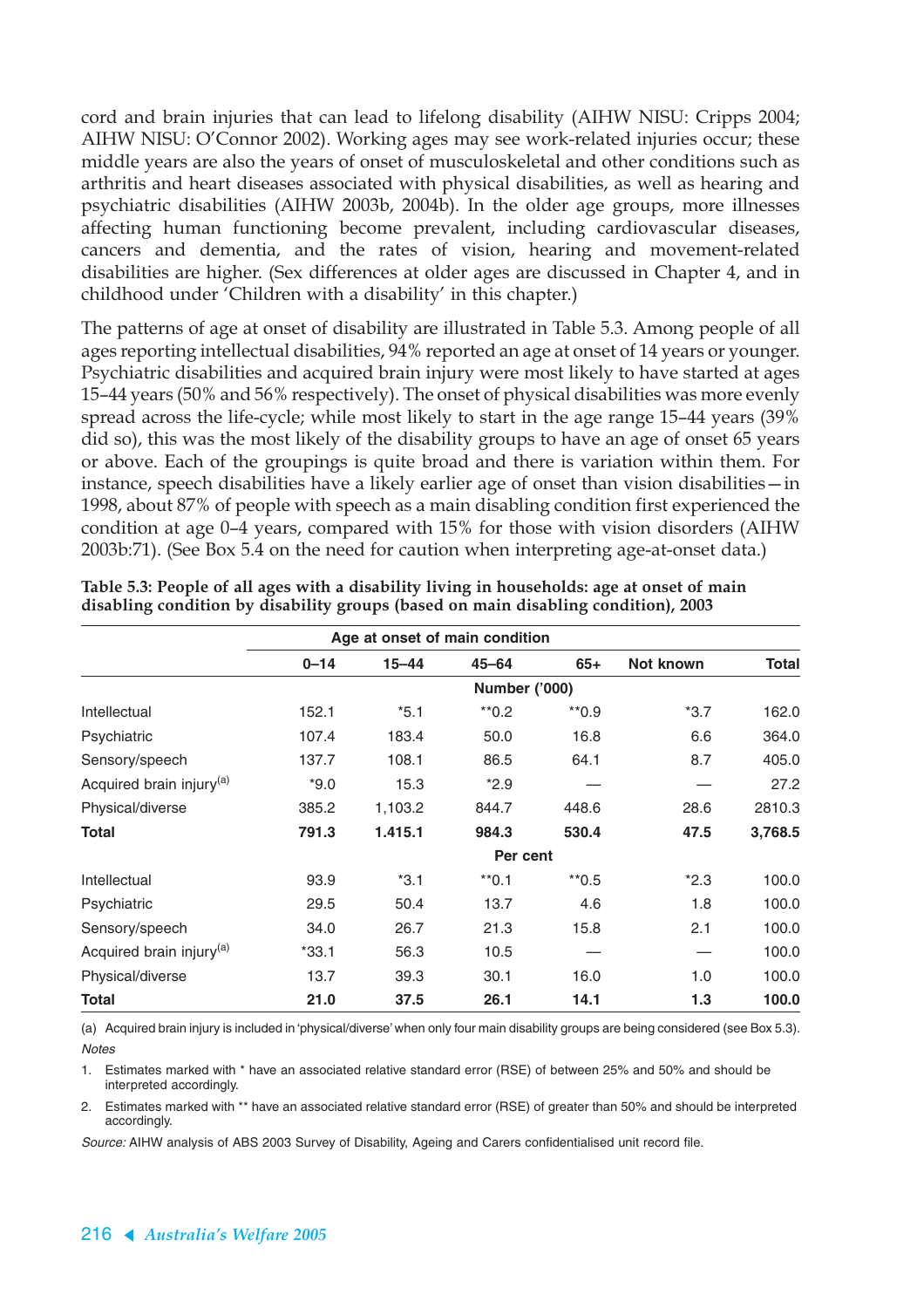While it is well known that the overall population is ageing, there is also evidence that people with early-onset disabilities are living longer than previously (AIHW 2000a; see Chapter 4 for discussion of ageing more generally). A Western Australian study (Leonard et al. 2004:25), based on linked data sets for that state, found that:

Average life expectancy for affected persons has greatly increased over the past 50 years, such that a person with moderate intellectual disability is expected to live to at least 67 years of age, and people with mild intellectual disability should, on average, live to 74 years of age ... For people with Down syndrome … average survival is now 59 years.

### **Box 5.4: Interpreting data on age at onset**

*Survey information about 'age when accident happened/onset of main disabling condition' is used as a proxy measure to indicate 'age of onset of disability,' and this information was not collected among people living in cared accommodation. Therefore some data limitations need to be considered. For instance, the exclusion of people in cared accommodation affects comparisons among condition groups, possibly associated with underestimates of some disabilities in the older age groups. The analysis in Table 5.3 relates to 'main' conditions only. (This information was collected for main disabling condition only.) A person with an early-onset condition who has learned to cope with that condition might find a recently acquired condition more disabling and report this as the main condition.*

*Comparisons of ages of onset among people of different current ages are not attempted, as the survey data are cross-sectional—essentially a snapshot at a point in time. This means that for each age group, there is a limited range of possible ages of onset—for instance, a person aged under 45 cannot have a disability reported to have begun at age 50.*

*The reported patterns of onset partly reflect current age structures of the population. The high proportion of people reporting onset before age 65 relates to the high proportion of people with a disability who were aged under 65 in 2003 (65%—Table 5.1—2,556,000 of 3,946,400).*

The relationship between disability and ageing thus has several facets. The picture for people aged 45–64 years with a disability is of particular interest. These are people who are approaching the years when they may need aged care, or to make a transition from disability services to aged care services. The great majority of these people had a physical disability in 2003 (82%, based on the main condition reported) and, for most, this had commenced in adult years (only 7.4% had an age of onset under 15 years; see Table A5.4). In contrast, the relatively small proportion of people in the 45–64 years age group reporting a main condition associated with intellectual disability (0.5%) were very likely (78%) to report the age of onset as being 14 years or under.

People in older age groups needed more frequent assistance than younger people, and with more core activities. People aged 65+ years, with a disability, were much more likely to report needing assistance 6+ times per day than younger people, and this held across all disability groups (see Table A5.3). Most notably, 48% of people aged 65+ with intellectual disability reported needing assistance 6+ times per day, compared to 10% of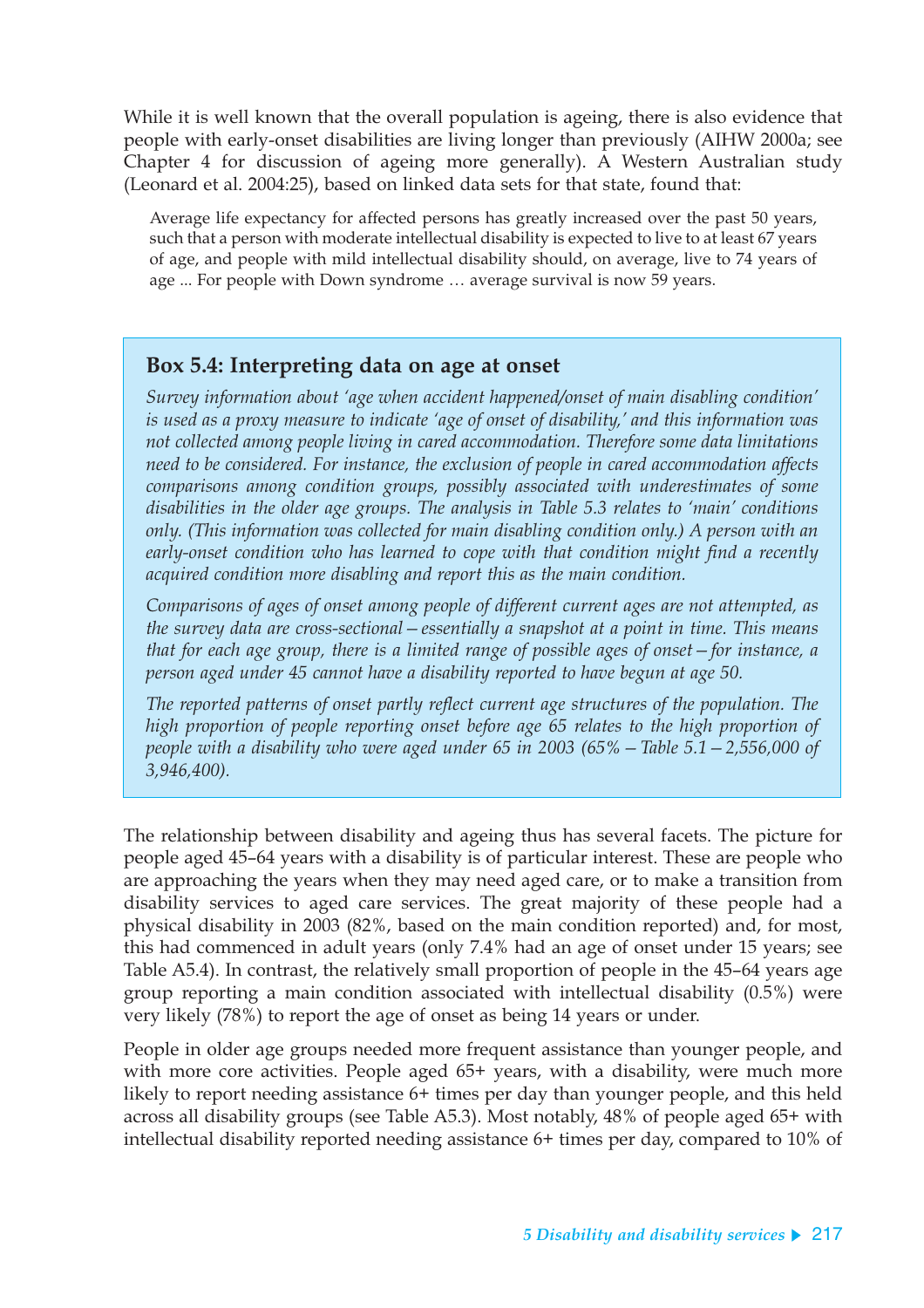those aged under 65. Of those with psychiatric disability, 29% reported needing assistance 6+ times per day, compared to 5% of those aged under 65. There was no indication that people aged 45–64 years had more frequent needs for assistance than those aged under 45 years and, in fact, there were higher proportions needing no help with any core activities.

Among people with profound or severe core activity limitations, almost 40% of those aged 65+ years needed assistance with two or three of the core activities, compared to 38% of those aged 0–44 years and 35% of those aged 45–64 years (Table 5.4). Older people also had higher numbers of health conditions associated with disability (see Figure 5.5).

|                                                        |                        | $0-44$ years |                        | $45 - 64$ years |                         | Total <65 years |                        | $65+$ years |  |
|--------------------------------------------------------|------------------------|--------------|------------------------|-----------------|-------------------------|-----------------|------------------------|-------------|--|
|                                                        | <b>Number</b><br>(000) | Per<br>cent  | <b>Number</b><br>(000) | Per<br>cent     | <b>Number</b><br>('000) | Per<br>cent     | <b>Number</b><br>(000) | Per<br>cent |  |
| At least one of ten daily<br>activities <sup>(a)</sup> | 376.2                  | 97.8         | 273.4                  | 98.8            | 649.5                   | 98.2            | 405.1                  | 99.6        |  |
| One core activity                                      | 223.2                  | 58.0         | 174.9                  | 63.2            | 398.0                   | 60.2            | 238.4                  | 58.6        |  |
| Two core activities                                    | 94.8                   | 24.6         | 91.1                   | 32.9            | 185.9                   | 28.1            | 141.3                  | 34.7        |  |
| Three core activities                                  | 51.7                   | 13.4         | $*5.9$                 | $*2.1$          | 57.6                    | 8.7             | 20.8                   | 5.1         |  |
| Total with two or three<br>core activities             | 146.5                  | 38.1         | 97.0                   | 35.0            | 243.5                   | 36.8            | 162.1                  | 39.8        |  |
| Total profound or severe                               | 384.7                  |              | 276.7                  |                 | 661.4                   |                 | 406.9                  |             |  |

**Table 5.4: People with a profound or severe core activity limitation living in households: number of activities with which assistance needed, by age, 2003**

(a) Daily activities include three core activities (self-care, mobility and communication) plus cognition or emotion, health care, housework, property maintenance, paperwork, meal preparation and transport.

Note: Estimates marked with \* have an associated relative standard error (RSE) of between 25% and 50% and should be interpreted accordingly.

Source: AIHW analysis of ABS 2003 Survey of Disability, Ageing and Carers confidentialised unit record file.

## **Disability trends 1981–2003**

As the population grows and ages and as life expectancy increases, there will be more people in Australia at older ages and more people with disabilities, but there is no evidence that the age-standardised rates of severe disability are rising (ABS 2004a; AIHW 2000a, 2003a). The evidence from the five population disability surveys since 1981 is that:

- the reported age-standardised rates of 'severe disability' in Australia were fairly stable between 1981 and 1993;
- there was an increase in rates from 1993 to 1998, mainly attributed, after considerable analysis, to changes in the survey methodology, questions and administration, and population ageing;
- the 2003 survey maintained the 1998 survey questions and methods, and the results confirmed the previous, stable rates of 'severe disability'. The age-standardised rates for profound or severe core activity limitations were 6.4% in 1998 and 6.3% in 2003; and
- overall, then, it has been concluded that there was no change in rates for profound or severe core activity limitations between 1981 and 2003. The rise in reported rates in 1998 is attributable to survey methodology changes rather than population changes.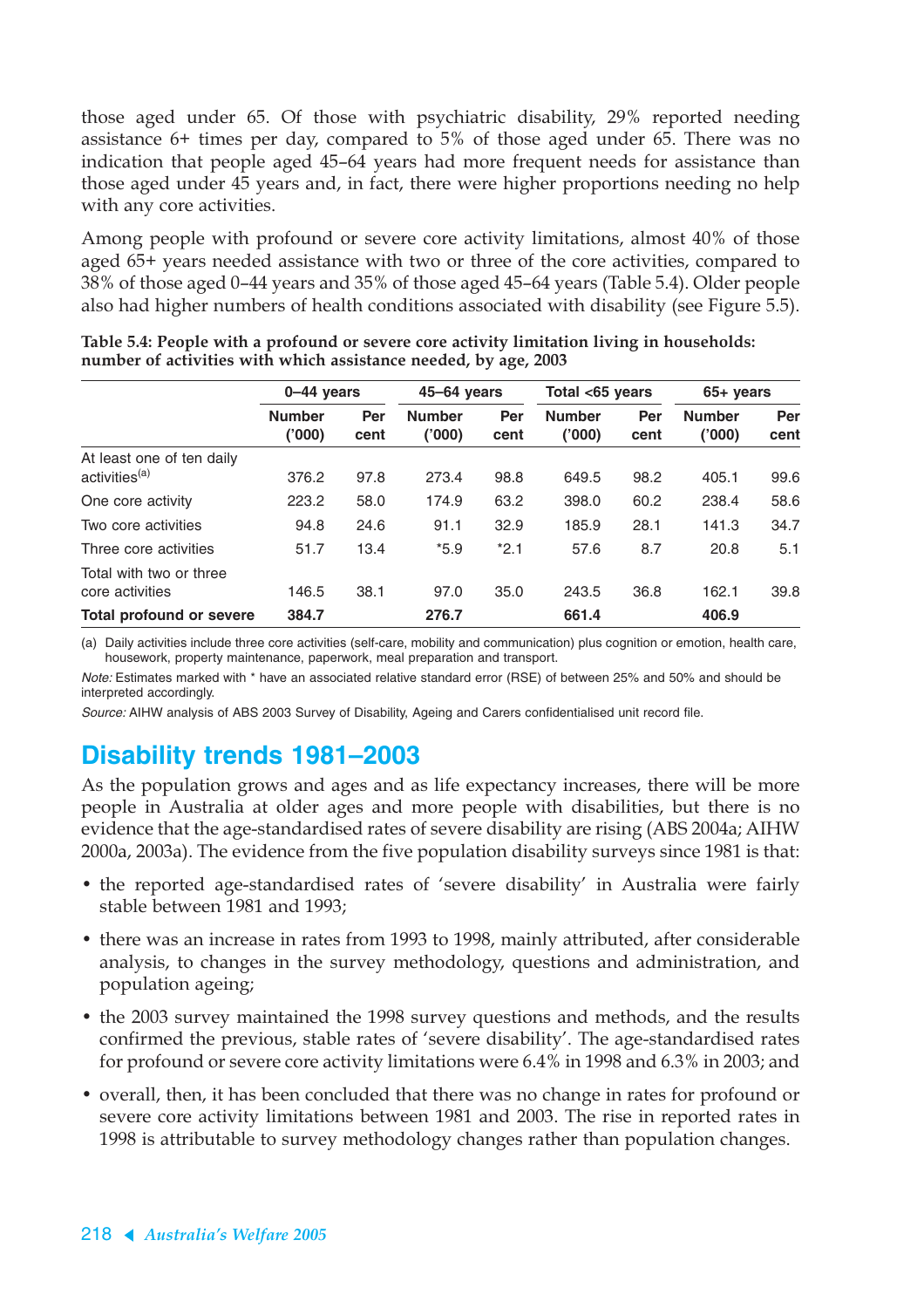Even though underlying age-specific prevalence rates appear relatively stable, population growth and population ageing are associated with an increase in the number of people with a disability. Between 1998 and 2003, the number of people with a profound or severe core activity limitation increased by 9.6%, from 1,135,900 to 1,244,500 (ABS 1999, 2004a). With population ageing, the increase in the number of older people (aged 65 and over) with a disability could be associated with an increase in the overall number of people with multiple health conditions and people needing more frequent assistance with daily activities (because of the association of these with age see Tables A5.3, A5.6; AIHW 2004b).

## **Children with a disability**

There are distinctive patterns of disability in childhood years which deserve special attention. The AIHW compiled a report on the topic in 2004 (AIHW 2004a). Some key findings from this report are updated here.

In 2003, children aged under 15 years had higher rates of profound or severe core activity limitation (4.3%) than people in the next age group (2.2% of 15–24 year olds; see Table 5.1). Congenital conditions, present since birth, do not simply disappear when people reach 19 years of age, and the downturn observed in Figure 5.3 could be related to a number of factors. These could include: successful interventions in childhood that have increased the level of functioning; the person moving to more inclusive or accepting environments than school; or a reduction in the person's own propensity to report difficulties with daily activities (in comparison, say, with parents' responses on the child's behalf in previous years).

It is possible that the environment of family, early intervention services and school may combine in the early years to identify a greater proportion of disabilities than at later ages. It may also be that 'communication' as a core activity has a particular influence on profound or severe core activity limitation rates in childhood—in 1998, children with disabilities were far more likely to report profound or severe core activity limitations involving communication than did other people with disabilities (AIHW 2004a:17–18).

Another possible factor in this pattern, but one on which the evidence is not clear, is that prevalence rates of related conditions may have risen in recent years. For instance, Attention Deficit Hyperactivity Disorder (ADHD) and autism are conditions where numbers are reportedly rising; some researchers attribute this mainly to changing diagnostic methods and increased awareness of the conditions (AIHW 2004a:37–40).

In 2003, 10% of boys, and 6.5% of girls aged under 15 years had a disability (Figure 5.4; Tables A5.2, A5.5). There were age and sex differences in both prevalence rates and severity:

- Higher disability rates for boys also held across all age groups—for instance, of boys aged 5–9 years, 12% reported disability and 2.9% reported 'profound' core activity limitations; the figures for girls aged 5–9 years were 6.4% and 1.5% respectively.
- Boys were more likely than girls to report disability in all 'severity' categories; 2.6% of boys and 1.4% of girls reported 'profound' disability. While the rates for boys were higher in most age and severity groups, the pattern was not universal.
- The higher rates for boys held, in a fairly consistent pattern, across all disability groups.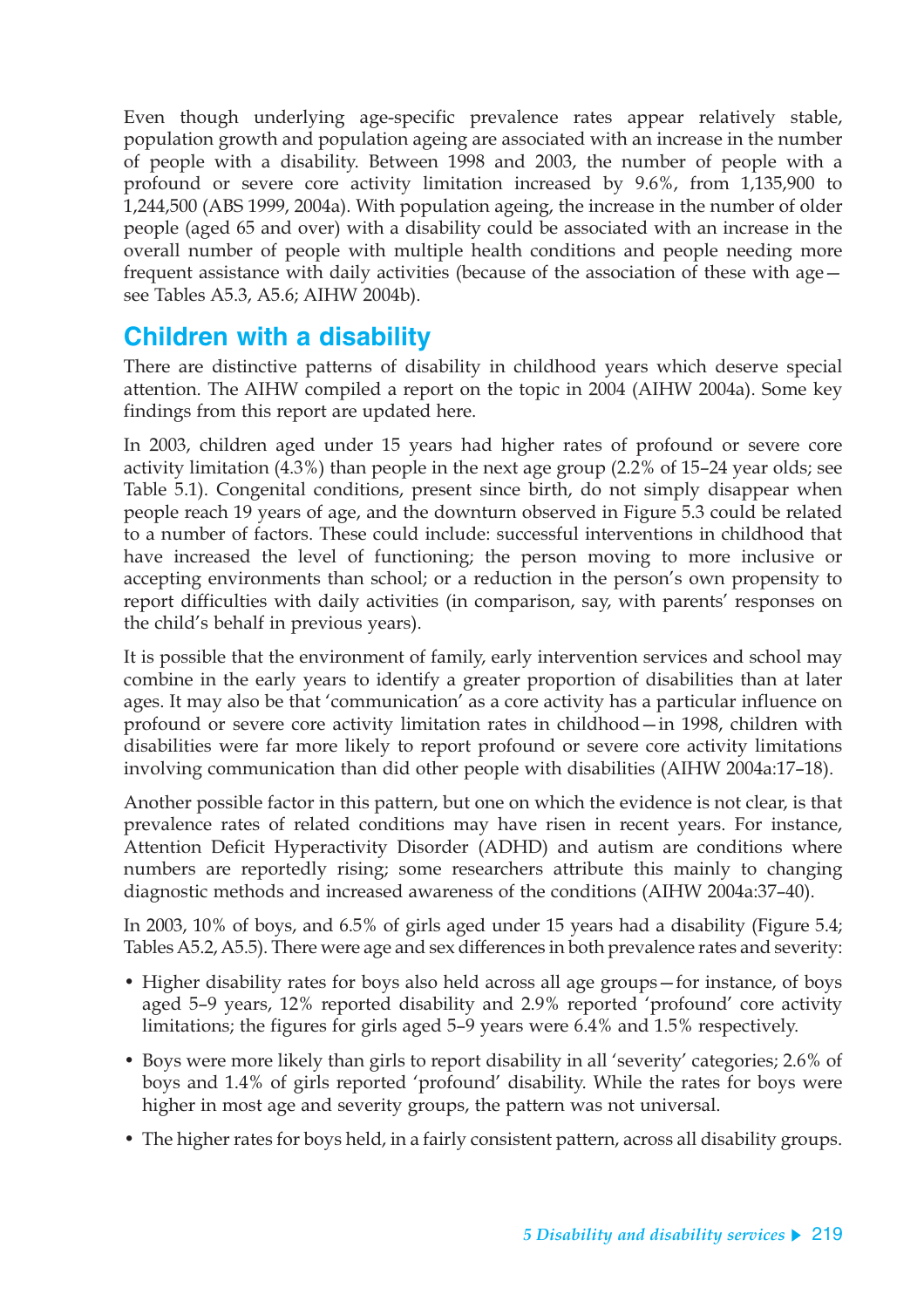

## **Disability among Aboriginal and Torres Strait Islander peoples**

Data on disability among Aboriginal and Torres Strait Islander people have been inadequate, but national statistics have recently been significantly improved. The National Aboriginal and Torres Strait Islander Social Survey (ABS 2004b) has overcome a number of the challenges previously identified for this field, although the question of Indigenous conceptualisation of disability still remains for discussion (e.g. AIHW 1999:224).

In 2002, 102,900 (37%) of Aboriginal or Torres Strait Islander people aged 15 years and over had a disability or a long-term health condition (Table 5.5). Of these, 21,800 (or 8% of the population aged 15 years and over) had a profound or severe core activity limitation, meaning that they always or sometimes needed assistance with activities of everyday living (self-care, mobility and communication). These estimates are not strictly comparable with those for the general population presented previously in this section (e.g. Table 5.1). There were fewer survey screening questions in remote areas, probably leading to under-enumeration of physical and psychiatric disabilities in these areas and in the overall estimates (which use common criteria for both remote and non-remote areas) (ABS & AIHW 2005).

The disability status of Indigenous people can be compared to that of non-Indigenous people in the General Social Survey, using broader criteria, for non-remote areas (ABS & AIHW 2005). The Indigenous to non-Indigenous age-standardised rate ratio for people aged 18 years and over with a profound or severe core activity limitation is calculated to be 2.1 (2.5 for males, 1.8 for females).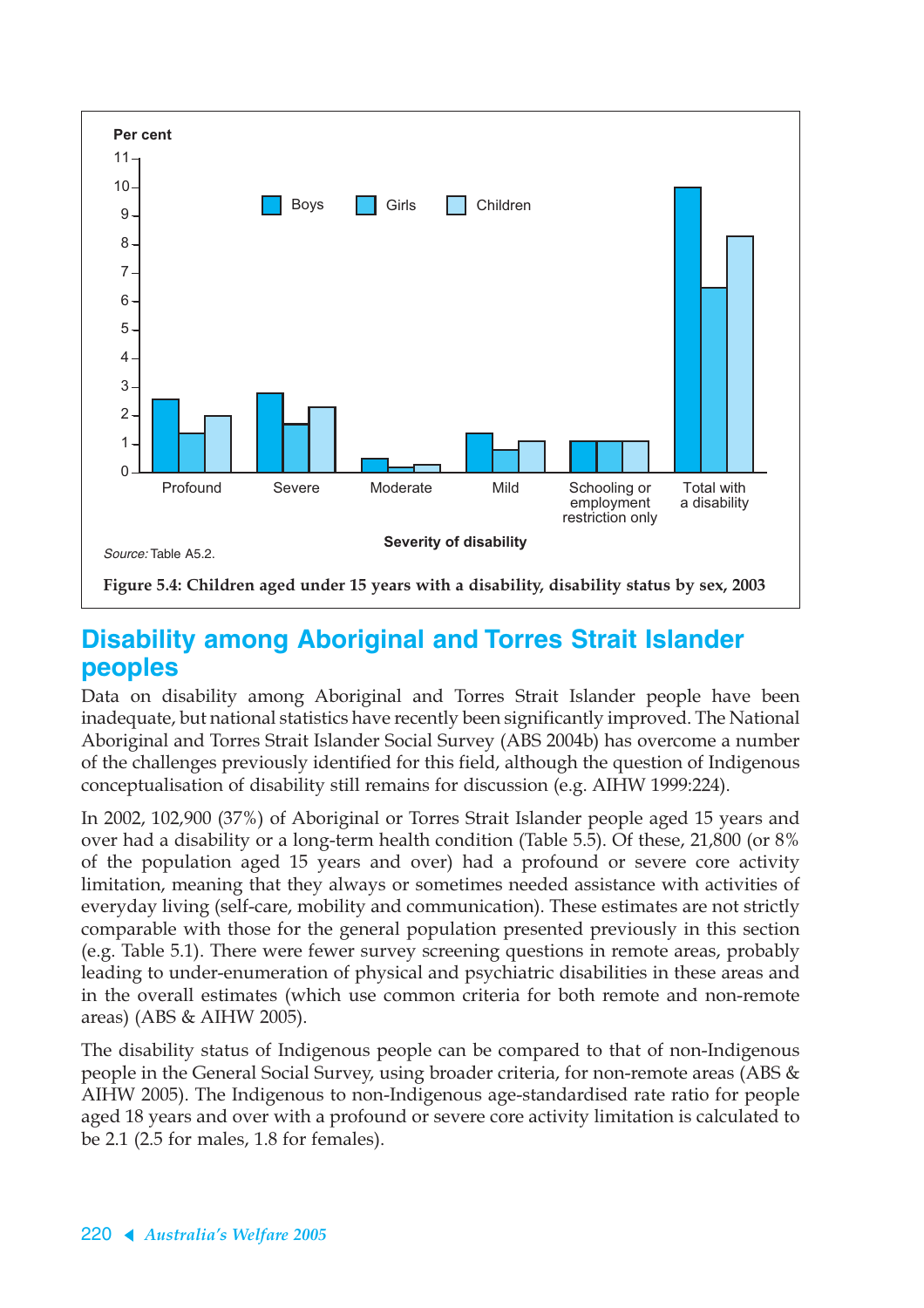This means that, if the Indigenous and non-Indigenous populations had the same age structure as the total Australian population, the number of Indigenous people in non-remote areas with profound or severe core activity limitation would be 2.1 times the corresponding number of non-Indigenous people. If the broader criteria used in non-remote areas had been used in remote areas, it is likely that the prevalence estimates for remote areas would be higher, as would the rate ratios. In general terms, then, it can be said that Aboriginal and Torres Strait Islander people have severe disability rates at least 2.1 times those of other Australians.

|                | <b>Profound/severe</b><br>core activity<br><b>limitation</b> |                 | Disability/<br>limitation (nfd) |                 |       | <b>Total with</b><br>disability or<br>long-term health<br>condition |       | Has no disability<br>or long-term<br>health condition |       | <b>Total</b>    |
|----------------|--------------------------------------------------------------|-----------------|---------------------------------|-----------------|-------|---------------------------------------------------------------------|-------|-------------------------------------------------------|-------|-----------------|
| Age<br>group   | No.                                                          | ('000) Per cent | No.                             | ('000) Per cent | No.   | ('000) Per cent                                                     | No.   | ('000) Per cent                                       | No.   | ('000) Per cent |
| <b>Males</b>   |                                                              |                 |                                 |                 |       |                                                                     |       |                                                       |       |                 |
| $15 - 24$      | $*1.6$                                                       | 4.0             | 7.2                             | 17.6            | 8.9   | 21.6                                                                | 32.3  | 78.4                                                  | 41.2  | 100.0           |
| $25 - 34$      | 2.3                                                          | 6.9             | 7.7                             | 22.9            | 10.0  | 29.8                                                                | 23.5  | 70.2                                                  | 33.4  | 100.0           |
| $35 - 44$      | 1.4                                                          | 5.2             | 8.8                             | 32.2            | 10.2  | 37.4                                                                | 17.1  | 62.6                                                  | 27.4  | 100.0           |
| $45 - 54$      | 1.9                                                          | 10.4            | 8.0                             | 43.5            | 9.9   | 53.9                                                                | 8.5   | 46.1                                                  | 18.5  | 100.0           |
| $55 - 64$      | 1.1                                                          | 12.0            | 5.2                             | 59.1            | 6.3   | 71.1                                                                | 2.6   | 28.9                                                  | 8.9   | 100.0           |
| $65+$          | 1.7                                                          | 28.7            | 2.8                             | 48.0            | 4.5   | 76.7                                                                | 1.4   | 23.3                                                  | 5.9   | 100.0           |
| Total          | 10.0                                                         | 7.4             | 39.8                            | 29.5            | 49.8  | 36.9                                                                | 85.4  | 63.1                                                  | 135.2 | 100.0           |
| <b>Females</b> |                                                              |                 |                                 |                 |       |                                                                     |       |                                                       |       |                 |
| $15 - 24$      | $*1.5$                                                       | 3.6             | 8.4                             | 20.3            | 9.9   | 23.9                                                                | 31.6  | 76.1                                                  | 41.5  | 100.0           |
| $25 - 34$      | 1.9                                                          | 5.0             | 8.7                             | 23.2            | 10.6  | 28.2                                                                | 27.0  | 71.8                                                  | 37.7  | 100.0           |
| $35 - 44$      | 2.7                                                          | 8.9             | 9.1                             | 29.9            | 11.8  | 38.9                                                                | 18.6  | 61.1                                                  | 30.4  | 100.0           |
| $45 - 54$      | 2.8                                                          | 14.1            | 6.3                             | 31.5            | 9.1   | 45.6                                                                | 10.8  | 54.4                                                  | 19.9  | 100.0           |
| $55 - 64$      | 1.3                                                          | 12.7            | 5.5                             | 52.6            | 6.8   | 65.3                                                                | 3.6   | 34.7                                                  | 10.4  | 100.0           |
| $65+$          | 1.6                                                          | 22.3            | 3.3                             | 46.6            | 4.8   | 68.8                                                                | 2.2   | 31.2                                                  | 7.0   | 100.0           |
| Total          | 11.8                                                         | 8.0             | 41.3                            | 28.1            | 53.1  | 36.1                                                                | 93.9  | 63.9                                                  | 147.0 | 100.0           |
| <b>Persons</b> |                                                              |                 |                                 |                 |       |                                                                     |       |                                                       |       |                 |
| $15 - 24$      | 3.1                                                          | 3.8             | 15.7                            | 19.0            | 18.8  | 22.7                                                                | 63.9  | 77.3                                                  | 82.7  | 100.0           |
| $25 - 34$      | 4.2                                                          | 5.9             | 16.4                            | 23.1            | 20.6  | 29.0                                                                | 50.5  | 71.0                                                  | 71.1  | 100.0           |
| $35 - 44$      | 4.1                                                          | 7.2             | 17.9                            | 31.0            | 22.0  | 38.2                                                                | 35.7  | 61.8                                                  | 57.8  | 100.0           |
| $45 - 54$      | 4.7                                                          | 12.3            | 14.3                            | 37.3            | 19.0  | 49.6                                                                | 19.4  | 50.4                                                  | 38.4  | 100.0           |
| $55 - 64$      | 2.4                                                          | 12.4            | 10.7                            | 55.6            | 13.1  | 68.0                                                                | 6.2   | 32.0                                                  | 19.3  | 100.0           |
| $65+$          | 3.2                                                          | 25.2            | 6.1                             | 47.2            | 9.3   | 72.4                                                                | 3.6   | 27.6                                                  | 12.9  | 100.0           |
| <b>Total</b>   | 21.8                                                         | 7.7             | 81.1                            | 28.7            | 102.9 | 36.5                                                                | 179.3 | 63.5                                                  | 282.2 | 100.0           |

**Table 5.5: Aboriginal and Torres Strait Islander people aged 15 or over by disability status, Australia, 2002**

**Notes** 

1. 'Total with disability or long term health condition' is the sum of persons with 'profound/severe core activity limitation' and persons with 'disability/limitation nfd'.

2. Common criteria were used to identify persons with a disability in both non-remote and remote areas. This means that people with a psychological disability cannot be explicitly identified and some people with physical disability will not be included.

3. Estimates marked with \* have an associated relative standard error (RSE) of between 25% and 50% and should be interpreted accordingly.

Source: ABS & AIHW 2005.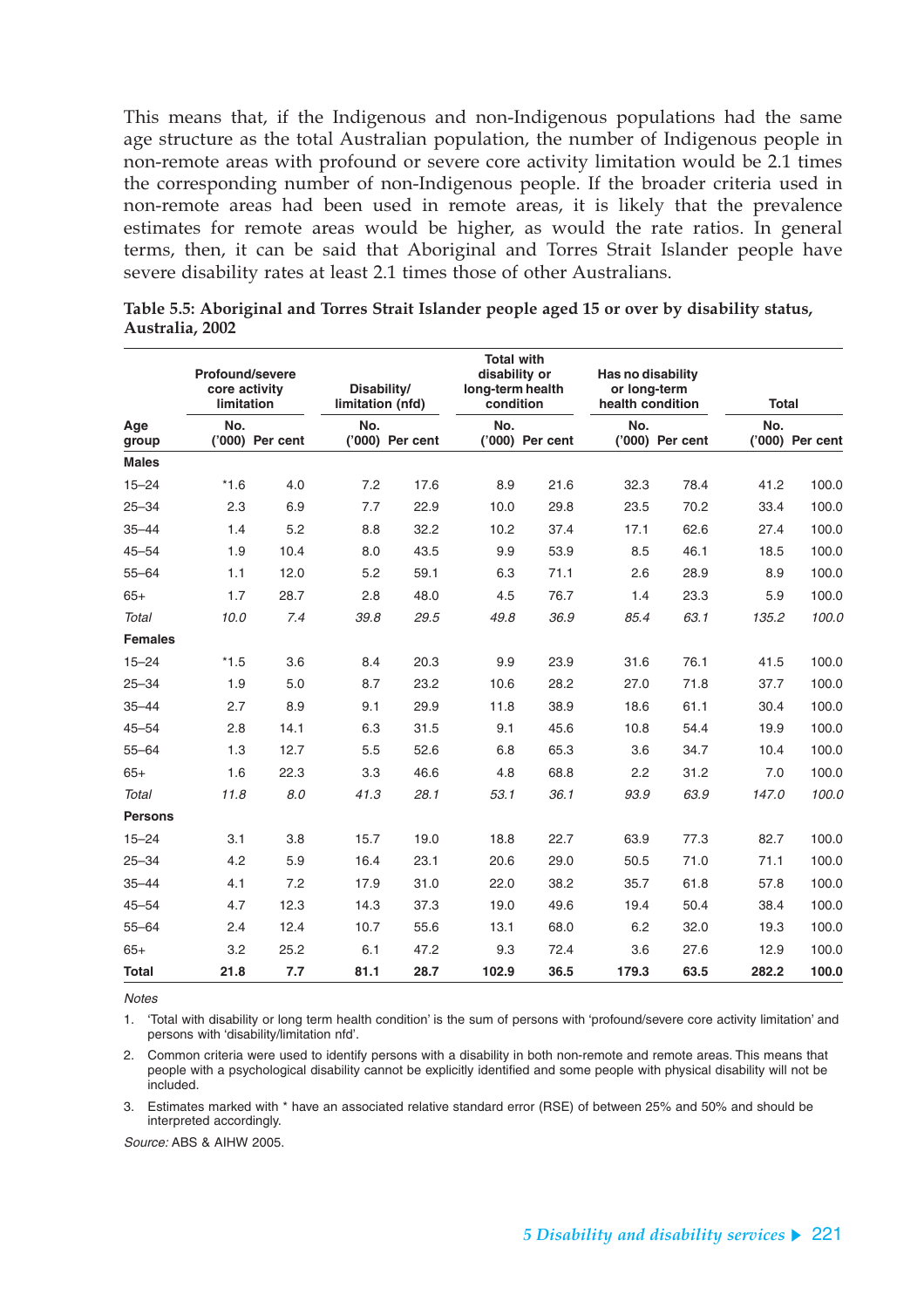Among Aboriginal and Torres Strait Islander people aged 18–64 years, those with a disability or long-term health condition had completed fewer years of school on average than other people. In non-remote areas, 52% of Indigenous people with a disability or longterm health condition had completed only Year 9 or below, compared with 28% of people without a disability or long-term health condition. In remote areas, the corresponding proportions were 64% and 43% (Table 5.6). Indigenous people in remote areas with a profound or severe core activity limitation were the least likely to have progressed beyond Year 9, with 71% educated to this level or below. People with no disability were about twice as likely as others to have completed Year 12, in both remote and non-remote areas.

|                                             |                                             | Non-remote area                                                                                |                                           |         |                                             | Remote area                                                         |                                                                      |        |  |  |  |  |
|---------------------------------------------|---------------------------------------------|------------------------------------------------------------------------------------------------|-------------------------------------------|---------|---------------------------------------------|---------------------------------------------------------------------|----------------------------------------------------------------------|--------|--|--|--|--|
| Highest year of<br>school completed         | or severe<br>core<br>activity<br>limitation | <b>Profound Total with a</b><br>disability<br>or long-<br>term health term health<br>condition | No<br>disability<br>or long-<br>condition | Total   | or severe<br>core<br>activity<br>limitation | <b>Profound Total with a</b><br>disability<br>or long-<br>condition | No<br>disability<br>or long-<br>term health term health<br>condition | Total  |  |  |  |  |
| Completed Year 12                           | $*12.1$                                     | 11.8                                                                                           | 25.6                                      | 20.3    | $*6.2$                                      | 8.3                                                                 | 17.0                                                                 | 13.7   |  |  |  |  |
| Completed Year 10<br>or 11                  | 33.4                                        | 36.0                                                                                           | 46.9                                      | 42.8    | $*23.3$                                     | 28.2                                                                | 39.7                                                                 | 35.3   |  |  |  |  |
| Completed Year 9<br>or below <sup>(a)</sup> | 54.5                                        | 52.2                                                                                           | 27.5                                      | 37.0    | 70.5                                        | 63.5                                                                | 43.3                                                                 | 50.9   |  |  |  |  |
| <b>Total</b>                                | 100.0                                       | 100.0                                                                                          | 100.0                                     | 100.0   | 100.0                                       | 100.0                                                               | 100.0                                                                | 100.0  |  |  |  |  |
| Total (number) <sup>(b)</sup>               | 14.000                                      | 69,300                                                                                         | 111.600                                   | 180.900 | 6.700                                       | 26,100                                                              | 42.900                                                               | 69.100 |  |  |  |  |

**Table 5.6: Aboriginal and Torres Strait Islander people aged 18–64 years or over by highest year of school completed by remoteness and disability status (per cent), 2002**

(a) Includes persons who never attended school.

(b) Excludes persons who were still at school.

**Notes** 

1. Common criteria were used to identify persons with a disability in both non-remote and remote areas. This means that people with a psychological disability cannot be explicitly identified and some people with physical disability will not be included.

2. Estimates marked with \* have an associated relative standard error (RSE) of between 25% and 50% and should be interpreted accordingly.

Source: ABS & AIHW 2005.

Aboriginal and Torres Strait Islander people with a disability or long-term health condition were much less likely to be employed, especially full-time, and less likely to be in the labour force than those without a disability or long-term health condition (Table 5.7). This was true for both men and women. People with a profound or severe core activity limitation were the least likely to be employed, with only 30% of men and 23% of women being employed either full-time or part-time, compared with 70% of men and 49% of women with no disability or long-term health condition. Most people with a profound or severe core activity limitation were not in the labour force (56% of men and 72% of women).

Employment is not the only area of further disadvantage experienced by Aboriginal and Torres Strait Islander people with disabilities. In 2002, they also experienced lower income levels and were more likely to have been removed from their natural families (ABS & AIHW 2005). The reasons for these multiple disadvantages may be related to age and geography, as well as to other complex social factors. Nevertheless, it is clear that Aboriginal and Torres Strait Islander people with disabilities were more likely to be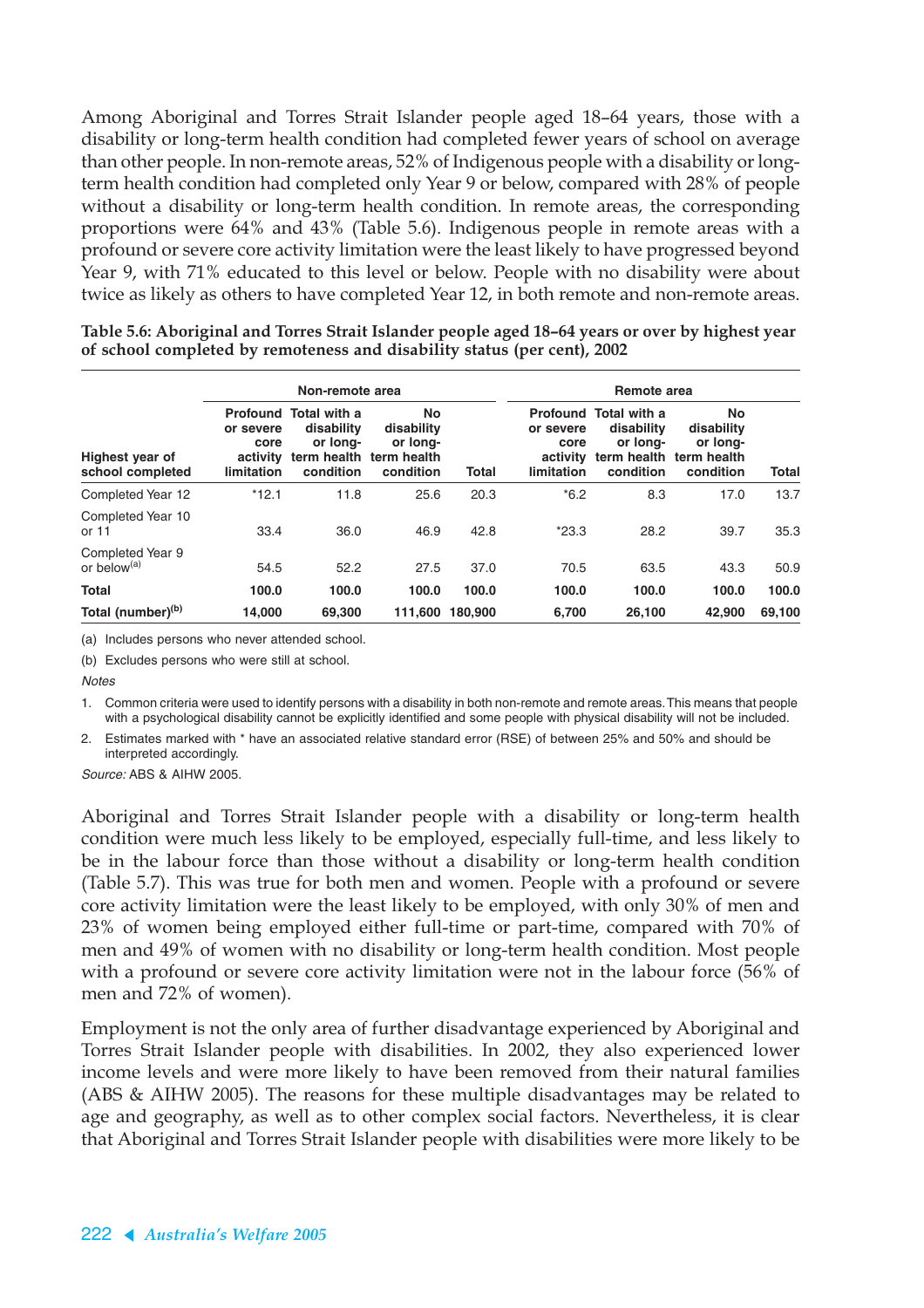experiencing a range of other social disadvantages than other Indigenous people, themselves generally disadvantaged when compared with other Australians.

Social participation is a notable exception to this pattern. Some 61% of Aboriginal and Torres Strait Islander people aged 15 years and over in non-remote areas, and 87% in remote areas, had attended a cultural event in the 12 months before the survey; 90% had been involved in social activities in the previous 3 months (ABS & AIHW 2005). People with varying levels of disability were equally involved in these activities.

|                            |                                                         | <b>Males</b>                                              |                                                          | <b>Females</b> |                                                         |                                            |                                                                      |         |  |  |
|----------------------------|---------------------------------------------------------|-----------------------------------------------------------|----------------------------------------------------------|----------------|---------------------------------------------------------|--------------------------------------------|----------------------------------------------------------------------|---------|--|--|
|                            | Profound<br>or<br>severe core<br>activity<br>limitation | <b>Disability</b><br>or long-<br>term health<br>condition | No<br>disability<br>or long-<br>term health<br>condition | Total          | Profound<br>or<br>severe core<br>activity<br>limitation | <b>Disability</b><br>or long-<br>condition | No<br>disability<br>or long-<br>term health term health<br>condition | Total   |  |  |
| Employed full-<br>time     | $*10.8$                                                 | 25.0                                                      | 45.9                                                     | 38.2           | $*4.2$                                                  | 12.6                                       | 21.9                                                                 | 18.5    |  |  |
| Employed<br>part-time      | $*19.0$                                                 | 19.3                                                      | 23.8                                                     | 22.2           | 18.2                                                    | 18.8                                       | 27.5                                                                 | 24.4    |  |  |
| Total<br>employed          | 29.8                                                    | 44.4                                                      | 69.8                                                     | 60.5           | 22.5                                                    | 31.5                                       | 49.4                                                                 | 43.0    |  |  |
| Total<br>unemployed        | $*14.3$                                                 | 15.5                                                      | 16.3                                                     | 16.0           | $*5.5$                                                  | 10.2                                       | 10.4                                                                 | 10.3    |  |  |
| Not in the<br>labour force | 56.0                                                    | 40.1                                                      | 13.9                                                     | 23.5           | 72.0                                                    | 58.3                                       | 40.2                                                                 | 46.7    |  |  |
| <b>Total</b>               | 100.0                                                   | 100.0                                                     | 100.0                                                    | 100.0          | 100.0                                                   | 100.0                                      | 100.0                                                                | 100.0   |  |  |
| Total (number)             | 7,700                                                   | 41,600                                                    | 71,700                                                   | 113,400        | 9,800                                                   | 44,900                                     | 80,300                                                               | 125,200 |  |  |

**Table 5.7: Indigenous persons aged 18–64 years, labour force status by disability status and sex, 2002 (per cent)**

**Notes** 

1. Common criteria were used to identify persons with a disability in both non-remote and remote areas. This means that people with a psychological disability cannot be explicitly identified and some people with physical disability will not be included.

2. Estimates marked with \* have an associated relative standard error (RSE) of between 25% and 50% and should be interpreted accordingly.

Source: ABS & AIHW 2005.

## **Disability, related health conditions and other factors**

Disability and its components (i.e. impairments, activity limitations and participation restrictions) are related to health conditions, environmental factors and personal factors (see Figure 5.1).

The presence of multiple health conditions tends to be associated with more 'severe' disability (Figure 5.5; Table A5.6). In 2003, the average number of conditions for people in the general population was 0.9, for people with a disability 3.1, and for people with a profound core activity limitation 4.1. Older age groups (65+ years) had higher average numbers of health conditions, across all categories of disability status.

The relationship between health conditions and disability can be looked at in a number of ways. One way is by examining health conditions most likely to be associated with profound or severe core activity limitation. The 15 health conditions (of those recorded in the disability survey) most likely to be associated with profound or severe core activity limitations are shown in Figure 5.6. Of people aged under 65 with autism in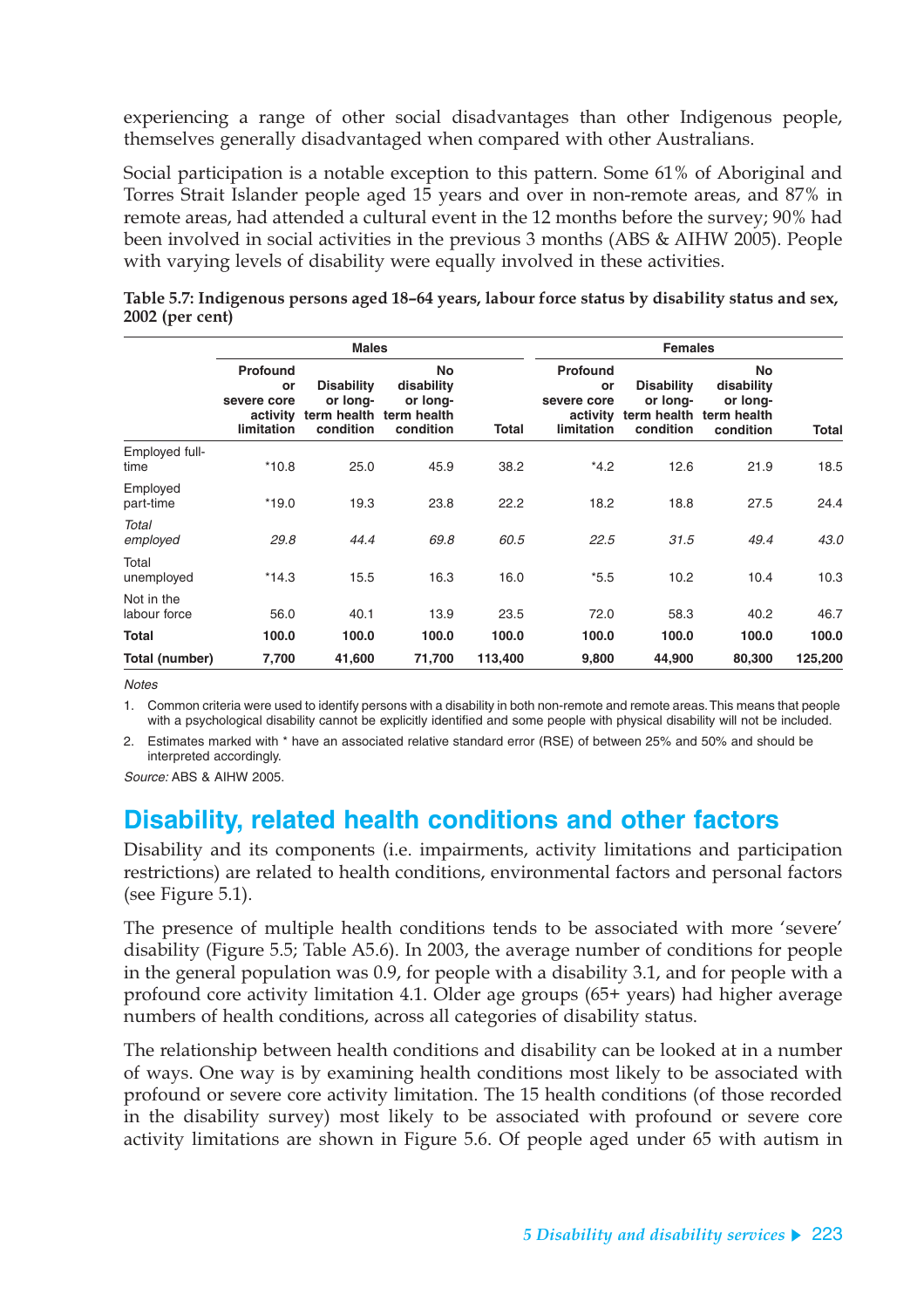2003, 82% reported such limitations in 2003, as did 79% of those with paralysis, 67% of those with speech-related conditions and 64% of those with cerebral palsy (Figure 5.6). Dementia (98%) led the list of top five conditions for people aged 65 years and over with a profound or severe core activity limitation, followed by 89% of those with paralysis, 87% of those with speech-related conditions, 79% with Parkinson's disease and 76% with schizophrenia. Most of these conditions are highly related to age.

Another way of looking at the relationship between disability and health conditions is to ask the question: when looking at profound or severe core activity limitation in the population, which are the most common associated diseases or conditions? Here, a different picture emerges, related to the prevalence of the health conditions themselves.

The leading conditions associated with profound or severe core activity limitations among people aged under 65 in 2003 were back problems and arthritis—1.2% of people of this age reported back problems and a profound or severe core activity limitation, and 0.9% reported arthritis and a profound or severe core activity limitation (Figure 5.7; Table A5.8). For the population of all ages, arthritis, hearing, and back problems led the list. Conditions such as ADHD, autism and dementia, while highly likely to be related to profound or severe core activity limitations, were less common as they were generally less prevalent (Figure 5.7; Table A5.8, and AIHW 2004b).

It is not suggested that these conditions and diseases explain or 'account for' most disability in the population. The ICF model does not suggest direct causal relationships, but rather acknowledges that a health condition is one of several important factors in the creation of disability (see Figure 5.1).



**and age group, 2003**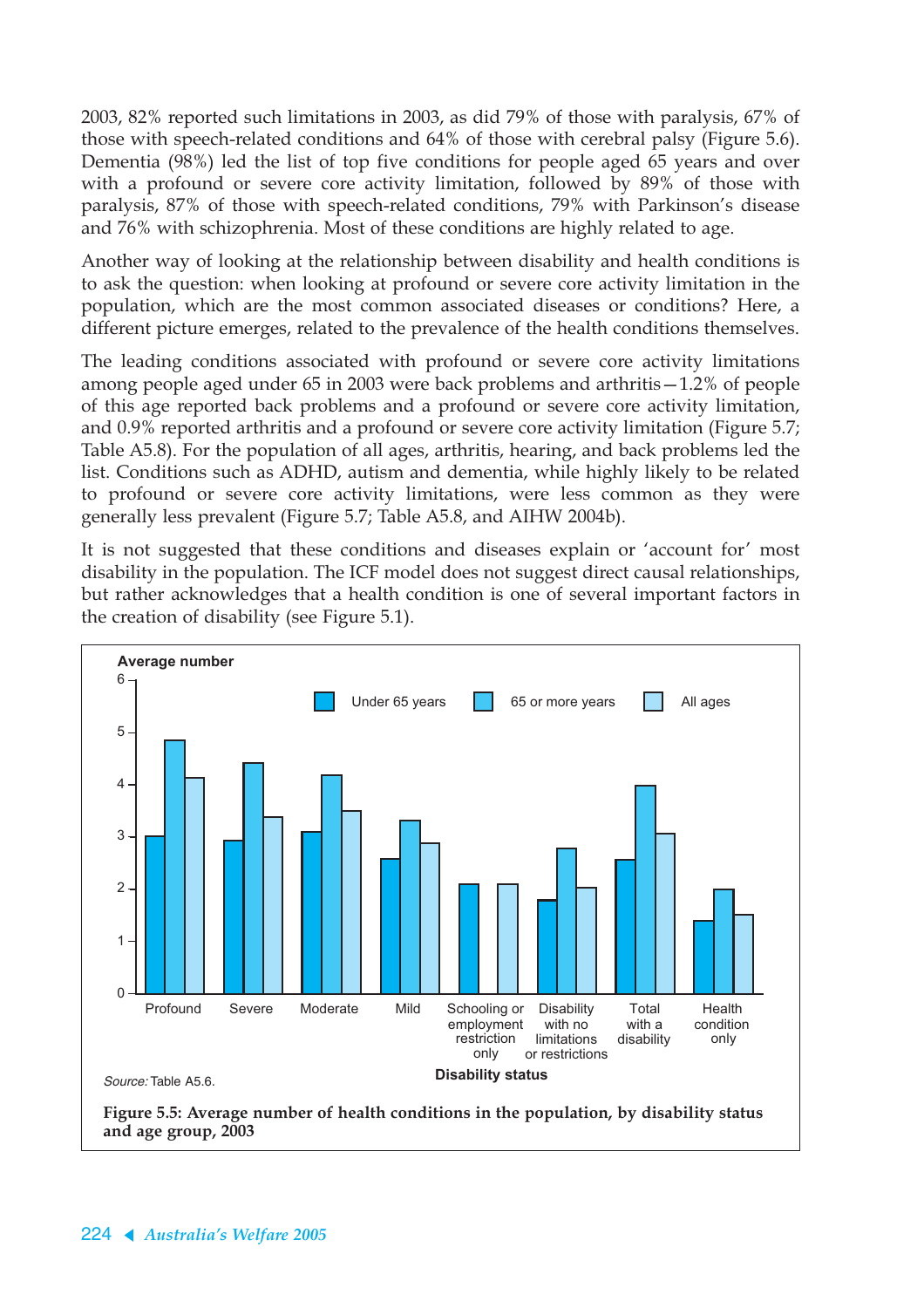

**Health condition**

**Figure 5.7: People with a profound or severe core activity limitation: prevalence rate of** 

**health conditions (based on all conditions), by age, 2003**

Source: Table A5.8.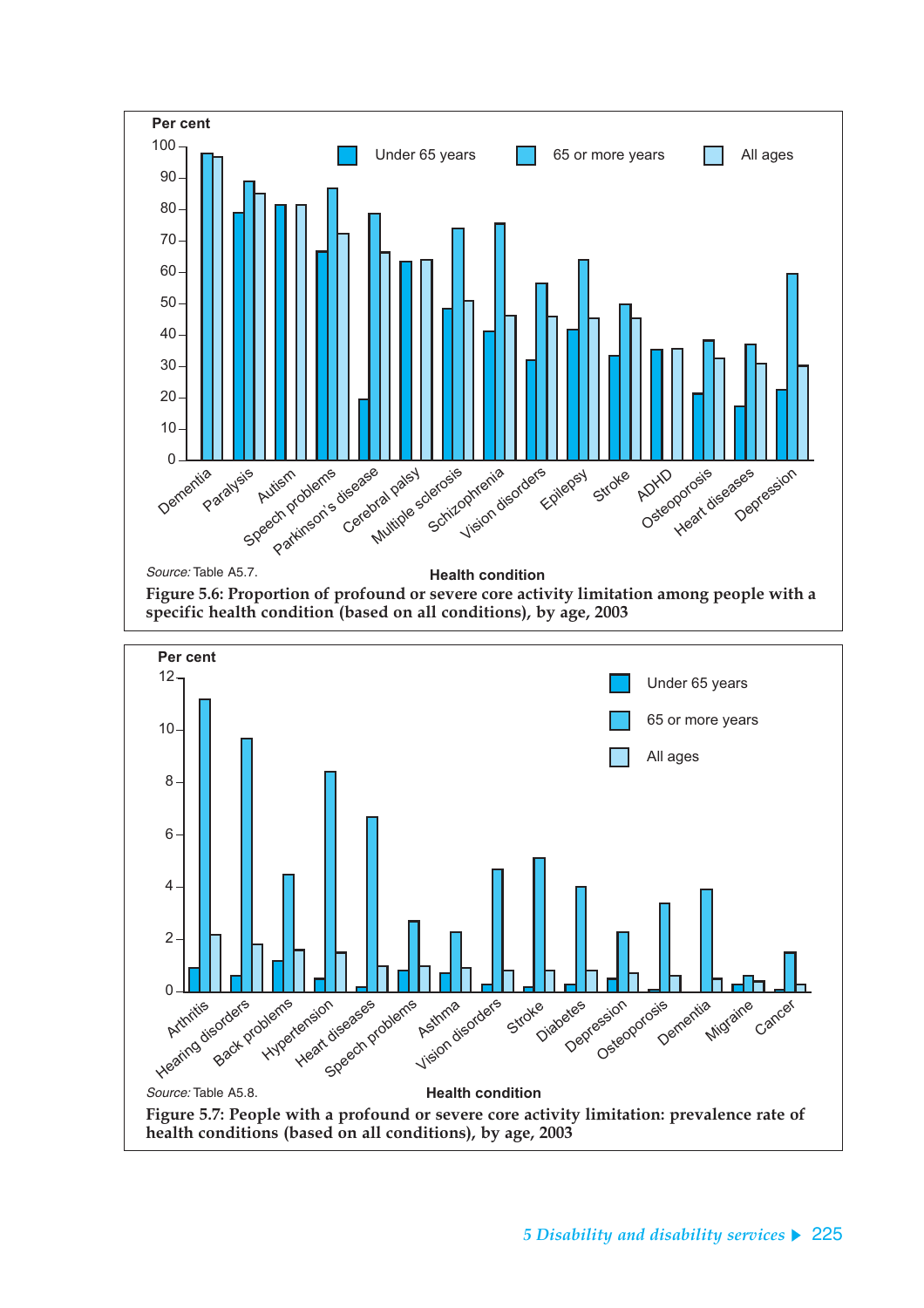Further analyses have been conducted to examine the relationships between disability, environmental and personal factors as well as health conditions, and how these relationships vary with different measures of 'severity' of disability. Findings from these analyses are summarised in Box 5.5.

### **Box 5.5: Disability, health conditions and other factors, 1998 multivariate analyses**

*Multivariate analyses—conducted to investigate the interrelationships between disability, health conditions, and environmental and personal factors—did not reveal key, simple indicators of disability severity from among all the factors it was possible to consider. Rather, they confirmed the complexity of relationships between disability severity, health conditions, and personal and environmental factors.*

*Personal factors (demographic characteristics, such as age and sex, and socioeconomic factors such as education and employment) and environmental factors (such as informal care and use of equipment) were found to be strongly related to severity of disability. The further variability in these relationships, according to specific health conditions, suggests that health conditions also play a complex and varying role in the creation of disability, although these effects are not simple to predict. The fact that a number of health conditions are very age-related (e.g. dementia and autism) further complicates the relationships. Overall, it appears likely that there are three-way interactions between the severity of disability, the environmental factors that may affect it, and the underlying long-term conditions associated with the disability.*

*The main results were reasonably similar for the severity measures examined: regularity of need for assistance with core activities (sometimes, always, never); frequency of need for assistance (daily, 3 times a day, etc.); and hours of informal care. This may not be surprising given the probable relationship between these measures.*

*The number of long-term conditions a person had was highly correlated with the severity of disability, however measured. This means that co-morbidity is very important in examining the relationships between particular conditions and the severity of disability.*

*The multivariate analyses also found that use of equipment, as one of the 12 personal and environmental factors under consideration, was associated with profound or severe core activity limitation.*

Source: AIHW 2004b.

### **Environmental factors: equipment**

Equipment is a key aspect of people's environment, and one which can significantly facilitate functioning. In 2003 a total of 1,886,200 people (48% of people with a disability) used equipment (Table 5.9).

For people aged under 65 years with a disability, the most commonly used equipment was 'medical aids' (used by 611,000 people or 24% of people with disability in this age group) and mobile or cordless phones (222,800 or 8.7%) (Table 5.8). Equipment of all kinds was likely to be used by people with profound activity limitations, especially equipment associated with the core activities—self-care, mobility and communication.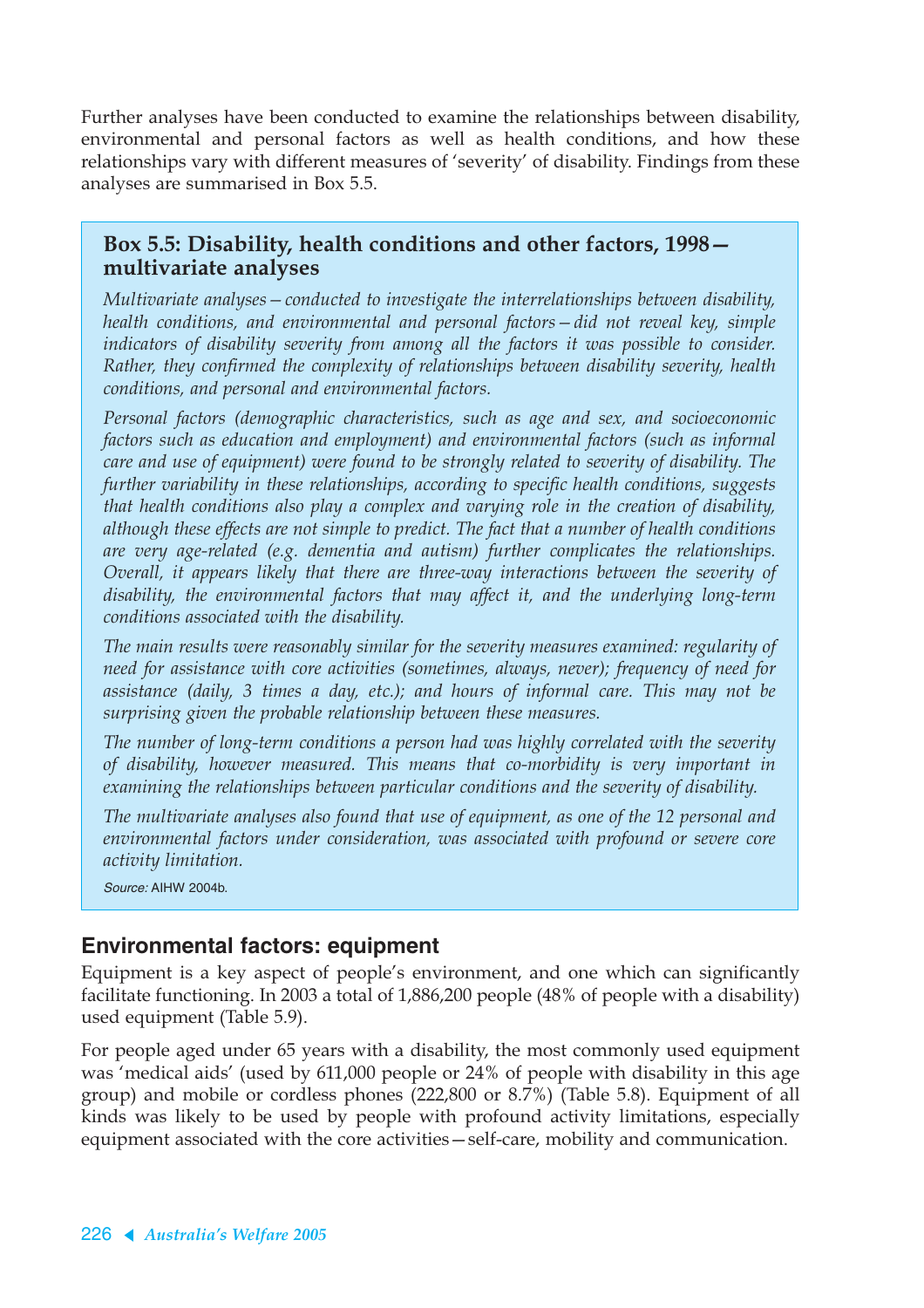Medical aids were used by 29% of people with a profound core activity limitation; aids for showering/bathing were used by 19%; aids for toileting 12% and incontinence 11%; wheelchairs—manual by 9% and electric by 3%; and mobile or cordless phones by 16%.

|                                 | <b>Profound</b> |             | <b>Severe</b> |             | <b>Moderate</b> |             | <b>Mild</b>  |             | <b>Total with</b><br>disability |             |
|---------------------------------|-----------------|-------------|---------------|-------------|-----------------|-------------|--------------|-------------|---------------------------------|-------------|
|                                 | No.<br>(000)    | Per<br>cent | No.<br>(000)  | Per<br>cent | No.<br>(000)    | Per<br>cent | No.<br>(000) | Per<br>cent | No.<br>(000)                    | Per<br>cent |
| Aid/equipment used              |                 |             |               |             |                 |             |              |             |                                 |             |
| Eating aids                     | 11.4            | 4.9         | $*5.6$        | $*1.3$      | $*0.2$          | $*0.0$      | $*1.3$       | $*0.2$      | 18.5                            | 0.7         |
| Showering/bathing<br>aids       | 43.7            | 18.8        | 37.3          | 8.4         | 15.2            | 3.5         | $*3.7$       | $*0.6$      | 100.0                           | 3.9         |
| <b>Toilet aids</b>              | 27.3            | 11.7        | 12.0          | 2.7         | 7.9             | 1.8         | $*$ 0.7      | $*$ 0.1     | 47.8                            | 1.9         |
| Incontinence aids               | 24.7            | 10.6        | $*6.0$        | $*1.4$      | 6.2             | 1.4         | $*2.4$       | $*0.4$      | 39.3                            | 1.5         |
| Dressing aids                   | 17.0            | 7.3         | 17.9          | 4.0         | 4.3             | 1.0         |              |             | 39.2                            | 1.5         |
| Electric wheelchair/<br>scooter | $*6.9$          | $*3.0$      | $*3.3$        | $*0.7$      |                 |             | $*0.3$       | $*$ 0.1     | 10.5                            | 0.4         |
| Manual wheelchair               | 20.4            | 8.8         | $*3.3$        | $*0.7$      |                 |             |              |             | 23.7                            | 0.9         |
| Cane                            | $*5.5$          | $*2.4$      | $*7.6$        | $*1.7$      | $*4.0$          | $*0.9$      |              |             | 17.2                            | 0.7         |
| Crutches/walking<br>stick       | 20.3            | 8.7         | 33.7          | 7.6         | 12.3            | 2.8         | $*7.0$       | $*1.1$      | 73.2                            | 2.9         |
| Walking frame                   | 12.3            | 5.3         | $*4.6$        | $*1.0$      | $**1.9$         | $*$ 0.4     |              |             | 18.8                            | 0.7         |
| Seating/bedding aids            | 18.3            | 7.9         | 21.2          | 4.8         | $*6.7$          | $*1.5$      | $*1.4$       | $*$ 0.2     | 47.6                            | 1.9         |
| Other mobility aids             | 10.1            | 4.3         | $*5.6$        | $*1.3$      | $*0.8$          | $*$ 0.2     | $*3.6$       | $*0.6$      | 20.1                            | 0.8         |
| Reading/writing aids            | 13.3            | 5.7         | 11.3          | 2.5         | $*2.8$          | $*0.6$      | $*8.5$       | $*1.4$      | 35.9                            | 1.4         |
| Speech aids                     | $*5.3$          | $*2.3$      | $*2.5$        | $*0.6$      | $*$ 0.4         | $*$ 0.1     |              |             | $*8.2$                          | $*0.3$      |
| Mobile/cordless<br>phone        | 37.9            | 16.3        | 95.9          | 21.5        | 45.4            | 10.4        | 29.9         | 4.8         | 222.8                           | 8.7         |
| Fax machine                     | $**1.4$         | $*0.6$      | $*9.3$        | $*2.1$      | $*4.0$          | $*0.9$      | $*2.1$       | $*$ 0.3     | 19.6                            | 0.8         |
| Meal preparation aids           | $*8.3$          | $*3.6$      | 15.9          | 3.6         | $*4.9$          | $*1.1$      | $*$ 0.4      | $*$ 0.1     | 32.2                            | 1.3         |
| Medical aids                    | 68.2            | 29.3        | 153.9         | 34.6        | 142.2           | 32.6        | 126.1        | 20.1        | 611.0                           | 23.9        |
| <b>Total</b>                    | 232.6           | ο.          | 445.1         | $\sim$      | 436.5           | г.          | 626.7        | $\sim$      | 2,556.0                         | $\sim$      |

**Table 5.8: Aids and equipment used by people aged under 65 years with a disability, by type of aid/equipment and disability status, 2003**

**Notes** 

1. Aids or equipment used are those needed because of disabling conditions.

2. Reading/writing and speech aids include both low and high technology aids.

3. Totals are not the sum of the components because more than one aid or piece of equipment may be used by each person, or because people with schooling or employment restriction only are not presented but included in total with disability.

4. Estimates marked with \* have an associated relative standard error (RSE) of between 25% and 50% and should be interpreted accordingly.

5. Estimates marked with \*\* have an associated relative standard error (RSE) of greater than 50% and should be interpreted accordingly.

Source: AIHW analysis of ABS 2003 Survey of Disability, Ageing and Carers.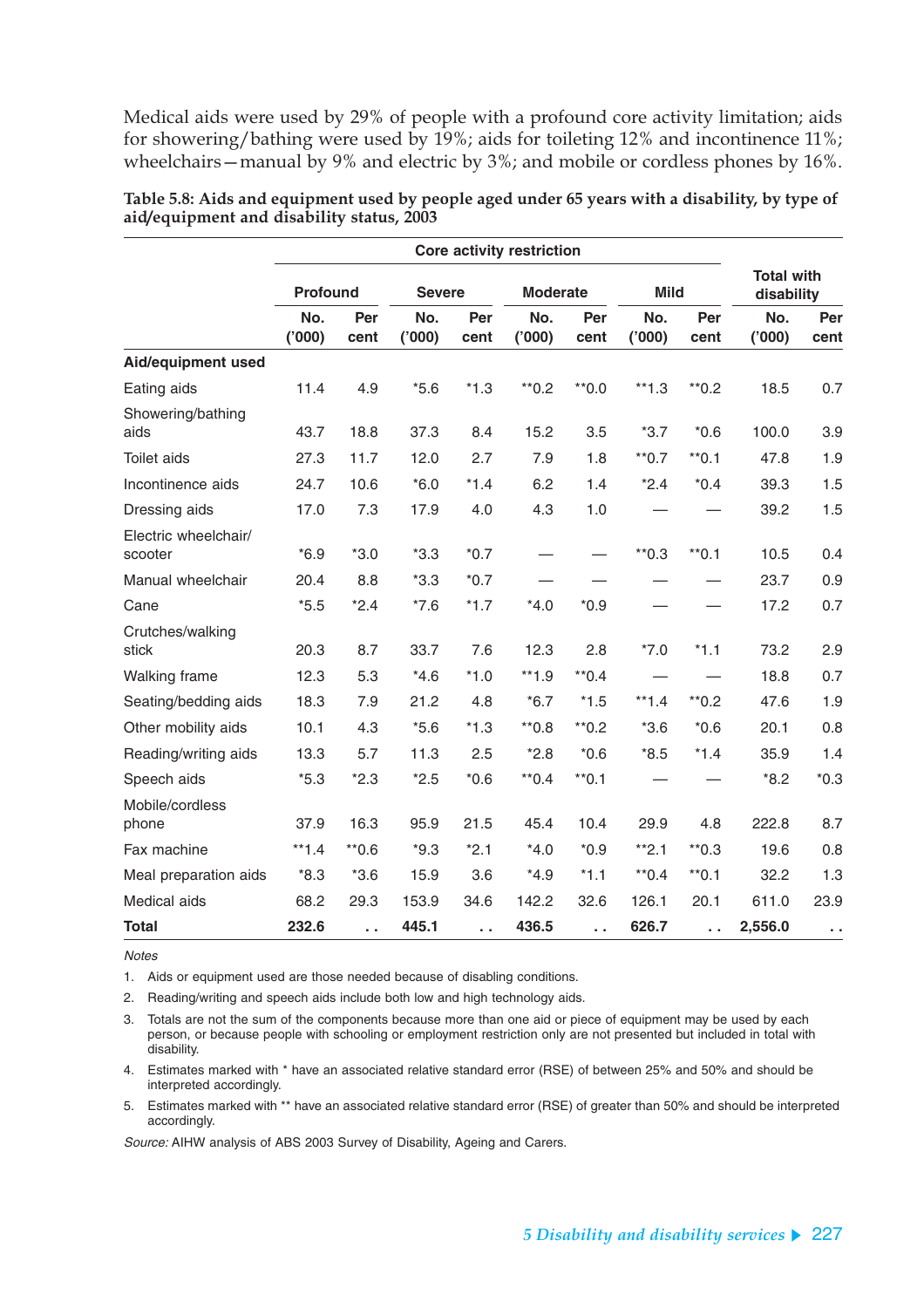|                        | $0-14$ years |                 | $15-29$ years |                 | $30-44$ years |                 | 45-64 years |                   | $65+ years$ |                 | All ages |                 |
|------------------------|--------------|-----------------|---------------|-----------------|---------------|-----------------|-------------|-------------------|-------------|-----------------|----------|-----------------|
|                        | No.          | ('000) Per cent | <b>No</b>     | ('000) Per cent | <b>No</b>     | ('000) Per cent | No.         | $('000)$ Per cent | No.         | ('000) Per cent | No.      | ('000) Per cent |
| Self-care              | 24.8         | 16.8            | 19.7          | 11.5            | 45.4          | 14.1            | 154.8       | 17.8              | 785.2       | 32.7            | 1,030.0  | 26.3            |
| Mobility               | 11.6         | 7.8             | 12.9          | 7.5             | 43.8          | 13.7            | 145.9       | 16.8              | 699.5       | 29.1            | 913.7    | 23.4            |
| Communication          | 39.2         | 26.6            | 41.6          | 24.3            | 67.6          | 21.0            | 148.8       | 17.1              | 175.9       | 7.3             | 473.2    | 12.1            |
| Hearing                | 10.2         | 6.9             | 11.7          | $6.8\,$         | 14.6          | 4.5             | 72.7        | 8.4               | 344.3       | 14.3            | 453.4    | 11.6            |
| Meal preparation       | $*2.5$       | $*1.7$          | $*4.2$        | $*2.4$          | $*8.2$        | $*2.6$          | 17.3        | 2.0               | 28.0        | 1.2             | 60.2     | 1.5             |
| Medical                | 59.4         | 40.2            | 81.3          | 47.4            | 141.5         | 44.1            | 328.9       | 37.9              | 371.3       | 15.4            | 982.3    | 25.1            |
| <b>Total aids used</b> | 147.6        | 100.0           | 171.4         | 100.0           | 321.2         | 100.0           | 868.3       | 100.0             | 2,404.1     | 100.0           | 3,912.7  | 100.0           |
| Number of users        | 104.8        | 71.0            | 125.5         | 73.2            | 207.1         | 64.5            | 525.5       | 60.5              | 923.4       | 38.4            | 1,886.2  | 48.2            |
| Average number of aids | 1.4          |                 | 1.4           |                 | 1.6           |                 | 1.7         |                   | 2.6         |                 | 2.1      |                 |

Notes

1. Estimates marked with \* have an associated relative standard error (RSE) of between 25% and 50% and should be interpreted accordingly.

2. Estimates marked with \*\* have an associated relative standard error (RSE) of greater than 50% and should be interpreted accordingly.

Source: AIHW analysis of ABS 2003 Survey of Disability, Ageing and Carers confidentialised unit record file.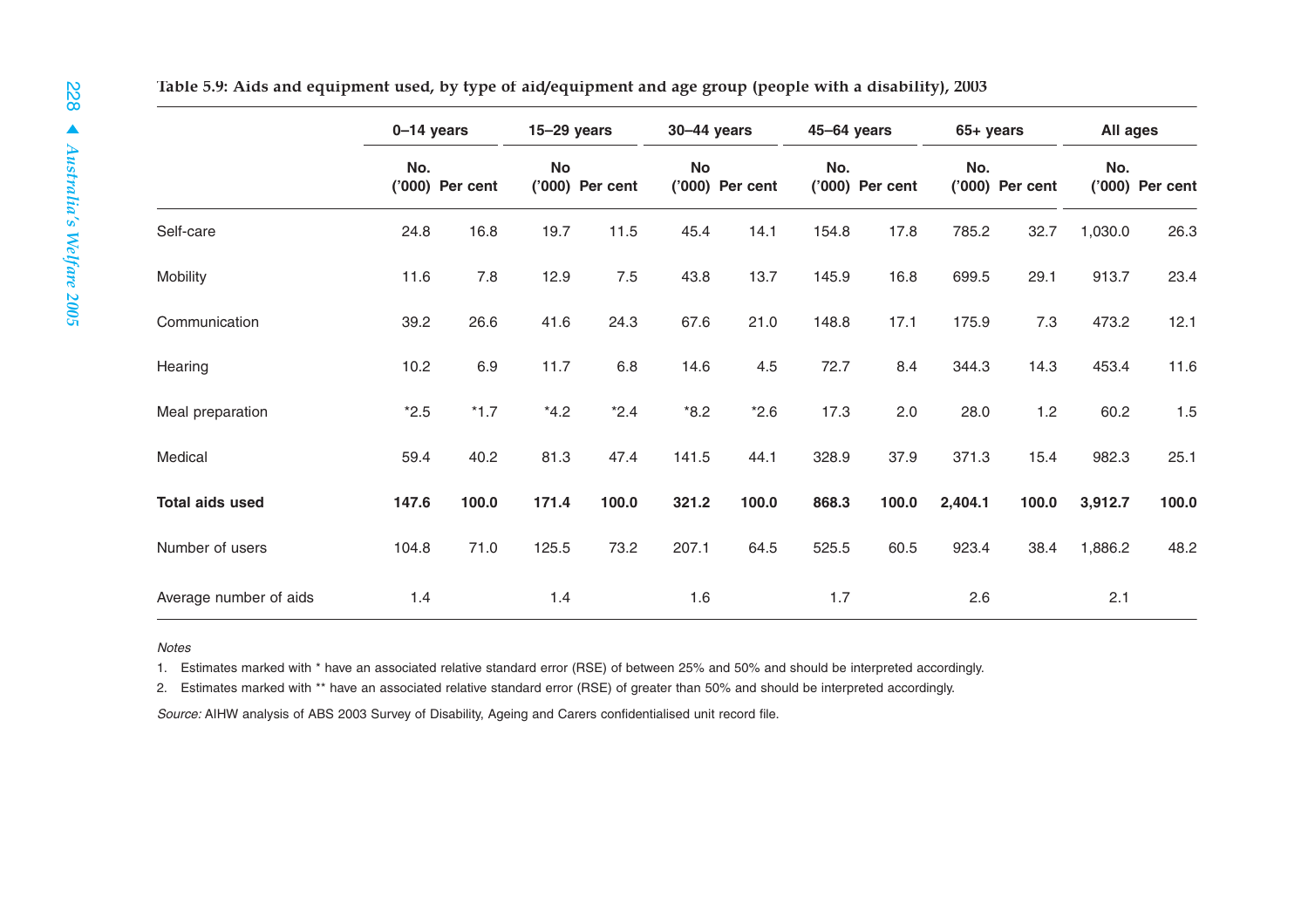The patterns of use of equipment varied somewhat with age (Table 5.8), as might be expected, given the age variations in disability groups and frequency of need for assistance (see also Tables 5.2, A5.3; AIHW 2004b). Medical aids were commonly used in all age groups and:

- Children made frequent use of communication aids (27% of all aids used by children aged under 15 with a disability) and self-care aids (17%).
- People aged 15–29 years (and 30–44 years) with a disability also made frequent use of these aids—24% (and 21%) were communication aids and 12% (and 14%) were selfcare aids.
- The pattern changed for people aged 45–64 years, with self-care aids (18%), mobility aids (17%) and communication aids (17%) being the most commonly used apart from medical aids.
- People aged 65 years and over most commonly used self-care aids (33%) and mobility aids (29%).
- People aged 45 years and over reported the highest average number of types of aids used (1.7 for those aged 45–64 years and 2.6 for those aged 65+).

# **5.4 Services and assistance**

This section provides information on the assistance available to people with a disability. Formal services and assistance include:

- income support, particularly disability-specific income support;
- specialist disability support services; and
- relevant generic services, particularly those that specifically target people with a disability.

Most assistance received by people aged under 65 with a disability is provided by family and friends, and these carers are briefly profiled in this section.

### **Income support**

### **Australian Government payments and allowances**

The Australian Government is the main source of income support for people with a disability and for their carers (Box 5.6).

In 2004, the Disability Support Pension (DSP) was the most common payment for people with a disability, with close to 697,000 recipients and accounting for almost \$7.5 billion expenditure in 2003–04 (Tables 5.10, 5.11). The Australian Government Department of Veterans' Affairs Disability Pension was received by over 154,000 veterans at a cost of \$1.3 billion. Payments to carers accounted for nearly \$1.9 billion. Carer Allowance (Child and Adult) payments were received by close to 300,000 recipients in June 2004 (96,153 Carer Allowance Child and 201,454 Carer Allowance Adult) and accounted for \$965 million expenditure. Carer Payment was received by over 84,000 recipients at a cost of \$921 million.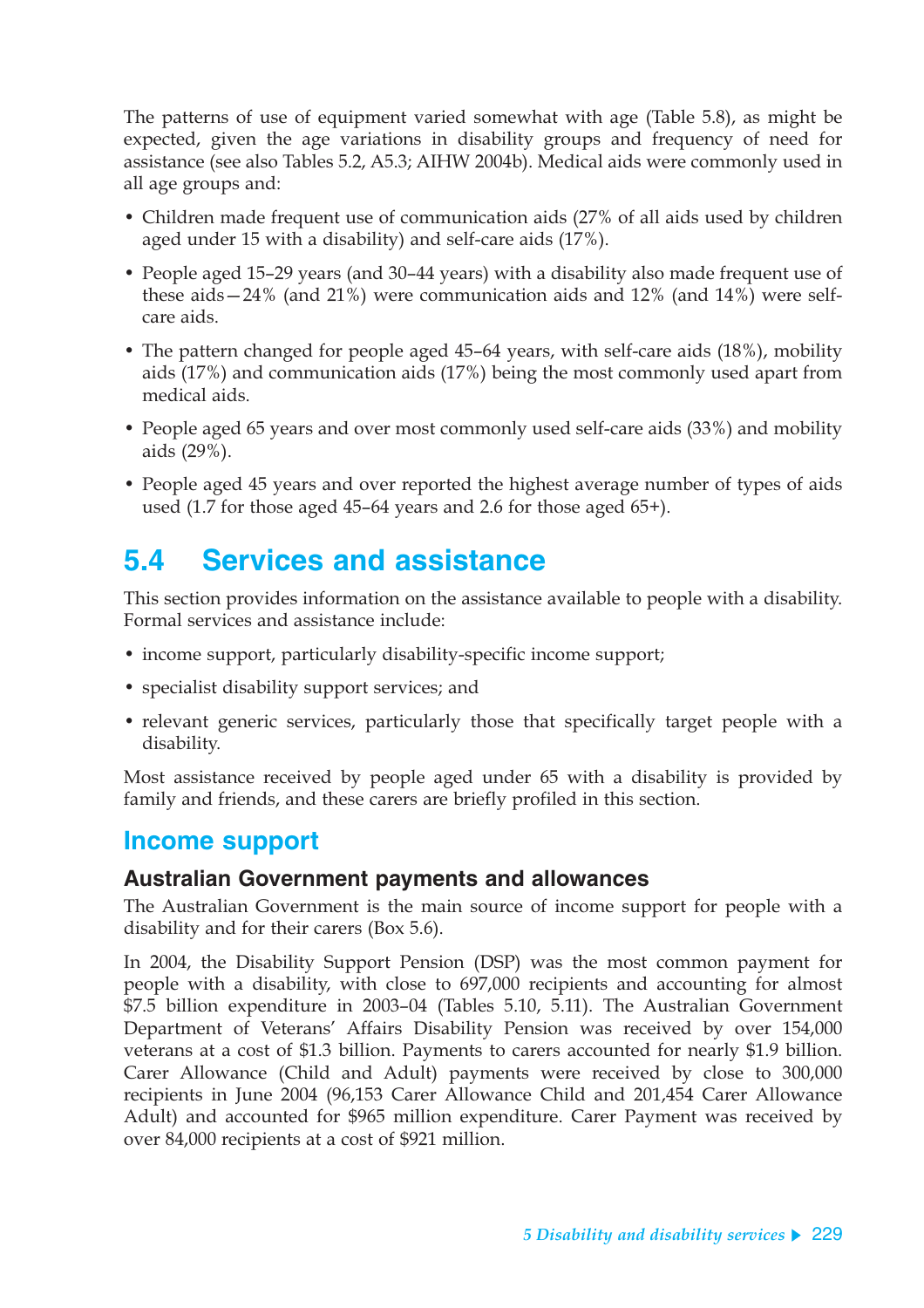### **Box 5.6: Australian Government disability-related payments and allowances**

*Disability Support Pension (DSP) is a means-tested income support payment for people aged at least 16 years but under Age Pension (AP) age (at date of claim lodgement), who have a physical, intellectual or psychiatric impairment and an overall impairment rating of at least 20 points on the impairment tables. Eligibility criteria until 30 June 2006 are that, as a result of the impairment, recipients must have an inability to work 30 hours per week at full award wages in open employment, and be unable to undertake educational or vocational training which would equip them for work, within the next 2 years of their life. People of the same age who are permanently blind are also eligible for DSP. Except for permanently blind people, payments are income- and assets-tested, combined tests being applied for people with a spouse/partner. Changes to apply from 1 July 2006 were described earlier in this chapter.*

*Mobility Allowance is a non-means-tested income supplement, paid to people aged 16 years or over with a disability to help with transport costs to employment, vocational training, voluntary work or any combination of these activities, or job search, who are unable to use public transport without substantial assistance. It is also payable to recipients of Newstart Allowance and Youth Allowance.*

*Sickness Allowance is paid to people over 21 years of age but under Age Pension age who are temporarily incapacitated for work or full-time study because of disability, illness or injury and who have a job or full-time study to return to. It is not payable to Youth Allowance recipients who become incapacitated for study.*

*Carer Allowance (Child/Adult) is an income supplement payment available to people who provide daily care and attention in a private home to a person who has a disability or severe medical condition or who is frail aged. The Child Disability Assessment Tool and the Adult Disability Assessment Tool are used to assess eligibility. Up until September 2004 an eligibility requirement was that the care recipient and carer must live together in the same private residence (for Carer Allowance Child) or care must be provided in the home of the carer or care recipient (Carer Allowance Adult). Carer Allowance is free of income and assets tests and may be paid in addition to Carer Payment or other payments.*

*Carer Payment (DSP/AP/other) is an income support payment for people whose caring responsibilities prevent them from substantial workforce participation. The recipient must be providing constant care, permanently or for an extended period of time, to: a person (aged 16 or over) who has a severe physical, intellectual or psychiatric disability that qualifies the carer under the Adult Disability Assessment Tool; or to a child (aged under 16 years) with a profound disability; or to two or more children with disabilities. Carer Payment cannot be received as well as another income support payment, and the person being cared for must be receiving a social security pension or payment (e.g. DSP, AP) or satisfy specific income and assets tests. The recipient is not required to live with or adjacent to the person being cared for, but must be providing constant care in a private home.*

*Wife Pension (DSP/AP) is paid to female partners of DSP or Age Pension recipients who were on these payments as at 30 June 1995. Since 1 July 1995, this payment has been closed to new applicants.*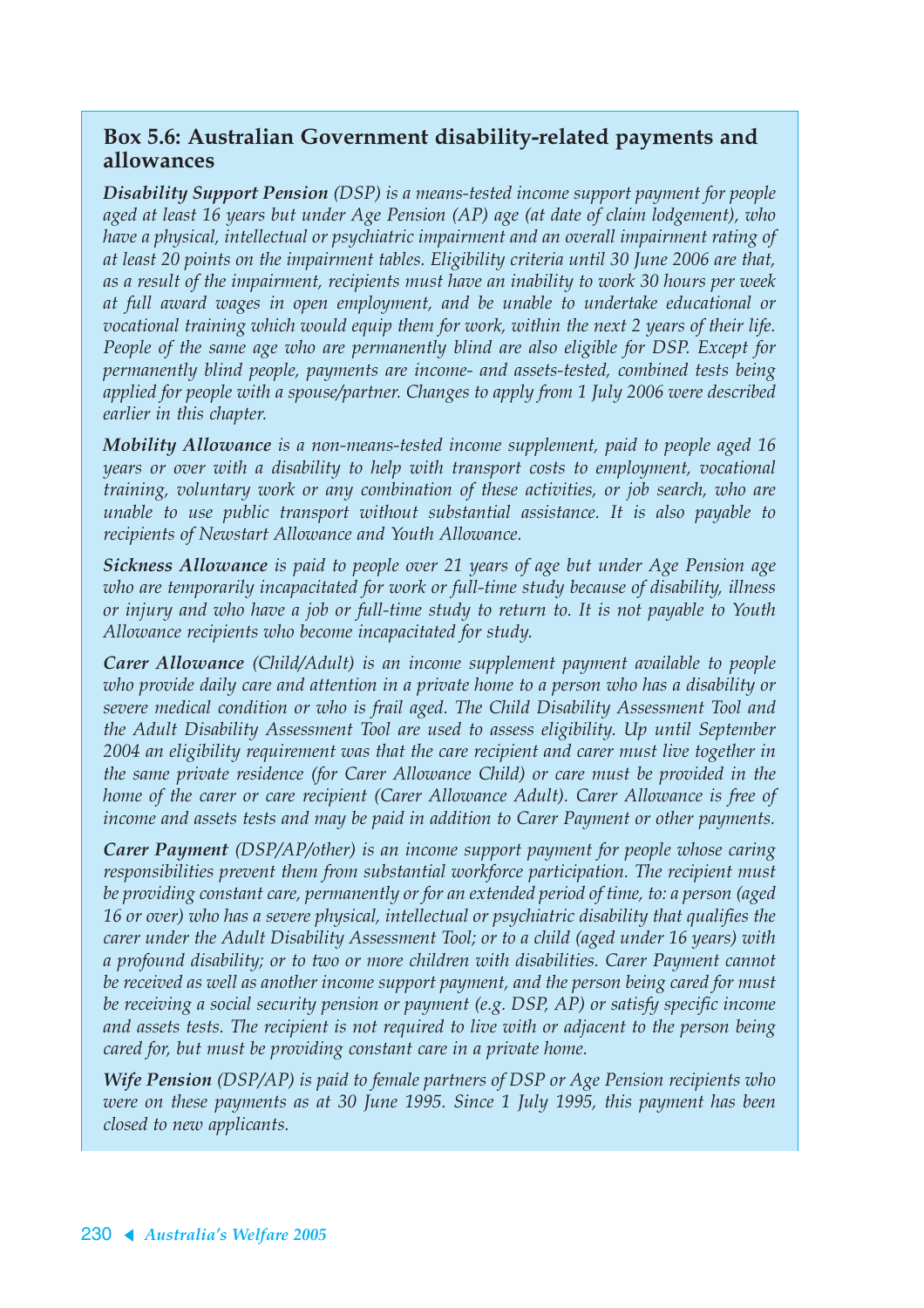*Newstart Allowance (incapacitated) and Youth Allowance (incapacitated) provide an exemption from 'activity test requirements' available to people—21 years or more or under 21 years, respectively—who, due to a medical condition, illness or injury, are temporarily unable to work or, in the case of Youth Allowance, to study.*

*Disability Pension is a compensation payment to veterans for injuries or diseases caused or aggravated by war service or certain defence service on behalf of Australia. Non-veterans may also receive it if they are dependants of deceased or incapacitated veterans.*

*Continence Aids Assistance Scheme provides assistance to people who have permanent and ongoing incontinence as a result of a neurological condition or severe impairment who are aged 16–64 years, or 65+ years and working in paid employment at least 8 hours per week. The aim of the program is to help eligible clients to meet the costs of continence aids.*

**Table 5.10: Australian Government disability-related payments and allowances, recipients and expenditure (all ages), 2003–04**

|                                              | <b>Recipients</b> | <b>Administered expenses</b> |
|----------------------------------------------|-------------------|------------------------------|
|                                              | as at June 2004   | $2003 - 04$ (\$m)            |
| <b>Disability Support Pension</b>            | 696,742           | 7,492.5                      |
| <b>Mobility Allowance</b>                    | 47,402            | 82.2                         |
| Sickness Allowance <sup>(a)</sup>            | 8,478             | 85.4                         |
| Carer Allowance (Child/Adult) <sup>(b)</sup> | 297,607           | 965.4 <sup>(c)</sup>         |
| Carer Payment (DSP/AP/other)                 | 84,082            | 921.0                        |
| Wife Pension (DSP)                           | 33,183            | 326.1                        |
| Newstart Allowance (incap.)                  | 51,171            | $n.a.$ (d)                   |
| Youth Allowance (incap.)                     | 3,861             | $n.a.$ $(d)$                 |
| Continence Aids Assistance Scheme            | 18,173            | 10.15                        |
| Disability Pension (DVA)                     | 154.602           | 1.289                        |

(a) From July 2002 FaCS introduced a revised method of counting Sickness Allowance, Newstart Allowance, Mature Age Allowance, Partner Allowance, Widow Allowance, Special Benefit, Youth Allowance and Austudy Payment clients, based on eligibility and entitlement.

(b) Excluded from this count: 17,464 received Carer Allowance (Child) Health Care Card only.

(c) Administered expenses and recipients for Carer Allowance (Child) and Carer Allowance (Adult) are combined.

(d) Administrative expenses for Newstart Allowance (incapacitated) and Youth Allowance (incapacitated) are not available as they are included in the larger funding budget for these two programs.

Sources: DVA 2004; FaCS unpublished data.

For the last decade, there has been an upward trend in the numbers of DSP recipients (Table 5.11; AIHW 2003a:351–2). Several factors have been suggested for these increases—labour market conditions for older workers, changes to eligibility criteria and benefit levels, as well as growth in and ageing of the population. There has also been a steady rise in the numbers of people receiving a reduced rate of DSP, reflecting other sources of income, including employment-derived; however, fewer than 10% of DSP recipients in 2002 and 2003 had earnings from paid employment (FaCS 2002b, 2003). The increase in these numbers is generally commensurate with growth in DSP numbers overall.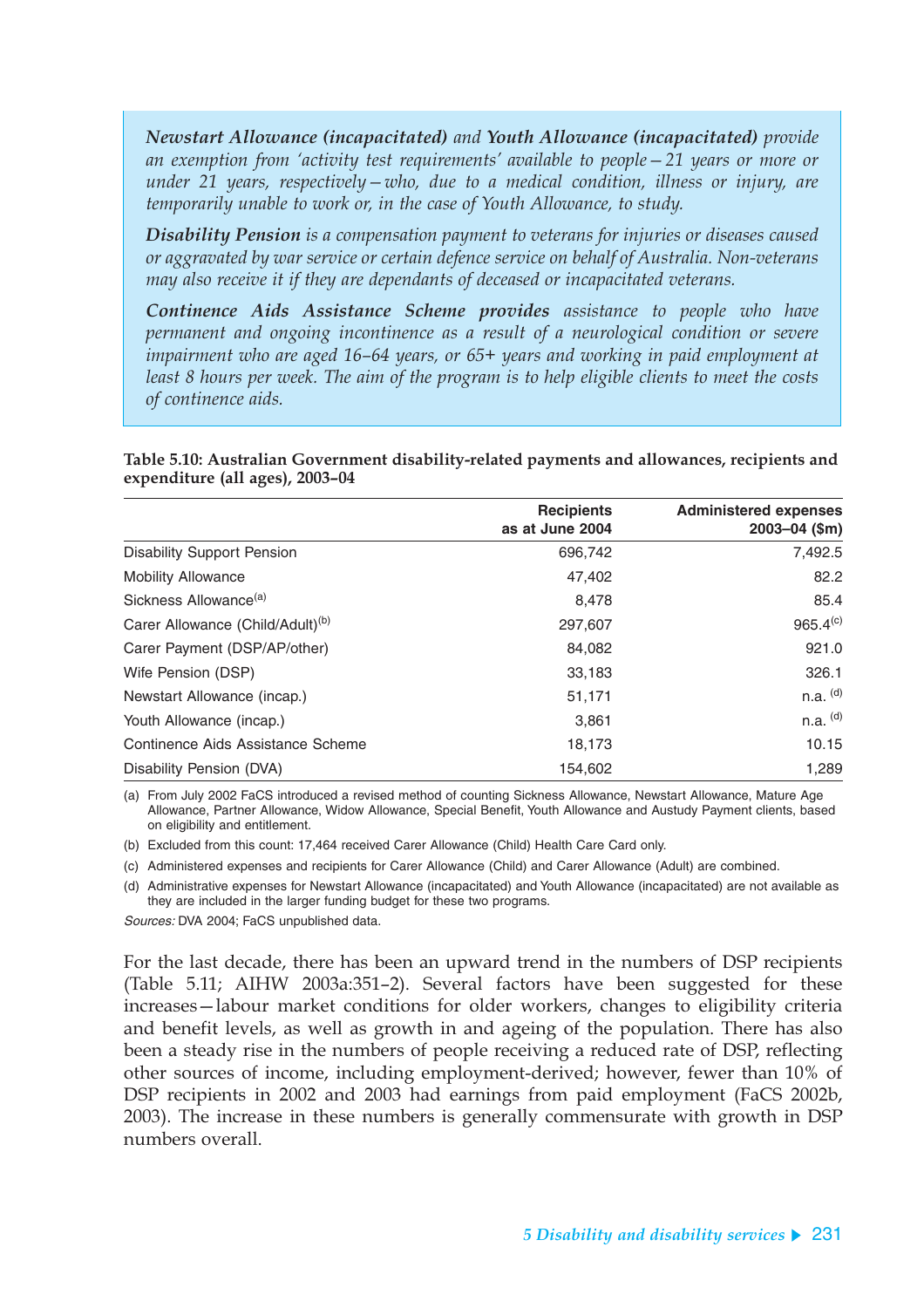|                                              | 1995    | 1996    | 1997    | 1998    | 1999    | 2000    | 2001    | 2002    | 2003                | 2004                |
|----------------------------------------------|---------|---------|---------|---------|---------|---------|---------|---------|---------------------|---------------------|
| <b>Disability Support Pension (all)</b>      | 464,430 | 499,235 | 527,514 | 553,336 | 577,682 | 602,280 | 623,926 | 658,915 | 673,334             | 696,742             |
| DSP (maximum rate)                           | 398,964 | 421,301 | 449,934 | 463,577 | 484,662 | 501,304 | 515,839 | 552,583 | 563,023             | n.a.                |
| DSP (reduced rate)                           | 65,466  | 77,934  | 77,580  | 89,759  | 93,020  | 100,976 | 108,087 | 106,332 | 110,311             | n.a.                |
| <b>Mobility Allowance</b>                    | 22,851  | 24,985  | 26,595  | 28,975  | 31,001  | 35,154  | 37,574  | 41,997  | 44,562              | 47,402              |
| Sickness Allowance <sup>(a)</sup>            | 47,311  | 33,215  | 15,759  | 16,285  | 11,181  | 10,733  | 10,942  | 9,522   | 8,755               | 8,478               |
| Carer Allowance (Child) <sup>(b)</sup>       | 78,898  | 90,644  | 95,520  | 90,830  | 100,452 | 116,955 | 111,691 | 115,404 | 119,003             | 96,153              |
| Carer Allowance (Adult) <sup>(c)</sup>       | 38,408  | 42,047  | 44,103  | 45,675  | 51,857  | 84,104  | 123,350 | 153,863 | 180,606             | 201,454             |
| Carer Payment (DSP) <sup>(d)</sup>           | 10,633  | 13,483  | 15,735  | 18,556  | 21,392  | 24,500  | 28,171  | 34,963  | 75,937              | 84,082              |
| Carer Payment (AP)                           | 8,324   | 9,500   | 10,954  | 11,740  | 13,407  | 15,346  | 18,097  | 20,227  | n.a. <sup>(d)</sup> | n.a. <sup>(d)</sup> |
| Carer Payment (other)                        | 1,141   | 2,054   | 2,869   | 3,683   | 5,271   | 7,704   | 10,922  | 12,070  | n.a. <sup>(d)</sup> | n.a. <sup>(d)</sup> |
| Wife Pension (DSP)                           | 121,839 | 107,803 | 91,307  | 79,892  | 68,523  | 59,934  | 51,225  | 44,238  | 37,880              | 33,183              |
| Wife Pension (AP)                            | 39,611  | 41,125  | 36,577  | 36,233  | 32,196  | 31,362  | 26,476  | 23,730  | 20,230              | 19,646              |
| <b>Newstart Allowance</b><br>(incapacitated) | n.a.    | n.a.    | n.a.    | 48,792  | 59,670  | 68,016  | 76,850  | 76,882  | 54,243              | 51,171              |
| Youth Allowance<br>(incapacitated)           | n.a.    | n.a.    | n.a.    | n.a.    | 3,929   | 5,883   | 5,959   | 5,792   | 3,941               | 3,861               |
| Disability Pension (DVA)                     | 157,298 | 159,079 | 160,145 | 161,829 | 162,810 | 162,730 | 162,505 | 159,425 | 157,865             | 154,602             |

(a) From July 2002 FaCS introduced a revised method of counting Sickness Allowance, Newstart Allowance, Mature Age Allowance, Partner Allowance, Widow Allowance, Special Benefit, Youth Allowance and Austudy Payment clients, based on eligibility and entitlement.

(b) Excluded from these counts are those who receive Carer Allowance (Child) Health Care Card only (only applies to data from 1999 on).

(c) From 2001 includes those who receive both Carer Allowance (Adult) and Carer Allowance (Child) and those not coded by type of payment.

(d) Carer Payment figures split by DSP, AP and other are unavailable for 2003 and 2004; hence totals for Carer Payment (DSP) in 2003 and 2004 are the sum of these components. Sources: AIHW 2003a; DVA 2003, 2004; FaCS 2001 and FaCS unpublished data.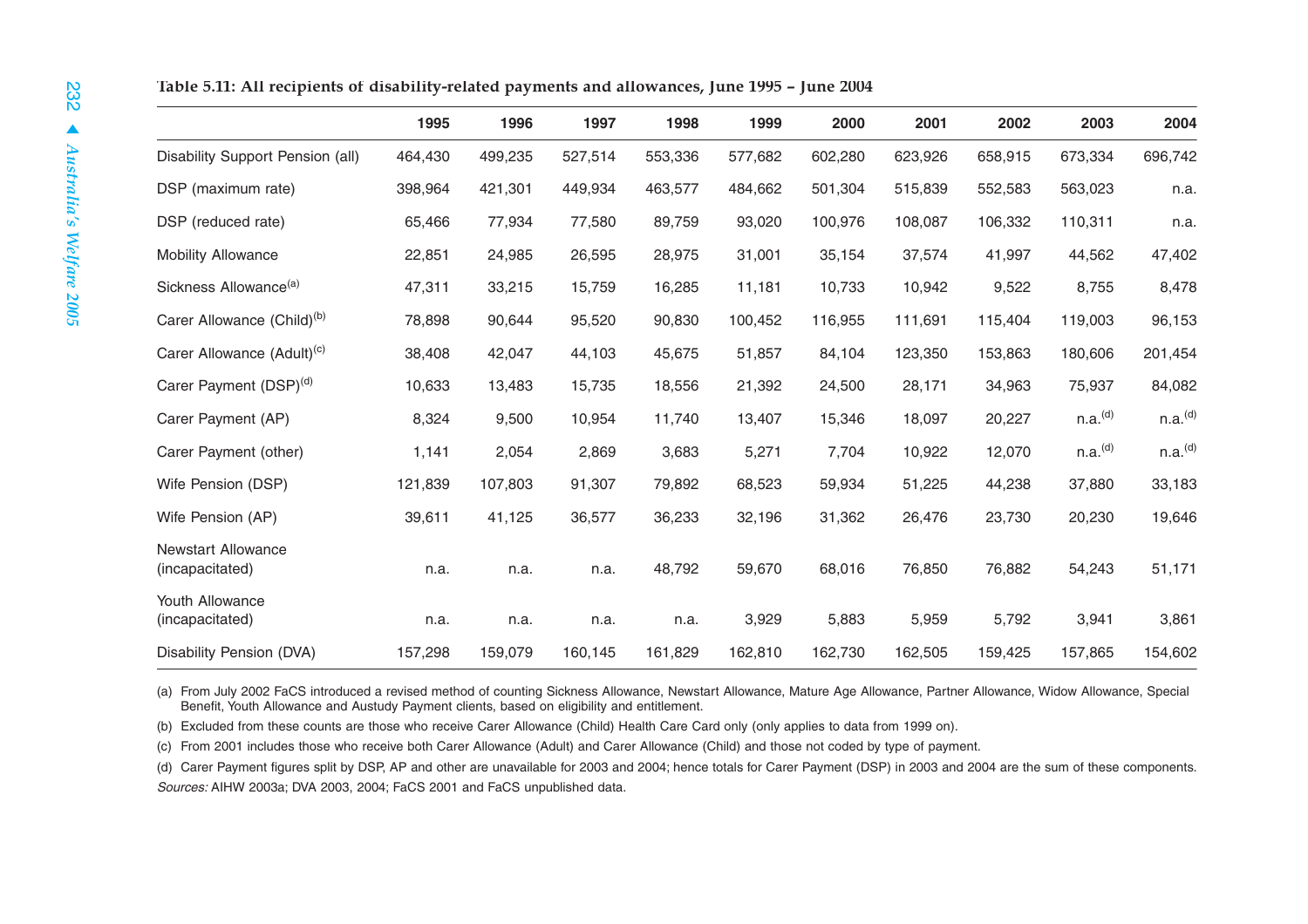Several other payments and allowances experienced upward trends in recipient numbers between 1995 and 2004 (Table 5.11). The number of people receiving the Carer Allowance (Adult) continued its steep rise since 2000 (from 84,104 in 2000 to 201,454 in 2004). Similarly, there was a noticeable increase in the number of people receiving Carer Payment, almost twofold over the same period. Several reasons have been suggested for these trends, including demographic changes (e.g. the ageing of the population and associated rise in the number of people with a disability); greater awareness of these payments; reduction in access to other forms of income support (e.g. wife and widow pensions); and the increase in the number of people with disabilities and medical conditions being cared for at home (FaCS 2002b, 2003, 2004c). The Wife Pension (DSP/ AP) continued its downward trend since the payment was closed to new applicants in 1995. (See Chapter 4 for further discussion of recent Carer Payment and Carer Allowance data.)

Not all the rise in DSP recipient numbers can be attributed to population growth and ageing, since age-adjusted rates rose over the period 1989–2004 (Figure 5.8; Table A5.9). Male rates have levelled off in recent years (to about 5.2% of the male population aged 16+ years). Male recipients aged 50–64 years—the age group with the highest proportion of the population receiving DSP—accounted for this slowing of growth from 1996; rates for younger age groups have continued a gradual upward trend.

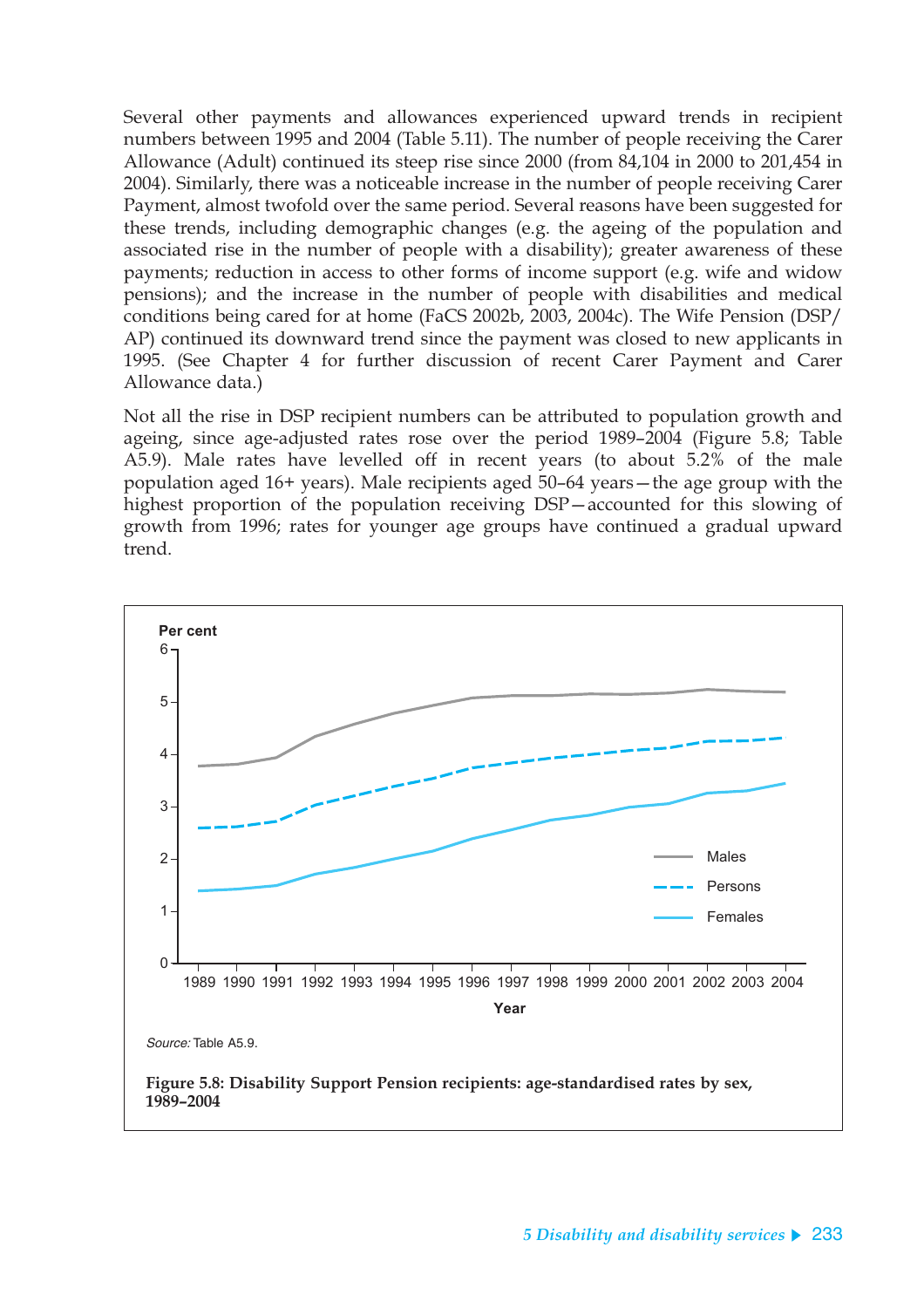Female rates have continued to rise, although more slowly and, in 2004, about 3.5% of the female population aged 16+ years received the DSP. As with men aged under 50 years, the proportion of women under 60 years receiving DSP gradually increased over the period, approximately doubling in all age groups since 1990. The age group 60–64 years was where the large changes occurred: the rate grew from 0.2% in 1995 to 8.4% in 2004. The increases in female rates overall could be related to a number of factors, including the closure in 1995 of the Wife Pension to new recipients. The increase in the age group 60–64 years may reflect adjustments to the eligibility ages for Age Pension (60 years to 1995, 62 years in 2002 and due to be 65 years, as for men, by 2014). Trends in female rates could also be affected by changes in the sex relativities of labour force participation and earnings, and how these might affect the partners' combined assets test and, in turn, DSP receipt.

In June 1989, 26% of DSP recipients (80,510 of 307,795) were women compared to 40% in June 2004 (277,913 of 696,742).

### **Concessions**

The Australian Government provides a range of concession cards to eligible people with a disability and their carers. These cards entitle the holder to various concessions on specific national, state and territory, and local government services, as well as some private sector concessions. The core areas agreed by state and territory governments are energy consumption, water and sewerage, municipal rates and transport (including public transport, motor vehicle registration and licence fees). Other concession areas vary across the country, for instance ambulance travel for isolated patients, glasses, dental care, taxi subsidies, and so on.

A Companion Card scheme currently operates in Victoria and will be introduced in Western Australia during 2005 (Disability Services Commission 2005; Victorian Government 2005). This enables an eligible person with a disability to attend particular events and venues with their carer for the price of a single ticket. The card is for people with a significant permanent disability, who always need a companion to provide attendant care type support (see Chapter 8 for more information on concessions and their costs).

### **Personal injury compensation schemes**

Personal injury compensation schemes are significant sources of income and ongoing support for people with a disability. Schemes, mainly for work- and transport-related injury, operate under specific legislation in each state and territory. National data are few.

The Productivity Commission, in its 2004 review of workers compensation and occupational heath and safety, pointed to 'a total economic cost in excess of \$31 billion annually [due to] work-related fatalities, injuries and illnesses' (Productivity Commission 2004b:XXII). The review called for greater national consistency in approaches to workers compensation. It also pointed to the counter-productive aspects of fault-based systems, where compensation is related to the ability to establish fault rather than need.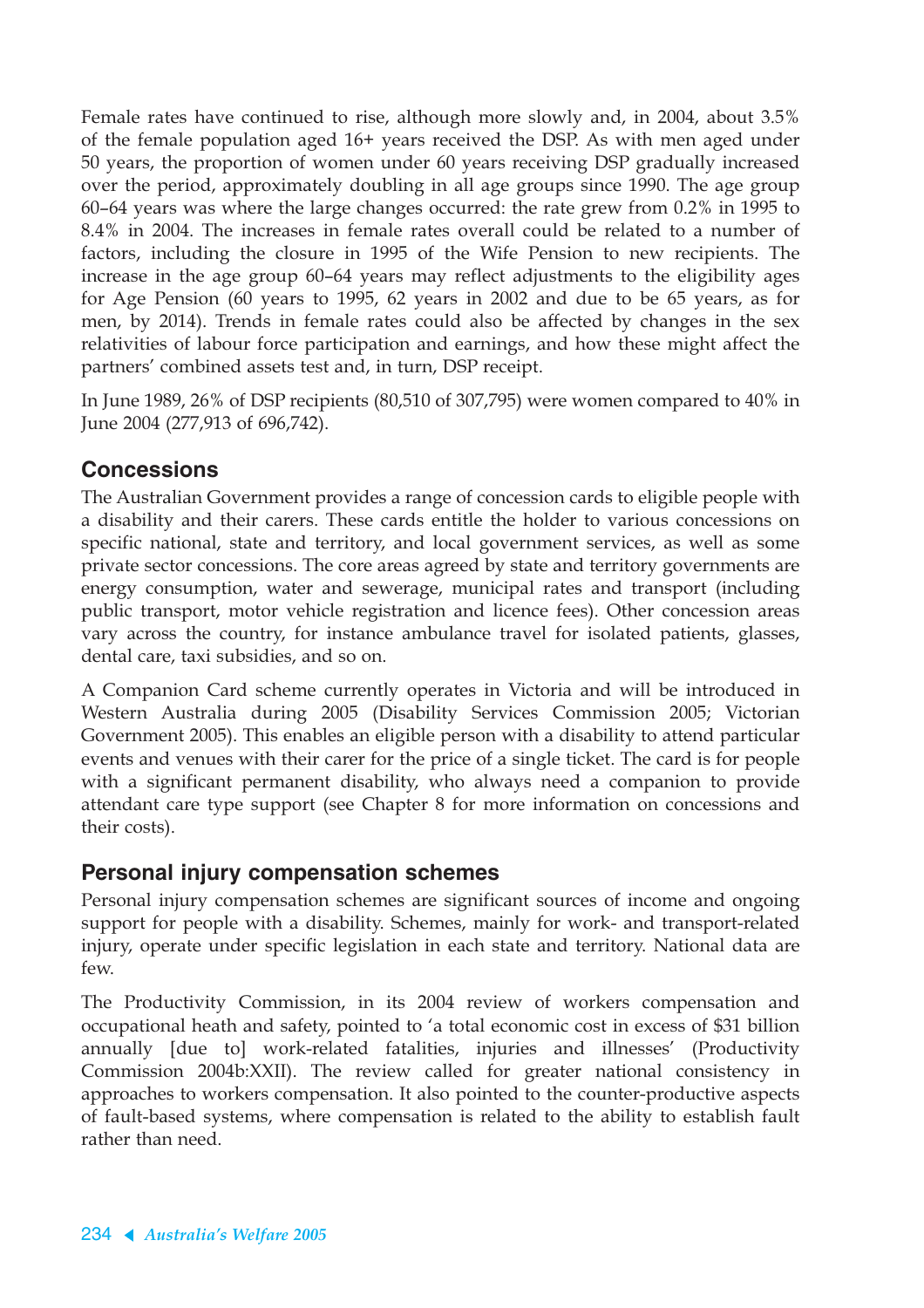## **Disability support services**

### **CSTDA-funded disability support services and expenditure**

Services provided under the Commonwealth State/Territory Disability Agreement (CSTDA) are targeted at people with a need for ongoing support in everyday activities, and aim to 'maximise the opportunity for people with disabilities to participate socially and economically in the community' (CSTDA 2003:12) The 2002–07 Agreement specifies that a disability experienced by a CSTDA service user should be manifest before the age of 65 years; however, services generally do not place upper age restrictions on their clients (see Section 5.2 for more details on this Agreement).

The main CSTDA service groups are:

- accommodation support services—providing accommodation, or support to enable a person with a disability to remain in existing accommodation or move to more appropriate accommodation;
- community support services—providing the support needed for a person with a disability to live in a non-institutional setting;
- community access services—providing opportunities for people with a disability to gain social independence;
- respite services—providing a short-term and time-limited break for families and other voluntary caregivers of people with a disability; and
- employment services—providing employment assistance to people with a disability in obtaining and/or retaining paid employment through open employment or supported employment services. Note that people with disabilities also have access to generic employment services (see below).

National data on services provided under the CSTDA are collected through the CSTDA National Minimum Data Set (NMDS), which includes information relating to CSTDAfunded services and the people who use these services throughout a financial year. Data are collected by each state and territory and the Australian Government, and forwarded to the AIHW for national collation and analysis on an annual basis. The NMDS underwent a major redevelopment process during 1999–2002, to better capture the full extent of service usage throughout a year and to include some new items. Before the redeveloped collection was implemented in October 2002, data were collected on a 'snapshot' day—that is, a single day of the year. Data presented here are from the 2003–04 data collection, which is the first full year of data from the redeveloped collection, and represents a new benchmark for future analysis.

Expenditure (by all governments) on disability support services during 2003–04 totalled \$3.28 billion (Table 5.12). Over half this expenditure was used to fund accommodation support services (\$1,638 million). A further \$390 million was spent on community access services, \$352 million on community support, and \$301 million on employment services. Respite services received \$185 million in funding, while \$282 million went towards administration costs. (See also Table 8.11 for funding sources for disability services.)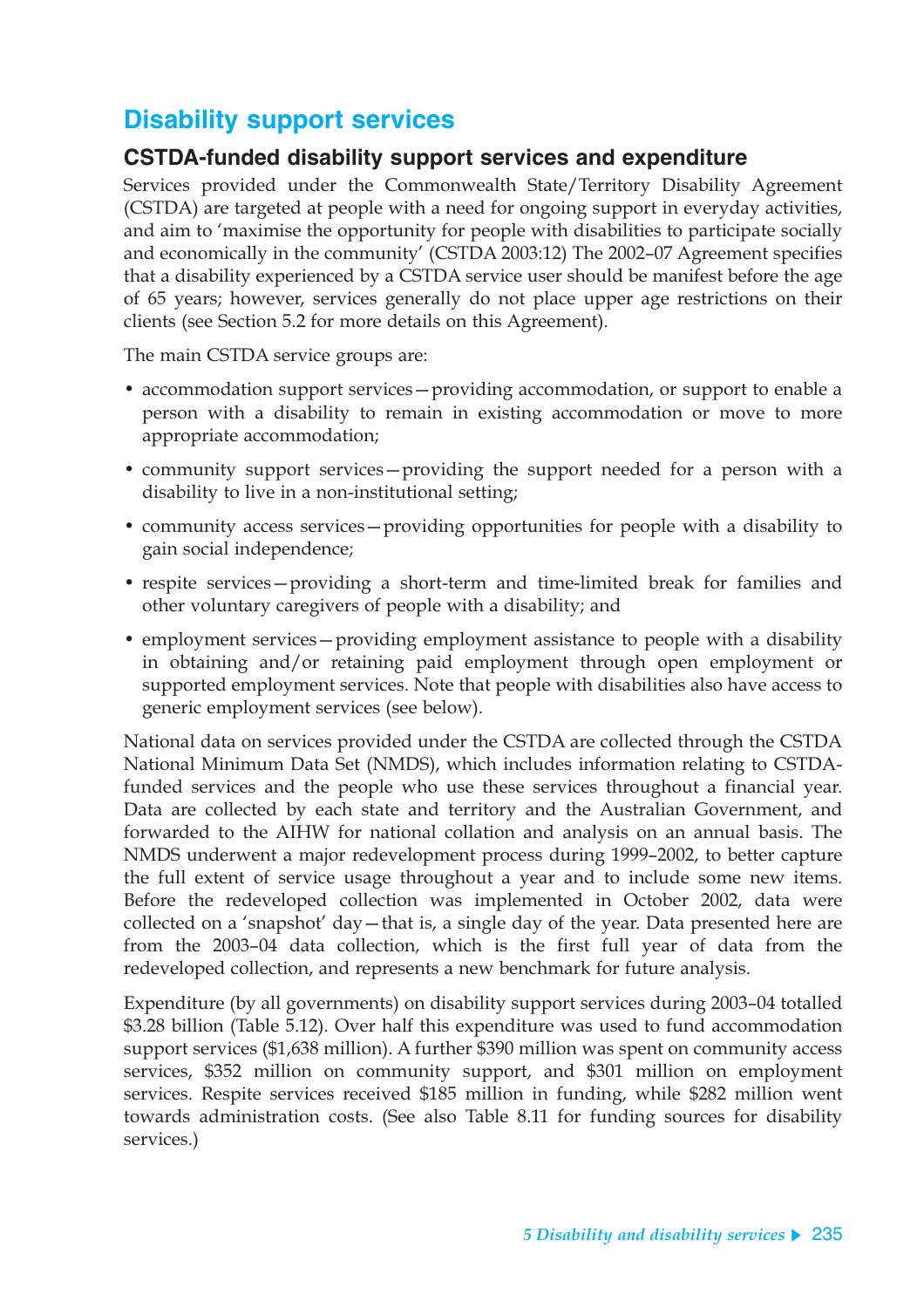| Table 5.12: Expenditure on disability support services by Australian, state and territory governments, by service group and |  |  |
|-----------------------------------------------------------------------------------------------------------------------------|--|--|
| administration expenditure, 2003–04 (\$ million)                                                                            |  |  |

| Service group                                 | <b>NSW</b> | <b>Vic</b> | Qld    | <b>WA</b> | <b>SA</b> | <b>Tas</b> | <b>ACT</b> | <b>NT</b> | <b>AustGovt</b>     | Aust.    |
|-----------------------------------------------|------------|------------|--------|-----------|-----------|------------|------------|-----------|---------------------|----------|
| Accommodation support                         | 602.75     | 481.46     | 200.02 | 148.69    | 119.13    | 50.34      | 25.05      | 11.02     |                     | 1,638.46 |
| Community support                             | 82.67      | 125.59     | 46.13  | 47.11     | 25.55     | 7.92       | 8.11       | 8.81      |                     | 351.89   |
| Community access                              | 116.71     | 157.07     | 58.09  | 20.75     | 14.02     | 12.16      | 3.10       | 2.20      | $5.58^{(a)}$        | 389.68   |
| Respite                                       | 65.51      | 41.24      | 34.02  | 19.00     | 10.81     | 5.16       | 4.02       | 1.28      | 4.43 <sup>(a)</sup> | 185.47   |
| Employment                                    |            |            |        |           |           |            |            |           | 301.28              | 301.28   |
| Advocacy, information and<br>print disability | 7.52       | 6.39       | 5.21   | 1.89      | 2.18      | 1.76       | 0.73       | 0.12      | 13.22               | 39.02    |
| Other support                                 | 5.57       | 33.69      | 7.83   | 8.17      | 10.73     | 1.01       | 1.97       | 0.07      | 26.07               | 95.11    |
| Subtotal                                      | 880.73     | 845.44     | 351.30 | 245.61    | 182.42    | 78.35      | 42.98      | 23.50     | 350.58              | 3,000.91 |
| Administration                                | 111.61     | 75.37      | 30.55  | 14.13     | 12.85     | 4.31       | 4.52       | 0.99      | 27.95               | 282.28   |
| <b>Total</b>                                  | 992.33     | 920.81     | 381.85 | 259.74    | 195.26    | 82.66      | 47.50      | 24.49     | 378.54              | 3,283.18 |

(a) Australian Government-funded community access and respite services are not funded under the CSTDA. They are funded under the Disability Services Act Discretionary Fund. Notes

1. Data presented in this table are from Report on Government Services 2005 (SCRSSP 2005), for all jurisdictions except Queensland. Queensland data are inclusive of CSTDAfunded specialist psychiatric disability services which are excluded from SCRCSSP reporting.

2. Total expenditure on services quoted from SCRCSSP 2005 includes actual payroll tax for NSW, Victoria (in part), Tasmania and the NT.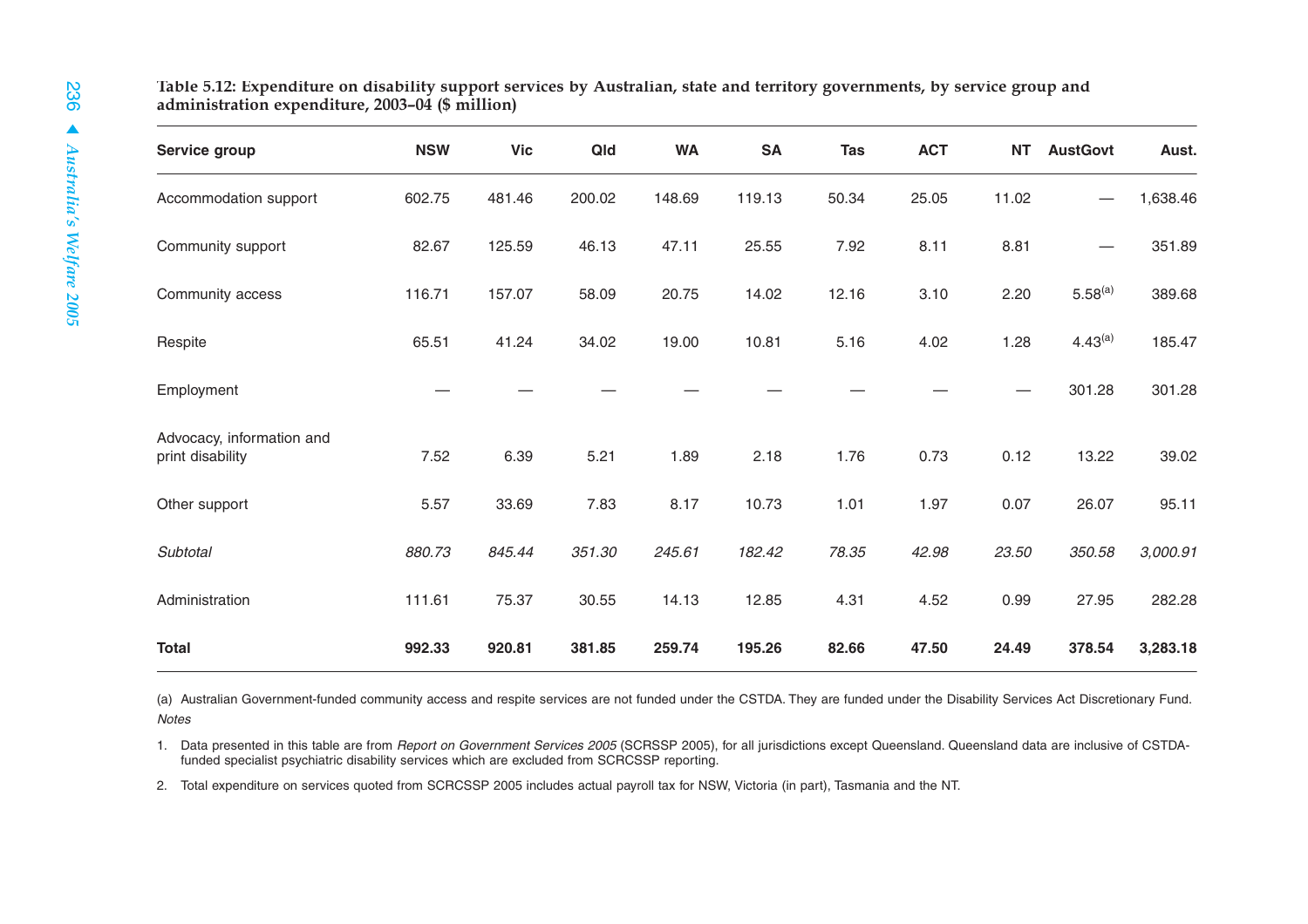### **CSTDA service users**

A total of 187,806 service users accessed CSTDA-funded services during 2003–04 (Table 5.13; AIHW 2005c). The most widely accessed service group was community support (used by 42% of service users), followed by employment (34%) and community access (25%). Employment services were used by 64,281 service users, including 43,042 using open employment, 18,637 supported employment, and 4,100 dual open and supported employment services. Accommodation support services were accessed by 33,175 service users (18%), with 5,303 of these people using institutional accommodation. The proportion of recipients of accommodation support services using 'community-based' services (that is, accommodation other than institutions and hostels) rose from 60% on the 1995 snapshot day to 73% in 2001 and 2002 (AIHW 2001; SCRCSSP 2002, 2003). These trends are not comparable with 2003–04 data because full financial year data are now collected.

| Service group                     | <b>NSW</b> | Vic    | Qld    | <b>WA</b> | <b>SA</b> | Tas   | <b>ACT</b> | ΝT          | Total         | %                    |
|-----------------------------------|------------|--------|--------|-----------|-----------|-------|------------|-------------|---------------|----------------------|
| Accommodation support             | 6,440      | 12,989 | 4,933  | 3,136     | 4,069     | 1,069 | 334        | 212         | 33,175        | 17.7                 |
| Institutions/residentials/hostels | 1,824      | 942    | 935    | 518       | 866       | 218   | 0          | $\mathbf 0$ | 5,303         | $\sim$ $\sim$        |
| Group homes                       | 3,345      | 4,490  | 903    | 1,092     | 674       | 460   | 200        | 146         | 11,308        | $\ddotsc$            |
| Other accommodation types         | 1,440      | 7,768  | 3,228  | 1,576     | 2,635     | 420   | 136        | 71          | 17,271        | $\ddotsc$            |
| Community support                 | 18,013     | 28,485 | 8,564  | 11,138    | 9,916     | 2,173 | 188        | 509         | 78,847        | 42.0                 |
| Community access                  | 6,483      | 18,441 | 5,354  | 10,354    | 4,827     | 1,493 | 419        | 286         | 47,636        | 25.4                 |
| Respite                           | 4,153      | 8,607  | 3,306  | 2,464     | 1,390     | 238   | 255        | 155         | 20,547        | 10.9                 |
| Employment                        | 19,003     | 18,283 | 12,036 | 6,217     | 5,911     | 1,667 | 898        | 410         | 64,281        | 34.2                 |
| Open employment                   | 11,915     | 12,480 | 9,831  | 3,939     | 3,098     | 861   | 704        | 304         | 43,042        | $\ddot{\phantom{0}}$ |
| Supported employment              | 6,695      | 4,454  | 2,058  | 1,946     | 2,780     | 532   | 82         | 117         | 18,637        | $\ddotsc$            |
| Open and supported<br>employment  | 854        | 1,786  | 319    | 491       | 211       | 302   | 122        | 15          | 4,100         | $\ddot{\phantom{0}}$ |
| <b>Total service users</b>        | 43,619     | 68,238 | 26,352 | 22,896    | 19,099    | 5,197 | 1,638      |             | 1,258 187,806 | $\ddot{\phantom{1}}$ |
| Total per cent                    | 23.2       | 36.3   | 14.0   | 12.2      | 10.2      | 2.8   | 0.9        | 0.7         | . .           | $\ddot{\phantom{1}}$ |

| Table 5.13: Users of CSTDA-funded services, service group by state and territory, 2003-04 |  |  |
|-------------------------------------------------------------------------------------------|--|--|
|-------------------------------------------------------------------------------------------|--|--|

**Notes** 

1. Service user data are estimates after use of a statistical linkage key to account for individuals who received services from more than one service type outlet during the twelve month period from 1 July 2003 to 30 June 2004. Service type totals may not be the sum of components since individuals may have accessed more than one service type during the 12-month period. Totals for Australia may not be the sum of the components since individuals may have accessed services in more than one state or territory during the twelve month period.

2. Victorian data are reported to be significantly understated; errors in the 'date of last service received' as well as a lower than expected response rates have led to under-counting of service users in the current year. Source: AIHW 2005c.

Around three-fifths of service users in 2003–04 were male (110,177 or 59%) (AIHW 2005c). There was a higher number of males in all 5-year age groups except for those aged 70 years or more (Figure 5.9). The number of service users was highest for the 20–24 age group, for both sexes. Female service users had a higher median age than males, across all service groups (Figure 5.10). The difference in median age was greatest for users of community support services (23.4 years for females, 15.5 years for males), and smallest for employment services (33.8 years for females, 33.1 years for males).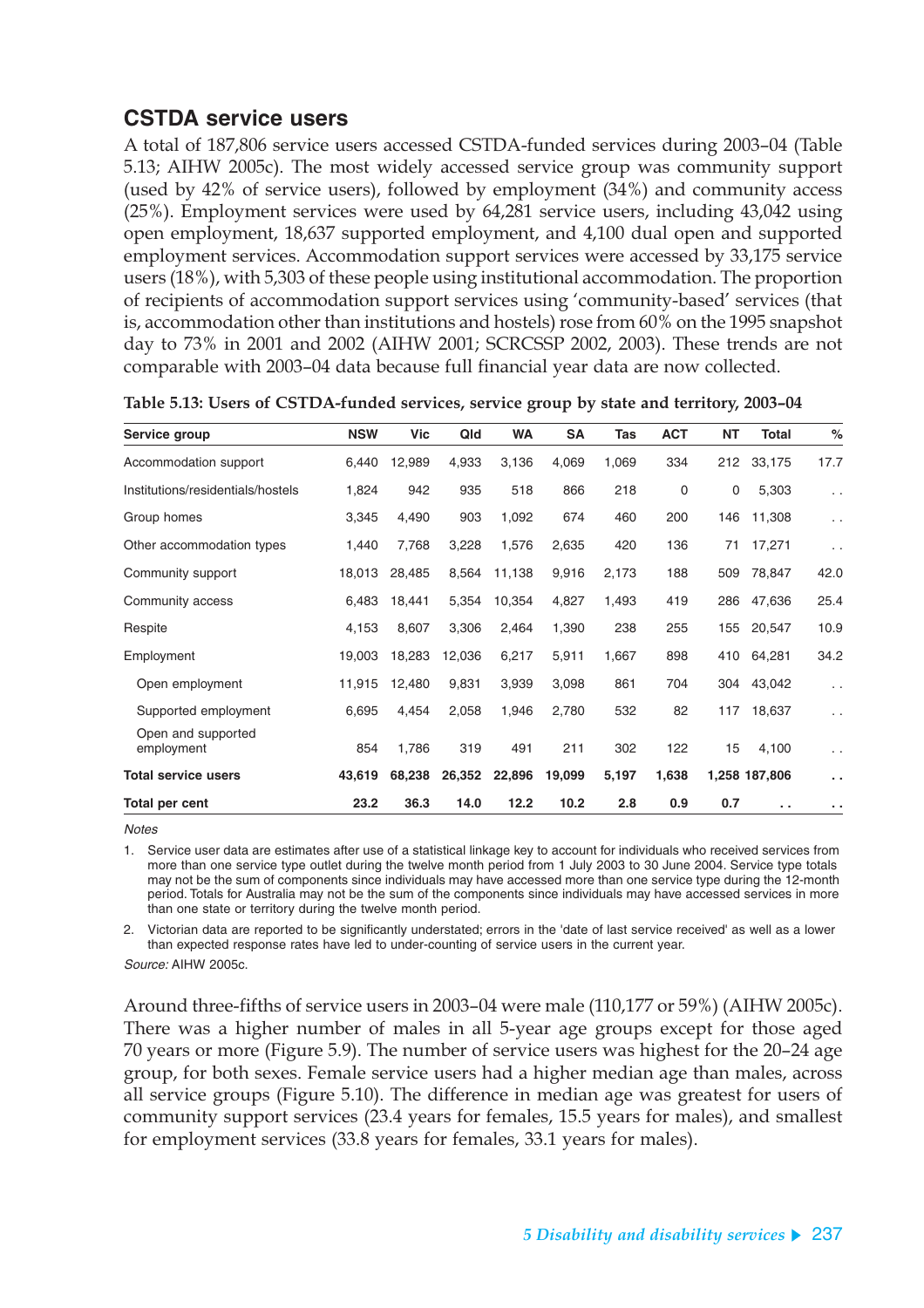



**2003–04**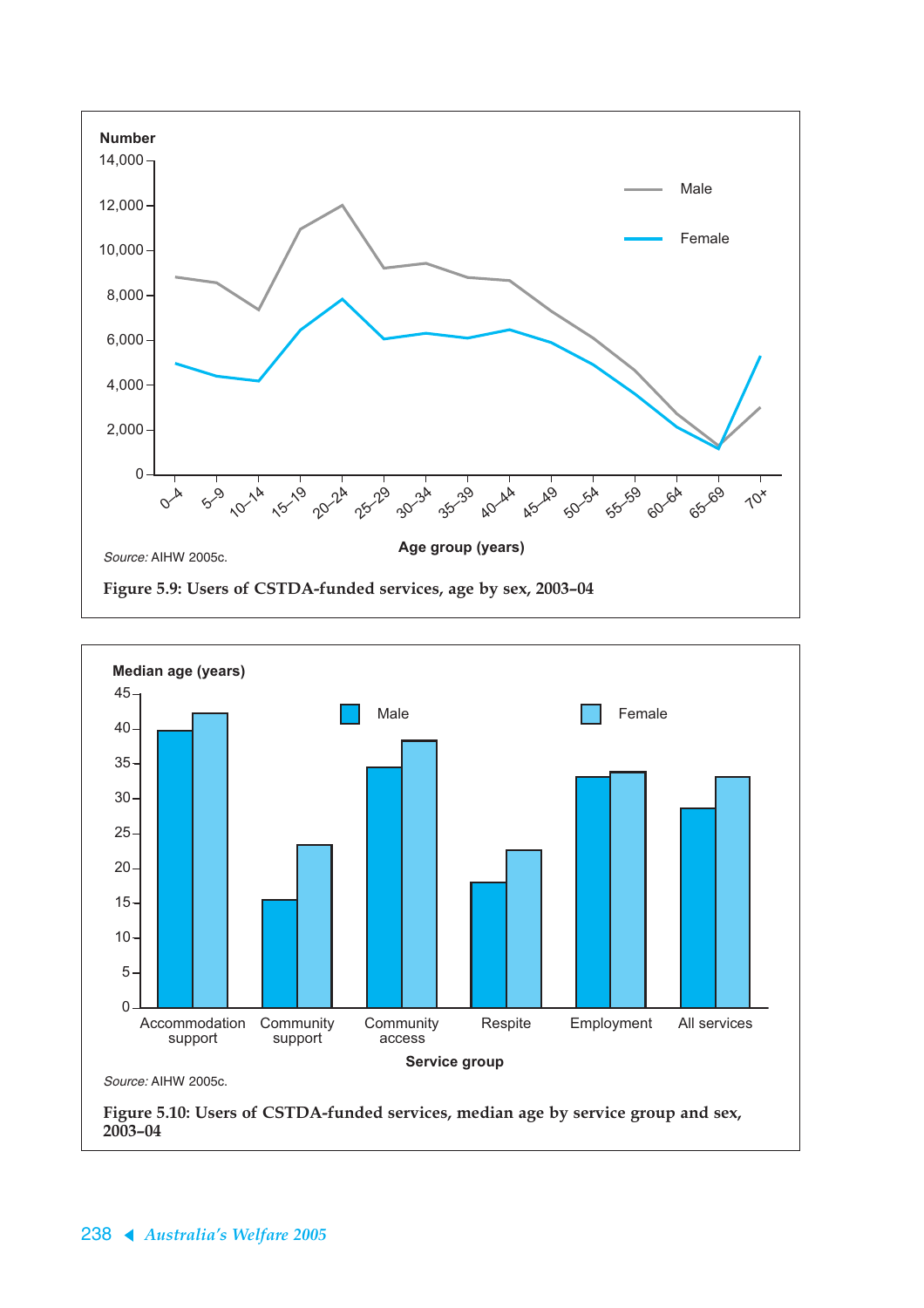A total of 6,524 service users (3.5%) were identified as being of Aboriginal or Torres Strait Islander origin (Table 5.14)—this represents a higher proportion than in the overall population (2.4%; ABS 2004c). Indigenous service users were present in larger proportions for respite (5.2%), community support (4.6%) and accommodation support (3.8%) services, but in smaller proportions for employment (2.6%) and community access (2.8%) services (AIHW 2005c).

Indigenous service users were more likely to report intellectual (43%) or physical (18%) disability as their primary disability type than non-Indigenous service users (40% and 13% respectively) (Table 5.14). On the other hand, non-Indigenous service users were more likely to report neurological (6%) or psychiatric (9%) disability than Indigenous service users (4% and 6% respectively).

|                                 |            |       |                |       | Not stated/   |       |              |       |
|---------------------------------|------------|-------|----------------|-------|---------------|-------|--------------|-------|
|                                 | Indigenous |       | Non-Indigenous |       | not collected |       | <b>Total</b> |       |
| <b>Primary disability group</b> | No.        | $\%$  | No.            | $\%$  | No.           | $\%$  | No.          | $\%$  |
| Intellectual                    | 2,785      | 42.7  | 65,225         | 39.9  | 3,691         | 20.6  | 71,701       | 38.2  |
| Specific learning/ADD           | 213        | 3.3   | 5,160          | 3.2   | 326           | 1.8   | 5,699        | 3.0   |
| Autism                          | 237        | 3.6   | 7,747          | 4.7   | 265           | 1.5   | 8,249        | 4.4   |
| Physical                        | 1,146      | 17.6  | 21,902         | 13.4  | 1,737         | 9.7   | 24,785       | 13.2  |
| Acquired brain injury           | 438        | 6.7   | 7,182          | 4.4   | 297           | 1.7   | 7,917        | 4.2   |
| Neurological                    | 259        | 4.0   | 9,396          | 5.8   | 426           | 2.4   | 10,081       | 5.4   |
| Deafblind                       | 33         | 0.5   | 465            | 0.3   | 14            | 0.1   | 512          | 0.3   |
| Vision                          | 136        | 2.1   | 5,794          | 3.5   | 3,315         | 18.5  | 9,245        | 4.9   |
| Hearing                         | 176        | 2.7   | 4,863          | 3.0   | 401           | 2.2   | 5,440        | 2.9   |
| Speech                          | 63         | 1.0   | 1,173          | 0.7   | 67            | 0.4   | 1,303        | 0.7   |
| Psychiatric                     | 406        | 6.2   | 14,225         | 8.7   | 928           | 5.2   | 15,559       | 8.3   |
| Developmental delay             | 261        | 4.0   | 8,884          | 5.4   | 583           | 3.3   | 9,728        | 5.2   |
| Not stated/not collected        | 371        | 5.7   | 11,384         | 7.0   | 5,832         | 32.6  | 17,587       | 9.4   |
| Total                           | 6,524      | 100.0 | 163,400        | 100.0 | 17,882        | 100.0 | 187,806      | 100.0 |

#### **Table 5.14: Users of CSTDA-funded services, primary disability group by Indigenous status, 2003–04**

**Notes** 

1. Service user data are estimates after use of a statistical linkage key to account for individuals who received services from more than one service type outlet during the 12-month period.

2. In tables the term 'Indigenous' refers to service users who identified as Aboriginal and/or Torres Strait Islander people. 'Non-Indigenous' refers to service users who reported not being Aboriginal or Torres Strait Islander people.

3. 'Not stated/not collected' includes both service users accessing only 3.02 services for whom Indigenous and primary disability data were not collected and other service users with no response.

Source: AIHW 2005c.

Individualised funding involves the application of funding to a particular service outlet/s which the service user (or their carer/advocate) has chosen as relevant to his or her needs. Such funding is allocated to individual service users on the basis of a needs assessment, funding application, or similar process (AIHW 2004d). In 2003–04, around 17% of service users reported that they received individualised funding (Table 5.15). Those in respite (24%) and employment (22%) services were most likely to report receiving such funding.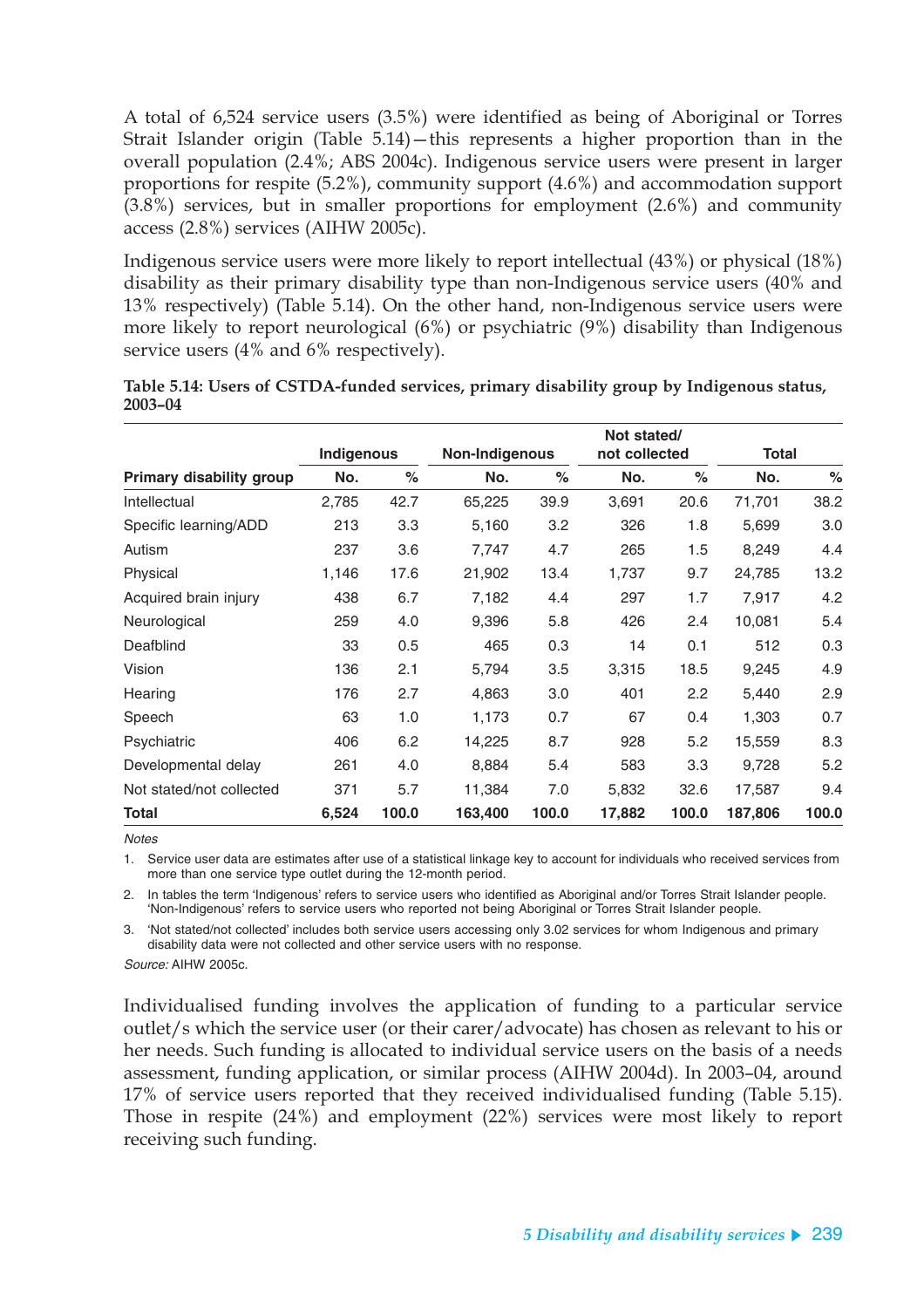|                       | Has<br>individualised<br>funding |      |         | Does not have<br>individualised<br>funding |       | Not known |        | Not stated/<br>not collected |         | Total |  |
|-----------------------|----------------------------------|------|---------|--------------------------------------------|-------|-----------|--------|------------------------------|---------|-------|--|
| Service group         | No.                              | $\%$ | No.     | %                                          | No.   | $\%$      | No.    | $\%$                         | No.     | $\%$  |  |
| Accommodation support | 6.992                            | 21.1 | 22,621  | 68.2                                       | 1,824 | 5.5       | 1.738  | 5.2                          | 33.175  | 100.0 |  |
| Community support     | 12.988                           | 16.5 | 53.041  | 67.3                                       | 5,834 | 7.4       | 6.984  | 8.9                          | 78.847  | 100.0 |  |
| Community access      | 10.040                           | 21.1 | 31,228  | 65.6                                       | 2,574 | 5.4       | 3.794  | 8.0                          | 47.636  | 100.0 |  |
| Respite               | 4.893                            | 23.8 | 13.592  | 66.2                                       | 1,256 | 6.1       | 806    | 3.9                          | 20.547  | 100.0 |  |
| Employment            | 13.812                           | 21.5 | 50.469  | 78.5                                       | 0     |           | 0      |                              | 64.281  | 100.0 |  |
| <b>Total</b>          | 31,193                           | 16.6 | 135,496 | 72.1                                       | 9,190 | 4.9       | 11,927 | 6.4                          | 187.806 | 100.0 |  |

**Table 5.15: Users of CSTDA-funded services, individual funding status by service group, 2003–04**

**Notes** 

1. Service user data are estimates after use of a statistical linkage key to account for individuals who received services from more than one service type outlet during the 12-month period. Total for all service groups may not be the sum of components since individuals may have accessed services from more than one service group over the twelve month period Service user data were not collected for all CSTDA service types.

2. Case Based Funding is currently being implemented within employment services. Once fully implemented, 100% of employment service users will be funded under this mechanism.

3. 'Not stated/not collected' includes both service users accessing only 3.02 services for whom individualised funding data were not collected and other service users with no response.

Source: AIHW 2005c.

The availability of full year data makes analysis of multiple service usage more meaningful than with previous snapshot day collections. It is now possible to examine the full range of CSTDA-funded services accessed over an entire year. During 2003–04, a total of 42,326 service users (23%) accessed services from two or more CSTDA-funded service groups (Table 5.16). The most common combination of service groups was accommodation support and community access, followed by community support and community access.

In 2003–04, a total of 78,360 service users (42%) indicated that they had an informal carer—defined as 'a person such as a family member, who provides care and assistance on a regular and sustained basis' (Table 5.17; AIHW 2005c). A further 38% indicated that they did not have such a carer, while this information was not reported for around 20% of service users—2003–04 was the first time this data item was collected over a full year; therefore this missing rate is expected to improve in future collections.

Service users aged under 15 years were most likely to report having a carer (79%), followed by those aged 15–24 years (48%). One–fifth (20%) of service users aged 65 years or more reported that they had a carer. Of the 78,360 service users with a carer, 53,012 (68%) indicated that the carer was a 'primary' carer—defined as someone who assists with activities of daily living, including self-care, mobility and communication (AIHW 2005c). When considering these findings, it should be recognised that the roles of parent and carer are often difficult to distinguish, particularly in the case of children—many parents consider themselves also carers if they are providing more care than would be typical of the care provided to a child of the same age without a disability.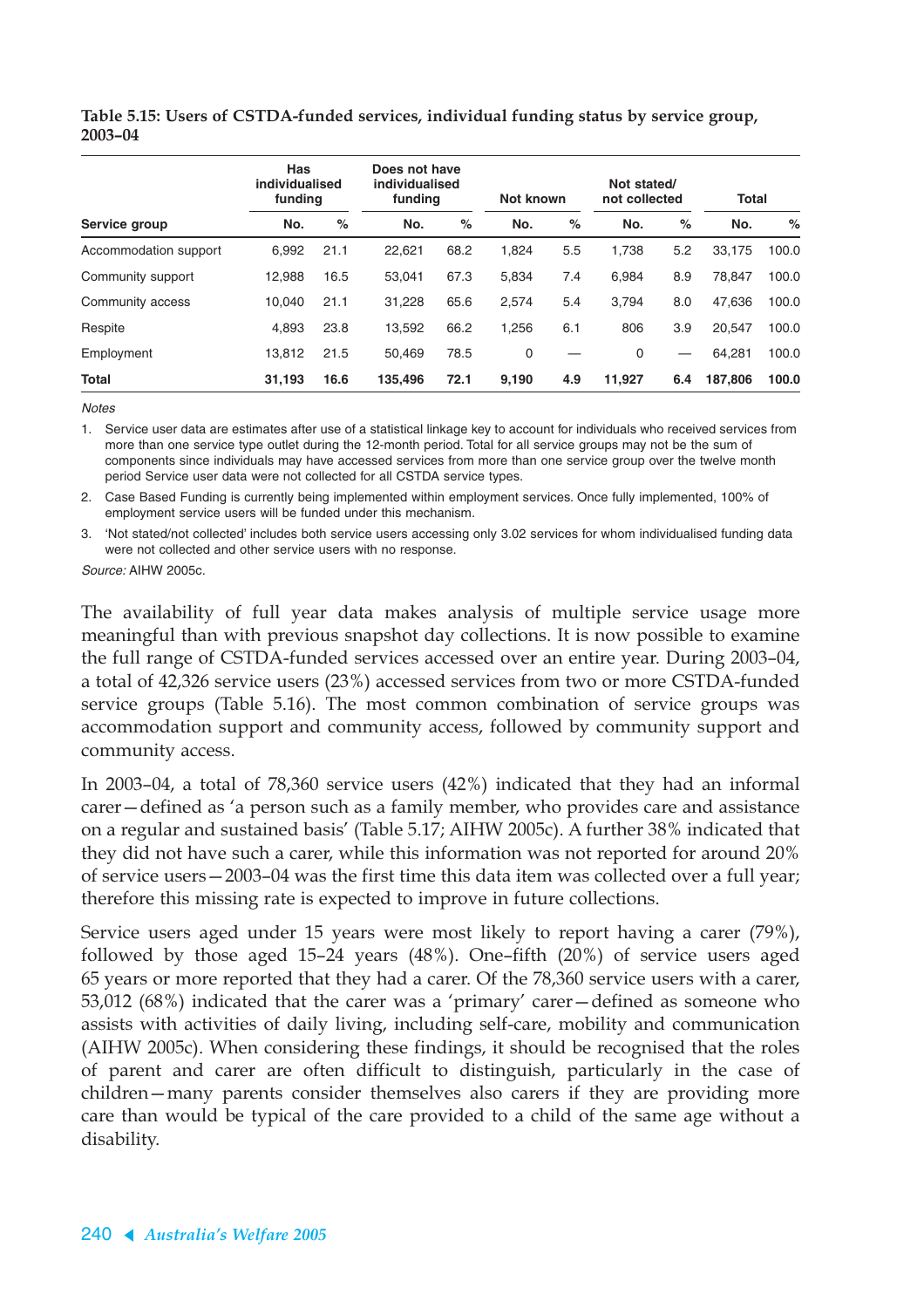#### **Table 5.16: Users of CSTDA-funded services, service group combinations most commonly received, 2003–04**

|                                                     |               | Per cent of<br>service users using | Per cent of<br>all service |
|-----------------------------------------------------|---------------|------------------------------------|----------------------------|
| Service groups used                                 | <b>Number</b> | two or more services               | users                      |
| Five most common combinations                       |               |                                    |                            |
| Accommodation and community access                  | 14,013        | 33.1                               | 7.5                        |
| Community support and community access              | 13,484        | 31.9                               | 7.2                        |
| Accommodation and community support                 | 10,710        | 25.3                               | 5.7                        |
| Community support and respite                       | 8,993         | 21.2                               | 4.8                        |
| Accommodation and employment                        | 5,640         | 13.3                               | 3.0                        |
| <b>Other combinations</b>                           |               |                                    |                            |
| Three or more services involving above combinations | 11,994        | 28.3                               | 6.4                        |
| All other combinations                              | 7,198         | 17.0                               | 3.8                        |
| <b>Total</b>                                        | 42,326        | 100.0                              | 22.5                       |

**Notes** 

1. Service user numbers reflect use of any of five service groups: accommodation support, community support, community access, respite and employment.

2. Service users with three, four or five service groups are included under all relevant combinations. Thus, numbers in a column may not add up to the total.

3. 'All other combinations' includes three two-way combinations for service users of respite services other than with accommodation, the combination of community support and employment, and other three-, four- and five-way combinations of service groups.

Source: AIHW 2005c.

#### **Table 5.17: Users of CSTDA-funded services, existence of an informal carer by service user age group, 2003–04**

|                                      | Has an informal<br>carer |      | Does not have an<br>informal carer |      | Not stated/<br>not collected |      | Total   |       |  |
|--------------------------------------|--------------------------|------|------------------------------------|------|------------------------------|------|---------|-------|--|
| Age group of service<br>user (years) | No.                      | $\%$ | No.                                | $\%$ | No.                          | $\%$ | No.     | %     |  |
| $0 - 14$                             | 26,117                   | 79.4 | 1,550                              | 4.7  | 5,217                        | 15.9 | 32,884  | 100.0 |  |
| $15 - 24$                            | 17.950                   | 48.1 | 13,491                             | 36.2 | 5,868                        | 15.7 | 37,309  | 100.0 |  |
| $25 - 44$                            | 21,771                   | 35.6 | 30,981                             | 50.7 | 8,356                        | 13.7 | 61,108  | 100.0 |  |
| $45 - 64$                            | 10,343                   | 27.7 | 21,221                             | 56.8 | 5,815                        | 15.6 | 37,379  | 100.0 |  |
| $65+$                                | 2,131                    | 19.8 | 4,873                              | 45.3 | 3,762                        | 34.9 | 10.766  | 100.0 |  |
| Not stated                           | 48                       | 0.6  | 22                                 | 0.3  | 8.290                        | 99.2 | 8,360   | 100.0 |  |
| <b>Total</b>                         | 78,360                   | 41.7 | 72,138                             | 38.4 | 37,308                       | 19.9 | 187,806 | 100.0 |  |

Notes

1. Service user data are estimates after use of a statistical linkage key to account for individuals who received services from more than one service type outlet during the twelve month period.

2. 'Not stated/not collected' includes both service users accessing only 3.02 services for whom informal carer data were not collected and other service users with no response.

Source: AIHW 2005c.

Most service users with a carer reported that the carer was their mother (69%) (Table 5.18). This was by far the most common relationship reported—fathers were the next most common (6%), followed by wife/female partner, husband/male partner and other female relative (all around 5%). Carers in the age group 25–44 were more likely than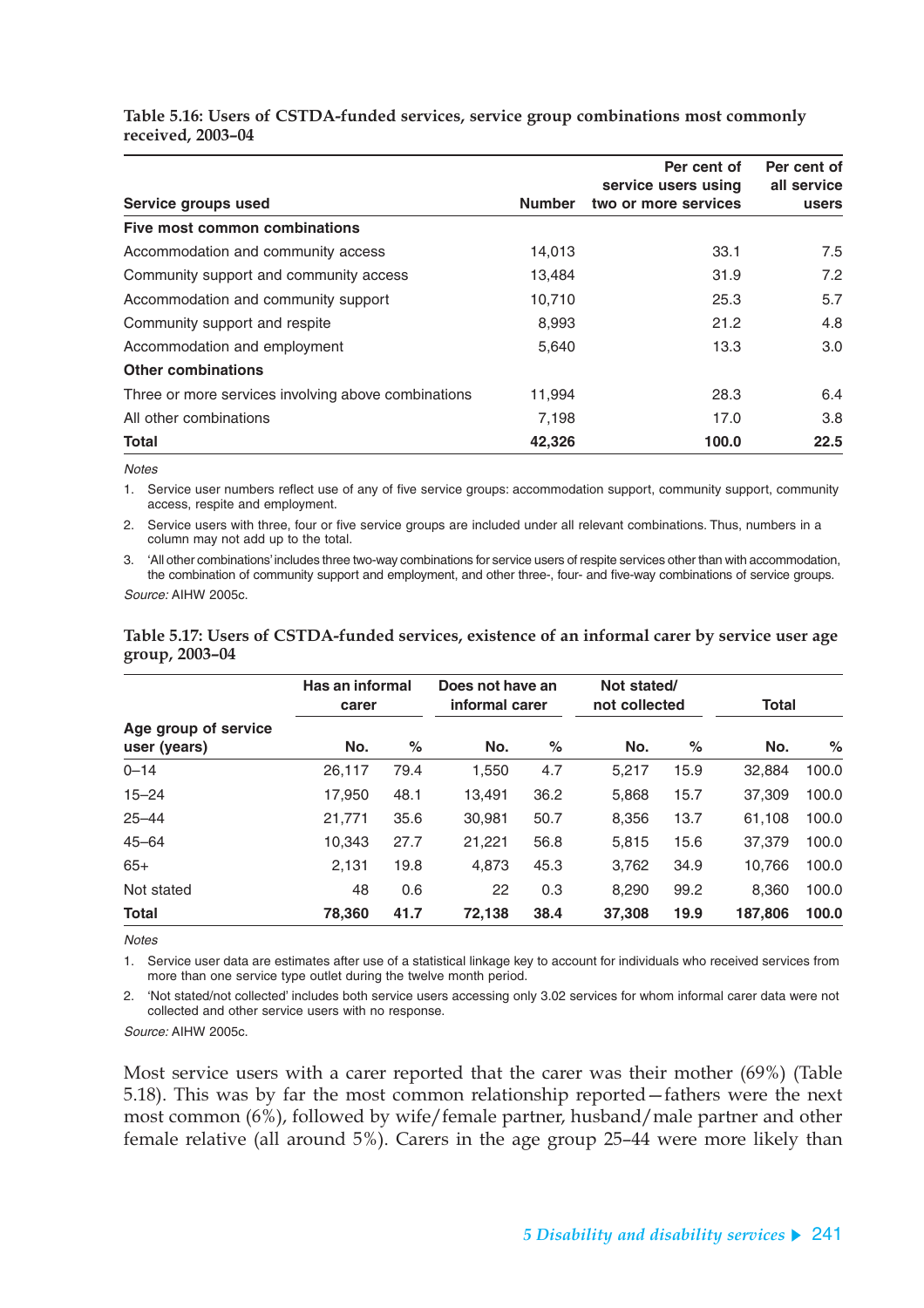other age groups to be the mother of a service user (83%). Of those carers aged under 15 years, 64% reported they were the daughter (33%) or son (31%) of the service user. Of the 6,472 carers aged 65 years and over, 3,959 were mothers (61%), 749 fathers (12%), 543 a husband/male partner (8%) and 446 a wife/female partner (7%).

|                                                 | Age group of carer (years) |           |           |               |                |                              |              |  |  |  |  |
|-------------------------------------------------|----------------------------|-----------|-----------|---------------|----------------|------------------------------|--------------|--|--|--|--|
| <b>Relationship of carer</b><br>to service user | $0 - 14$                   | $15 - 24$ | $25 - 44$ | $45 - 64$     | $65+$          | Not stated/<br>not collected | <b>Total</b> |  |  |  |  |
|                                                 |                            |           |           | <b>Number</b> |                |                              |              |  |  |  |  |
| Wife/female partner                             | 0                          | 36        | 830       | 1,312         | 446            | 1,065                        | 3,689        |  |  |  |  |
| Husband/male partner                            | 0                          | 31        | 850       | 1,474         | 543            | 635                          | 3,533        |  |  |  |  |
| Mother                                          | 0                          | 709       | 24,156    | 13,685        | 3,959          | 11,241                       | 53,750       |  |  |  |  |
| Father                                          | $\mathbf 0$                | 10        | 1,048     | 1,582         | 749            | 1,511                        | 4,900        |  |  |  |  |
| Daughter                                        | 33                         | 118       | 238       | 234           | 17             | 100                          | 740          |  |  |  |  |
| Son                                             | 31                         | 87        | 122       | 103           | 8              | 77                           | 428          |  |  |  |  |
| Daughter-in-law                                 | $\mathsf 0$                | 1         | 8         | 16            | 1              | $\overline{7}$               | 33           |  |  |  |  |
| Son-in-law                                      | 0                          | $\Omega$  | 1         | 3             | $\overline{0}$ | 1                            | 5            |  |  |  |  |
| Other female relative                           | 7                          | 67        | 652       | 1,431         | 461            | 1,011                        | 3,629        |  |  |  |  |
| Other male relative                             | 1                          | 21        | 248       | 381           | 81             | 360                          | 1,092        |  |  |  |  |
| Friend/neighbour-female                         | 0                          | 17        | 248       | 426           | 81             | 566                          | 1,338        |  |  |  |  |
| Friend/neighbour-male                           | $\mathsf{O}\xspace$        | 8         | 119       | 124           | 47             | 341                          | 639          |  |  |  |  |
| Not stated/not collected                        | 27                         | 29        | 491       | 328           | 79             | 3,630                        | 4,584        |  |  |  |  |
| Total                                           | 99                         | 1,134     | 29,011    | 21,099        | 6,472          | 20,545                       | 78,360       |  |  |  |  |
|                                                 |                            |           |           | Per cent      |                |                              |              |  |  |  |  |
| Wife/female partner                             |                            | 3.2       | 2.9       | 6.2           | 6.9            | 5.2                          | 4.7          |  |  |  |  |
| Husband/male partner                            |                            | 2.7       | 2.9       | 7.0           | 8.4            | 3.1                          | 4.5          |  |  |  |  |
| Mother                                          |                            | 62.5      | 83.3      | 64.9          | 61.2           | 54.7                         | 68.6         |  |  |  |  |
| Father                                          |                            | 0.9       | 3.6       | 7.5           | 11.6           | 7.4                          | 6.3          |  |  |  |  |
| Daughter                                        | 33.3                       | 10.4      | 0.8       | 1.1           | 0.3            | 0.5                          | 0.9          |  |  |  |  |
| Son                                             | 31.3                       | 7.7       | 0.4       | 0.5           | 0.1            | 0.4                          | 0.5          |  |  |  |  |
| Daughter-in-law                                 |                            | 0.1       | 0.0       | 0.1           | 0.0            | 0.0                          | 0.0          |  |  |  |  |
| Son-in-law                                      |                            |           | 0.0       | 0.0           |                | 0.0                          | 0.0          |  |  |  |  |
| Other female relative                           | 7.1                        | 5.9       | 2.2       | 6.8           | 7.1            | 4.9                          | 4.6          |  |  |  |  |
| Other male relative                             | 1.0                        | 1.9       | 0.9       | 1.8           | 1.3            | 1.8                          | 1.4          |  |  |  |  |
| Friend/neighbour-female                         |                            | 1.5       | 0.9       | 2.0           | 1.3            | 2.8                          | 1.7          |  |  |  |  |
| Friend/neighbour-male                           |                            | 0.7       | 0.4       | 0.6           | 0.7            | 1.7                          | 0.8          |  |  |  |  |
| Not stated/not collected                        | 27.3                       | 2.6       | 1.7       | 1.6           | 1.2            | 17.7                         | 5.8          |  |  |  |  |
| <b>Total</b>                                    | 100.0                      | 100.0     | 100.0     | 100.0         | 100.0          | 100.0                        | 100.0        |  |  |  |  |

| Table 5.18: CSTDA-funded service users with an informal carer, relationship of carer to service |  |
|-------------------------------------------------------------------------------------------------|--|
| user by age group of carer, 2003-04                                                             |  |

**Notes** 

1. Service user data are estimates after use of a statistical linkage key to account for individuals who received services from more than one service type outlet during the twelve month period.

2. 'Not stated/not collected' includes both service users accessing only 3.02 services for whom informal carer data were not collected and other service users with no response.

Source: AIHW 2005c.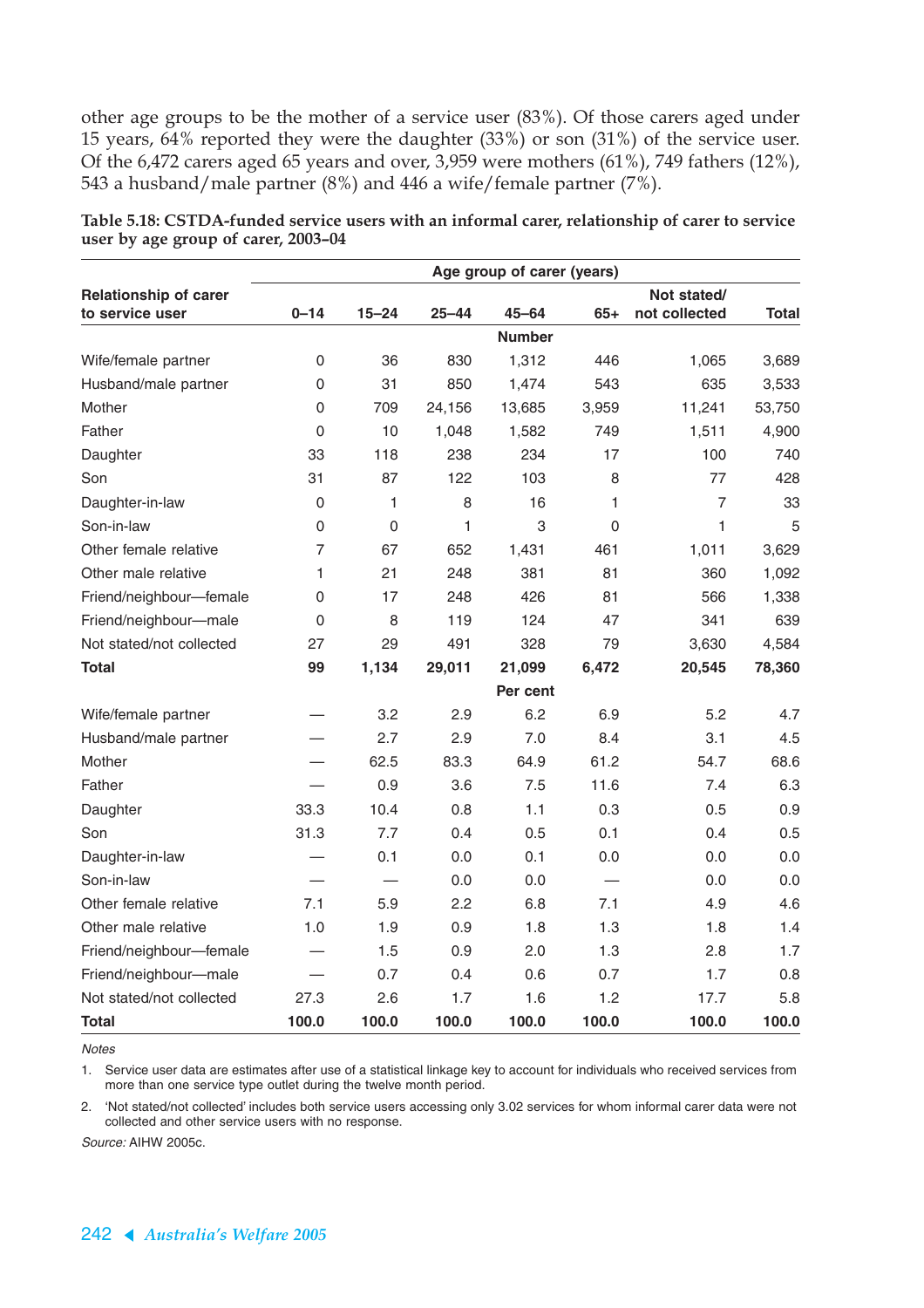## **Other disability-specific services**

### **Home and Community Care**

The Home and Community Care (HACC) program provides a range of community care services, targeting frail and older people with disabilities, as well as younger people with disabilities and their carers. During 2003–04, there were 170,100 HACC clients under the age of 65 years (24% of the total 707,200). The most commonly used services by these clients were assessment, case management and case planning/ review (40%); nursing (25%); and domestic assistance (20%). These younger clients used 1.8 services over the year, on average, compared with 2.1 for those 65 years and over (see Table 4.12). See Chapter 4 for detailed discussion of the HACC program.

### **Aged care**

There were 6,240 clients aged under 65 years in permanent residential aged care as at 30 June 2004, representing 4.3% of all residents. Of these clients, 987 (16%) were aged under 50 years. There were also 1,935 people under the age of 65 years who accessed Community Aged Care Packages (7% of all CACP recipients) (see Tables 4.18, 4.19).

### **Rehabilitation, hearing services and equipment**

CRS Australia provides vocational rehabilitation services to people with a disability, injury or health condition to gain or maintain employment. It also offers independent living and counselling services. All CRS services are free to people receiving income support payments from Centrelink (CRS Australia 2005).

During 2003–04, CRS assisted a total of 41,354 customers (16,819 existing and 24,535 new customers). Of the new customers supported, the most commonly reported primary disability type was physical (58%), followed by psychiatric disability (28%). Of the 23,587 customers who exited a CRS rehabilitation program during 2003–04, 8,874 (38%) achieved a 'durable' employment outcome—that is, they were employed for 13 weeks or more (FaCS 2004b).

Australian Hearing is the sole government-funded provider of hearing services to eligible recipients—primarily people under the age of 21 years, age pensioners, sickness allowance recipients and some veterans. During 2003–04, it provided 335,638 services, including 280,065 to pensioners and veterans, and 45,993 people under the age of 21. Around half of Australian Hearing clients were aged 80 years and over, while over a third were less than 10 years old (Australian Hearing 2004). 'Eligible recipients' aged 21 years or more can access free assessment, rehabilitation and aid fitting services by applying for a voucher. During 2003–04, the Office of Hearing Services issued 178,413 vouchers (DoHA 2005).

Equipment services in Australia are somewhat fragmented, being provided by a mosaic of services, generally through the health or veterans systems or the non-government sector (see e.g. AIHW: Bricknell 2003) No national data on these various programs are compiled. Some indication of the importance of equipment is provided by the population data in Tables 5.8 and 5.9.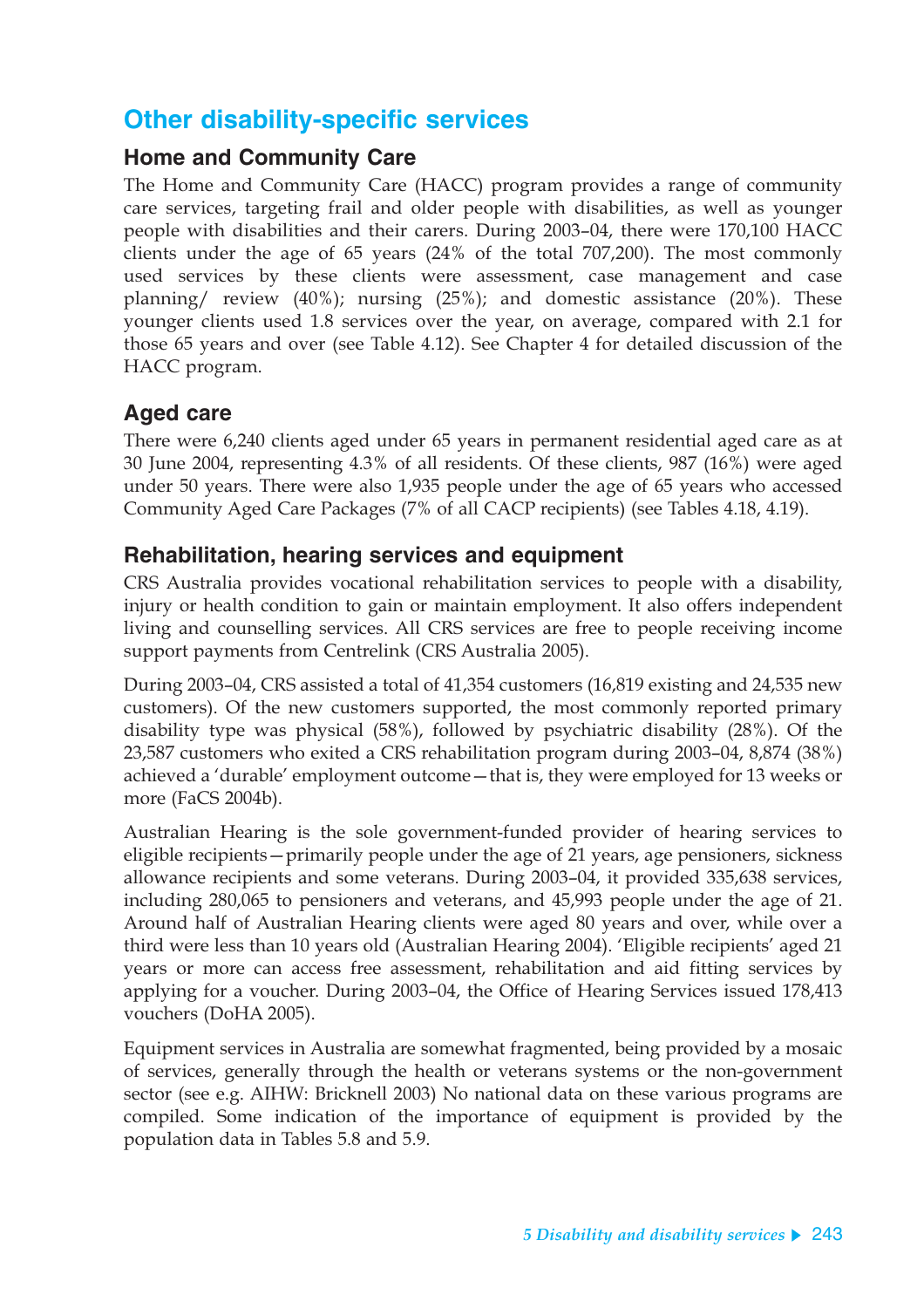## **Relevant generic services**

### **Health**

There is growing interest in the question of access to health services by people with disabilities, and how adequate and effective this access is. Various authors have raised a range of concerns about the health outcomes of people with disabilities; their access to services; the quality of services received, including problems in communication between health professionals and people with disabilities; health professionals' inadequate knowledge of health conditions of people with disabilities, including patterns of dual diagnoses such as mental health and intellectual disability; the adequacy of medical records; and the appropriateness of services provided (see AIHW 2003a:368–9; Leonard et al 2004).

Similar issues were raised in a health forum in 2004 (HREOC 2004):

- the problem of 'diagnostic overshadowing' when 'a person's symptoms or condition is wrongly attributed to their disability rather than a separate medical condition';
- the need for improved education and training of health professionals and related non-medical staff;
- the need for medical professions to ensure sexually active people with disabilities are respected and given the 'appropriate information and support to protect themselves';
- the need for Medicare schedules to recognise that some people with disabilities require longer consultations to ensure the required communication takes place;
- the need for Auslan services:
- affordability of equipment;
- medication labelling and instructions—various formats are needed; and
- the need for trials of new drugs to include a wider range of people, including people with disabilities.

Improved screening methods of people with intellectual disabilities are being trialled in Queensland (University of Queensland 2005). Results so far indicate that previously missed health problems included hearing and sight, that immunisations needed updating, and weight problems needed attention.

### **Education and training**

Students with a disability may attend either 'special' schools or mainstream schools, sometimes with special educational assistance. Enrolment in special education services, in both special and mainstream schools, is dependent on satisfying specified criteria stipulated by the government of the state or territory in which a student is enrolled. There is significant variation across jurisdictions in the criteria used to identify a student with a disability. For example, criteria relating to social or emotional impairment exist in some jurisdictions, such as New South Wales, but not in others, such as the Australian Capital Territory (SCRCSSP 2005). A Senate Committee inquiry into the education of students with disabilities highlighted the need for nationally agreed definitions of disabilities, as well as recommending further inquiry into the transition of such students from school to further study, employment and lifelong learning (Commonwealth of Australia 2002).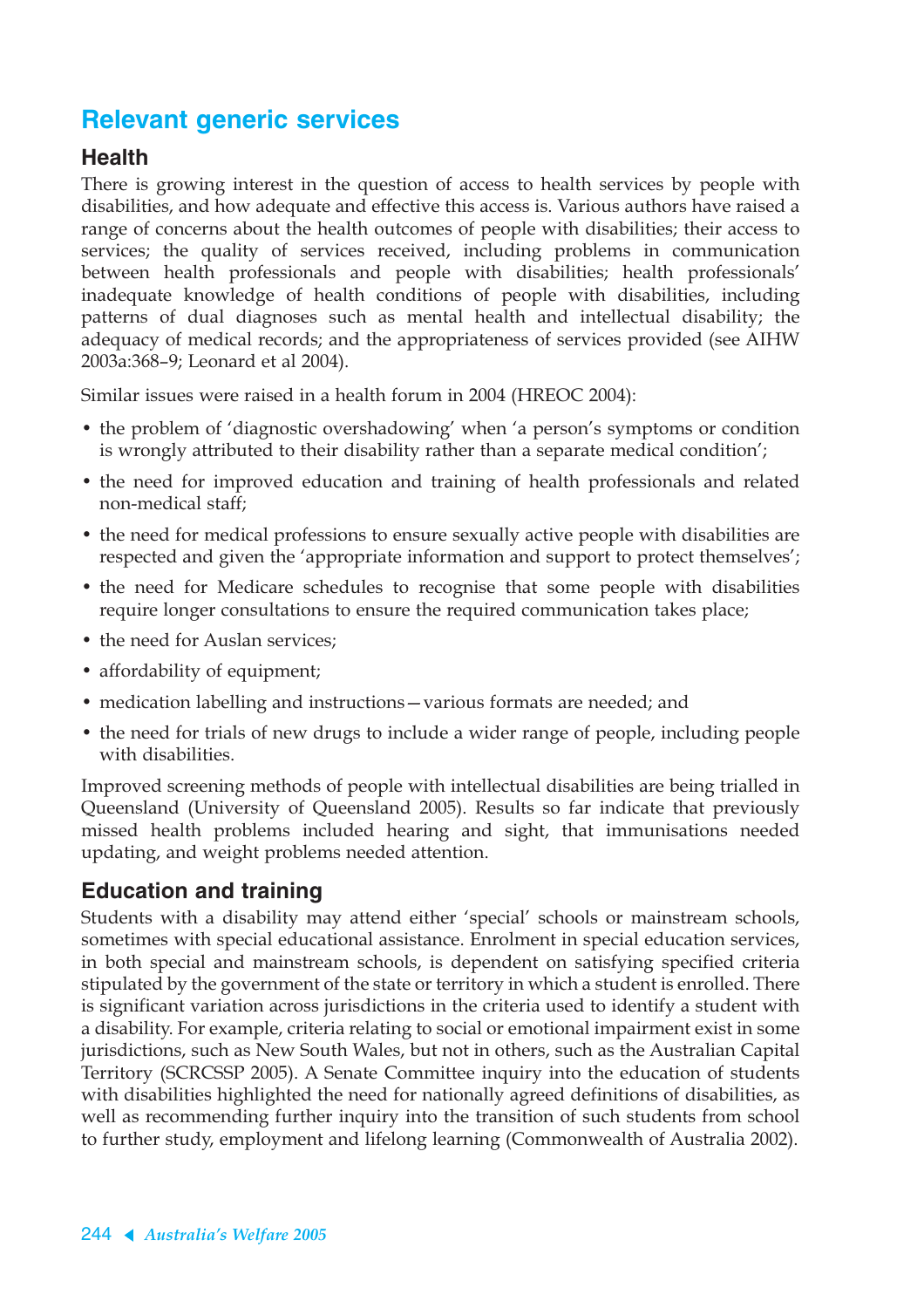|                                                     | $NSW^{(b)}$ | <b>Vic</b> | Qld    | WA <sup>(c)</sup> | <b>SA</b> | <b>Tas</b> | <b>ACT</b>  | <b>NT</b>   | <b>Total</b> |
|-----------------------------------------------------|-------------|------------|--------|-------------------|-----------|------------|-------------|-------------|--------------|
| Government schools <sup>(d)</sup>                   |             |            |        |                   |           |            |             |             |              |
| Mainstream                                          | 29,066      | 13,964     | 12,120 | 9,495             | 11,536    | 2,769      | 1,316       | 4,210       | 84,476       |
| Special                                             | 3,981       | 7,180      | 2,612  | 735               | 996       | 184        | 287         | 195         | 16,170       |
| Total                                               | 33,047      | 21,144     | 14,732 | 10,230            | 12,532    | 2,953      | 1,603       | 4,405       | 100,646      |
| Percentage attending mainstream schools             | 88.0        | 66.0       | 82.3   | 92.8              | 92.1      | 93.8       | 82.1        | 95.6        | 83.9         |
| Percentage of all government school<br>students     | 4.4         | 3.9        | 3.3    | 4.1               | 7.4       | 4.7        | 4.5         | 12.0        | 4.4          |
| Non-government schools <sup>(e)</sup>               |             |            |        |                   |           |            |             |             |              |
| Mainstream                                          | 8,986       | 5,727      | 2,700  | 1,546             | 2,391     | 304        | 300         | 181         | 22,135       |
| Special                                             | 1,245       | 506        | 143    | 34                | 137       | 16         | $\mathbf 0$ | $\mathbf 0$ | 2,081        |
| Total                                               | 10,231      | 6,233      | 2,843  | 1,580             | 2,528     | 320        | 300         | 181         | 24,216       |
| Percentage attending mainstream schools             | 87.8        | 91.9       | 95.0   | 97.8              | 94.6      | 95.0       | 100.0       | 100.0       | 91.4         |
| Percentage of all non-government school<br>students | 2.8         | 2.2        | 1.4    | 1.5               | 3.0       | 1.5        | 1.2         | 2.1         | 2.2          |
| <b>Total students with disabilities</b>             | 43,278      | 27,377     | 17,575 | 11,810            | 15,060    | 3,273      | 1,903       | 4,586       | 124,862      |
| Total all students ('000)                           | 1,108.6     | 826.4      | 648.0  | 358.6             | 252.0     | 83.8       | 59.9        | 45.4        | 3,382.7      |
| Percentage of all school students                   | 3.9         | 3.3        | 2.7    | 3.3               | 6.0       | 3.9        | 3.2         | 10.1        | 3.7          |

**Table 5.19: Students with disabilities attending government and non-government schools, 2004 (FTE)(a)**

(a) FTE students are not the actual number attending. For example, a student attending for half the normal school hours will be half an FTE student. The number of enrolled students will normally be greater than the number of FTE.

(b) Data for government mainstream schools in NSW include students with disabilities in regular classes (16,600 students) and special classes (12,466). Only students with disabilities in regular classes were reported in 2002.

(c) Data for government special schools in WA include education support schools and education support centres.

(d) Data for government schools in NSW include students at kindergarten level; in Vic, exclude kindergarten level and early special education facilities; in Qld, exclude kindergarten level and may include early special education facilities depending on where they are based; in WA, include kindergarten or pre-primary level; in SA, exclude preschools; in Tas, include kindergarten level but exclude early special education facilities; in NT, include preschools; and in the ACT include kindergarten or pre-primary level.

(e) Data for non-government schools include students at kindergarten level.

Sources: DEST 2004 Non-government Schools Census, unpublished data; and data provided to AIHW by state and territory education authorities.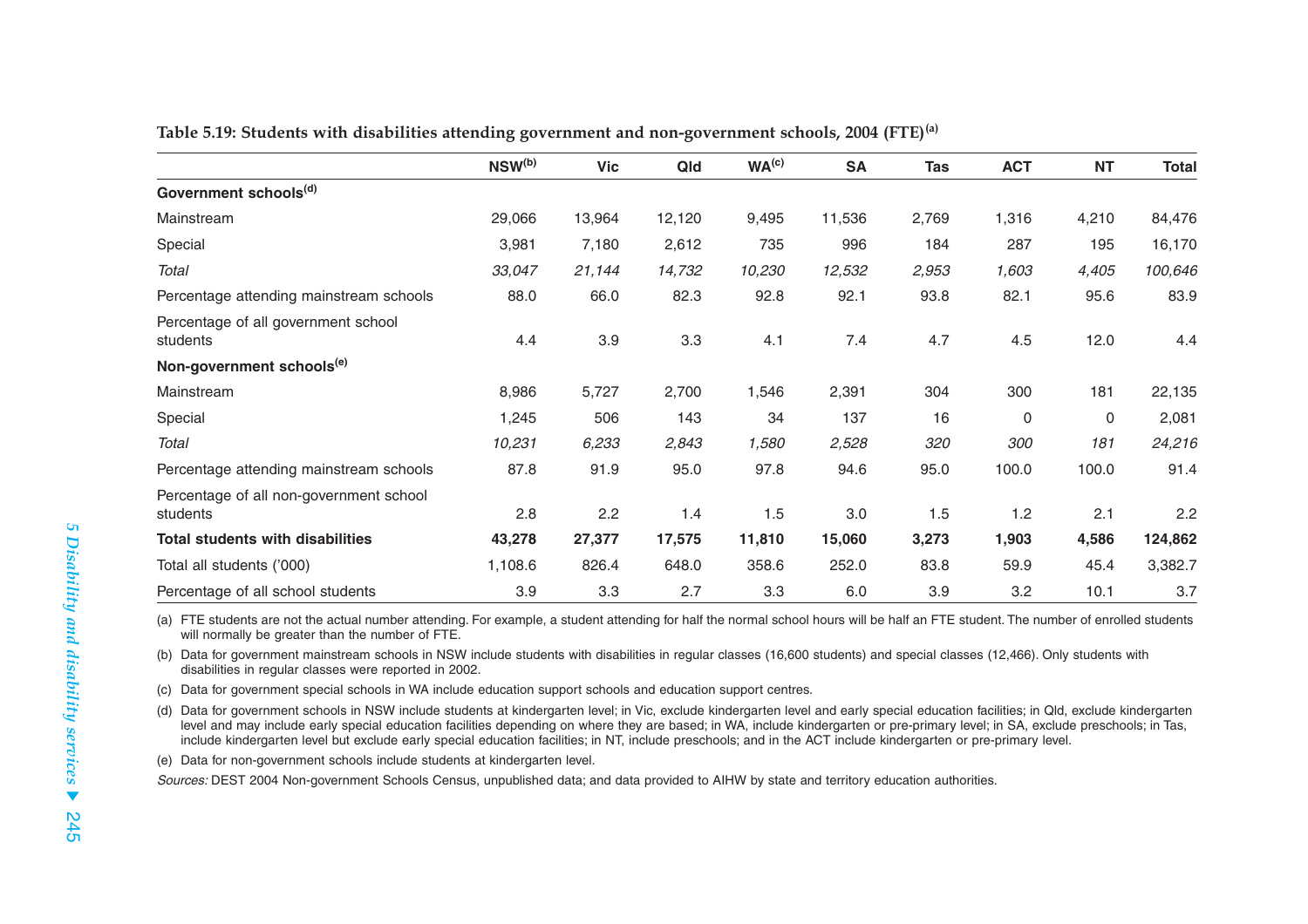In 2004, there were 124,862 school students with disabilities—100,646 attending government schools, of whom 84% were in mainstream schools, and 24,216 attending nongovernment schools, of whom 91% were in mainstream schools (Table 5.19). Variation between jurisdictions in the proportion of students attending mainstream schools in the government sector was marked—from 66% in Victoria to 96% in the Northern Territory. In the non-government sector, the proportion of students attending mainstream schools varied from 88% in New South Wales to 100% in the Australian Capital Territory and the Northern Territory. This variation may reflect differences between jurisdictions in terms of enrolment integration policies as well as the availability of special schools.

Students with disabilities as a proportion of all students attending government and nongovernment schools ranged from 3% in Queensland to 10% in the Northern Territory. In all jurisdictions, the proportion of students with disabilities was greater in government schools than in non-government schools; nationally, the proportion of students with disabilities was twice as high in government schools (4%) as in non-government schools (2%).

National statistics on students with disabilities attending higher education have been collected since 1996. Since that time, the number has increased from 11,656 (1.9% of all students) to 24,593 (3.7%) in 2004 (DEST 2005b). It is important to note that these students identified through self-report.

The number of students in Vocational Education and Training (VET) reporting a disability has steadily increased, from 53,475 in 1998 (3.5% of all students) to 91,439 in 2003 (5.3%) (NCVER 2005). A number of factors have contributed to the apparent growth in participation levels, including the addition of new disability groups to the original definition, improved methods of identifying people with a disability, and greater and more coordinated efforts to improve access and participation for these people. Physical disabilities were the most common form of disability reported in 2003 (20%), followed by medical (17%), visual (15%), learning (14%) and hearing-related disabilities (12%). The majority (86%) of students with a reported disability had a single disability. Over the period 2001–04 the proportion of VET graduates with a disability who were employed after training increased from 45% to 51%, while the proportion who were unemployed after training declined from 21% to 16% (NCVER 2005). Despite these improvements, the proportion of graduates with a disability employed after training remained lower than graduates without a disability in 2004 (51% compared with 77%) and the proportion unemployed was higher than for those without a disability (16% compared with 11%).

### **Employment assistance**

Centrelink provides an assessment and referral service for job seekers with a disability. Job seekers are assessed to determine the level of assistance required by an individual seeking employment. Disability Employment Indicators may also be used for further assessment if a person indicates that they have a disability that may affect their ability to work; this instrument is used to gauge the type and level of support a person will require in their employment. Depending on the level of support these measures indicate a person will need, Centrelink refers them to the Job Network, or a specialist disability employment service (see CSTDA service user information above), or a vocational rehabilitation program delivered by CRS Australia.

People with disabilities thus have access to mainstream employment services through DEWR's Job Network. DEWR has several processes in place to assist people with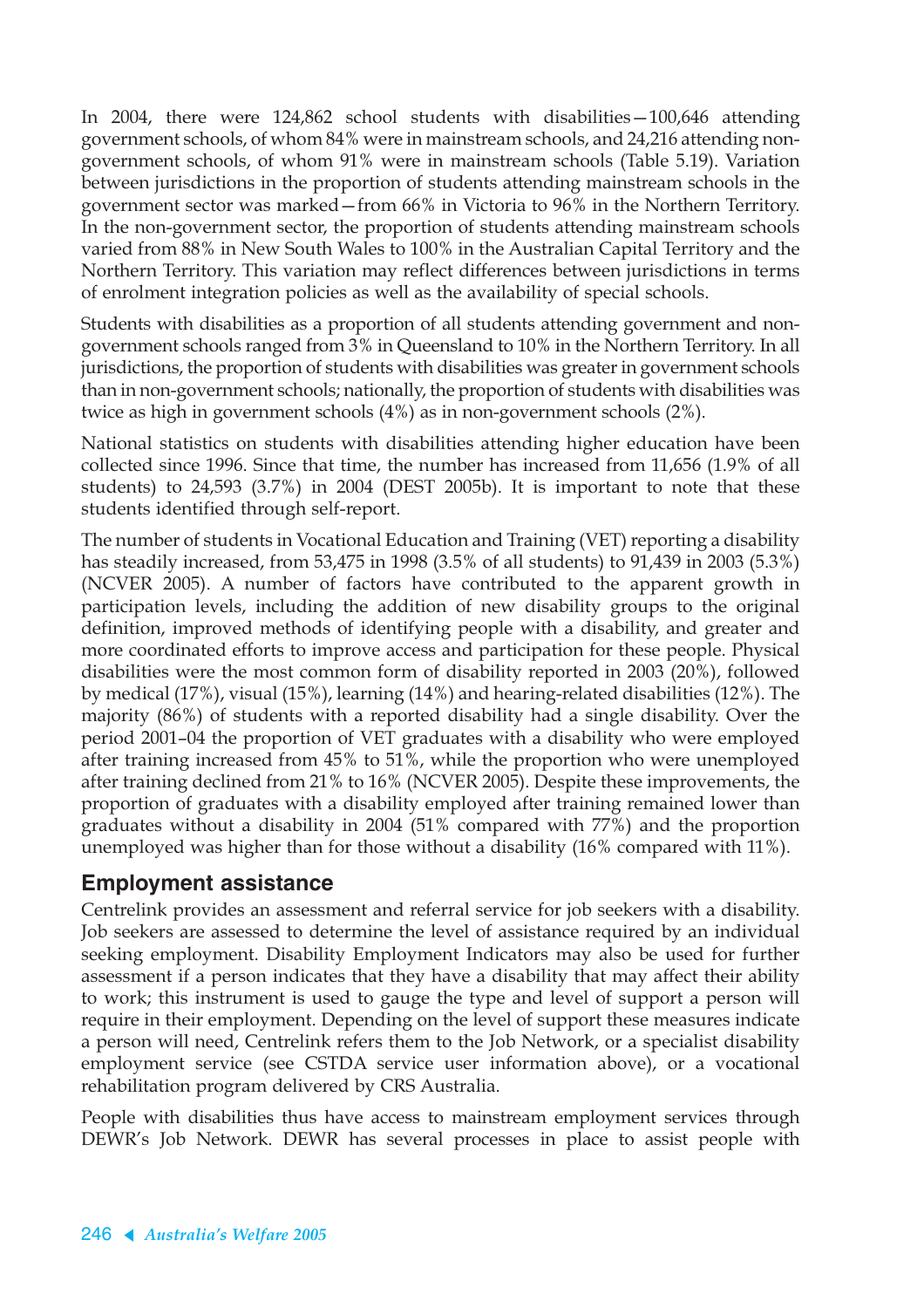disabilities seeking mainstream employment. The Active Participation Model, introduced in July 2003, was designed to improve access to job seekers with a disability through individualised support. Included in this assistance is access to a Job Seeker Account, which allows individuals to receive additional assistance to meet their specific needs, such as training and equipment. There is also a range of specialist Job Network providers who address the needs of specific disability groups, such as people with hearing or vision impairments or mental health issues. The Employer Incentive Strategy is designed to encourage employers to provide opportunities for people with disabilities; during 2003–04 this incentive assisted 6,280 people through the supported wage system (3,425), wage subsidies (2,580) and workplace modifications (275) (DEWR 2004a).

During 2003–04, 27,160 people with disabilities commenced the Job Placements program (5.2% of the total 518,008 people in this program), and a further 46,728 people with disabilities commenced Intensive Support (7.6% of the total) (DEWR 2004a).

A person is said to have achieved a 'positive outcome' in a Job Network program if they are employed, in training, or in education 3 months after completion of the program. Of the 4,452 job seekers with a disability who exited the Job Placements program between 1 July 2003 and 30 June 2004, 59% achieved a positive outcome, compared with 74% of all job seekers (Table 5.20). Of the 18,984 job seekers with a disability exiting customised Intensive Support, 46% achieved a positive outcome, compared with 53% of all job seekers exiting this type of support. There were a further 2,907 job seekers with a disability who exited intensive job search training support—53% of these achieved a positive outcome, compared with 63% of all job seekers who exited this type of support.

|                                          | Job seekers with a disability |                             | All job seekers    |                             |  |
|------------------------------------------|-------------------------------|-----------------------------|--------------------|-----------------------------|--|
|                                          | Number of<br>exits            | <b>Positive</b><br>outcomes | Number of<br>exits | <b>Positive</b><br>outcomes |  |
| Job Placements                           | 4.452                         | 59.2%                       | 121.815            | 74.4%                       |  |
| Intensive Support: customised assistance | 18.984                        | 45.8%                       | 185.126            | 53.0%                       |  |
| Intensive Support: job search training   | 2,907                         | 52.9%                       | 133,136            | 63.1%                       |  |

**Table 5.20: Job seekers exiting Job Network programs and proportion achieving positive outcomes, 2003–04**

Note: numbers include those people who exited Job Network services between 1 July 2003 and 30 June 2004, and outcomes achieved 3 months after their exit date (up to 30 September 2004). Source: DEWR 2004b.

### **Housing and accommodation assistance**

At 30 June 2004, there were 99 community housing organisations funded under the Commonwealth State Housing Agreement (CSHA) with specifically targeted assistance to people with a disability. Just over 5,000 households living in CSHA community housing contained a person with a disability, representing 21% of all households assisted (AIHW 2005d).

Forty-two percent of public housing tenants aged 15–64 years reported a disability in 2003, compared with 17% of people in all housing tenure types. At 30 June 2004, 27% of public housing tenants and 17% of SOMIH tenants reported that their main source of household income was DSP (see Tables 6.6, 6.15 and 6.16).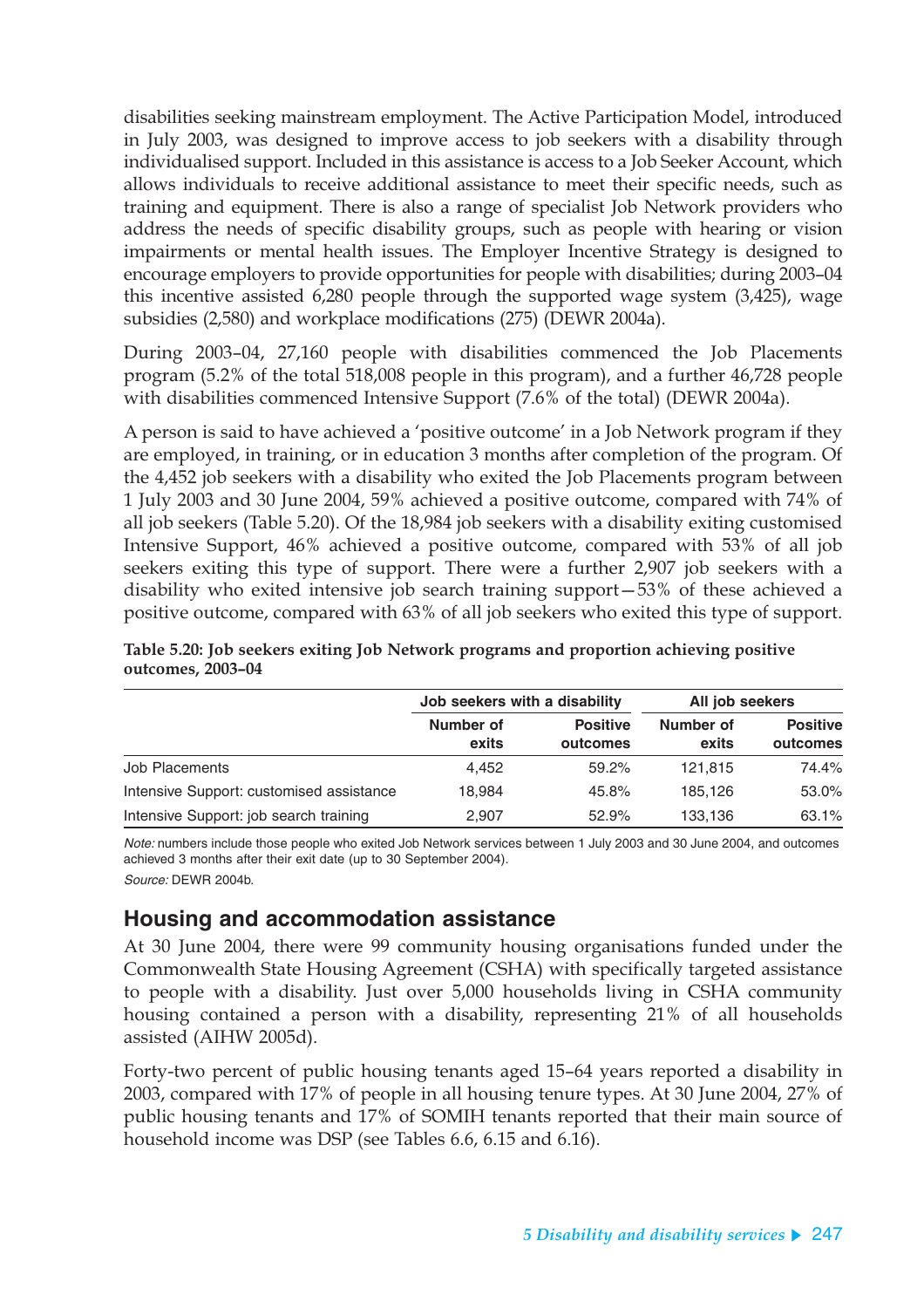People accessing services from the Supported Accommodation Assistance Program (SAAP) were considered part of the 'disability' client group if they received DSP or DVA disability pension; were referred from or to a psychiatric unit; or requested or received disabilityspecific services (AIHW: Murdoch 2005). During 2002–03, of the total 97,600 SAAP clients, 24,900 (26%) were in the SAAP 'disability' client group<sup>2</sup>. These 'disability' clients had an average of 1.80 support periods, compared with 1.67 for all other clients. People in this client group were more likely than other SAAP clients to be male (58% compared with 38%), and were on average 7 years older (mean age of 36.8 years compared with 29.8 years for other SAAP clients). See Chapter 7 for more discussion of the SAAP program.

## **Unpaid care**

The provision of unpaid care is not only a vital part of Australian family life, but a critically important complement to formal services. Trends in deinstitutionalisation and non-institutionalisation mean that greater numbers and proportions of people with severe disabilities now live in the community, frequently with families (AIHW 2001; AIHW: Madden et al. 1999; AIHW: Wen & Madden 1998). Outcomes for people with disabilities and the wellbeing of Australian families are thus strongly affected by the adequacy and quality of in-home support.

In 2003, Australians aged less than 65 years who needed help with self-care, mobility or communication received most of the assistance they needed from family and friends—65% received informal assistance only, 26% received both formal and informal assistance, 3% received formal assistance only and 6% had no provider of assistance (Table 5.21). People needing assistance with communication were likely (63%) to be receiving a mix of formal and informal assistance. The picture was slightly different for the 'non-core activities' listed—43% of people received informal assistance only with these activities, 51% both informal and formal assistance, 4% formal service only, and 2% had no assistance.

'Primary carers' are those who provide the most ongoing assistance with core activities (self-care, mobility, communication). In 2003, primary carers (ABS 2004a):

- were mainly female (71%);
- cited a range of reasons for their caring role, the most common being 'family responsibility' (58% of primary carers), the belief that they could provide better care (39%), and 'emotional obligation' (35%);
- had a lower labour force participation rate (39%) than people who were not carers (68%); and
- spent long hours caring 37% of primary carers spent on average 40 hours or more per week providing care; 18% spent 20–39 hours per week.

Previous analyses of Australian survey data have pointed more generally to the reasons for and effects of caring (AIHW 2000a, 2002). 'For some, the primary caring role imposes considerable burden, but it is a role that people take on out of a sense of responsibility and the desire to provide the best possible care' (AIHW 2003a:114). A review of literature

<sup>2.</sup> This number may be an underestimate because some data items used to estimate the SAAP 'disability' group were not collected by all SAAP agencies (see AIHW: Murdoch 2005 for details).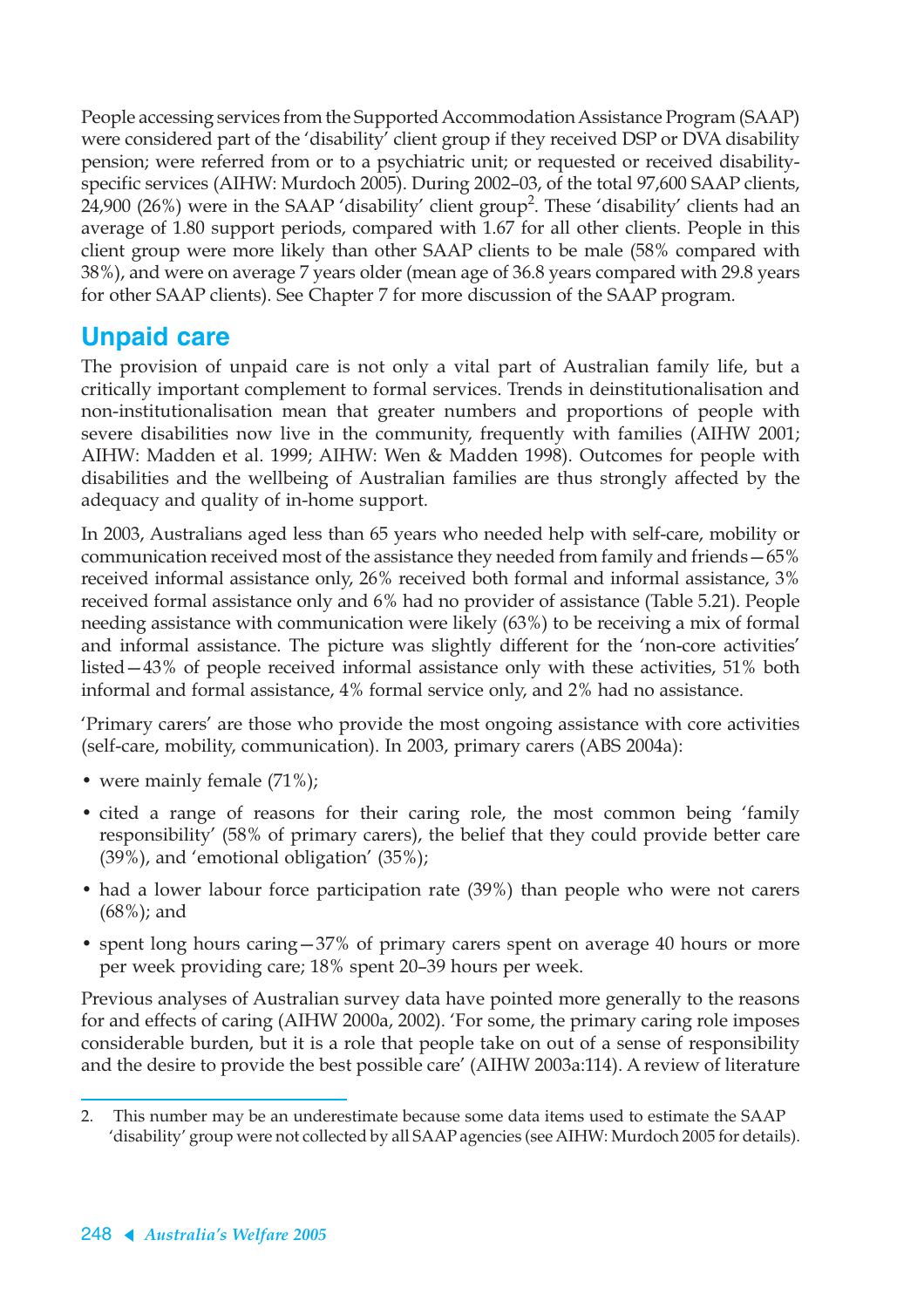dealing with carers' quality of life, while recording some positive findings, such as better relationships and understanding, concluded that 'caregivers of people with severe disability are at extreme risk of being highly stressed, clinically depressed, and with subjective quality of life that is way below normal' (Cummins 2001:97).

In 2003 there were 202,000 primary carers of people aged under 65, living with the main recipient of their care (Table 5.22). They were most likely to be a parent caring for a son or daughter (89,400 or 44%) or someone caring for a spouse or partner (88,600 also 44%).

| Type of provider                       |        |                           |                    |              |              |  |  |
|----------------------------------------|--------|---------------------------|--------------------|--------------|--------------|--|--|
|                                        |        |                           |                    | Informal and |              |  |  |
| Activity with which help needed        |        | No provider Informal only | <b>Formal only</b> | formal       | <b>Total</b> |  |  |
|                                        |        |                           | Number ('000)      |              |              |  |  |
| Self-care                              | 30.5   | 253.9                     | $*9.0$             | 25.2         | 318.6        |  |  |
| Mobility                               | 22.6   | 339.9                     | 11.3               | 92.9         | 466.6        |  |  |
| Communication                          | $*4.0$ | 48.5                      | $*6.4$             | 98.4         | 157.3        |  |  |
| Total core activity <sup>(a)</sup>     | 40.9   | 415.9                     | 18.1               | 166.6        | 641.5        |  |  |
| Cognition or emotion                   | 10.8   | 133.8                     | 19.1               | 153.0        | 316.8        |  |  |
| Health care                            | 14.7   | 160.7                     | 37.5               | 92.5         | 305.4        |  |  |
| Housework                              | $*9.1$ | 211.6                     | 14.6               | 24.3         | 259.6        |  |  |
| Property maintenance                   | $*8.6$ | 197.2                     | 22.9               | 49.9         | 278.5        |  |  |
| Paperwork                              | $*5.8$ | 103.4                     | $*7.7$             | $*9.6$       | 126.6        |  |  |
| Meal preparation                       | $*2.4$ | 103.8                     | $*4.8$             | $*5.2$       | 116.2        |  |  |
| Transport                              | $*9.4$ | 225.1                     | 13.3               | 20.6         | 268.3        |  |  |
| Total non-core activity <sup>(b)</sup> | $*9.1$ | 237.6                     | 24.6               | 282.9        | 554.2        |  |  |
|                                        |        |                           | Per cent           |              |              |  |  |
| Self-care                              | 9.6    | 79.7                      | $*2.8$             | 7.9          | 100.0        |  |  |
| Mobility                               | 4.8    | 72.8                      | 2.4                | 19.9         | 100.0        |  |  |
| Communication                          | $*2.6$ | 30.8                      | $*4.1$             | 62.5         | 100.0        |  |  |
| Total core activity <sup>(a)</sup>     | 6.4    | 64.8                      | 2.8                | 26.0         | 100.0        |  |  |
| Cognition or emotion                   | 3.4    | 42.3                      | 6.0                | 48.3         | 100.0        |  |  |
| Health care                            | 4.8    | 52.6                      | 12.3               | 30.3         | 100.0        |  |  |
| <b>Housework</b>                       | $*3.5$ | 81.5                      | 5.6                | 9.4          | 100.0        |  |  |
| Property maintenance                   | $*3.1$ | 70.8                      | 8.2                | 17.9         | 100.0        |  |  |
| Paperwork                              | $*4.6$ | 81.7                      | $*6.1$             | $*7.6$       | 100.0        |  |  |
| Meal preparation                       | $*2.1$ | 89.3                      | $*4.1$             | $*4.4$       | 100.0        |  |  |
| Transport                              | $*3.5$ | 83.9                      | 5.0                | 7.7          | 100.0        |  |  |
| Total non-core activity <sup>(b)</sup> | $*1.6$ | 42.9                      | 4.4                | 51.0         | 100.0        |  |  |

**Table 5.21: People aged under 65 years with a profound or severe core activity limitation living in households: type of assistance received, activity in which help is needed, 2003**

(a) Includes people who need help with at least one core activity.

(b) Includes people who need help with at least one core activity and one or more non-core activities.

Note: Estimates marked with \* have an associated relative standard error (RSE) of between 25% and 50% and should be interpreted accordingly.

Source: AIHW analysis of ABS 2003 Survey of Disability, Ageing and Carers confidentialised unit record file.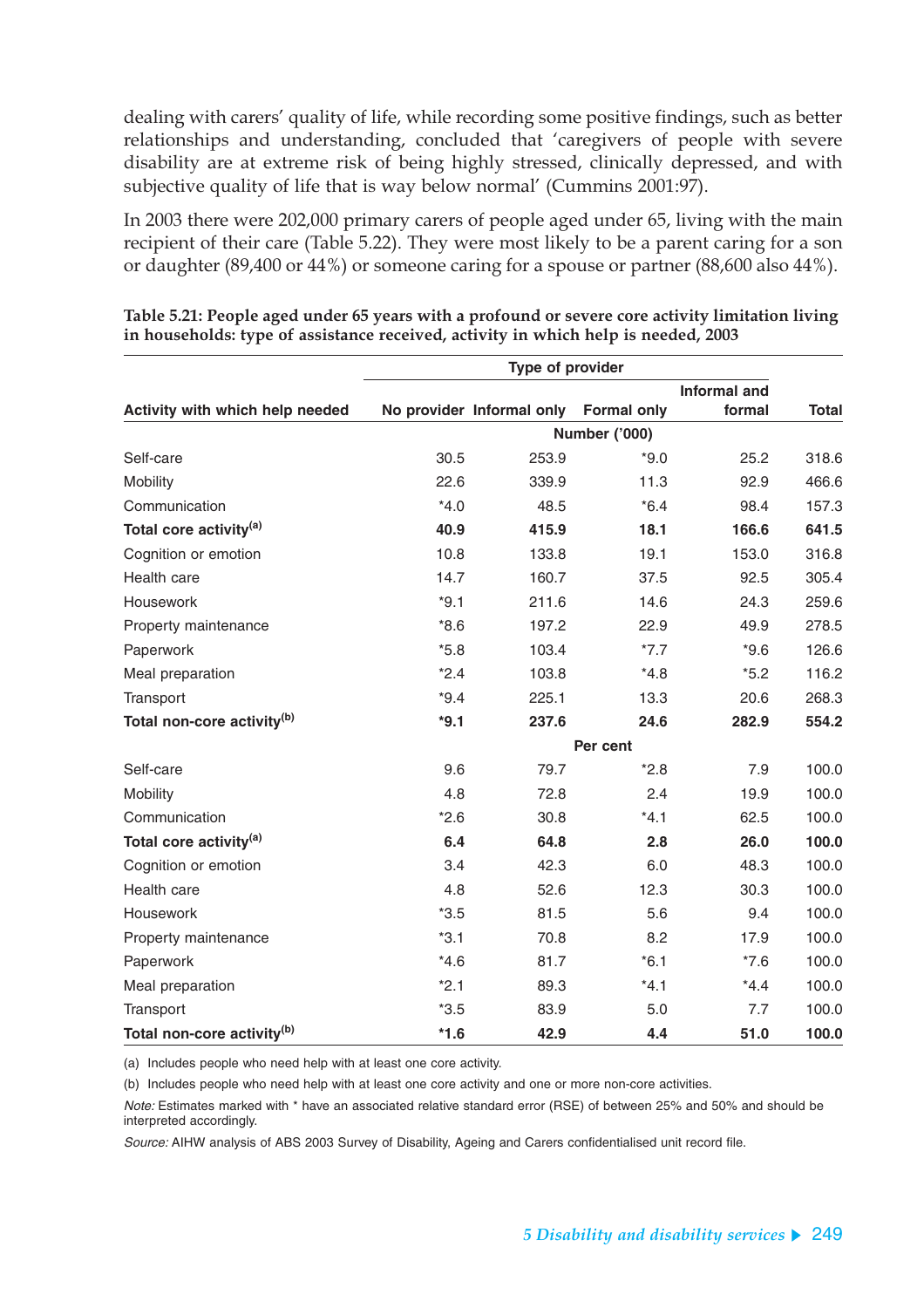|                      | <b>Partner</b> |          |            | Son or daughter<br><b>Parent</b> |            |          | Other      |          | <b>Total</b> |          |
|----------------------|----------------|----------|------------|----------------------------------|------------|----------|------------|----------|--------------|----------|
|                      | No. ('000)     | Per cent | No. ('000) | Per cent                         | No. ('000) | Per cent | No. ('000) | Per cent | No. ('000)   | Per cent |
| Years in caring role |                |          |            |                                  |            |          |            |          |              |          |
| Does not know        | $*3.1$         | $*3.5$   | $*$ 0.7    | $*$ 0.7                          | $*$ 0.5    | $*4.1$   |            |          | $*4.2$       | $*2.1$   |
| Less than 1 year     | $*4.5$         | $*5.1$   | $*2.9$     | $*3.3$                           | $*$ 0.4    | $*3.3$   | $*$ 0.5    | $*3.8$   | $*8.3$       | $*4.1$   |
| $1-4$ years          | 29.2           | 33.0     | 19.3       | 21.5                             | $*6.0$     | $*50.4$  | $*5.7$     | $*47.6$  | 60.2         | 29.8     |
| 5-9 years            | 23.5           | 26.5     | 22.7       | 25.4                             | $*2.7$     | $*22.6$  | $*2.6$     | $*21.6$  | 51.5         | 25.5     |
| $10-14$ years        | 14.2           | 16.0     | 20.3       | 22.7                             | $*$ 0.7    | $*5.5$   | $*0.2$     | $*2.1$   | 35.4         | 17.5     |
| $15-19$ years        | $*6.4$         | $*7.2$   | $*8.6$     | $*9.7$                           |            |          | $*1.5$     | $*12.2$  | 16.5         | 8.2      |
| 20 or more years     | $*7.7$         | $*8.7$   | 14.9       | 16.7                             | $**1.7$    | $**14.1$ | $**1.6$    | **12.9   | 25.9         | 12.8     |
| <b>Total</b>         | 88.6           | 100.0    | 89.4       | 100.0                            | 11.9       | 100.0    | 12.1       | 100.0    | 202.0        | 100.0    |
| Age group of carer   |                |          |            |                                  |            |          |            |          |              |          |
| $15 - 24$            | $*3.4$         | $*3.8$   | $*3.0$     | $*3.4$                           | $*8.2$     | $*68.6$  |            |          | 14.6         | 7.2      |
| $25 - 44$            | 22.6           | 25.5     | 51.6       | 57.7                             | $*2.9$     | $*24.2$  | $*3.9$     | $*32.5$  | 81.0         | 40.1     |
| $45 - 64$            | 54.5           | 61.5     | 30.7       | 34.3                             |            |          | $*6.0$     | $*49.9$  | 91.1         | 45.1     |
| $65+$                | $*8.2$         | $*9.2$   | $*4.1$     | $*4.6$                           | $*0.9$     | $*7.2$   | $*2.1$     | $**17.6$ | 15.3         | 7.6      |
| <b>Total</b>         | 88.6           | 100.0    | 89.4       | 100.0                            | 11.9       | 100.0    | 12.1       | 100.0    | 202.0        | 100.0    |

**Notes** 

1. Table includes primary carers aged 15 years or more living in households with the main recipient of care.

2. The estimates of disability are based on the confidentialised unit record file (CURF) of the ABS 2003 Survey of Disability, Ageing and Carers (SDAC). To protect the confidentiality of survey respondents, some children's records have been dropped and any households that were identifiable have been dropped from the CURF. Therefore, the estimates based on the CURF do not exactly match those of ABS published reports. The estimates from the CURF are used throughout the chapter for internal consistency.

3. Estimates marked with \* have an associated relative standard error (RSE) of between 25% and 50% and should be interpreted accordingly.

4. Estimates marked with \*\* have an associated relative standard error (RSE) of greater than 50% and should be interpreted accordingly

Source: AIHW analysis of ABS 2003 Survey of Disability, Ageing and Carers confidentialised unit record file.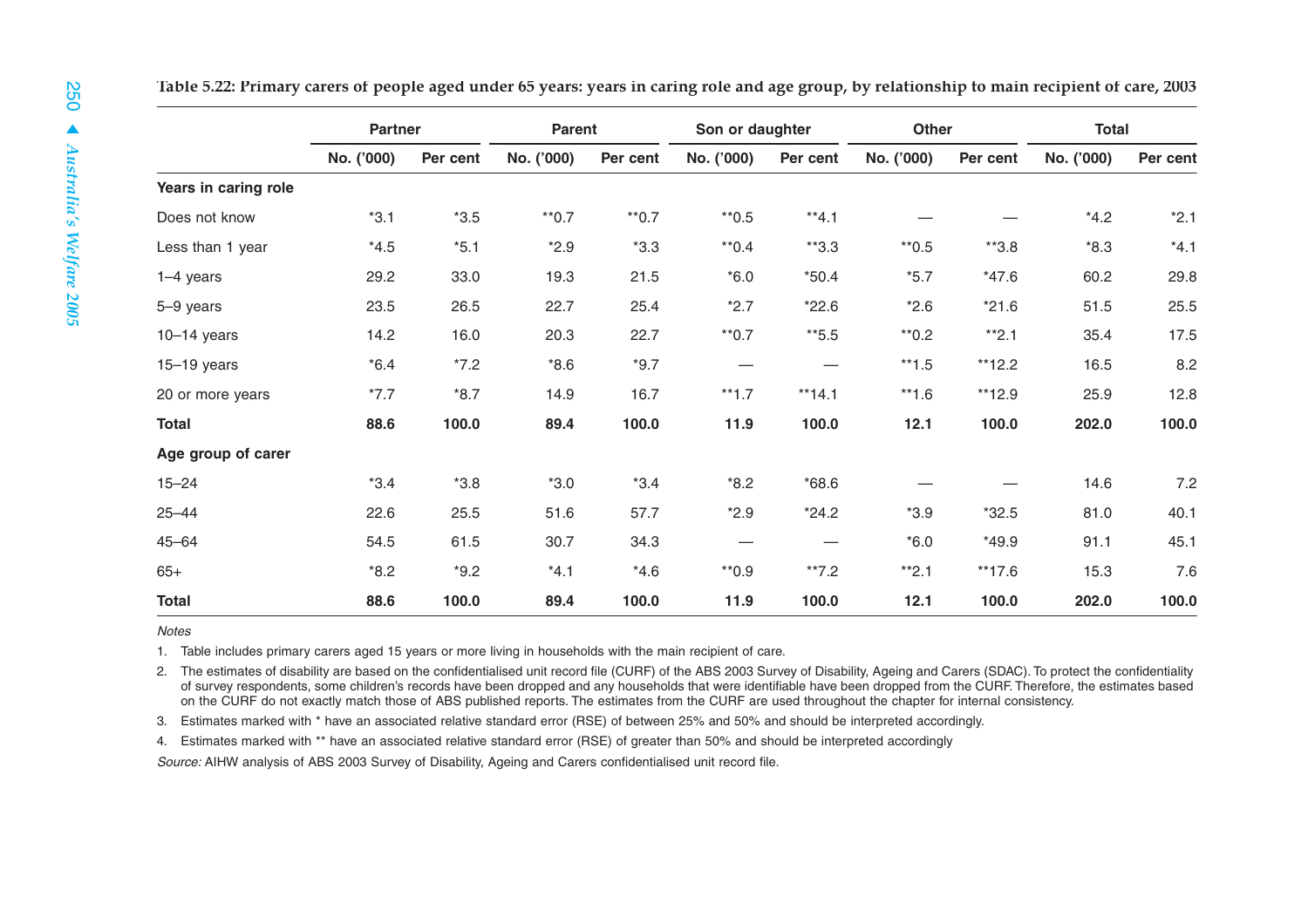The majority of parent carers were in the 25–44 age range (58%); and 34% were aged 45–64 years. An estimated 4,100 were aged 65 years and over; a total of 6,400 primary parent carers were aged 65+ (ABS 2004a:52). Care had been provided by parents over a much longer time span than by others—23% had cared for their son or daughter for 10–14 years (compared to 16% for spouse carers), 10% for 15–19 years (compared to 7%) and 17% for 20 or more years (compared to 9% for spouse carers).

People with profound or severe core activity limitations aged under 65 years were, then, located in an environment of assistance provided chiefly by family and friends, with a further ingredient of formal assistance to them and their carers. How well did this mix work for the carers?

- Some 20% of carers living with a person aged under 65 reported the need for further assistance—12% received some assistance but needed more, while 8% needed assistance and received none; 35% received assistance and needed no more while 45% did not need assistance (Table 5.23).
- Most carers (63%) reported that there was another person providing regular assistance with caring tasks, but 29% said there was not.
- Respite services played a limited role in their lives. The majority of primary carers (76%) said that they had never received respite and did not want it. However, 8% of primary carers had never received respite and needed it. For those who had used respite, there was incomplete reach of the service—3% of primary carers had received a formal respite service in the previous 3 months and did not need further assistance; 5% had received such respite but needed more; 4% did not receive such respite but needed it. Overall, then, some 18% of primary carers of people with severe/profound core activity limitations needed more respite provided by formal services.

More information on the care of older Australians is provided in Chapter 4. The total imputed value of unpaid care is discussed and estimated in Chapter 8.

# **5.5 Outcomes**

Participation is a widely recognised goal of people with disabilities, an explicit goal of disability programs, and hence a key criterion for judging outcomes for people with disabilities within Australian society (see Sections 5.2 and 5.4). A discussion of participation by people with disabilities in Australian society is the primary focus of this section, following a brief overview of some service-related outcomes.

## **Service-related outcomes**

### **Accessibility**

Access to services is an important indicator of service or program outcomes. Access to generic services such as health, education and employment is indicated in Section 5.4, although there is room for data improvement.

Access to disability support services provided under the CSTDA is indicated in Table 5.24. CSTDA services are targeted at people needing ongoing assistance with self-care, mobility and communication. The 'potential population' for these services is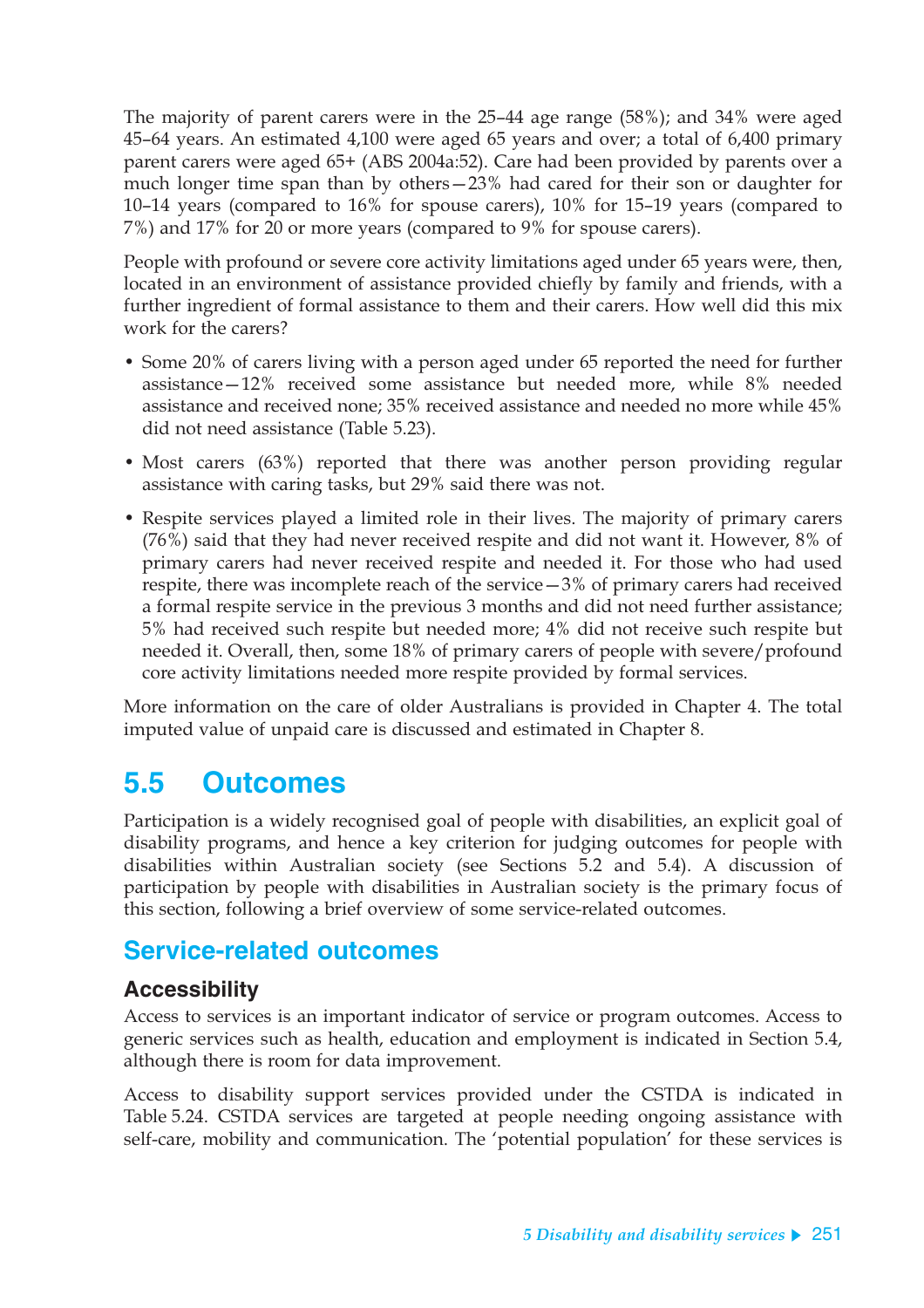calculated from population disability survey estimates of these numbers, further applying an Indigenous factor to allow for higher rates of disability in that group and a labour force factor for employment services. Respite potential population figures allow for family arrangements (AIHW 2005c). It is not suggested that every person needing ongoing assistance needs a formal service. The 'potential population' estimates were constructed for comparative purposes, to provide indications of relative need, for interstate comparisons and trend analyses.

|                                         | $15-64$ years       |        | $65+$ years         |         | Total 15+ years     |        |  |
|-----------------------------------------|---------------------|--------|---------------------|---------|---------------------|--------|--|
|                                         | No. ('000) Per cent |        | No. ('000) Per cent |         | No. ('000) Per cent |        |  |
| Need for and receipt of assistance      |                     |        |                     |         |                     |        |  |
| Receives assistance and:                |                     |        |                     |         |                     |        |  |
| does not need further assistance        | 64.1                | 34.3   | 6.0                 | 39.0    | 70.0                | 34.7   |  |
| needs further assistance                | 22.6                | 12.1   | 2.1                 | 13.7    | 24.7                | 12.2   |  |
| Does not receive assistance and:        |                     |        |                     |         |                     |        |  |
| needs assistance                        | 15.3                | 8.2    | 1.0                 | 6.9     | 16.4                | 8.1    |  |
| does not need assistance                | 84.7                | 45.4   | 6.2                 | 40.5    | 90.9                | 45.0   |  |
| <b>Total</b>                            | 186.7               | 100.0  | 15.3                | 100.0   | 202.0               | 100.0  |  |
| Availability of fall-back carer         |                     |        |                     |         |                     |        |  |
| Available                               | 120.5               | 64.5   | 6.8                 | 44.5    | 127.3               | 63.0   |  |
| Not available                           | 50.5                | 27.1   | 7.1                 | 46.2    | 57.6                | 28.5   |  |
| Don't know if available                 | 15.7                | 8.4    | 1.4                 | 9.3     | 17.1                | 8.5    |  |
| <b>Total</b>                            | 186.7               | 100.0  | 15.3                | 100.0   | 202.0               | 100.0  |  |
| Need for and receipt of respite care    |                     |        |                     |         |                     |        |  |
| Received in the last 3 months and:      |                     |        |                     |         |                     |        |  |
| does not need further care              | $*6.2$              | $*3.3$ | $*$ <sup>0.2</sup>  | $**1.5$ | $*6.5$              | $*3.2$ |  |
| needs further care                      | 10.4                | 5.6    | $*$ 0.5             | $*3.5$  | 10.9                | 5.4    |  |
| None received in the last 3 months and: |                     |        |                     |         |                     |        |  |
| does not need care                      | $*6.7$              | $*3.6$ | $*$ 0.7             | $**4.7$ | $*7.4$              | $*3.7$ |  |
| needs care                              | $*7.0$              | $*3.8$ | $*$ 0.9             | $*5.6$  | $*7.9$              | $*3.9$ |  |
| Never received respite care and:        |                     |        |                     |         |                     |        |  |
| does not need or want care              | 139.7               | 74.8   | 12.9                | 84.6    | 152.6               | 75.5   |  |
| needs care                              | 16.7                | 8.9    |                     |         | 16.7                | 8.3    |  |
| <b>Total</b>                            | 186.7               | 100.0  | 15.3                | 100.0   | 202.0               | 100.0  |  |

**Table 5.23: Primary carers of people aged under 65 years, by carers age group and assistance needed, 2003**

**Notes** 

1. Includes primary carers aged 15 years or more living in households with the main recipient of care.

2. Estimates marked with \* have an associated relative standard error (RSE) of between 25% and 50% and should be Interpreted accordingly.

3. Estimates marked with \*\* have an associated relative standard error (RSE) of greater than 50% and should be interpreted accordingly.

Source: AIHW analysis of ABS 2003 Survey of Disability, Ageing and Carers confidentialised unit record file.

Employment services reach relatively more of their potential target group (196 service users per 1,000 potential population), and accommodation support services the fewest of the major service categories (48 service users per 1,000 potential population—Table 5.24).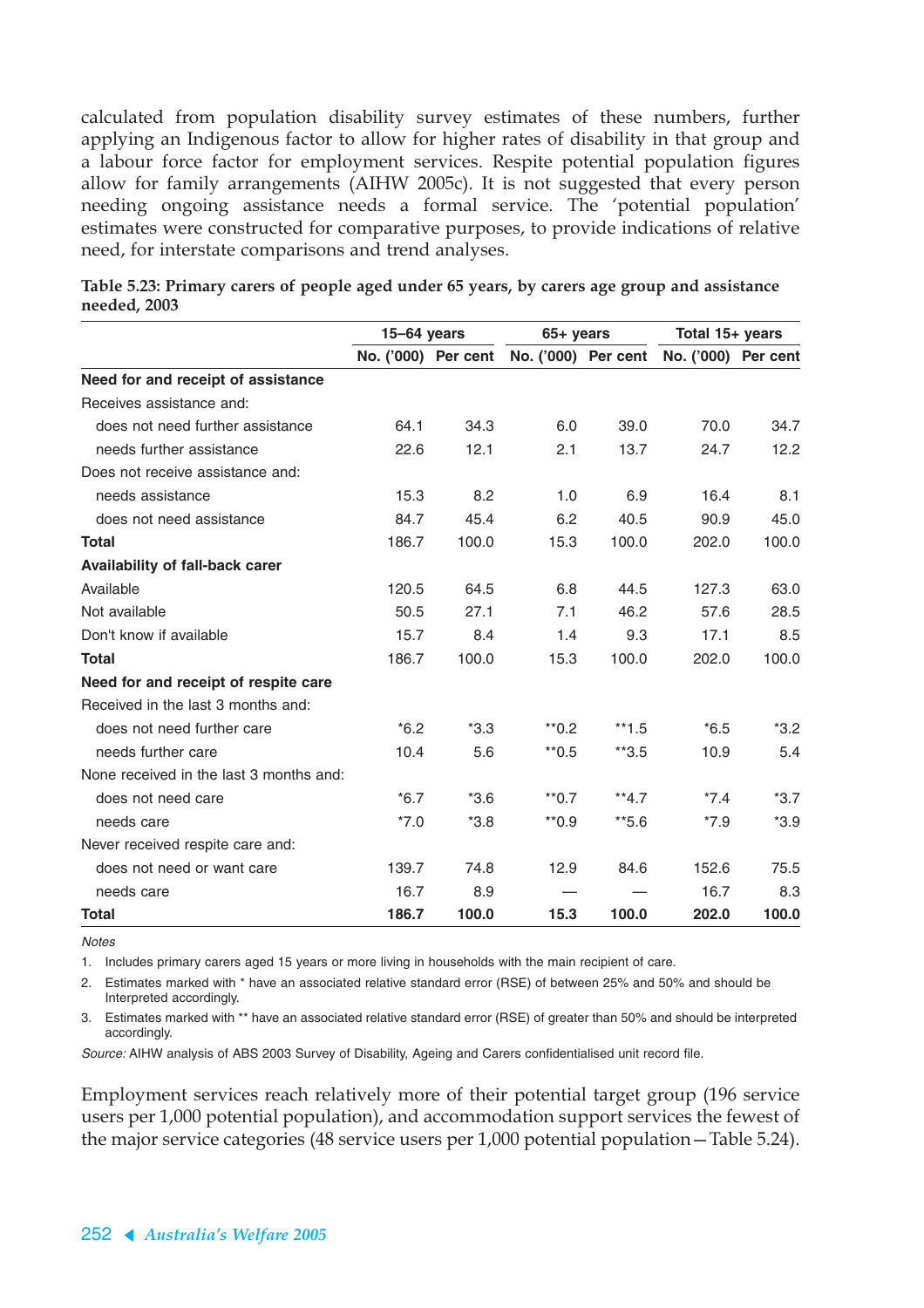This basic indicator takes no account of the different levels of service provided—for instance accommodation support services, in some cases, provide a high level of support over many hours —nor the presence of complementary informal care, possibly more likely for people needing accommodation support than employment support.

CSTDA services are not entitlement services nor do they, as do some aged care services, have a planning ratio (see Chapter 4 and AIHW 2002:214–16). Unmet need in 2001 for specialist disability services was reported by the AIHW as: 12,500 people needing accommodation and respite services, 8,200 places for community access services, and 5,400 people needing employment support (AIHW 2002). These estimates have not been updated. This report and others have pointed to the unmet need for relevant equipment and the fragmentation of national supply mechanisms (AIHW: Bricknell 2003). 'Managing demand' remains one of the five key policy priorities under the CSTDA, advocacy groups continue to point to ongoing unmet need for disability support services, and the figures in Table 5.23 suggest that informal carers need further assistance from formal services.

| Table 5.24: CSTDA-funded service users and 'potential populations' for selected service |  |
|-----------------------------------------------------------------------------------------|--|
| groups, 2003-04                                                                         |  |

| Service group         | Service users, 2003-04 | <b>Potential population</b><br>(June 2003) | Service users per 1,000<br>potential population |
|-----------------------|------------------------|--------------------------------------------|-------------------------------------------------|
| Accommodation support | 33,175                 | 687,710                                    | 48.2                                            |
| Community support     | 78,847                 | 687,710                                    | 114.7                                           |
| Community access      | 47.636                 | 687,710                                    | 69.3                                            |
| Respite               | 20.547                 | 213,298                                    | 96.3                                            |
| Employment            | 64.281                 | 328,677                                    | 195.6                                           |

**Notes** 

1. The potential population for accommodation support and community access is the number of people aged under 65 years, with profound or severe core activity limitation, multiplied by an Indigenous factor.

2. The potential population for respite is the number of people aged under 65 years, with profound or severe core activity limitation and a primary carer, multiplied by an Indigenous factor.

3. The potential population for employment services is the number of people aged 15–64 years with profound or severe core activity limitation, multiplied by both an Indigenous factor and the labour force participation rate.

4. Numbers of people with profound or severe core activity limitation are AIHW estimates derived using the ABS 2003 Survey of Disability, Ageing and Carers data.

5. The Indigenous factor was calculated using weighted population data for all people and multiplying the data for Indigenous Australians by two and adding the data for non-Indigenous Australians. Hence Indigenous Australians are weighted at two and non-Indigenous Australians at one.

Source: AIHW 2005c.

## **CSTDA quality and outcome indicators**

It is possible to monitor the achievement of explicit program goals believed to relate to service quality and outcomes for people. Deinstitutionalisation, for instance, has been a goal in the disability services field for some years, and the proportion of people receiving 'community-based' accommodation support services (receiving support while in accommodation other than institutions and hostels) has risen since 1995 (Section 5.4). Disability services under the CSTDA are required to meet nationally agreed standards (DHSH 1993; FaCS 2005d).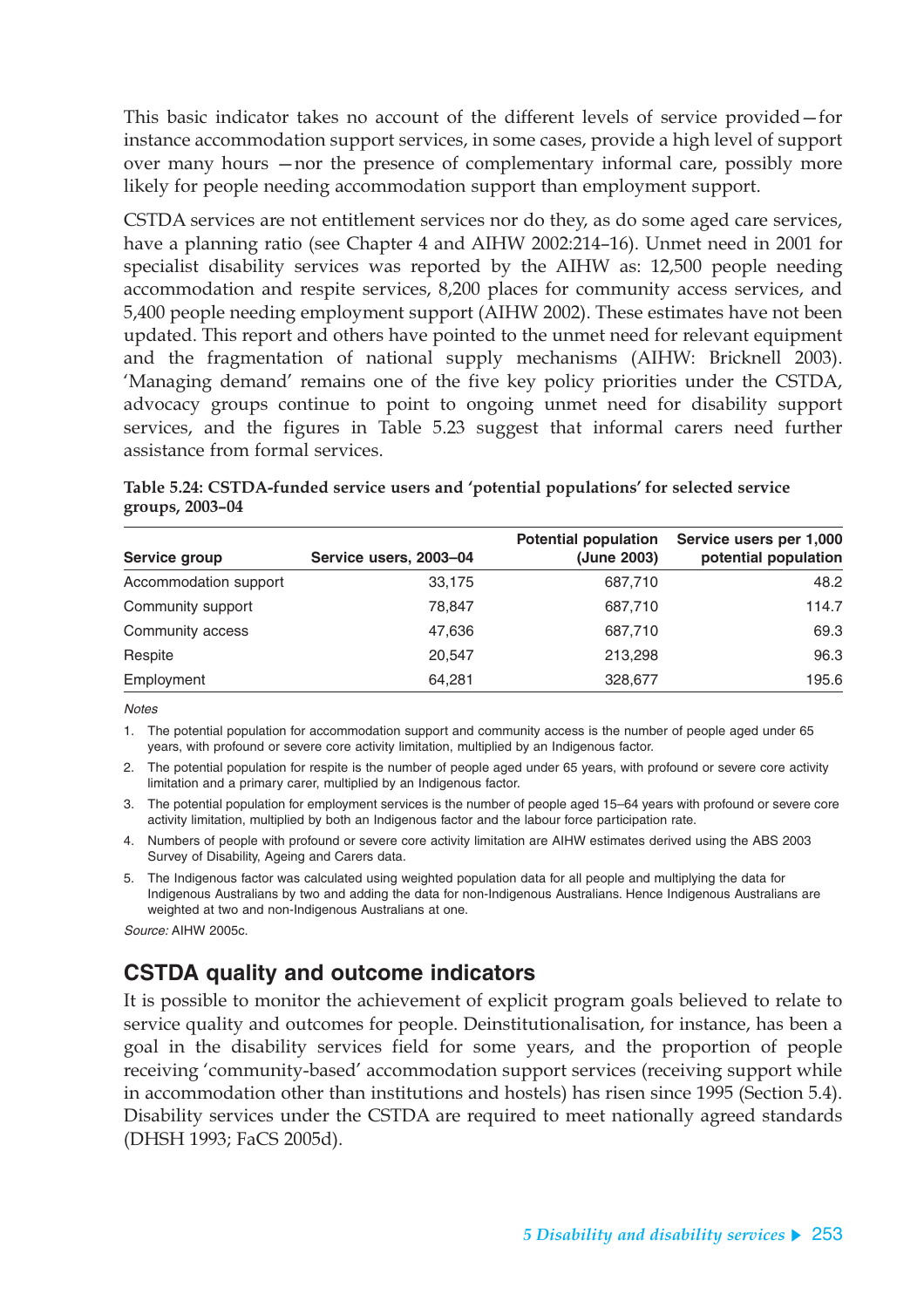There was considerable discussion of the need to have better outcome and quality indicators during the CSTDA NMDS redevelopment process (AIHW 2003c). While service quality has been promoted by the creation of service standards and the establishment of monitoring processes, no feasible way of collecting meaningful national data reflecting 'quality' was identified or agreed. An outcome framework suitable for the CSTDA is described in the redevelopment report; it was anticipated that the framework could be used to plan for and to record client outcomes. Nevertheless it was recognised that the recording of client outcomes by service providers, for accountability purposes, in a field such as the disability field, is of questionable validity. 'Client satisfaction' and similar concepts can, in theory, provide information about service quality and client outcomes. In practice, consumer satisfaction surveys have achieved poor response rates and yielded limited new meaningful information (E-QUAL and Donovan Research 2000). Thus a feasible way of improving indicators of service quality and client outcomes in the CSTDA NMDS collection has yet to be developed.

## **Participation as a whole-of-government outcome**

In previous editions of *Australia's Welfare*, outcomes for people with a disability have been described using the framework of the International Classification of Functioning, Disability and Health (ICF); this is the approach used here. Participation, according to the ICF, is recorded in nine broad life areas in which all people, irrespective of disability, can expect to participate. In reflecting a 'whole person' and whole-of-life approach to participation, the ICF underpins a whole-of-government perspective for reviewing outcomes for people with disabilities.

The section provides a summary picture of participation in Australian society by people with disabilities. Population survey data are applied to the international standard framework of the ICF.

The outcome measures presented here are population measures. That is, they indicate a 'status' measure, but the cause cannot be attributed to any specific services or other factors. Further, they do not include outcomes for all people affected by disability, for instance the carer outcomes illustrated in Section 5.4. Nevertheless the data in this section are relevant outcome indicators for whole-of-government approaches to service provision to people with a disability.

## **Overview of participation**

Measures now in national data standards are used here (where relevant data are available) to indicate outcomes in each of the nine ICF life areas or domains in which all people expect to participate—the difficulty experienced, assistance needed, the extent of participation, and satisfaction with participation. The analyses also illustrate gaps and further areas for improvement in this important ABS survey.

### **Extent of participation**

The extent to which people with disabilities participate in the various life domains of the ICF is best indicated by comparison of their participation with that of the general population; this is in line with the underlying rights philosophy (see Section 5.2).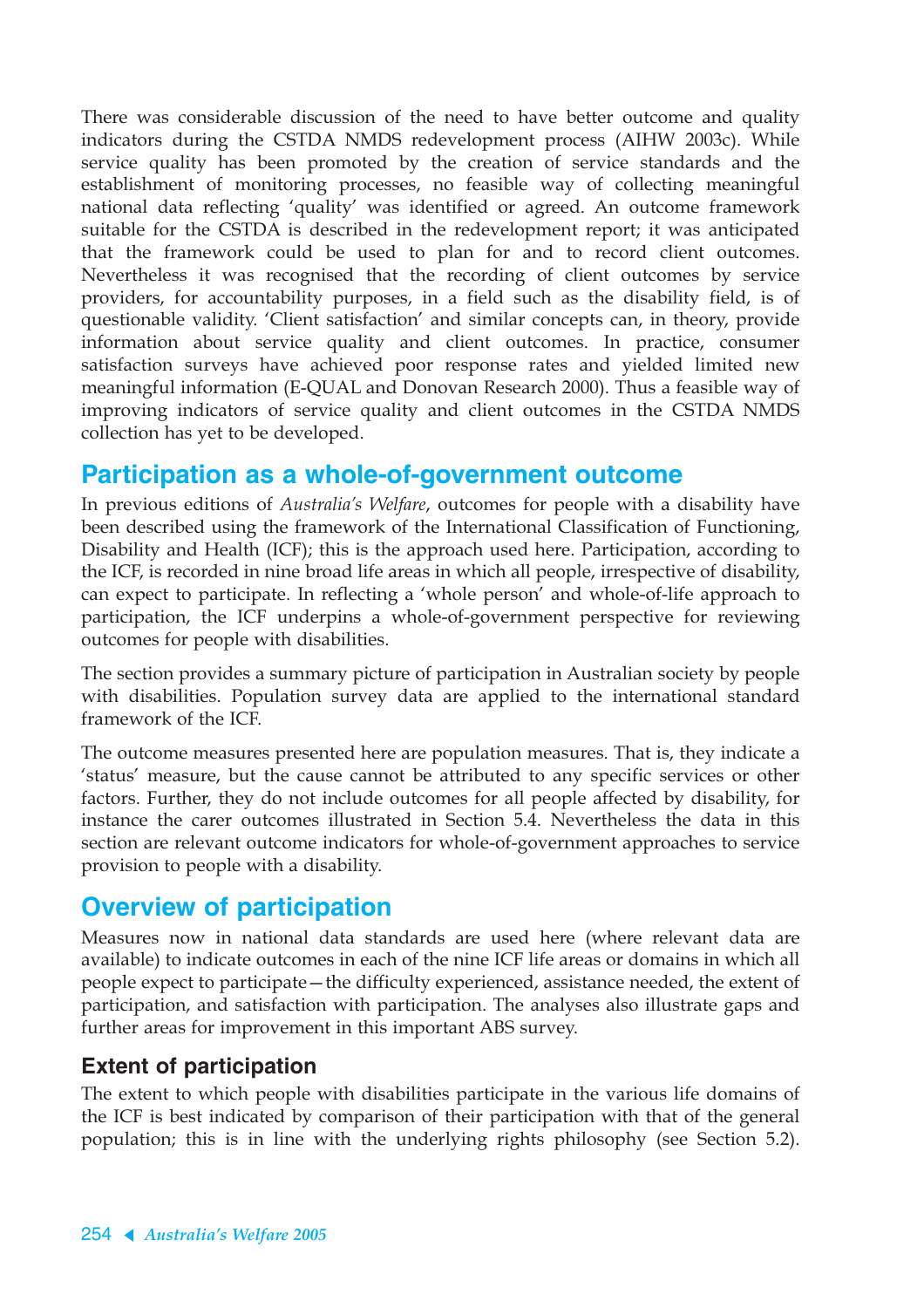Such comparisons were included in *Australia's Welfare 1999* and *2001*. Overall, it was found in these analyses that people with disabilities were participating in many areas of Australian life, although often not to the same extent as the overall population. They were more likely to be living in the community than in previous years, but they tended to report lower levels of health, and they tended to have lower incomes than the general population, although the receipt of government pensions and allowances helped mitigate these income differentials. These comparative analyses will be updated in the future.

### **Difficulty and assistance with activities, and satisfaction with participation**

An overview of eight of the nine ICF life areas (domains) is presented in Table 5.25, indicating difficulty and assistance with activities, and satisfaction with participation, for people with disabilities. This is not a complete picture, as explained in Box 5.7, where possible improvements to source data are identified, and future updates of previous analyses foreshadowed.

Of the 2,556,000 people with disabilities aged under 65 years in Australia in 2003, difficulty was most often reported in the survey areas of:

- employment 1,536,700 people;
- interpersonal interactions and relationships—1,068,000 people;
- property maintenance—852,600 people;
- transport (public and private) 823,900 people;
- mobility (including public transport)—821,700 people; and
- health care 772,600 people.

In terms of the broad ICF domains, mobility and 'major life areas' were the two where there were large numbers of people with disabilities experiencing difficulties.

When the focus is on people who need assistance, the most frequent areas reported in the survey were:

- employment 726,000 people;
- transport (public and private)  $-667,100$  people;
- property maintenance—658,600 people; and
- interpersonal interactions and relationships—635,800 people.

The broad life areas (ICF domains) in which the need for assistance was most often reported were therefore mobility, domestic life, interpersonal interactions and relationships and 'major life areas'.

Satisfaction with participation, as indicated by the likelihood of receiving the assistance needed, was lowest in the life areas of interpersonal interactions and relationships (38% not receiving the help needed—either 'none at all' or 'not enough'); communication (33%); and domestic life (with around 26% of people not receiving the help needed in housework and domestic relationships).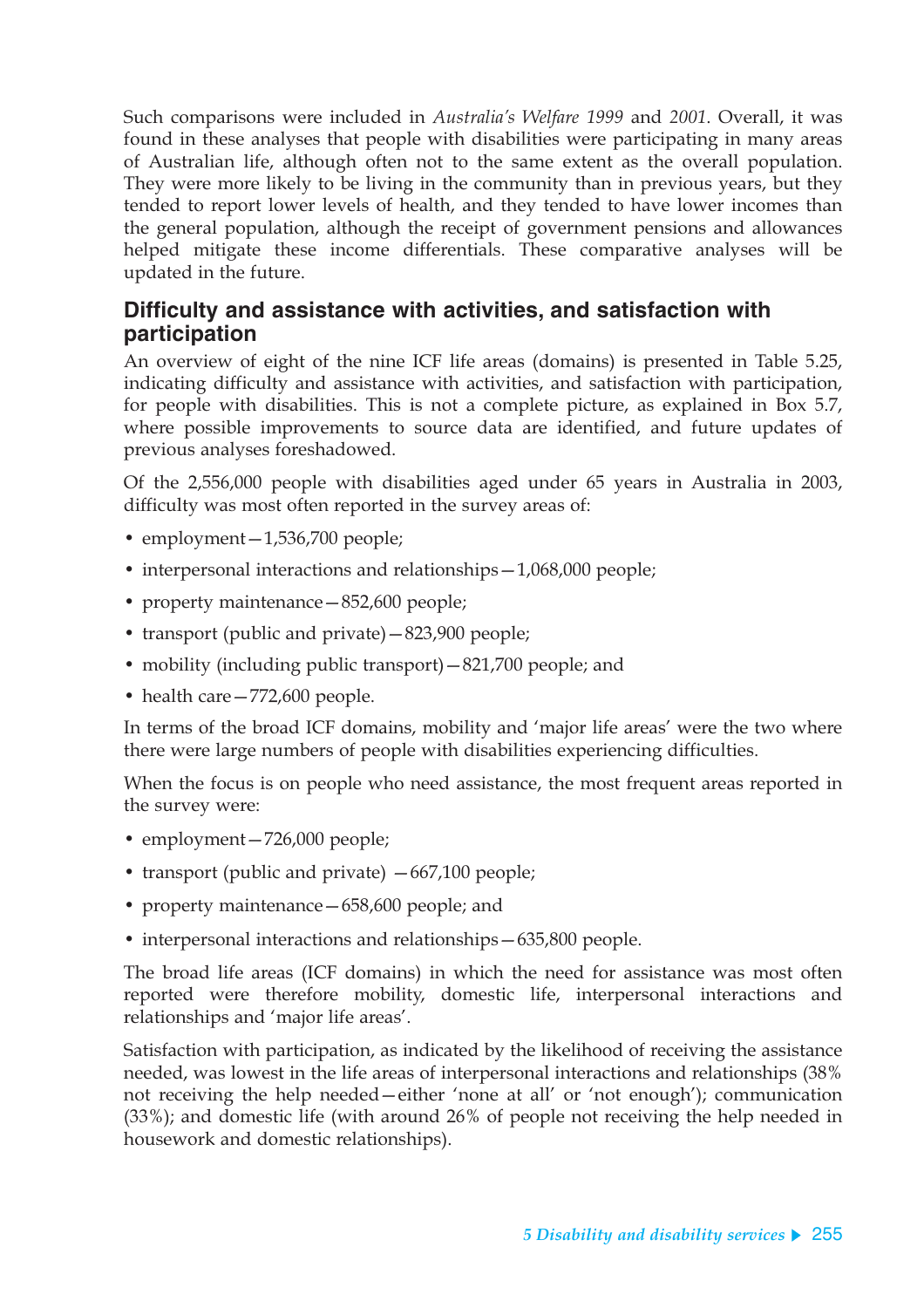### **Box 5.7: Areas for improving and updating information on participation by people with disabilities**

*Table 5.25 extracts as much relevant information as possible from the ABS 2003 SDAC survey on the 9 participation domains of the ICF. Data on 8 of the 9 participation domains are presented; later tables provide some information on the 9th domain—community, social and civic life—as well as more detail on the 'major life areas' of employment and education.*

*Two areas of improvement in the disability survey are desirable: more complete coverage of the 9 ICF domains for activities and participation; and more information 'measuring' activities and participation in these 9 areas. Of the 9 life areas, several, such as self-care, mobility and communication, are covered well and others, such as learning and applying knowledge, are scarcely touched on. Others are mixed with and cannot be disentangled from unrelated ideas; for instance, the 'cognition and emotion' area of the survey includes relationships, feelings and decision making—mixing details from 'interpersonal interactions and relationships' and 'general tasks and demands' in the ICF.*

*Ideally, to be able to report fully in terms of Australian data standards, it would be possible to report on each of these ICF life areas according to the national data standards (see AIHW 2005b; NCSDC 2004)—that is, for each area, to have data on difficulty and assistance with activities, on the extent of participation in comparison with the rest of the Australian population, and on people's satisfaction with participation.*

*Table 5.25 focuses on difficulty and the need for assistance. 'Extent' of participation has been reported on in previous editions of Australia's Welfare, where relevant population data enable comparisons of the experience of people with disability and the rest of the population (e.g. in relation to housing and time use); these comparisons will be updated in future editions as new population data become available. 'Satisfaction' is defined in the national data standards in terms of the duration, frequency, manner and outcome of the participation, with the issue of 'choice' also recognised. Data are not available nationally. The closest we can come to 'satisfaction' with current survey data is 'reported unmet need for assistance' in each life area.*

*Finally, there is the considerable challenge of measuring the effect of environmental factors on outcomes.*

*The ABS is committed to using international standards and will be reviewing the content of the survey in the lead-up to the next disability survey in 2009.*

In the areas of employment and education, the provision of assistance is indicated differently from other areas of the survey. A schooling or employment restriction may indicate one of a range of difficulties or needs for assistance: these include being unable to work or attend school; being restricted in the type of work or hours that can be worked; needing special arrangements at work; attending a special class at school; and experiencing difficulty with schooling or employment. Of people with schooling restrictions, some 69% received some kind of support or special arrangement (such as a signing interpreter, disability support person, special equipment, special access or transport arrangements). Only 18% of those with employment restrictions received similar support or special arrangements.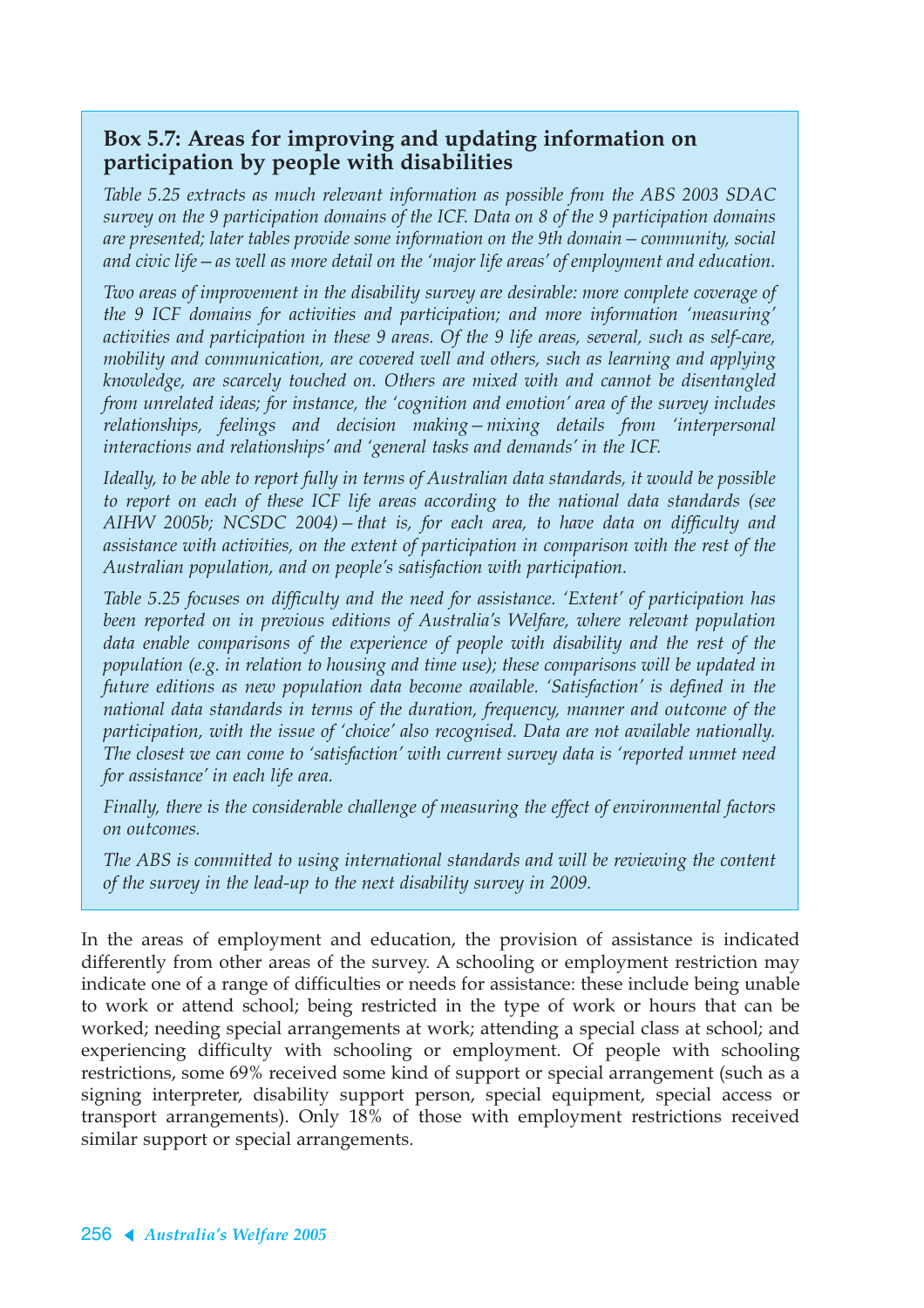|                                                                      |                                                                   |                                                                                                         |        |                                                                  |                                      |                               | <b>Support</b> |
|----------------------------------------------------------------------|-------------------------------------------------------------------|---------------------------------------------------------------------------------------------------------|--------|------------------------------------------------------------------|--------------------------------------|-------------------------------|----------------|
| <b>ICF Activities and</b><br>participation<br>domains <sup>(a)</sup> | ABS 2003 disability<br>survey activity and<br>participation areas | <b>Total with</b><br>difficulty or<br>needing<br><b>Need</b><br>help <sup>(b)</sup> help <sup>(c)</sup> |        | <b>Extent to which</b><br>need for assistance<br>met (% of total | and<br>arrange-<br>ments<br>received |                               |                |
|                                                                      |                                                                   | No.                                                                                                     | No.    |                                                                  | needing help)                        | Not at                        |                |
|                                                                      |                                                                   | (000)                                                                                                   | ('000) |                                                                  | <b>Fully Partly</b>                  | all                           |                |
| Learning and applying<br>knowledge                                   | Learning and<br>understanding                                     | 413.1                                                                                                   | n.a.   | n.a.                                                             | n.a.                                 | n.a.                          | (d)            |
| General tasks and                                                    |                                                                   |                                                                                                         |        |                                                                  |                                      |                               |                |
| demands                                                              | Paperwork                                                         | 280.6                                                                                                   | 223.1  | 78.9                                                             | 14.7                                 | 6.3                           | ο,             |
|                                                                      | Decision making or thinking<br>through problems <sup>(e)</sup>    | (e)                                                                                                     | 333.3  | (e)                                                              | (e)                                  | (e)                           | . .            |
| Communication                                                        | Communication                                                     | 198.2                                                                                                   | 157.3  | 67.2                                                             | 30.2                                 | 2.6                           | ò,             |
|                                                                      | Speech                                                            | 181.8                                                                                                   | n.a.   | n.a.                                                             | n.a.                                 | n.a.                          | ο,             |
| Mobility                                                             | Mobility (including public<br>transport)                          | 821.7                                                                                                   | 466.6  | 82.3                                                             | 12.8                                 | 4.8                           | i,             |
|                                                                      | Public and private transport                                      | 823.9                                                                                                   | 667.1  | n.a.                                                             | n.a.                                 | n.a.                          | ο,             |
|                                                                      | Private transport <sup>(f)</sup>                                  | 502.6                                                                                                   | 426.9  | 82.3                                                             | 9.9                                  | 7.7                           | ò,             |
| Self-care                                                            | Self-care                                                         | 613.6                                                                                                   | 318.6  | 86.3                                                             | 4.1                                  | 9.6                           | $\sim$         |
|                                                                      | Health care                                                       | 772.6                                                                                                   | 496.6  | 80.3                                                             | 13.1                                 | 6.6                           | . .            |
| Domestic life                                                        | Housework                                                         | 693.1                                                                                                   | 477.5  | 74.0                                                             | 19.4                                 | 6.6                           | ė,             |
|                                                                      | Property maintenance                                              | 852.6                                                                                                   | 658.6  | 73.6                                                             | 20.3                                 | 6.1                           | . .            |
|                                                                      | Meal preparation                                                  | 179.4                                                                                                   | 143.6  | 86.7                                                             | 10.8                                 | 2.5                           | e i            |
| Interpersonal<br>interactions and                                    |                                                                   |                                                                                                         |        |                                                                  |                                      |                               |                |
| relationships                                                        | Cognition and emotion <sup>(e)</sup>                              | 1,068.0                                                                                                 | 635.8  | 61.8                                                             | 33.0                                 | 5.2                           | н.,            |
|                                                                      | Making or maintaining<br>relationships <sup>(e)</sup>             | (e)                                                                                                     | 313.6  | (e)                                                              | (e)                                  | (e)                           |                |
|                                                                      | Coping with feelings or                                           |                                                                                                         |        |                                                                  |                                      |                               |                |
|                                                                      | emotions <sup>(e)</sup>                                           | (e)                                                                                                     | 473.1  | (e)                                                              | (e)                                  | (e)                           |                |
|                                                                      |                                                                   |                                                                                                         |        |                                                                  |                                      | % of total with a restriction |                |
| Major life areas                                                     | Schooling                                                         | 256.9                                                                                                   | 132.2  | (d)                                                              | (d)                                  | (d)                           | 68.7           |
|                                                                      | Employment                                                        | 1,536.7                                                                                                 | 726.0  | (g)                                                              | (g)                                  | (g)                           | 18.1           |

**Table 5.25: People aged under 65 with a disability living in households: activities by whether has difficulty, assistance needed, assistance received, and extent to which need for assistance met, 2003**

(a) The ICF domains also include community, social and civic life (See Table 5.26).

(b) For schooling and employment, this category refers to total with a schooling restriction or an employment restriction.

(c) For schooling and employment, this category refers to total with a profound or severe schooling restriction or employment restriction.

(d) See support and special arrangements for people with a schooling restriction. These include special equipment (including computer), special tuition, special assessment procedure, a counsellor or disability support person, special access or transport arrangements and other support.

(e) The 'Cognition and emotion' area of the survey includes making or maintaining relationships, coping with feelings or emotions and decision making or thinking through problems. In ICF terms, this grouping mixes 3 chapters across 2 dimensions (body function and activities).

(f) Private transport refers to going to places away from the usual place of residence. Need for help or difficulty are defined for this activity as the need to be driven and difficulty going to places without help or supervision.

(g) See support and special arrangements for people with an employment restriction. These include special leave arrangements, a special support person to assist/train on the job, help from someone at work, special equipment, modifying buildings/fittings, special/free transport or parking, training/retraining, allocating different duties and other support.

Source: AIHW analysis of ABS 2003 Survey of Disability, Ageing and Carers confidentialised unit record file.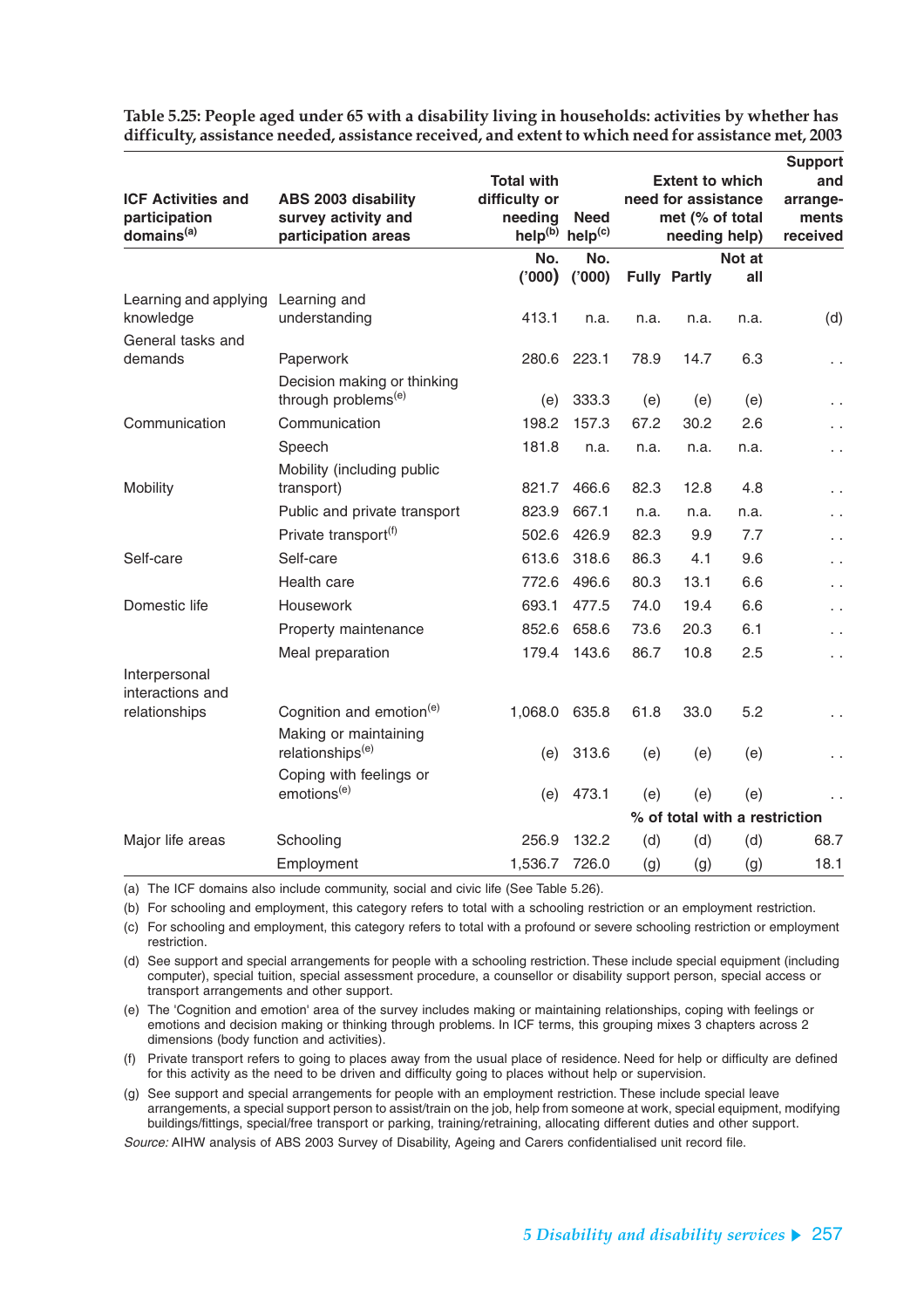There are no data in the disability survey on the area of 'economic life' (e.g. economic self-sufficiency, engaging in transactions). Analyses of more economically focused surveys may yield more useful information. As might be expected from their experience in the labour market, households whose members include people with disabilities have been found to be more likely to have low incomes and to experience financial hardship than others. Saunders (2005) found that 9.4% of households with at least one adult with a disability, and 12.3% of households with no adults but at least one child with a disability, had incomes below the 50% median income benchmark (see Chapter 2 for data on this benchmark). These figures compared to 7.4% of other households. There were even greater differentials on five indicators of hardship: financial hardship, restricted participation, severe financial stress, expressed need and lack of support.

### **Community, social and civic life**

'Community, social and civic life' is the 9th ICF domain for activities and participation. The available survey data relevant to this domain are structured differently from the data in Table 5.25, and are summarised in Table 5.26.

|                                         | <b>Profound core</b><br>activity limitation |           | Severe core<br>activity limitation |           | <b>Total with</b><br>disability |           |
|-----------------------------------------|---------------------------------------------|-----------|------------------------------------|-----------|---------------------------------|-----------|
|                                         | $5 - 44$                                    | $45 - 64$ | $5 - 44$                           | $45 - 64$ | $5 - 44$                        | $45 - 64$ |
| <b>Community participation</b>          | years                                       | years     | years                              | years     | years                           | years     |
| At home in the last 3 months            |                                             |           |                                    |           |                                 |           |
| Visits from family/friends              | 84.7                                        | 86.3      | 92.9                               | 88.7      | 90.7                            | 89.2      |
| Telephone calls with family/friends     | 68.3                                        | 87.6      | 86.1                               | 90.4      | 88.8                            | 92.3      |
| Craftwork for/with other people         | 15.0                                        | 15.8      | 19.3                               | 12.5      | 19.2                            | 14.1      |
| Church/special community activities     | $*6.9$                                      | $*5.3$    | 9.8                                | 6.2       | 7.1                             | 7.3       |
| Voluntary work (including advocacy)     | $*2.2$                                      | $*3.5$    | 8.1                                | 9.0       | 6.3                             | 9.3       |
| None of the above                       | 9.6                                         | $*4.4$    | $*2.9$                             | $*4.1$    | 2.6                             | 3.2       |
| Total population ('000)                 | 118.8                                       | 77.6      | 230.2                              | 199.1     | 1,239.2                         | 1,244.9   |
| Away from home in the last three months |                                             |           |                                    |           |                                 |           |
| Visited family/friends                  | 79.4                                        | 70.8      | 91.4                               | 84.9      | 89.6                            | 87.0      |
| Went to a restaurant or club            | 44.1                                        | 33.5      | 57.4                               | 55.1      | 63.0                            | 62.0      |
| Attended church activities              | 18.0                                        | 14.4      | 20.0                               | 20.3      | 18.9                            | 20.3      |
| Voluntary work (including advocacy)     | 9.1                                         | $*8.5$    | 14.8                               | 15.9      | 16.8                            | 18.9      |
| Organised performing arts activities    | $*8.2$                                      | $*2.5$    | 9.1                                | $*3.9$    | 7.6                             | 4.6       |
| Organised art/craft group activities    | $*6.1$                                      | $*4.2$    | 8.7                                | 6.9       | 8.2                             | 7.6       |
| Other special interest group activities | 18.1                                        | $*7.5$    | 16.3                               | 14.8      | 17.1                            | 14.8      |
| None of the above                       | 8.7                                         | 15.4      | $*4.1$                             | 10.3      | 4.2                             | 6.5       |
| Does not leave home                     | $*4.0$                                      | $*3.5$    |                                    | $*0.3$    | $*0.5$                          | $*0.4$    |
| Total population ('000)                 | 118.8                                       | 77.6      | 230.2                              | 199.1     | 1,239.2                         | 1,244.9   |

**Table 5.26: People aged 5–64 years with a disability living in households: community participation, by disability status and age, 2003 (per cent)**

**Notes** 

1. Estimates marked with \* have an associated relative standard error (RSE) of between 25% and 50% and should be interpreted accordingly.

2. Estimates marked with \*\* have an associated relative standard error (RSE) of greater than 50% and should be interpreted accordingly.

Source: AIHW analysis of ABS 2003 Survey of Disability, Ageing and Carers confidentialised unit record file.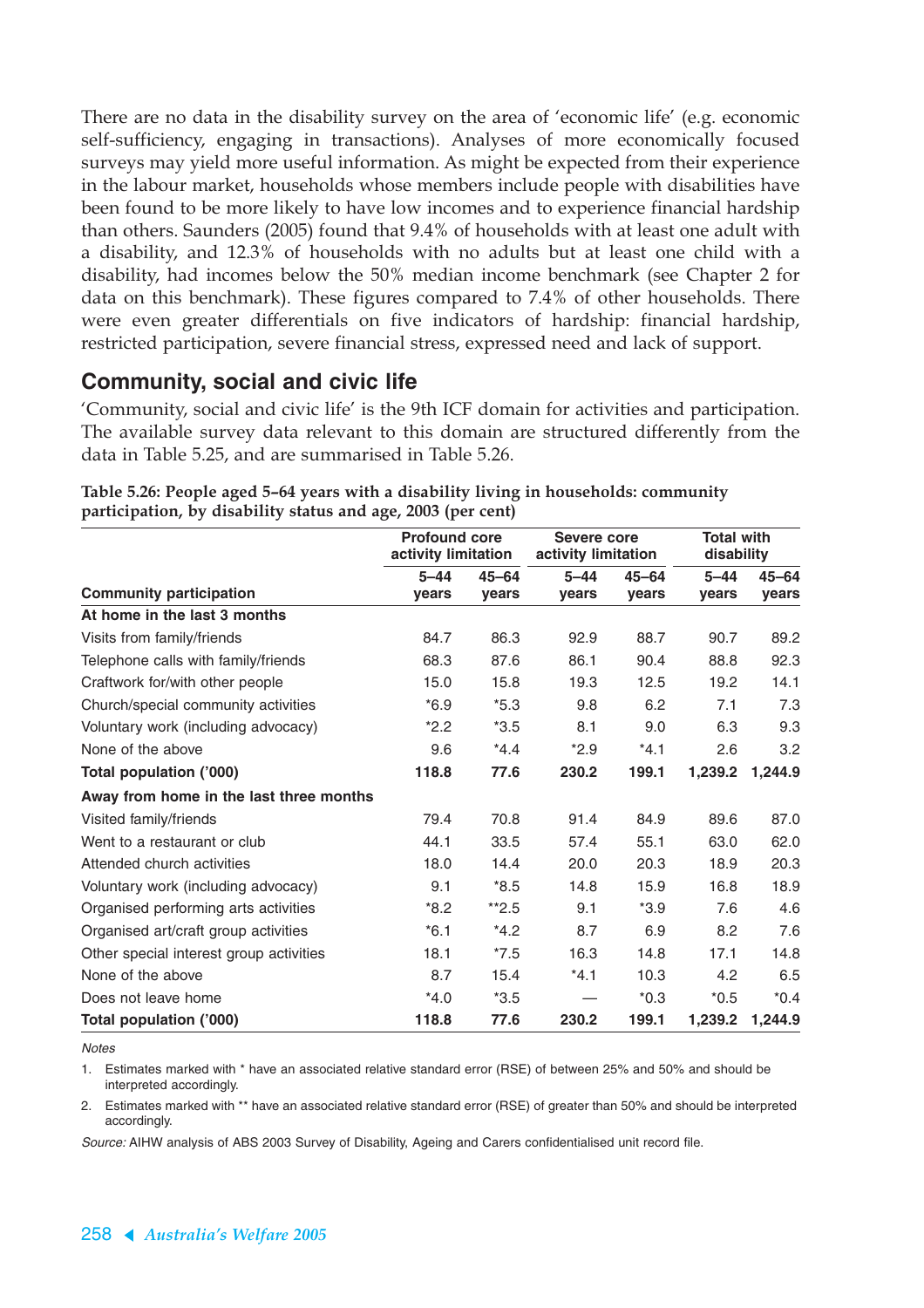Many people with a disability, including those with a profound or severe core activity limitation, had participated in social events and community activities in the 3 months preceding the 2003 Survey of Disability Ageing and Carers (Table 5.26). The predominant activities for all disability groups and all age groups were visits from and to family and friends, telephone calls with family and friends, and visits to restaurants and clubs. Thus, in 2003, not only did family and friends provide most of the assistance needed by people with disabilities, they were also the main focus of these people's social lives.

People with profound core activity limitations were less likely than other people with disabilities to have participated in these social activities. For instance, 79% of those aged 5–44 and 71% of those aged 45–64 had visited family and friends away from home in the previous 3 months, compared to 90% (and 87%) of people with disability in the same age groups. They were also the age groups most likely to respond that they had not participated in any of the listed social activities at home (9.6% and 4.4% respectively for the two age groups) or away from home (8.7% and 15.4%). Of people with a profound core activity limitation, 4.0% of people aged 5–44, and 3.5% of those aged 45–64, reported that they 'do not leave home'.

## **Major life areas: a focus on employment and education**

### **Participation in education**

People aged 15–64 years with a disability, in particular with a profound or severe limitation, had participated less in the education system than had people with no disability. In 2003, 69% (and 58%) of people with profound (or severe) core activity limitation had 'no non-school qualification', compared with 48% of people with no disability (ABS 2004a:22). Only 21% (and 26%) of people with a profound (or severe) limitation had completed Year 12, in contrast to 49% of people with no disability.

The inclusion of students with a disability in mainstream education is a generally accepted policy in Australian school systems. Previous analysis illustrated the effectiveness of these policies:<sup>3</sup> rising percentages of people aged 5-20 years in school and reporting a disability between 1981 and 1998; and rising percentages of people with disabilities (including severe disabilities) in the school population, in mainstream schools in special classes and in mainstream schools in ordinary classes (AIHW 2001:313). The increase in the percentage of people aged 5–20 attending school (and those not attending) among people with a disability was partly associated with the increase in reported disability prevalence among the population of that age.

In 2003, attendance rates for people aged 5–20 years with profound (91%) or severe (85%) limitations were higher than for people with a disability overall (79%) (Table 5.27). This is possibly because, of people who were not attending school, those with 'moderate' core activity limitation were more likely to have finished school (89%), compared to those with profound limitations, who were likely to be prevented by their

<sup>3.</sup> The disability survey data on education among people with a disability are not directly comparable to the collections of education departments (see Table 5.19). Some students reported in the survey as having a disability were not recognised by the education departments.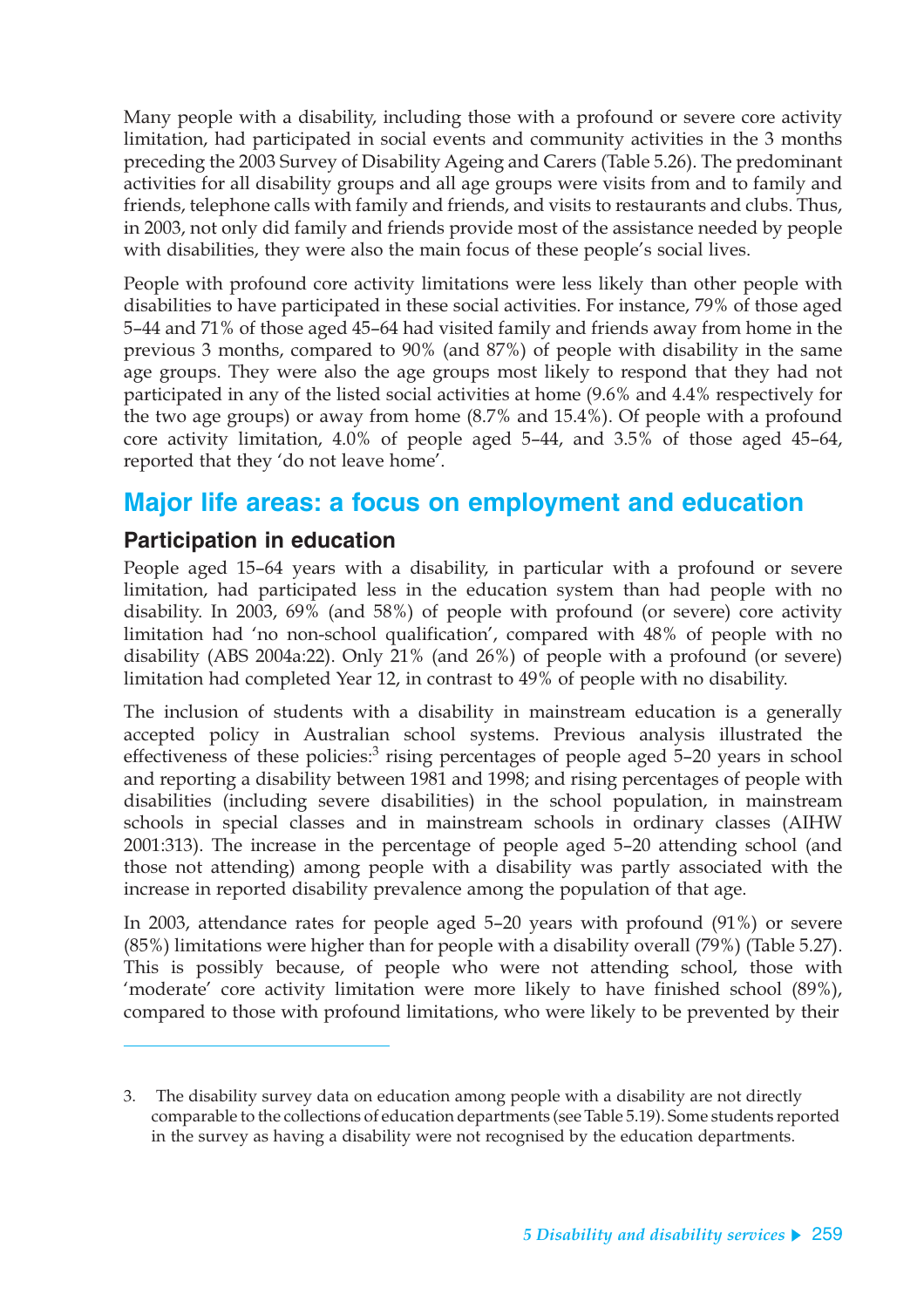|                                               |          | <b>Core activity limitation</b> |                 |             | <b>Schooling</b>    | <b>Total with</b>        | <b>Disability</b>      |                            |
|-----------------------------------------------|----------|---------------------------------|-----------------|-------------|---------------------|--------------------------|------------------------|----------------------------|
|                                               | Profound | <b>Severe</b>                   | <b>Moderate</b> | <b>Mild</b> | restriction<br>only | specific<br>restrictions | without<br>restriction | Total with a<br>disability |
| <b>Attending school</b>                       |          |                                 |                 |             |                     |                          |                        |                            |
| Ordinary school class                         | 38.5     | 59.9                            | 76.9            | 67.8        |                     |                          |                        |                            |
| Ordinary school (special<br>class)            | 23.3     | 30.9                            | 23.1            | 28.2        | 33.7                | 28.8                     |                        | 25.1                       |
| Special school                                | 38.3     | $*9.2$                          |                 | $*4.1$      | $\hspace{0.05cm}$   | 12.4                     |                        | 10.8                       |
| <b>Total</b>                                  | 100.0    | 100.0                           | 100.0           | 100.0       | 100.0               | 100.0                    | 100.0                  | 100.0                      |
| <b>Total ('000)</b>                           | 65.0     | 82.4                            | 15.6            | 58.0        | 60.6                | 281.6                    | 40.9                   | 322.5                      |
| Not attending school                          |          |                                 |                 |             |                     |                          |                        |                            |
| Reason for not attending:                     |          |                                 |                 |             |                     |                          |                        |                            |
| Condition prevents<br>attendance              | $*41.0$  | $*18.3$                         |                 | $**10.7$    | 18.4                | 16.1                     |                        | 12.1                       |
| Too young                                     |          | $*17.2$                         | $**11.4$        | $**7.9$     |                     | $*7.7$                   | $*2.2$                 | $*6.3$                     |
| Finished school                               | $*59.0$  | $*64.5$                         | $*88.6$         | 81.3        | 81.6                | 76.2                     | 97.8                   | 81.6                       |
| <b>Total</b>                                  | 100.0    | 100.0                           | 100.0           | 100.0       | 100.0               | 100.0                    | 100.0                  | 100.0                      |
| <b>Total ('000)</b>                           | $*6.5$   | 14.4                            | $*8.1$          | 18.6        | 15.4                | 63.0                     | 20.9                   | 83.9                       |
| <b>Total all school-aged</b><br>people ('000) | 71.6     | 96.8                            | 23.6            | 76.6        | 76.0                | 344.6                    | 61.8                   | 406.4                      |
| Per cent attending school                     | 90.8     | 85.1                            | 66.1            | 75.7        | 79.7                | 81.7                     | 66.2                   | 79.4                       |

Notes

1. Estimates marked with \* have an associated relative standard error (RSE) of between 25% and 50% and should be interpreted accordingly.

2. Estimates marked with \*\* have an associated relative standard error (RSE) of greater than 50% and should be interpreted accordingly.

Source: AIHW analysis of ABS 2003 Survey of Disability, Ageing and Carers confidentialised unit record file.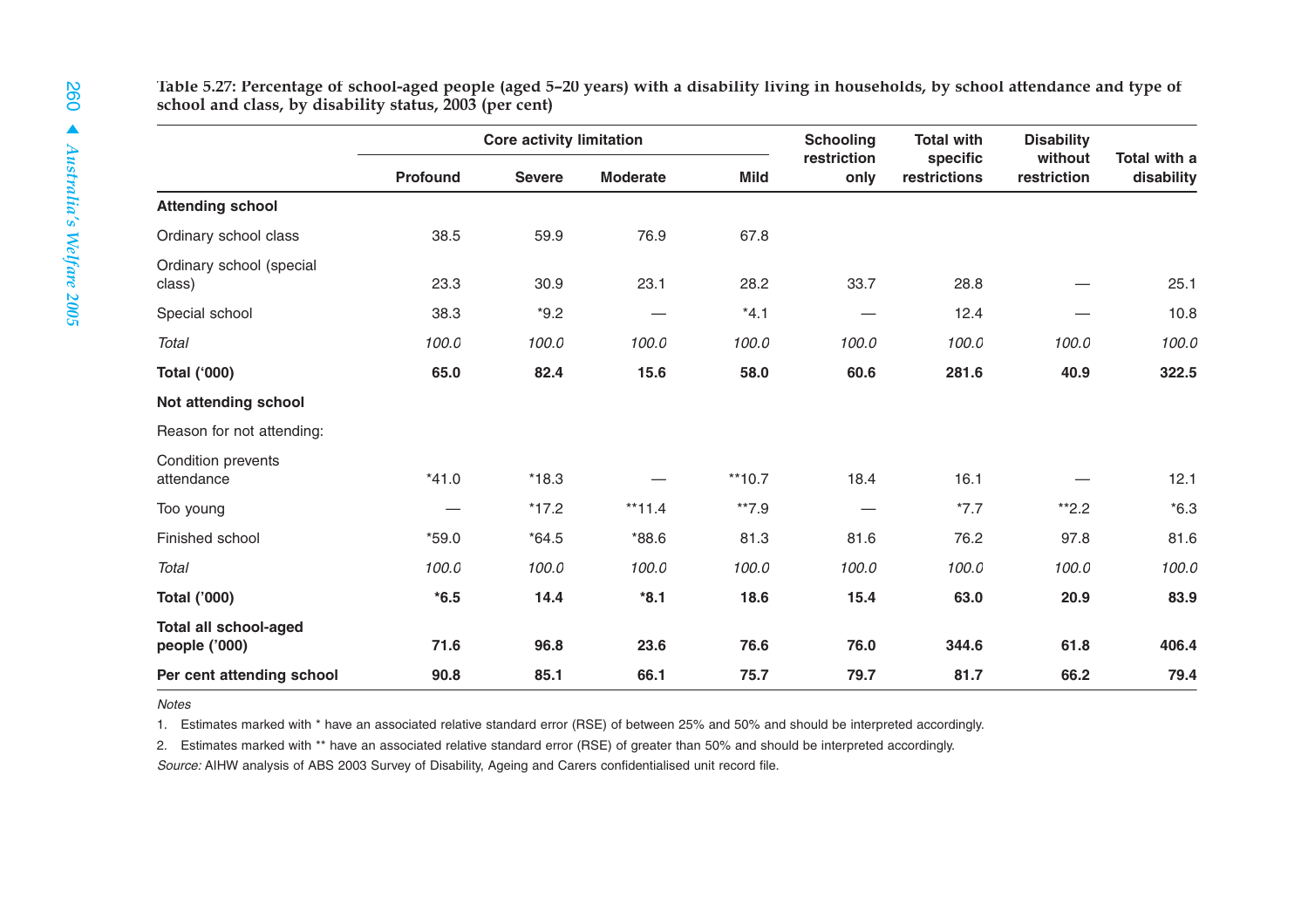|                              | <b>Core activity limitation</b> |               |                 | <b>Schooling or</b> |                                   |                                               |                                      |                                         |              |
|------------------------------|---------------------------------|---------------|-----------------|---------------------|-----------------------------------|-----------------------------------------------|--------------------------------------|-----------------------------------------|--------------|
|                              | Profound                        | <b>Severe</b> | <b>Moderate</b> | <b>Mild</b>         | employment<br>restriction<br>only | <b>Total with</b><br>specific<br>restrictions | <b>Total</b><br>with a<br>disability | <b>Total</b><br>without a<br>disability | <b>Total</b> |
| <b>Unemployment rate</b>     |                                 |               |                 |                     |                                   | Per cent                                      |                                      |                                         |              |
| Males                        | $*8.5$                          | $*10.1$       | $*7.2$          | 9.0                 | 14.3                              | 10.3                                          | 8.7                                  | 4.8                                     | 5.3          |
| Females                      | **24.6                          | $*9.0$        | $*8.1$          | $*6.3$              | 14.3                              | 9.3                                           | 8.2                                  | 5.2                                     | 5.6          |
| Persons                      | $*13.9$                         | 9.5           | $7.6\,$         | 7.7                 | 14.3                              | 9.8                                           | 8.5                                  | 5.0                                     | 5.4          |
| <b>Participation rate</b>    |                                 |               |                 |                     |                                   |                                               |                                      |                                         |              |
| Males                        | 22.1                            | 38.5          | 56.3            | 53.1                | 73.1                              | 53.4                                          | 59.3                                 | 89.0                                    | 84.0         |
| Females                      | $*9.4$                          | 33.9          | 40.3            | 48.1                | 61.8                              | 42.1                                          | 47.0                                 | 72.3                                    | 68.1         |
| Persons                      | 15.2                            | 36.0          | 48.0            | 50.6                | 68.4                              | 47.8                                          | 53.3                                 | 80.6                                    | 76.1         |
| <b>Total in labour force</b> |                                 |               |                 |                     |                                   | Number ('000)                                 |                                      |                                         |              |
| Males                        | 14.3                            | 62.6          | 114.2           | 156.6               | 146.1                             | 493.9                                         | 671.8                                | 4,968.8                                 | 5,640.7      |
| Females                      | 7.1                             | 65.4          | 89.0            | 138.8               | 87.3                              | 387.7                                         | 511.1                                | 4,009.5                                 | 4,520.5      |
| Persons                      | 21.4                            | 128.0         | 203.3           | 295.4               | 233.4                             | 881.6                                         | 1,182.9                              | 8,978.3                                 | 10,161.2     |
| <b>Total</b>                 |                                 |               |                 |                     |                                   |                                               |                                      |                                         |              |
| Males                        | 64.6                            | 162.6         | 202.8           | 295.2               | 199.9                             | 925.0                                         | 1,133.1                              | 5,584.1                                 | 6,717.2      |
| Females                      | 76.3                            | 193.0         | 220.7           | 288.7               | 141.3                             | 920.0                                         | 1,086.9                              | 5,549.1                                 | 6,636.0      |
| Persons                      | 140.9                           | 355.6         | 423.5           | 583.9               | 341.2                             | 1,845.0                                       | 2,220.0                              | 11,133.2                                | 13,353.2     |

**Table 5.28: People aged 15–64 years living in households, by labour force status and by disability status, 2003**

#### Notes

1. Estimates marked with \* have an associated relative standard error (RSE) of between 25% and 50% and should be interpreted accordingly.

2. Estimates marked with \*\* have an associated relative standard error (RSE) of greater than 50% and should be interpreted accordingly.

Source: AIHW analysis of ABS 2003 Survey of Disability, Ageing and Carers confidentialised unit record file.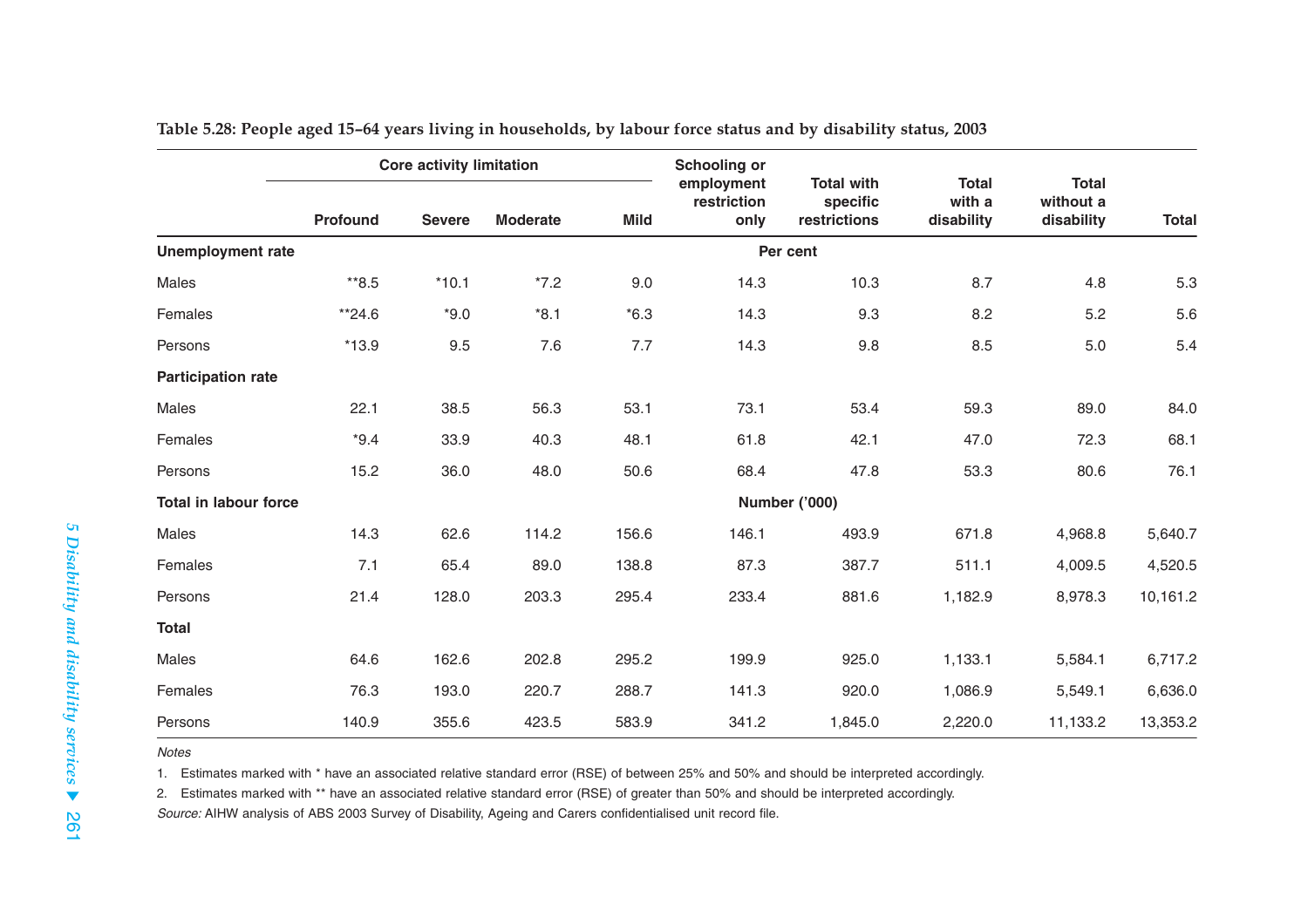condition from attending (41%). Of the 79% of people with disabilities aged 5–20 years who were attending school in 2003, 64% were in ordinary classes, 25% were in special classes in ordinary schools, and 11% were in special schools. People with profound core activity limitations were the most likely to be in special schools in 2003 (38%).

### **Employment and labour force participation**

In 2003, people aged 15–64 years with a disability had a lower level of involvement in the paid workforce than the rest of the population: a participation rate of 53%, compared with 81% for people without disability (Table 5.28). Participation rates for people with profound and severe core activity limitations were even lower—15% and 36% respectively. Women's rates were lower than men's across all disability levels.

Unemployment rates must be interpreted in the context of these lower participation rates, for both men and women. The unemployment rate for males participating in the labour force and having a disability was 8.7%—higher than that for men with no disability (4.8%) or for men generally (5.3% as measured in this survey<sup>4</sup>). The unemployment rate for women with a disability was 8.2%, higher than that for women generally (5.6%). Women with profound core activity limitations had very high unemployment rates—25%.

People with disabilities who were employed worked in a quite similar array of industries and occupations as other employed people. They were as likely to be 'managers and administrators' or professionals (8.4% and 18.4%) as others (8.1% and 19.2%) but slightly more likely to be 'intermediate production and transport workers' or labourers (10.6% and 10.9%) than others (7.7% and 7.9%) (ABS 2004a:27). They were more likely to be employed in government (including administration and defence), education, and health and community services (a total of 25.2%) than others (21.8%).

# **5.6 Summary and conclusion**

Disability services are being delivered in a context of ongoing change. Population changes are significant: the Australian population overall is growing and ageing, and so is the population of people with disabilities. Differences between 'older Australians' and 'ageing people with disabilities' are not always clear-cut, and there is an acknowledged need to blend aged care and disability services more seamlessly and to improve intergovernmental linkages. Unpaid carers remain the main providers of assistance to people with disabilities and they and the service system together face these population pressures. Transitions to 'retirement' are seen to be needed, for both people with disabilities and for family carers, in addition to earlier life transitions, notably from school to work. Specialist disability services are looking to a flexible, individually focused model of service provision—and this, in turn, brings the challenge of accurate assessment of needs related to individualised, portable funding. Planning and funding for specialist service programs take place in a wider context of generic services of importance to people

<sup>4.</sup> The 2003 disability survey used a less rigorous definition of unemployment than the standard: thus, while the figures quoted here enable comparisons, they do not match exactly the ABS labour force data of the time.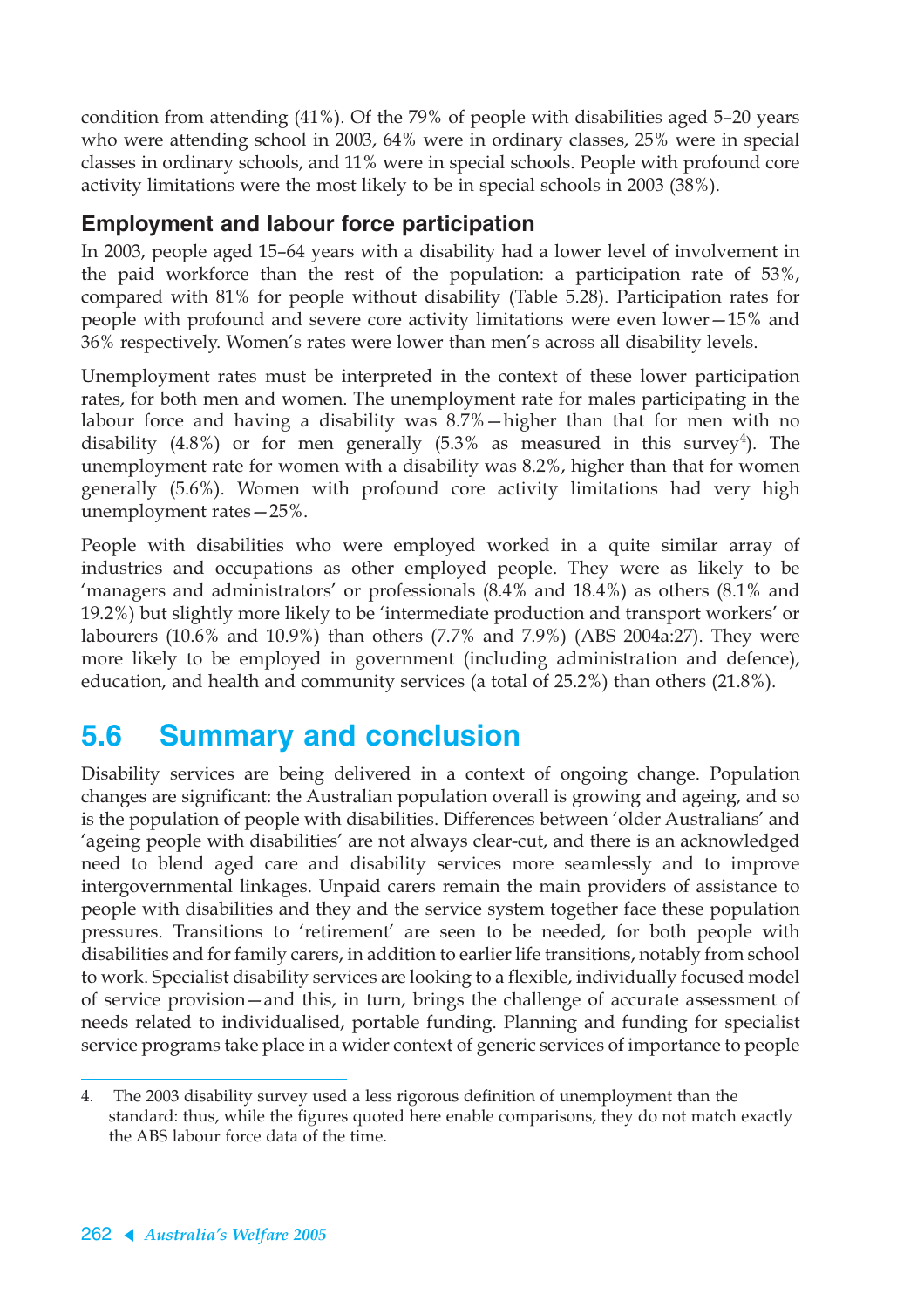with disabilities. Demand management is on the agenda of both government and nongovernment funders and providers. Other programs and funding policies—such as those provided by insurance systems, where assistance is provided on the basis of fault as well as need—add to the mix. Beyond the service context are changes in the fields of science, technology and genetics which pose ethical dilemmas as well as the possibility of providing enabling equipment that could expand people's opportunities. The consensual foundation of the field overall is that of human rights, and the need to create enabling environments so that people with disabilities can participate in every area of society.

This chapter, and the AIHW's work in this field, attempt to provide statistics which inform people interested in disability, and those attempting to meet the challenges of this changing context. Ongoing improvements to national data, outlined in Section 5.2, are essential infrastructure for the overall system. Not least of these is the implementation of the ICF into more of the relevant data collections, to provide more consistent and 'joined up' data, so as to support 'whole person', whole-of-government policies.

## **Population**

In 2003 there were 3.9 million people with a disability in Australia—20% of the population. The majority, 2.6 million, were aged under 65 years and, of these, 677,700 people (3.9% of people aged under 65) had a profound or severe core activity limitation, meaning that they needed assistance with self-care, mobility or communication. The age-standardised rates of these more severe disabilities have not changed significantly in over 20 years. Nevertheless, because of population growth and ageing, the actual number of people with these disabilities is rising.

Equipment of all kinds was likely to be used by people with profound activity limitations, especially equipment associated with the core activities—self-care, mobility and communication.

For the first time it has been possible to include national data on disability among Aboriginal and Torres Strait Islander people, who had severe disability rates more than double those of other Australians in 2002.

### **Services and assistance**

The largest income support programs in 2003–04 were:

- Disability Support Pension, with almost 697,000 recipients in June 2004 and expenses of close to \$7.5 billion in 2003–04;
- Carer Allowance (Child/Adult), with 297,600 recipients and \$965 million expenses, and Carer Payment (DSP/AP/other) with 84,100 recipients and \$921 million expenses; and
- Disability Pension (DVA), with almost 155,000 recipients in June 2004 and \$1,289 million expenses.

Some but not all of the growth in DSP recipient numbers over recent years can be attributed to population growth and ageing. While male age-adjusted rates of DSP receipt have levelled off in recent years, female rates have not.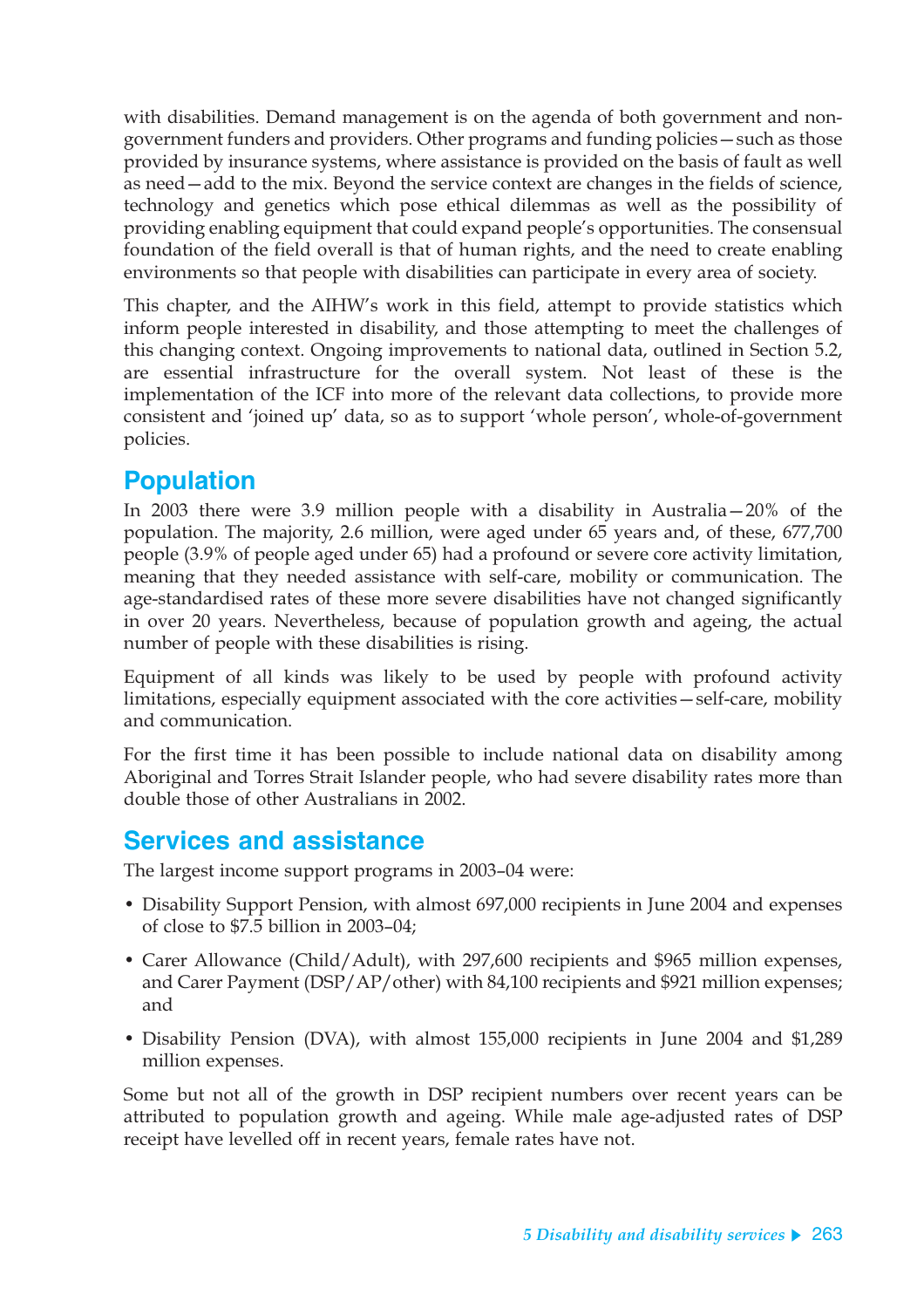Disability support services under the CSTDA were provided to 187,806 service users during 2003–04. The most widely accessed service group was community support (used by 42% of service users), followed by employment (34%) and community access (25%). Accommodation support services were accessed by 33,175 service users (18%), with 5,303 of these people using institutional accommodation. Government expenditure on disability support services during 2003–04 totalled \$3.28 billion. Over half this expenditure was used to fund accommodation support services (\$1,638 million).

Employment services reached relatively more of their potential target group (196 service users per 1,000 'potential population'), and accommodation support services the fewest of the major service categories presented (48 per 1,000). Unmet need for disability support services remains on the agenda of advocacy groups, as does managing demand for disability administrators.

A total of 6,524 CSTDA service users (3.5%) were identified as being of Aboriginal or Torres Strait Islander origin, or both. While this represents a higher proportion than in the overall population (2.4%), it is less than might be expected given their rates of disability, now estimated to be more than double those of other Australians.

Many CSTDA service users rely on informal carers (although the data on carers are still improving in coverage). Of these, 6,472 carers were aged 65 years and over: 3,959 were mothers of the service user (61%), 749 fathers (12%), 543 a husband/male partner (8%) and 446 a wife/female partner (7%).

During 2003–04, there were 170,100 HACC clients under the age of 65 years (24% of the total 707,200). There were also 6,240 clients aged under 65 years in permanent residential aged care facilities as at 30 June 2004—representing 4.3% of all residents in receipt of these services.

The available data on rehabilitation and hearing services, and on generic services such as education, employment and housing, are reported here, but there are none on the increasingly important area of equipment services. The health of people with disabilities, and the adequacy of health services for them, remain areas of concern.

Unpaid care remains the mainstay of the support system for people with disabilities. In 2003 there were 202,000 primary carers of people aged under 65, living with the main recipient of care (primary carers are the main providers of assistance with self-care, mobility and/or communication). They were most likely to be caring for a son or daughter (44%), or spouse or partner (44%). Some 20% of carers reported the need for further assistance themselves, and 18% needed more respite provided by formal services.

### **Outcomes—and data enhancements needed**

A summary picture of participation in Australian society by people with disabilities is provided, with reference to the nine ICF 'activities and participation' life areas in which all people, irrespective of disability, expect to participate. Indicators are sought to 'measure' activity and participation in these life areas, reflecting national data standards.

Previous analyses have shown that people with disabilities are participating actively in all areas of Australian life, although not always to the same extent as other Australians. This new analysis confirms these findings and sheds light on some of the reasons why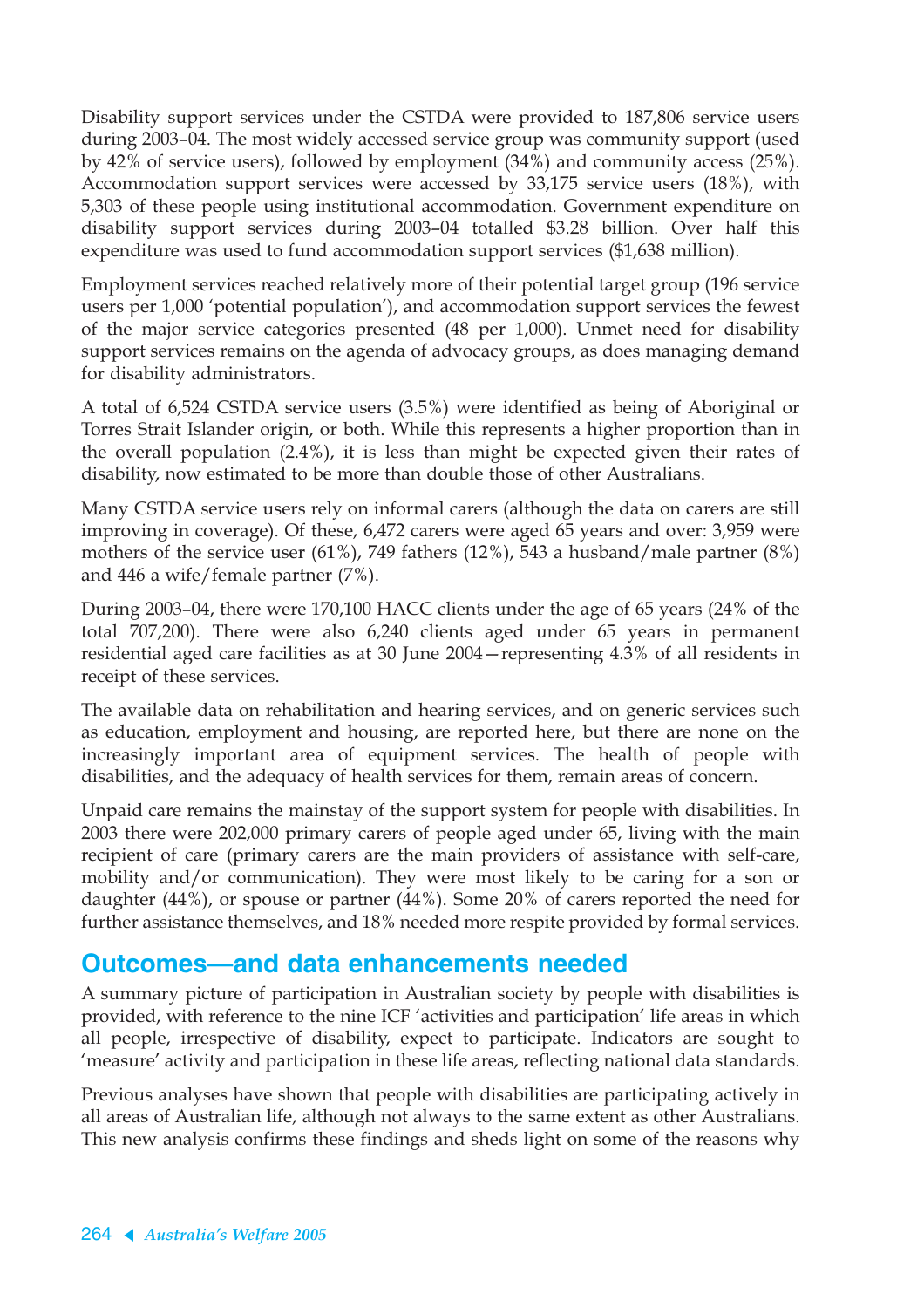this may be so. Very large numbers of people experienced difficulties in key areas such as mobility, interpersonal relationships and the 'major life areas' such as employment. The areas in which the need for assistance was most often reported were mobility, domestic life, interpersonal interactions and relationships, and employment.

These analyses, and the data gaps found in doing them, illustrate the benefits of using the ICF framework. It enables us to draw on various useful sources of data to compile a coherent summary picture. It also shows clearly the distance we still have to go before national data will really support a whole-of-government evaluation of the status of people with disabilities in Australian society. (Some specific directions for data are outlined in Sections 5.2 and 5.5.)

While Australia is relatively rich in information on people with disability and the specialist services they use, data on environmental factors (including equipment) and generic services (including health) are inadequate. Future enhancement may be needed to the national disability survey, to include more complete information on participation and environmental factors, using the ICF framework. The identification of people with disabilities in generic service collections, and greater consistency across disability and aged care services data, would promote understanding of person-centred outcomes and whole-of-government policy monitoring.

## **References**

- ABS (Australian Bureau of Statistics) 1999. Disability, ageing and carers: summary of findings, Australia 1998. Cat. no. 4430.0. Canberra: ABS.
- ABS 2004a. Disability, ageing and carers: summary of findings, Australia 2003. Cat. no. 4430.0. Canberra: ABS.
- ABS 2004b. National Aboriginal and Torres Strait Islander social survey 2002. Cat. no. 4714.0. Canberra: ABS.
- ABS 2004c. Experimental projections of the Aboriginal and Torres Strait Islander population 30 June 2001 to 30 June 2009. Cat. no. 3238.0. Canberra: AGPS.
- ABS 2004d. Australian demographic statistics. Cat. no. 3101.0. Canberra: ABS.
- ABS & AIHW (Australian Institute of Health and Welfare) 2005. The health and welfare of Australia's Aboriginal and Torres Strait Islander peoples, 2005. ABS cat. no. 4704.0 & AIHW cat. no. IHW14. Canberra: ABS.
- ACROD (National Industry Association for Disability Services) 2005. Federal budget submission 2005. Canberra: ACROD.
- AFDO (Australian Federation of Disability Organisations) 2005. Viewed June 2005, <www.afdo.org.au>.
- AIHW (Australian Institute of Health and Welfare) 1993. Australia's welfare 1993: services and assistance. Canberra: AIHW.
- AIHW 1997. Demand for disability support services in Australia: size, cost and growth. Cat. no. DIS 8. Canberra: AIHW.
- AIHW 1999. Australia's welfare 1999: services and assistance. Canberra: AIHW.
- AIHW 2000a. Disability and ageing: Australian population patterns and implications. Cat. no. DIS 19. Canberra: AIHW.
- AIHW 2000b. Integrating indicators: theory and practice in the disability services field. Cat. no. DIS 17. Canberra: AIHW.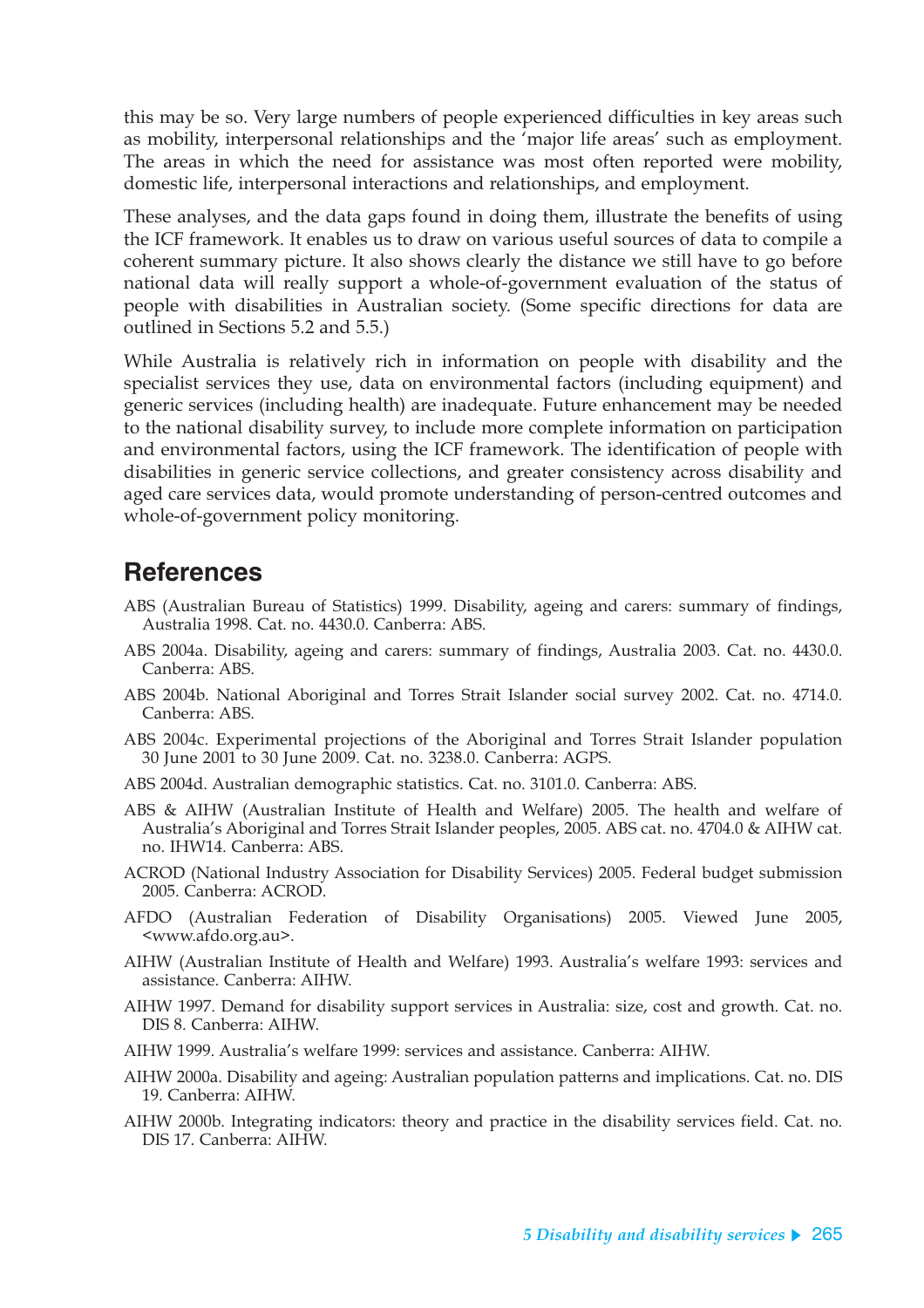AIHW 2001.Australia's welfare 2001. Canberra: AIHW.

- AIHW 2002. Unmet need for disability services: effectiveness of funding and remaining shortfall. Cat. no. DIS 26. Canberra: AIHW.
- AIHW 2003a. Australia's welfare 2003. Canberra: AIHW.
- AIHW 2003b. Disability prevalence and trends. Cat. no. DIS 34. Canberra: AIHW.
- AIHW 2003c. Australia's national disability services data collection: redeveloping the Commonwealth–State/Territory Disability Agreement National Minimum Data Set. Cat. no. DIS 30. Canberra: AIHW.
- AIHW 2004a. Children with disabilities in Australia. Cat. no. DIS 38. Canberra: AIHW.
- AIHW 2004b. Disability and its relationship to health conditions and other factors. Cat. no. DIS 37. Canberra: AIHW.
- AIHW 2004c. CSTDA NMDS tables prepared for the CSTDA annual public report 2002–03. Cat. no. DIS 36. Canberra: AIHW.
- AIHW 2004d. Disability support services 2002–03: the first six months of data from the CSTDA NMDS. Cat. no. DIS 35. Canberra: AIHW.
- AIHW 2005a. A functioning and related health outcomes module (FRHOM): testing and refining a data capture tool for health and community services information systems. Cat. no. DIS 41. Canberra: AIHW.
- AIHW 2005b. METeOR—AIHW's metadata online registry. Viewed May 2005, <http:// meteor.aihw.gov.au>.
- AIHW 2005c. Disability support services 2003–04: national data on services provided under the Commonwealth State/Territory Disability Agreement. Cat. no. DIS 40. Canberra: AIHW.
- AIHW 2005d. Commonwealth–State Housing Agreement national data reports 2003–04: CSHA community housing. Cat. no. HOU 113. Canberra: AIHW.
- AIHW: Bricknell 2003. Disability: the use of aids and the role of the environment. Cat. no. DIS 32. Canberra: AIHW.
- AIHW NISU: Cripps R 2004. Spinal cord injury, Australia 2002–03. Injury Research Statistics Series. Adelaide: AIHW National Injury Surveillance Unit (AIHW cat. no. INJCAT 64).
- AIHW NISU: O'Connor P 2002. Hospitalisation due to traumatic brain injury (TBI), Australia 1997–98. Injury Research Statistics Series. Adelaide: AIHW National Injury Surveillance Unit (AIHW cat. no. INJCAT 43).
- AIHW: Madden R, Shaw J, Holmes B, Gibson D & Wen X 1999. The shift to community care and what is driving it. Paper presented at NCOSS conference: Connections in Community Care, August.
- AIHW: Murdoch F 2005. Homeless SAAP clients with a disability 2002–03. Bulletin no. 23. Cat. no. AUS 56. Canberra: AIHW.
- AIHW: Wen X & Madden R 1998. Trends in community living among people with a disability. Paper presented at Community Living Forum—Moving from large congregate care to settings to community living: current research and practice, 17 April, Sydney. Published in Intellectual Disability Australia 19(4):10–14.
- Andrews K 2005. Welfare to work—\$3.6 billion to help people into work. Budget 2005 media release by Minister for Employment and Workplace Relations. Parliament House, Canberra.
- Attorney-General's Department 2005. Government's response to the Productivity Commission's *Review of the Disability Discrimination Act 1992*. Viewed May 2005, <www.ag.gov.au/PCDDA>.
- Australian Hearing 2004. Annual report 2003–04. Chatswood: Australian Hearing Services.
- Commonwealth of Australia 2002. Employment, workplace relations and education references committee: education of students with disabilities. Canberra: Department of the Senate.

CRS Australia 2005. Viewed May 2005, <www.crsrehab.gov.au/index.htm>.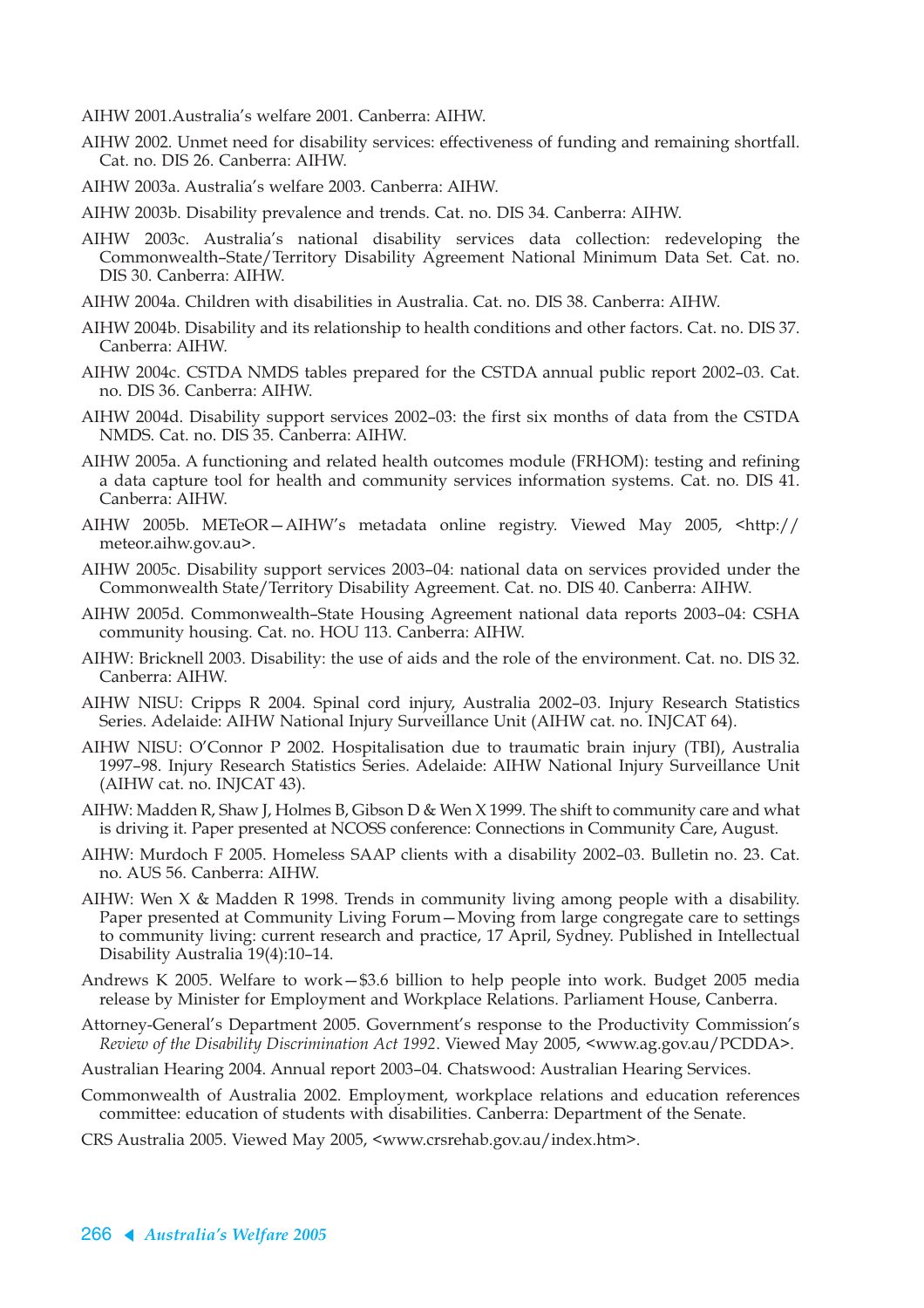- CSTDA (Commonwealth of Australia and the States and Territories of Australia) 2003. Commonwealth State/Territory Disability Agreement, in relation to disability services 2002–2007. Canberra: FaCS.
- Cummins R 2001. The subjective well-being of people caring for a family member with a severe disability at home: a review. Journal of Intellectual & Developmental Disability, 26(1):83–100.
- DEST (Department of Education, Science and Training) 2005a. Disability standards for education 2005. Viewed April 2005, <www.dest.gov.au/research/publications/disability\_standards/ default.htm>.
- DEST 2005b. Students 2004: selected higher education statistics. Viewed August 2005, <www.dest.gov.au/sectors/higher\_education/publications\_resources/profiles/students \_2004\_ selected\_higher\_education\_statistics.htm>.
- DEWR (Department of Education and Workplace Relations) 2004a. Annual report 2003–04. Canberra: DEWR.
- DEWR 2004b. Labour market assistance outcomes, year ending June 2004. Canberra: DEWR.
- DEWR 2005a. Next steps for disability open employment services: January 2005. Canberra: DEWR.
- DEWR 2005b. Report on *Next Steps for Disability Open Employment Services* consultations, February 2005. Viewed April 2005, <www.jobable.gov.au/Files/Next\_Steps\_Outcome\_Report\_on\_ Consultations.doc>.
- DHSH (Department of Human Services and Health) 1993. Disability services standards handbook. Canberra: AGPS.
- Diamond M 2005. The view from the ground. Speech to the Participation and Payments Forum, 3 February 2005. Viewed June 2005, <www.afdo.org.au/\_docs/ppforum/The\_View\_from\_ the Ground - final.html>.
- Disability and Participation Alliance 2005. Background paper. People with Disability: Participation and Payments Forum, 3 February 2005. Viewed May 2005, <www.afdo.org.au/ \_docs/ppforum/Payments\_and\_participation\_forum\_background\_ paper-1.html>.
- Disability Services Commission 2005. Applications for the companion card. Viewed August 2005, <www.dsc.wa.gov.au/0/76/48/Companion\_Card\_.pm>.
- DoHA (Department of Health and Ageing) 2005. Vouchers issued for the current financial year. Viewed June 2005, <www.health.gov.au/internet/wcms/publishing. nsf/Content/health-hearvoucher-voucher4.htm>.
- Dutton P 2005. Welfare to work—increasing participation of people with a disability. Budget statement 2005–06 by Minister for Workforce Participation. Parliament House, Canberra.
- DVA (Department of Veterans' Affairs) 2003. Annual report 2002–03. Canberra: Commonwealth of Australia.
- DVA 2004. Annual report 2003–04. Canberra: Commonwealth of Australia.
- E-QUAL and Donovan Research 2000. National satisfaction survey of clients of disability services. A report prepared for the Steering Committee for the Review of Commonwealth/State Service Provision and National Disability Administrators. Canberra: AusInfo.
- FaCS (Department of Family and Community Services) 2001. Income support and related statistics: a 10-year compendium, 1989–1999. Occasional Paper no. 1. Canberra: FaCS.
- FaCS 2002a. Annual report 2001–02. Canberra: Commonwealth of Australia.
- FaCS 2002b. Characteristics of disability support pension customers, June 2002. Canberra: Commonwealth of Australia.
- FaCS 2003. Characteristics of disability support pension customers, June 2003. Canberra: Commonwealth of Australia.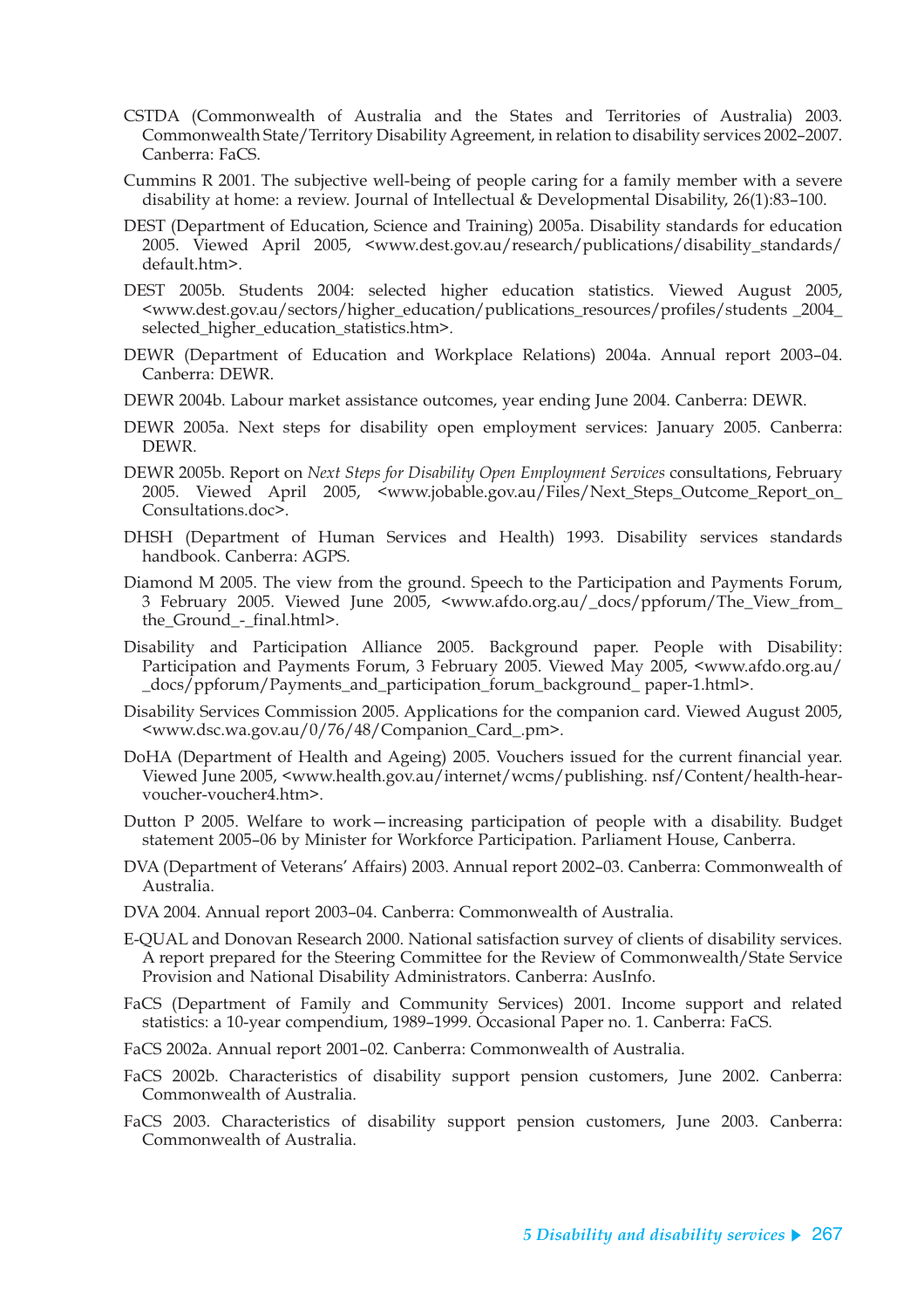- FaCS 2004a. Carers—Increased access to respite for older carers. Viewed June 2005, <www.facs.gov.au/internet/facsinternet.nsf/aboutfacs/budget/budget2004-01\_carers \_increased\_access.htm>.
- FaCS 2004b. Annual report, 2003–04. Canberra: FaCS.
- FaCS 2004c. Characteristics of disability support pension customers, June 2004. Canberra: Commonwealth of Australia.
- FaCS 2005a. National Disability Advisory Council strategic plan 2004–07. Viewed May 2005, <www.facs.gov.au/internet/facsinternet.nsf/disabilities/representation-ndac\_strategic\_plan. htm>.
- FaCS 2005b. National Advisory Council on Disability and Carer Issues. Viewed August 2005, <www.facs.gov.au/internet/facsinternet.nsf/disabilities/ representation-nacdci.htm>.
- FaCS 2005c. Commonwealth State Territory Disability Agreement factsheet. Viewed June 2005, <www.facs.gov.au/internet/facsinternet.nsf/disabilities/policy-cstda\_ factsheet.htm>.
- FaCS 2005d. Quality strategy publications. Viewed August 2005, <www.facs.gov.au/internet/ facsinternet.nsf/disabilities/services-standards\_qa\_publications.htm>.
- Howard J 2004. Fourth Howard ministry. Viewed April 2005, <www.pm.gov.au/news/ media\_Releases/media\_Release1134.html>.
- HREOC (Human Rights and Equal Opportunity Commission) 2004. Access to Health Services for People with Disabilities: HREOC forum on health access. Viewed June 2005, <www.hreoc.gov.au/disability\_rights/health/index.htm>.
- HREOC 2005a. Development of international human rights convention on disability. Viewed May 2005, <www.hreoc.gov.au/disability\_rights/convention.htm>.
- HREOC 2005b. Disability rights updates. Viewed April 2005, <www.hreoc.gov.au/ disability\_rights/update/update.html>.
- HREOC 2005c. National inquiry on employment and disability. Viewed June 2005, <www.hreoc.gov.au/disability\_rights/employment\_inquiry/index.htm>.
- Leonard H, Petterson B, Bourke J, Morgan V, Glasson E & Bower C 2004. Inaugural report of the idEA database. Intellectual Disability in Western Australia. Perth: Telethon Institute for Child Health Research.
- Madden R, Madden R, Choi C, Tallis K & Wen X 2005. Use of ICF in health information systems and surveys. Paper presented to annual conference of North American Collaborating Centre for the WHO-FIC, Mayo Clinic, June 2005.
- MHCA (Mental Health Council of Australia) 2005. Fortnightly e-newsletter of the Mental Health Council of Australia, Volume 2 Number 12.
- NCSDC (National Community Services Data Committee) 2004. National community services data dictionary, version 3. Canberra: AIHW.
- NCVER (National Centre for Vocational Education Research) 2005. People with a disability in vocational education and training: a statistical compendium. Adelaide: NCVER.
- NDA (National Disability Administrators) 2004. Commonwealth State/Territory Disability Agreement annual public report 2002–03 (prepared by Australian Healthcare Associates). Canberra: FaCS.
- NDA 2005. Commonwealth State/Territory Disability Agreement annual public report 2003–04 (prepared by Australian Healthcare Associates). Canberra: FaCS.
- NSW Government 1997. Disability Policy Framework: a five year strategy for action. A green paper for public comment.
- Productivity Commission 2004a. Review of the *Disability Discrimination Act 1992*. Report no. 30. Melbourne: Productivity Commission.